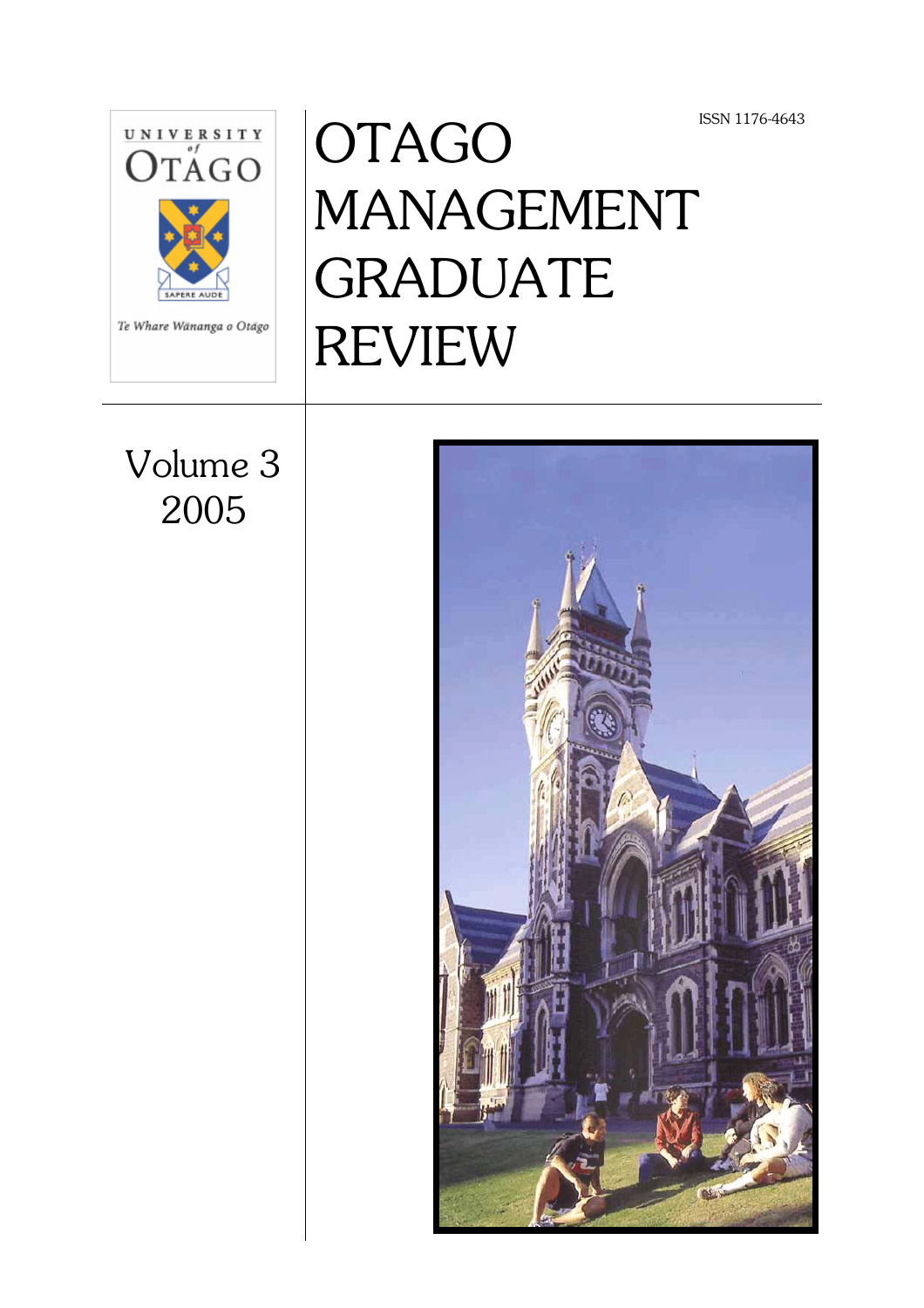## **OTAGO MANAGEMENT GRADUATE REVIEW**

ISSN 1176-4643

Published annually by the Department of Management, University of Otago

| <b>Business correspondence to:</b> | Department of Management<br>University of Otago<br>PO Box 56, Dunedin<br>New Zealand             |
|------------------------------------|--------------------------------------------------------------------------------------------------|
| Editor:                            | Dr. Alan Geare, Professor of Management                                                          |
| Editorial Board (2005):            | Dr. Vicky Browning<br>Dr. Fiona Edgar<br>Dr. André Everett<br>Prof. Steven Grover<br>Sara Walton |
| <b>Managing Editor:</b>            | Nancy Benington                                                                                  |

© Copyright of the papers is retained by the authors.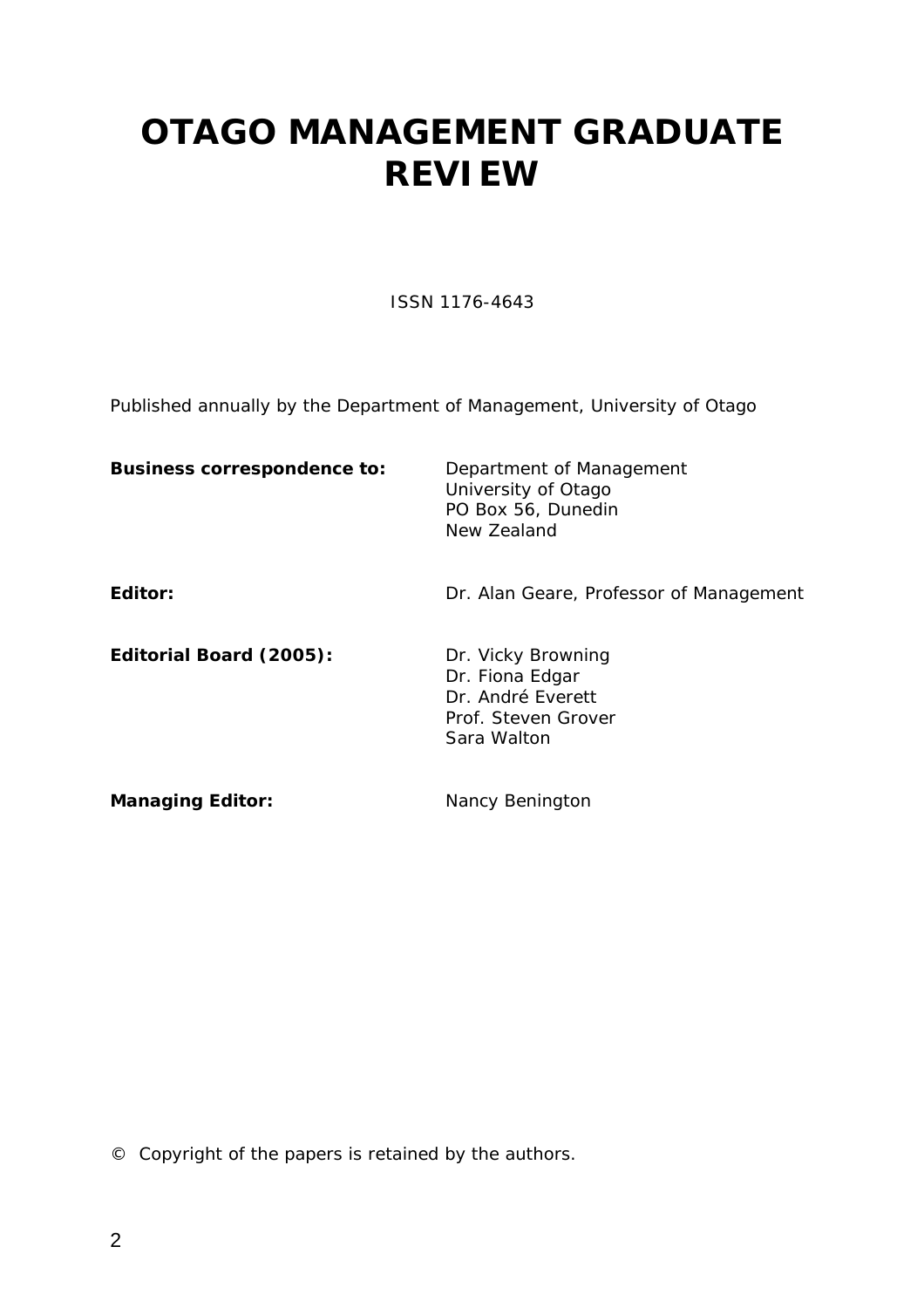| OTAGO MANAGEMENT GRADUATE REVIEW                                                                                              | <b>Volume 3 2005</b>    |    |  |
|-------------------------------------------------------------------------------------------------------------------------------|-------------------------|----|--|
| <b>CONTENTS</b>                                                                                                               |                         |    |  |
| <b>Editorial</b>                                                                                                              | <b>Alan Geare</b>       | j. |  |
| <b>Slicing Open the Black Box: Applying</b><br><b>Occam's Razor to Strategic Human</b><br><b>Resource Management Research</b> | <b>Ewan McComb</b>      | 1  |  |
| <b>Emotional Intelligence: Implications for</b><br><b>Human Resource Development</b>                                          | <b>Ben Brown</b>        | 21 |  |
| <b>John Dunning: A Profile</b>                                                                                                | Anita Koh               | 37 |  |
| <b>Critique of Human Resources Theory</b>                                                                                     | <b>Daniel Radcliffe</b> | 51 |  |
| Narcissistic Leaders: Effectiveness and<br>the Role of Followers                                                              | <b>Ben Brown</b>        | 69 |  |
| <b>Making Sense of Nureyev's Career</b><br><b>Through Career Theories</b>                                                     | <b>Elodie Tran Tat</b>  | 89 |  |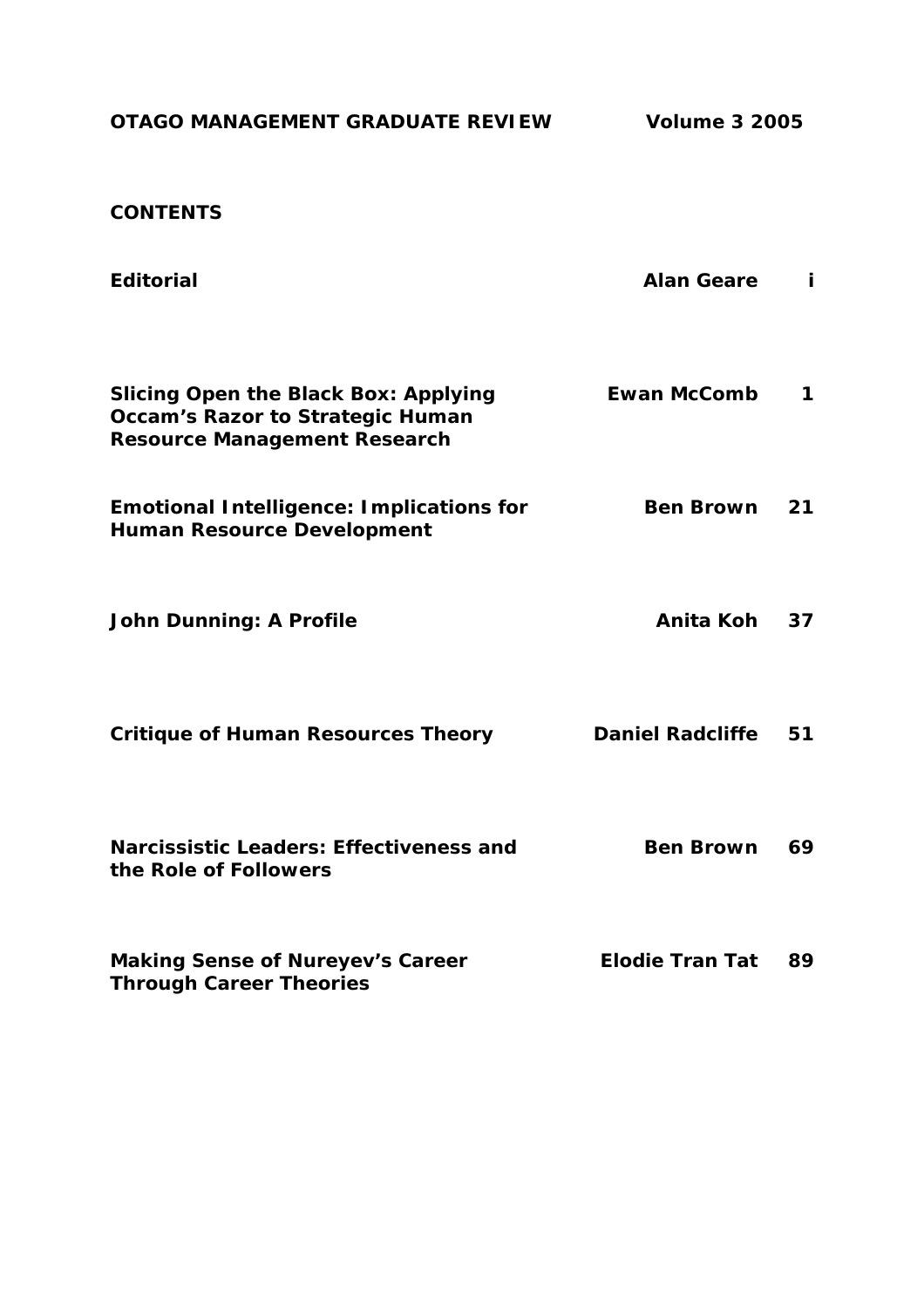#### **OTAGO MANAGEMENT GRADUATE REVIEW Volume 3 2005**

#### **CONTENTS**

| Editorial                                                                                             | j. |
|-------------------------------------------------------------------------------------------------------|----|
| Slicing Open the Black Box: Applying Occam's Razor to Strategic Human<br>Resource Management Research | 1  |
| Emotional Intelligence: Implications for Human Resource Development                                   | 21 |
| John Dunning: A Profile                                                                               | 37 |
| Critique of Human Resources Theory                                                                    | 51 |
| Narcissistic Leaders: Effectiveness and the Role of Followers                                         | 69 |
| Making Sense of Nureyev's Career Through Career Theories                                              | 89 |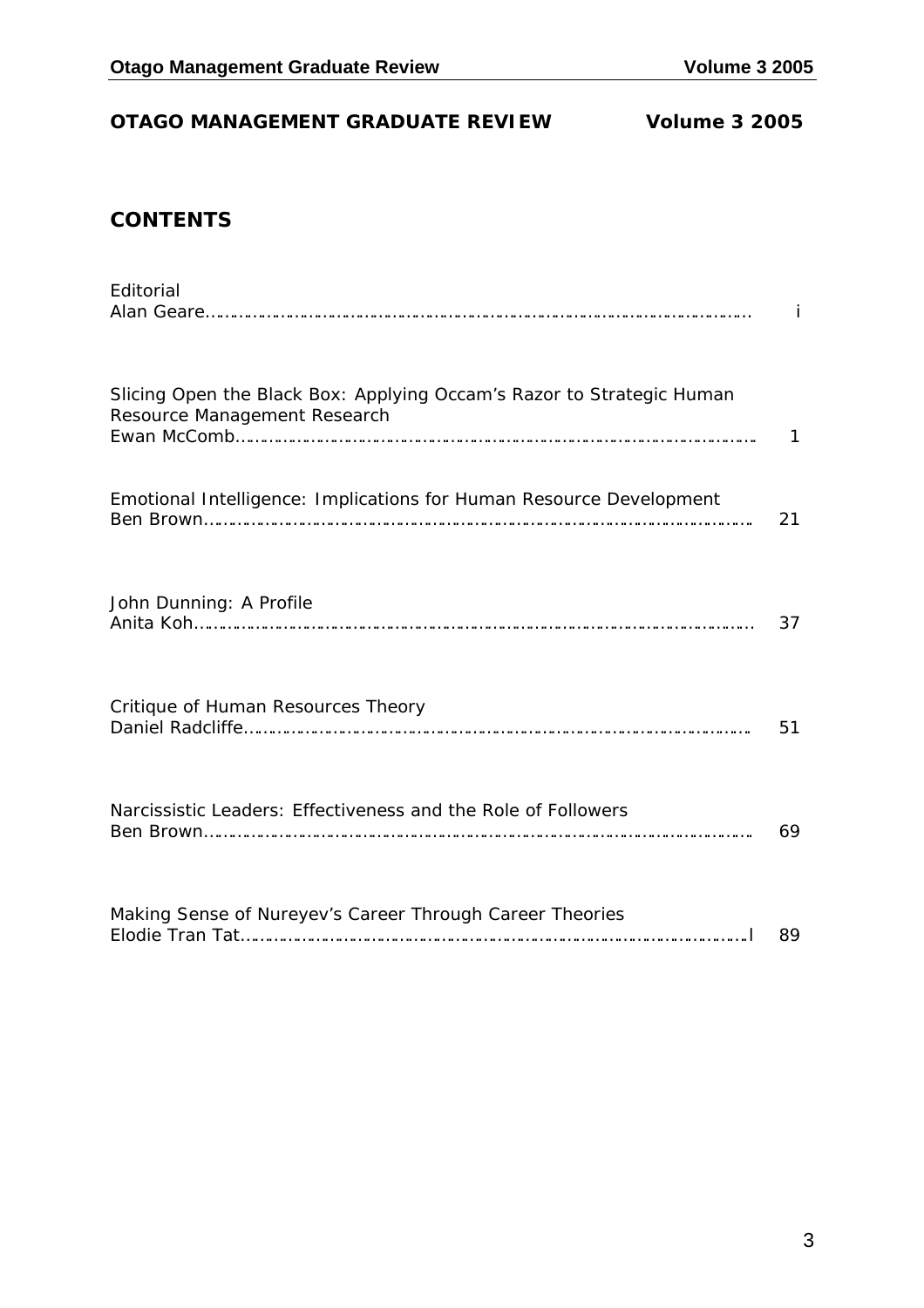## **EDITORIAL**

This journal is once again proud to publish some of the best pieces of work by graduate management students at the University of Otago.

The papers in this volume were written by students taking 400 level papers, either for BCom (Hons) or Post-graduate Diploma or for MBus (taught Masters).

Full time honours students take the equivalent of three, 12 point taught papers a year, plus a 20,000 word research paper. MBus students take the equivalent of four 12 point taught papers plus two research papers. The taught papers normally require four essays of around 4,000-5,000 words.

All the articles in this issue are examples of essays submitted for papers.

All students at this level are free to submit papers for this Review, subject to the supervising staff member having graded the paper at A or A+.

We congratulate those students whose work is represented here.

Alan Geare Editor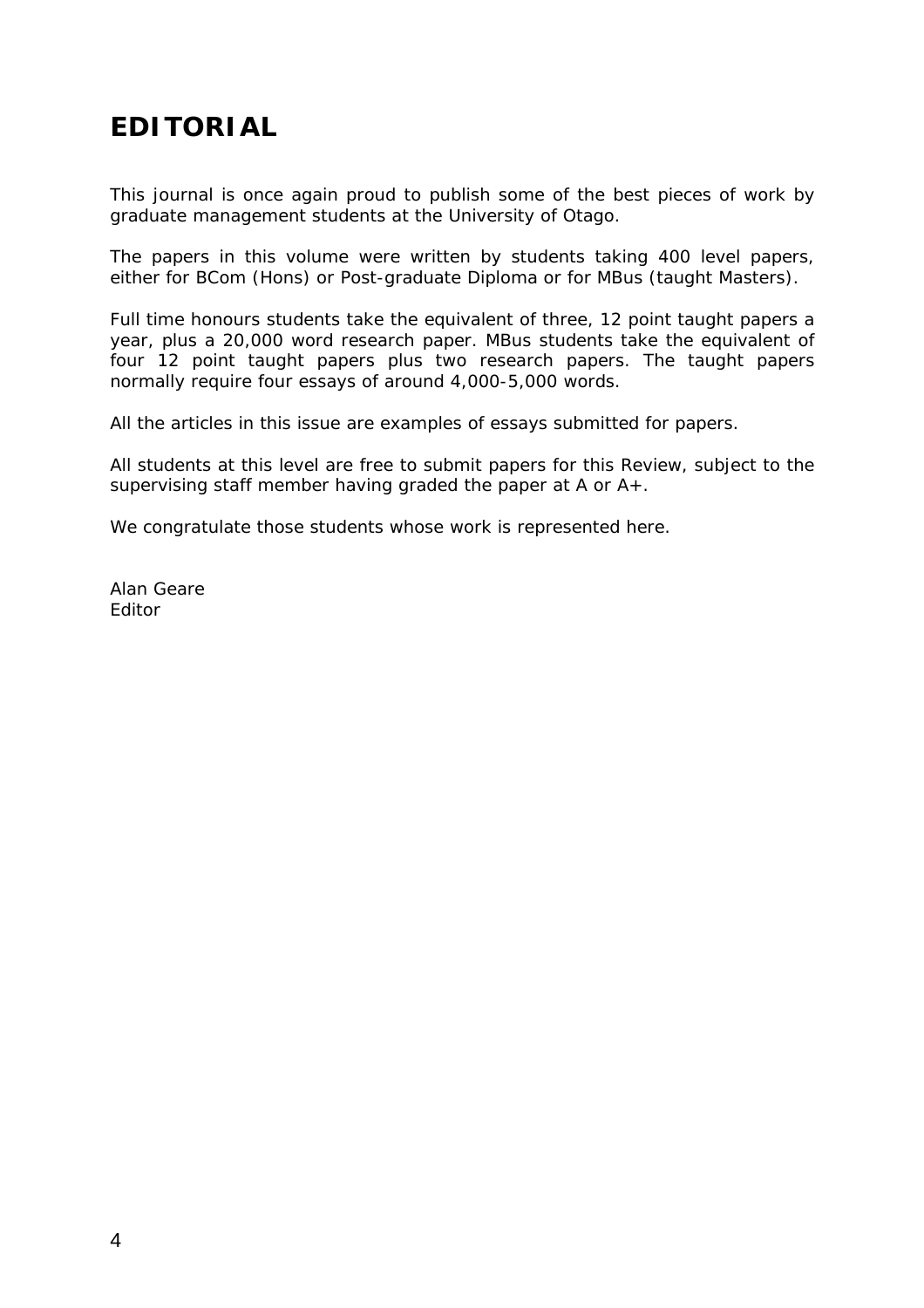### **Slicing Open the Black Box: Applying Occam's Razor to Strategic Human Resource Management Research**

#### **Ewan McComb**

#### **Abstract**

This paper examines a key issue affecting acceptance of Human Resource (HR) practitioners' claims for a place at strategic level within organisations by investigating another consistent lament of HR researchers; lack of theory. By drawing on theory developed in other fields, the black box existing between mooted HR practices and desired organisational outcomes is opened for inspection. It is suggested that HR researchers can gain credibility by moving the direction of research away from global issues such as how best to measure organisational performance, and whether proposed HR practices are universal, contingent, or configurational in nature, towards a concentration on the processes whereby HR practices contribute to organisational performance. The argument is based on a pragmatic view of organisational performance; that essentially it is financial performance that matters, and that if HR practices are to affect this it must be by resolving performance and presence (tardiness, absenteeism and turnover) issues. Theory which suggests that job satisfaction and organisational commitment are key variables affecting presence and performance is reviewed, and links between antecedents of these variables and mooted HR Management (HRM) best practices are suggested. Future directions for Strategic HRM (SHRM) research are proposed. These research directions are intended to promote credibility for the field in the organisations likely to see value in, and thus fund, the research.

#### **Introduction**

Since at least 1984, (Miles & Snow, 1984) plaintive articles have appeared in the academic press bemoaning the current state of HRM research. One main theme of these articles is the inability to find an appropriate place for HRM within the corporate structure (Huselid, 1995; Wright & McMahan, 1992), with proponents of this view pointing to the dangers of HRM specialists disappearing from the corporate structure as their functions are devolved to line managers or out-sourced (Becker, Huselid, Pickus, & Spratt, 1997; Schuler, 1990). The currently popular solution is SHRM based on the reasoning that a major goal of organisations is survival; that survival rests on gaining a competitive advantage over other firms in the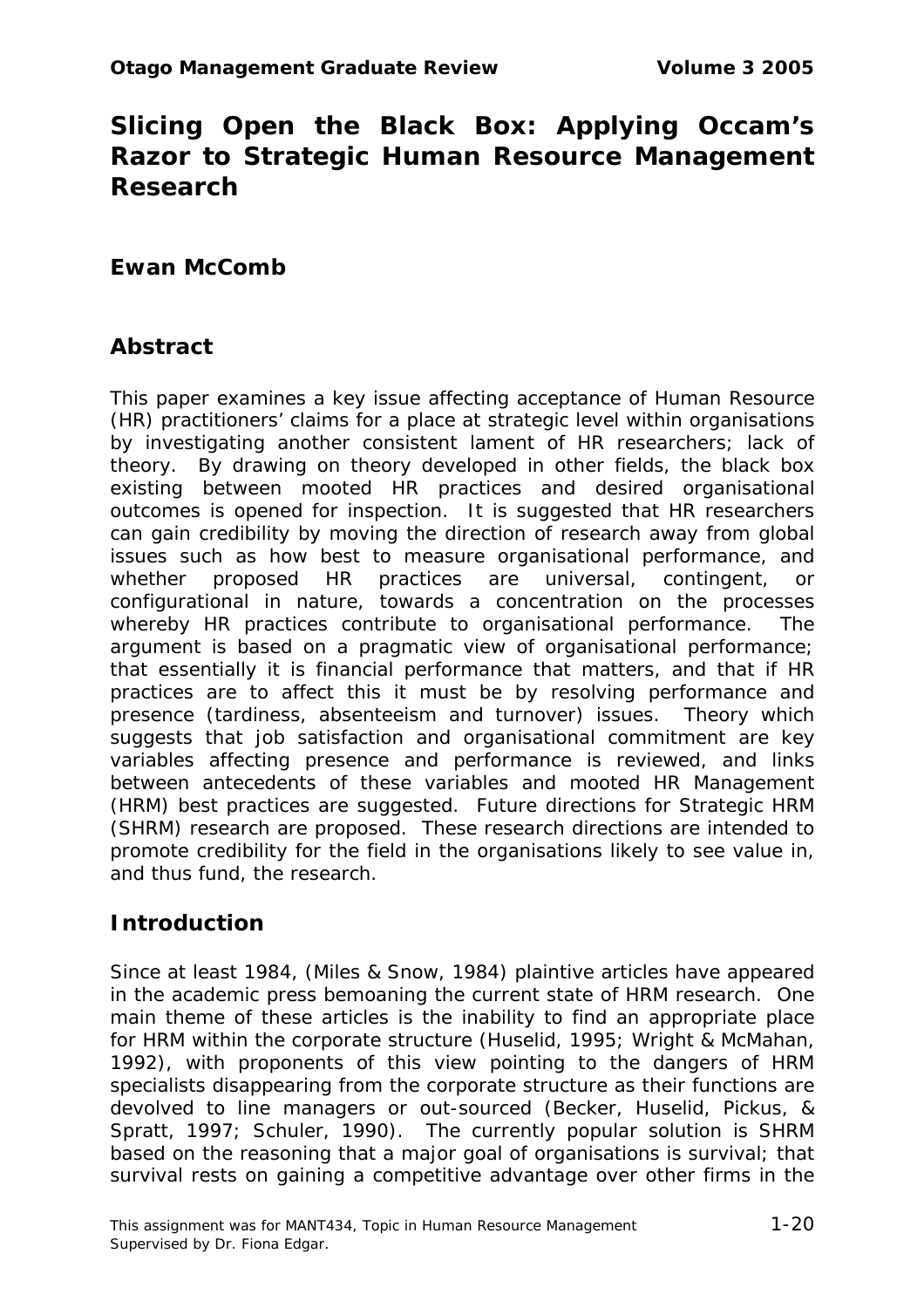industry and; more particularly, continued survival requires that the competitive advantage be sustainable over the long term. Based on the work of Barney and others (Barney, 1991; Barney & Wright, 1998), it is asserted that the only mechanism by which this sustainable advantage can be gained is through appropriate management of human resources, as the way in which such resources are utilised is the most difficult factor for competitors to imitate (Dyer, 1993; Ferris, Hochwarter, Buckley, Harrell-Cook, & Frink, 1999; Lawler III, 2005; Pfeffer, 1994; Snell, Youndt, & Wright, 1996; Wright & McMahan, 1992).

Another theme is a lack of adequate HRM theory (Guest, 1997; 2001; Wright & McMahan, 1992). While the calls for better theoretical justification might be considered navel-gazing by academic researchers desiring to provide a firm foundation for their own place in the system, theoretical development is essential to both understanding and explaining observed phenomena. The process requires development of an explanation, and the testing of that explanation by experimentation. If the experiment fails to confirm the proposed explanation, then the theory must be either amended or discarded. Occam's Razor suggests that the best theories should make use of the fewest possible elements required to explain the phenomena. There is a clear, although rarely stated, link between theory development and the desire for a place around the boardroom table. At its simplest, the plea for a presence at strategic level within the firm must be justifiable on cost factors; to achieve this aim SHRM must be able to demonstrate that implementation costs of HRM practices are outweighed by resultant benefits to the firm. Without supportable theory to explain how SHRM contributes to the long-term survival of the firm, it is likely that the function will continue to be devolved or out-sourced, and funding for research will dry up. Researchers will have to find a different field to study, and practitioners will find themselves back on the job market.

It is considered that research in the field has become too inward looking; concentrating on academic rigour instead of practical application (Hackman, 1985; Lawler III, 1985), and often fails to look beyond the boundaries of the HRM literature. This has led to a plethora of articles attempting to develop models that explain in general terms how SHRM will contribute to organisational goals, but explanations of how the process works are sadly lacking. Unfortunately general explanations lack credibility (Dowling & Fisher, 1997; Stablein & Geare, 1993), in that they are unable to answer the cost/benefit questions that are uppermost in the minds of most of the Chief Executive Officers (CEOs) of the major firms that are often a source of research funding (Buckley, Ferris, Bernardin, & Harvey, 1998). To forestall the inevitable protestations, I do not deny that research for its own sake has value, however even governments are unlikely to continue funding research that is unable to demonstrate practical value in the long term. The purpose of this paper is to suggest some links between HRM practices and firm performance, and also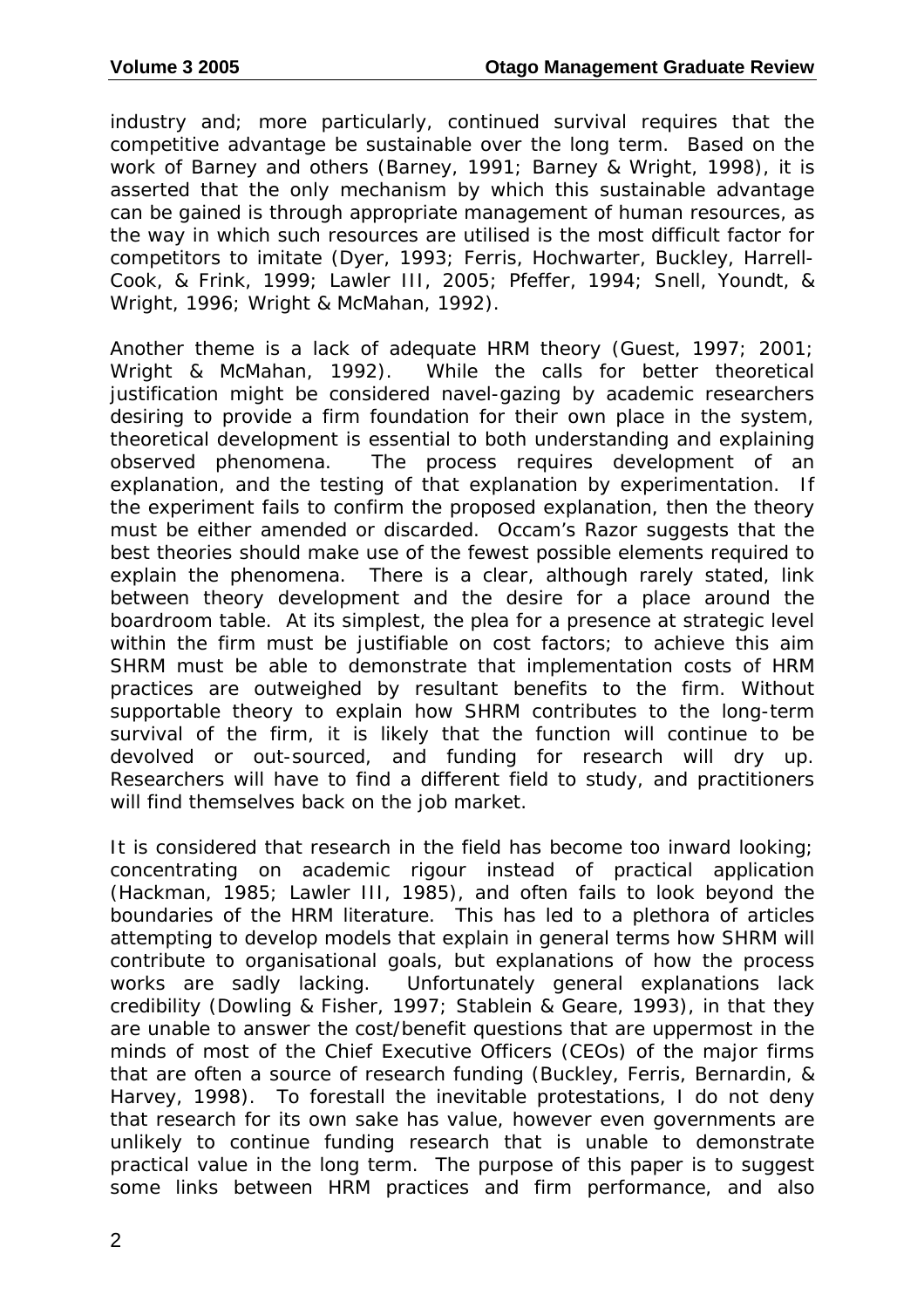suggest some future directions for SHRM research which may resolve the credibility issue. Responding to a plea from Ferris et al. (1999) I plan to slice open the 'black box' and see what may be lurking within.

#### **Outside the Box**

The 'black box' (Ferris et al., 1999) lies between HRM practices and firm performance. Before opening the box, I propose to place some limitations on the outcome variable (firm performance) otherwise there is a very real danger of falling into the same trap that has limited the credibility of SHRM research to date. These limitations mainly affect the outcome measure, firm performance. This is a global construct, most often measured in financial terms although some recent attention has been paid to non-financial measures. Examples include the 'triple-bottom line' approach (Elkington, 1997; Spiller, 2000) that suggests performance should also consider the impact of the firm on societal and environmental issues, and the 'balanced-scorecard' approach (Kaplan & Norton, 1992) which suggests that stakeholders other than the owners should be considered when assessing organisational performance outcomes. Notwithstanding some sympathy for these viewpoints, the reality is that a firm which fails to demonstrate a consistent level of financial performance is unlikely to survive, no matter how much societal or environmental value accrues through its operations. The first limitation, therefore, is that the desired outcome should be limited to financial performance (Chadwick & Capelli, 1999). If a clear relationship is found between SHRM practices and financial performance, then it may be appropriate to consider whether further value can be added by demonstrating the effects of SHRM practices on individual well-being, societal outcomes, and environmental issues, but without a link to financial performance such relationships alone are unlikely to add much weight to the arguments in favour of an SHRM presence at strategic level within the organisation.

A second limitation is that the improvement in financial performance must arise through human factors otherwise the value added will be claimed by the Operations Manager, Chief Financial Officer or other competing corporate officer. Only if performance improvement either independent of or additional to that ascribable to improved technology, changed systems of operation, or external economic factors is demonstrated, will the claims of value added through HR practices be believable. This assertion is reinforced by the presumption that performance improvements arising through operations improvements or from economic factors are more easily imitable by competitors (Barney, 1991; Lawler III, 2005).

To gain initial credibility therefore, SHRM researchers should consider, in some detail, how human resources directly contribute to improvements in firm performance. Both logic and prior research indicate two obvious mechanisms; through presence and productivity (Dess & Shaw, 2001;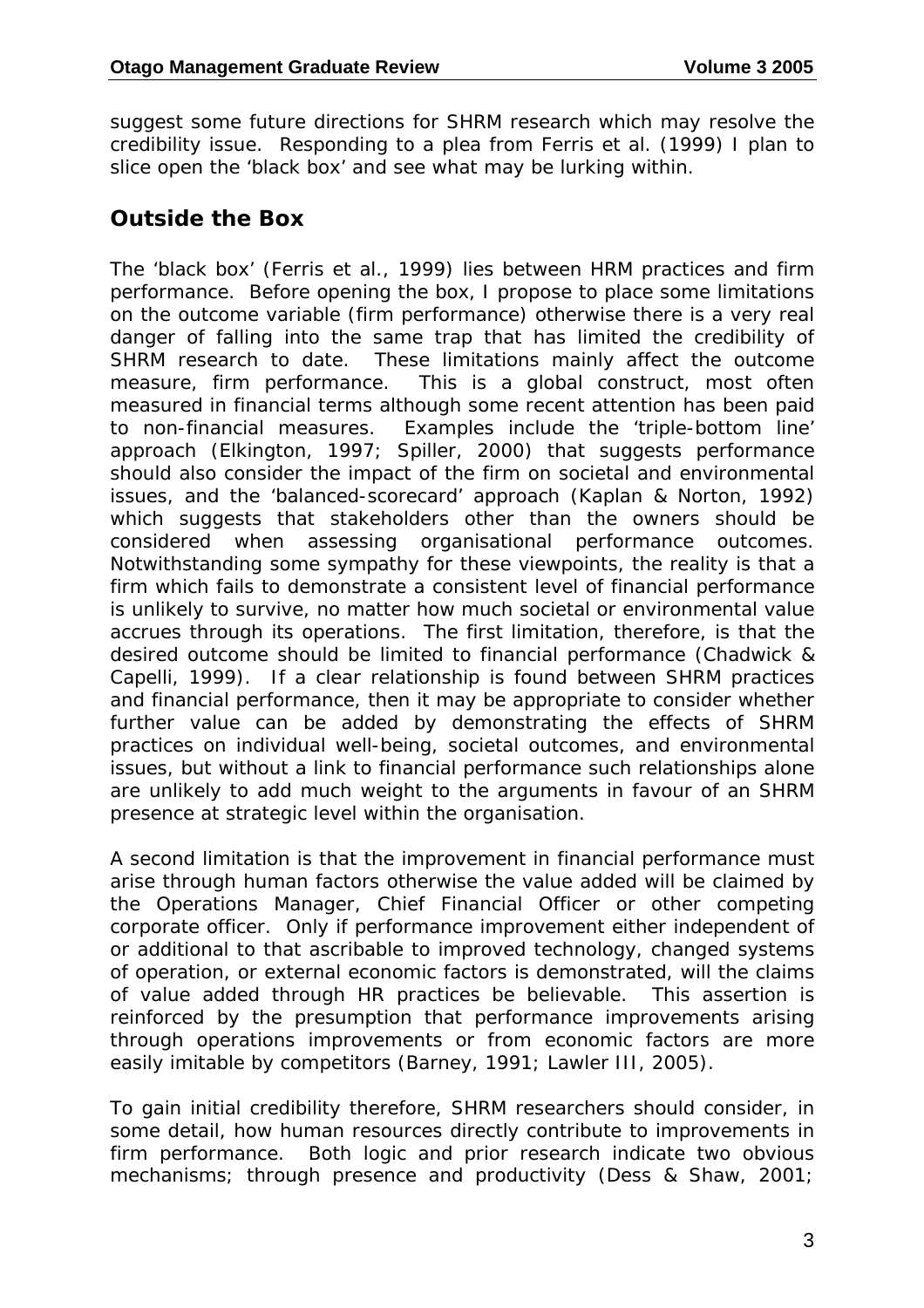Shaw, Gupta & Delery, 2005). The relationship between the presence of human resources (people), HR practices and firm performance should be obvious. Firstly, if there are no people present, then there is simply no need for HR practices to exist. Secondly, if there is a need for people to be involved in the production process, and they are not there, then there cannot be performance. Similarly if there are insufficient or excess people present, or people are not present when they are supposed to be, then performance improvements can be gained simply by attention to these issues.

The relationship between productivity and firm performance is also intuitively obvious. The purpose of an organisation is to produce some tangible or intangible 'product', which is then provided to other organisations or individuals in return for a, generally financial, consideration. If the people are not performing the actions required to manufacture the product or provide the service, performing them at too low a rate, or failing to provide an adequate level of quality, this must adversely affect the firm's financial performance.

If one agrees with these propositions, then one is left with a relatively clear delineation of the initial direction that SHRM research must take. There must be a concentration on variations in firm financial performance, the variation must be clearly linked to a 'people' factor, and the people factors involved must be related to their presence (Guthrie, 2001; Huselid, 1995) and/or productivity (Guest, 2001; Guthrie, 2001; Osterman, 1994; Schuler, 1990; Youndt, Snell, Dean & Lepak, 1996). Contrary to the fuzzy links proposed by other writers, Huselid supports the narrow view of firm performance and clearly specifies the relationship between HR practices and financial performance,

… a firm's HRM practices should be related to at least two dimensions of its performance. First, if superior HRM practices increase employees' discretionary effort, I would expect their use to directly affect intermediate outcomes, such as turnover and productivity, over which employees have direct control. Second, if the returns from investments in superior HRM practices exceed their true costs, then lower employee turnover and greater productivity should in turn enhance corporate financial performance (1995, p. 638)

#### **Inside the Box**

Early studies reported in the HRM literature appeared to concentrate on developing lists of appropriate practices that contribute to improved firm performance. These lists were generally developed by identifying a firm which appeared to be more successful than others within the industry, then examining the HR practices employed by those firms in an attempt to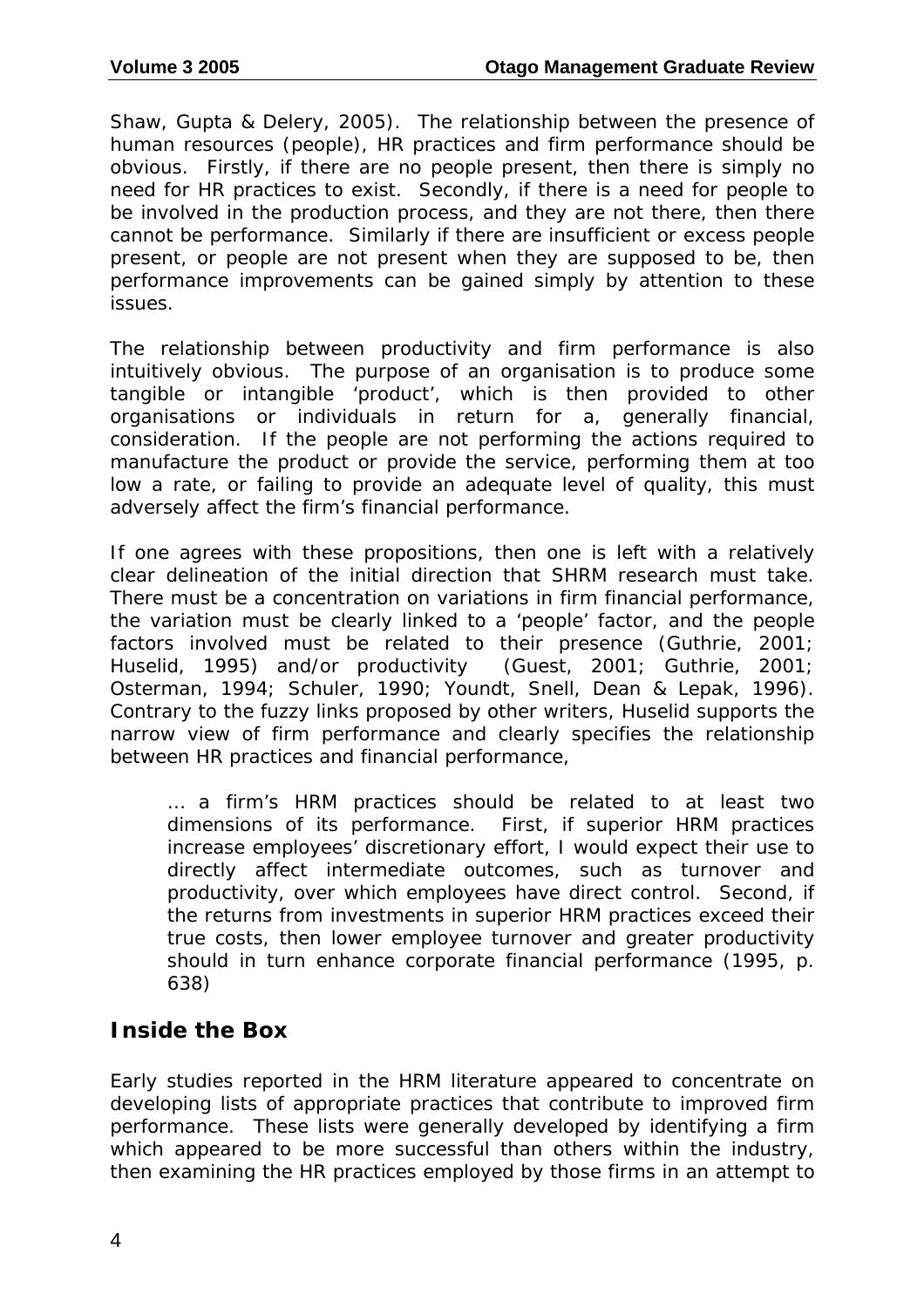identify the reason for the better performance (see Arthur, 1994; Pfeffer, 1994 for example). One major flaw in such studies is that no consideration appears to have been given to causality. Did the HRM practices contribute to the improved performance or did the firms having achieved the primary goal of satisfactory financial performance begin to pay attention to other goals such as the individual well-being of the employees. Recent research appears to be concentrating on combinations of practices, the debate centring around whether practices are generally applicable (the universal view), must be linked to the firm's strategy (the contingent, or external fit view) or are dependent on a close correlation between the specific practices employed (the configurational, or internal fit view) (Guest, 1997). Where all SHRM research disappoints is in the failure to draw valid links between the suggested practices and the desired outcome.

In adherence to the precepts of Occam's Razor, I have previously suggested that the focus should be on a simplistic view of firm performance, the boundaries of which are defined by the presence and performance of people within the organisation. The next step is to identify what factors affect presence and performance, and whether evidence supports the proposed relationships. A review of some SHRM literature provides guidance in specifying likely factors as employee commitment (Armstrong, 2005; Guest, 1987; Huselid, 1995; Youndt et al., 1996), and satisfaction (Armstrong, 2005; Huselid, 1995).

However, while commitment and satisfaction are proposed as being related to presence and productivity, rarely are any links between these variables specified, or in fact between these factors and the supposed HR 'best practices'. If a coherent SHRM theory is to be developed, surely these links must be specified, yet a review of much considerable prior research examining relationships among these variables is rarely included. For example, employee turnover (an element of presence) has been under investigation for at least 50 years (see, for example, Behrend, 1953; Brayfield & Crockett, 1955) while productivity research has existed for nearly double that period, the investigations of Frederick W. Taylor being perhaps the first attempts to apply scientific methodology to the problem (Taylor, 1998). It seems appropriate, therefore to draw on this research in an attempt to explain the linkages between HRM practices and firm performance.

In respect of the 'presence element' research has primarily concentrated on employee turnover, on the basis that people are required in order for the firm to perform its desired functions, and that replacing those who leave is an expensive exercise. Turnover (where the employee makes the decision to leave) can be differentiated from termination (where the employment relationship is severed at the instigation of the organisation) by who makes the decision. In turnover the possibility exists that the organisation would prefer the relationship continue because of the value of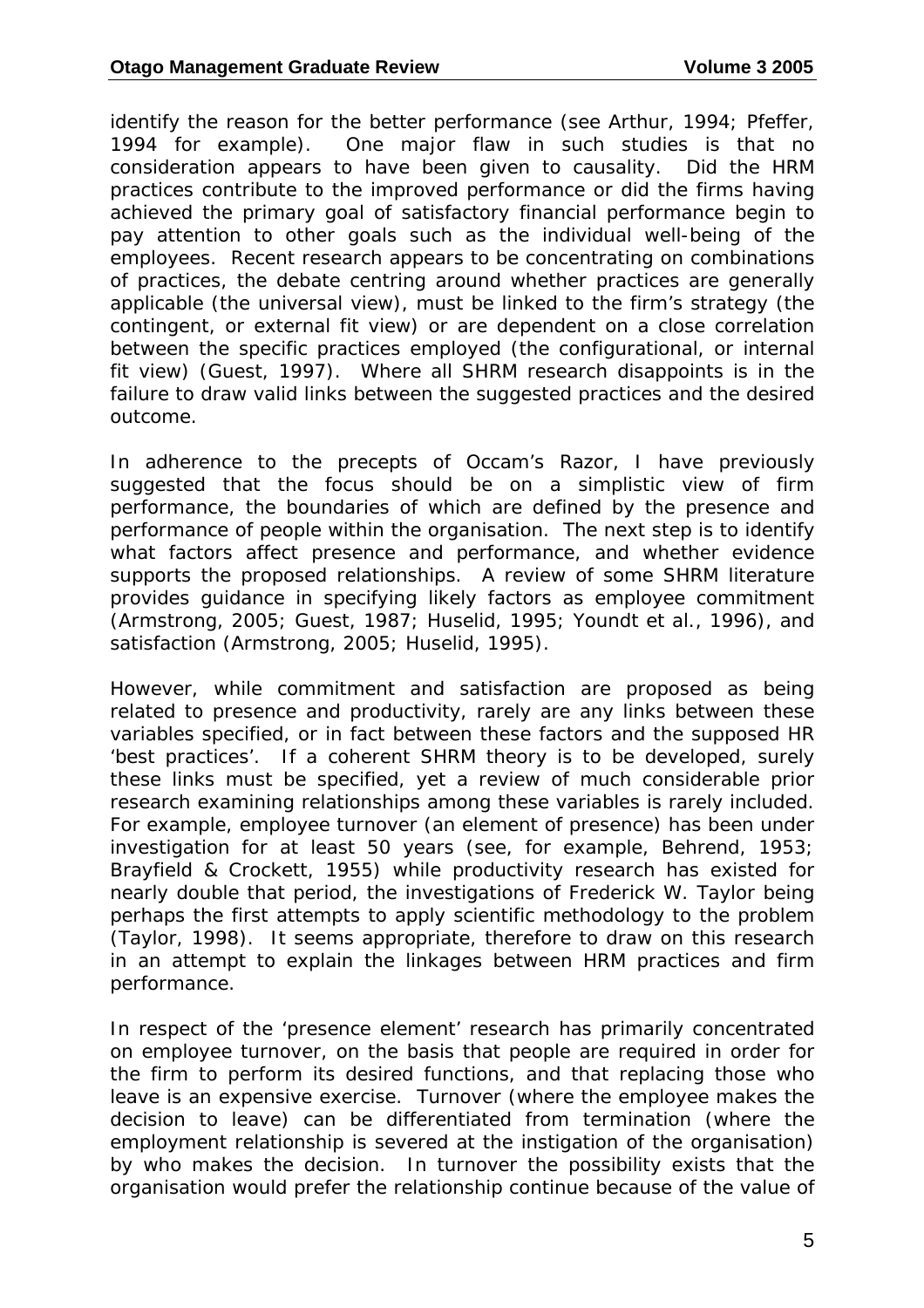the employee to the organisation, termination generally occurs because the organisation, among other things, considers that there is no further value likely to accrue from continuing the relationship.

There is general agreement that the best predictor of actual turnover is an expressed intention to leave (Bluedorn, 1982; Mueller, Wallace, & Price, 1992; Price & Mueller, 1986). A reverse link between turnover intentions and intention to leave has also been found, suggesting that once the intention to leave has been formulated, it is too late to change the intention therefore attention to antecedent variables is necessary if it is desired to manage turnover (Elangovan, 2001). Current models of the turnover process place organisational commitment (henceforth commitment) immediately prior to, and as the best predictor of, intention to leave (Lee, Ashford, Walsh, & Mowday, 1992; Randall, 1990; Steers, 1977).

Research has also found an indirect link between job satisfaction and turnover, mediated by organisational commitment (Mowday, Porter, & Steers, 1982; Mueller et al., 1992; Price & Mueller, 1986), although one recent study suggests that the relationship between job satisfaction and commitment is spurious due to the number of common antecedents (Currivan, 1999). The postulated explanation for the mediating relationship is that job satisfaction (satisfaction with the factors which make up the job) is a more transient feeling than commitment (identification with the values of the organisation, a willingness to act on behalf of the organisation, and a desire to belong to the organisation), so that while dissatisfaction with the job may trigger thoughts of leaving, commitment will at least prompt second thoughts, during which the feeling of satisfaction may become muted or reversed. This explanation has considerable face validity.

Another element of employee presence is absenteeism, defined as a temporary absence from work for unapproved reasons (approved reasons being, for example, illness, matrimonial leave, and funeral leave). Similar to absenteeism but of lesser duration, is tardiness or lateness, where there is an unapproved absence of very short duration (less than one work period). No links between satisfaction and either absenteeism or tardiness have been reported, but a tenuous link between commitment and both absenteeism and tardiness has been found. Commitment alone has little effect on absenteeism or tardiness (Angle & Perry, 1981; Steers, 1977), but when combined with job involvement, the effect becomes significant. The strength of the interactive effect is dependent on the strength of the commitment, being highest when commitment is low (Blau, 1986).

The literature related to job performance (productivity), particularly the satisfaction-performance relationship, is extensive. This relationship was, in the period 1960 to 1980, perhaps the most researched relationship in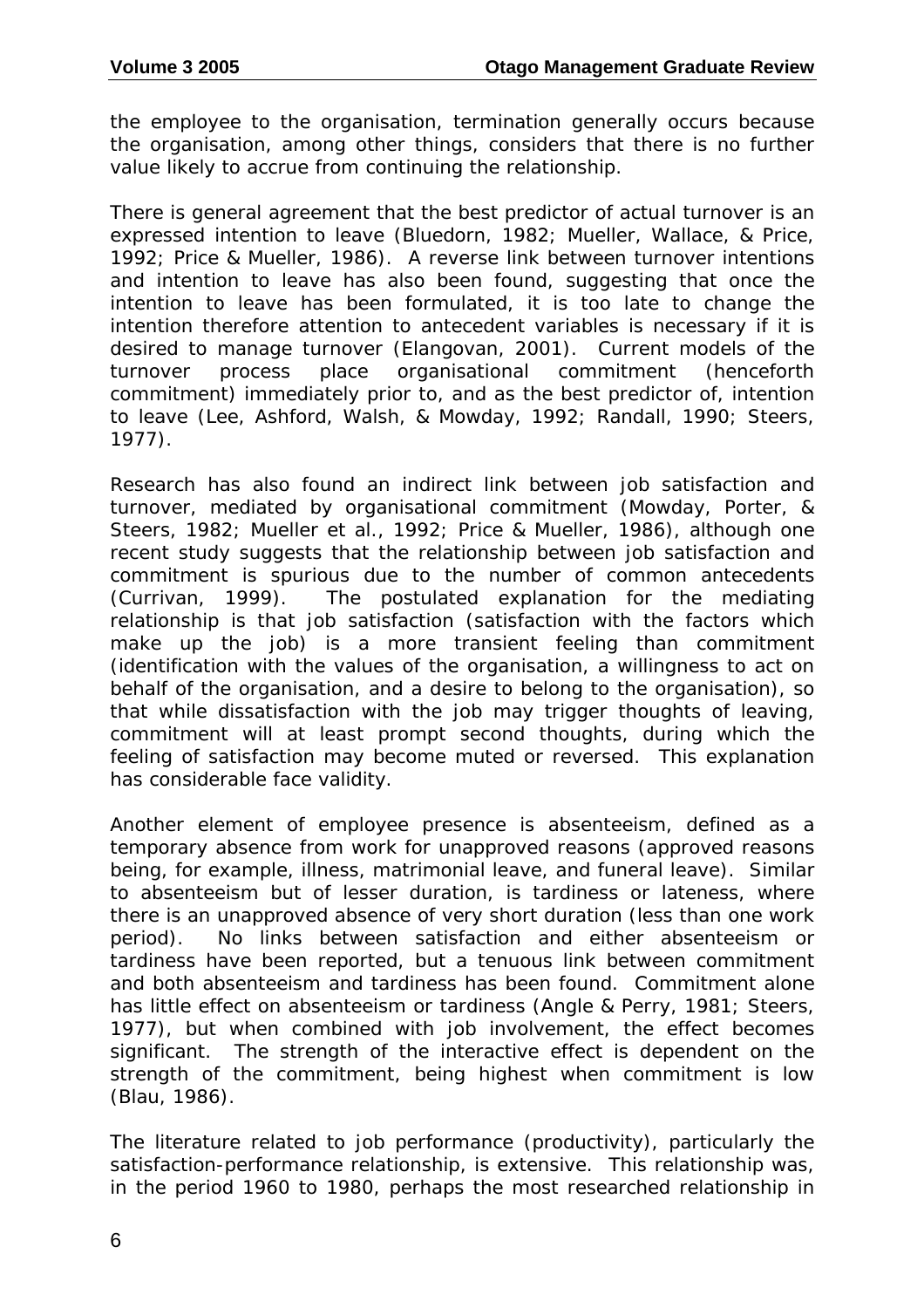the organisational behaviour and psychological literature (Judge, Bono, Thoresen, & Patton, 2001). Reviews of studies generally found a low correlation (of the order of 0.14 to 0.17) between satisfaction and performance (Brayfield & Crockett, 1955; Iffaldano & Muchinsky, 1985; Vroom, 1964). These were general reviews of all satisfaction – performance studies, including individual satisfaction – individual performance, individual satisfaction – group performance, and individual satisfaction – organisational performance measures. A more focussed review, examining only individual satisfaction – individual performance studies found a higher, although still relatively weak relationship to exist (0.31) (Petty, McGee, & Cavendar, 1984), and an even more recent study which corrected some methodological errors in the Iffaldano and Muchinsky review found a an even higher relationship (0.44) (Judge et al., 2001). While still not strong, the latter result indicates that the relationship is perhaps worth further study. One confounding factor in these studies is that job performance was not always measured in terms of productivity, in some cases it was measured by relationships with fellow workers, in others it included willingness to undertake extra-role behaviours now referred to as Organisational Citizenship Behaviours (Organ, 1988; 1990).

Other than in the satisfaction-performance relationship, job performance has been relatively neglected as an independent variable (Keller, 1997). Certainly the commitment – performance relationship has received nowhere near as much attention as the commitment - turnover, or satisfaction – performance relationships. In an early study Steers (1977) was unable to find any relationship between commitment and performance (individual or organisational), neither were Angle and Perry (Angle & Perry, 1981) nor, more recently, Keller (1997).

The relationships between the variables of interest (performance, presence, commitment, and satisfaction) found in existing research can be summarised (see Figure 1) as; (1) there is a strong relationship between commitment and turnover (mediated by expressed intention to leave), (2) the relationship between satisfaction and turnover is mediated by commitment, (3) there is no strong main effect relationship between commitment and either absenteeism or tardiness, but there is an interactive relationship when job involvement is included, and (4) there is a relationship between job satisfaction and performance, but at best it is only moderate.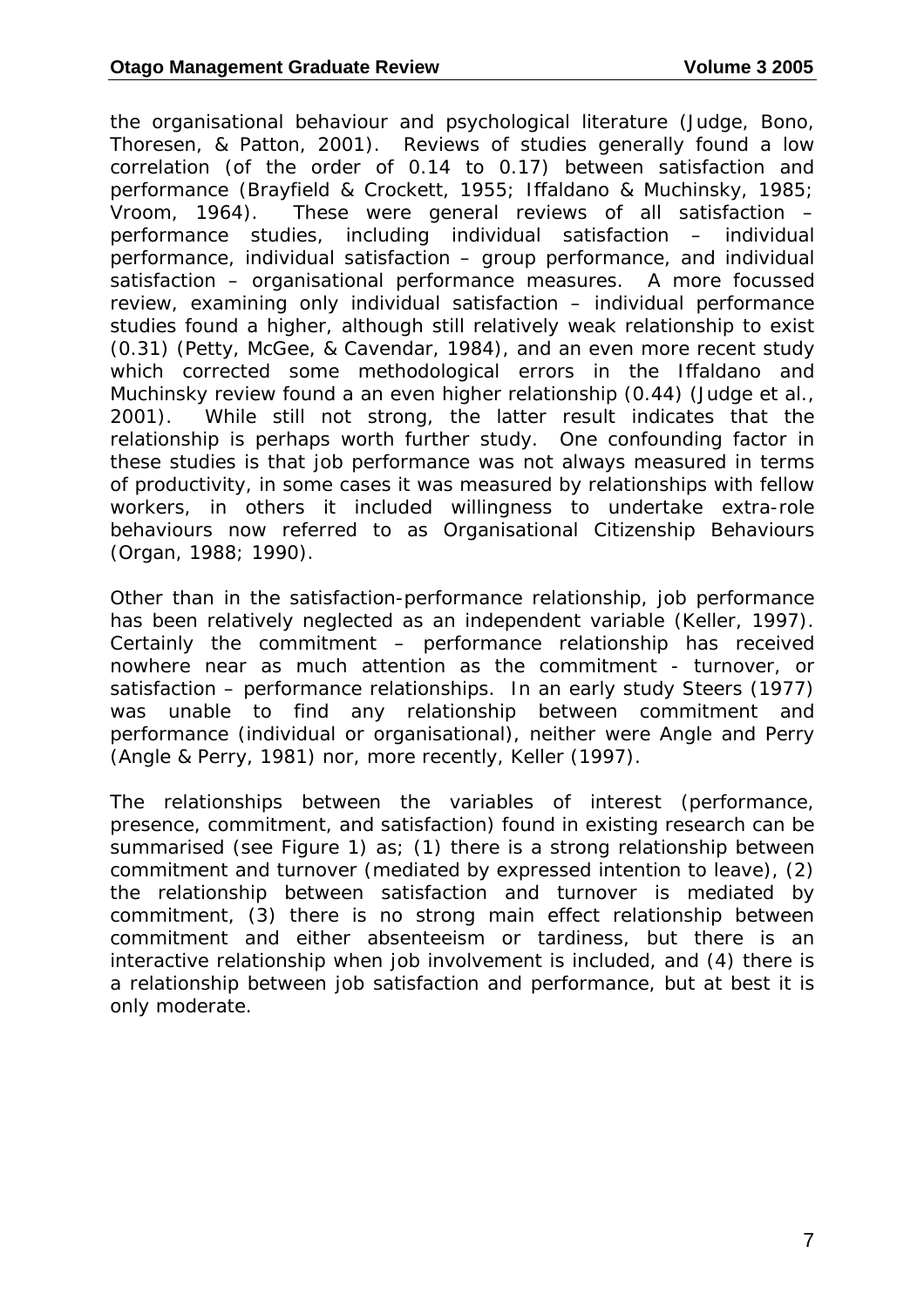

**Figure 1: A Model of Organisational Performance** 

#### **Linkages to 'best practice'**

While this model has some utility, it lacks usefulness for SHRM researchers without a linkage to the 'best practices' suggested by SHRM proponents. This link can be achieved by examining how satisfaction and commitment develop, i.e. what factors are antecedent to these variables. The research previously referred to has identified some factors antecedent to satisfaction and commitment (see Tables 1 and 2 respectively). A brief review of these factors indicates some commonality, and also some discrepancies. For example, autonomy is a determinant of satisfaction, but not commitment; interactional and procedural justice are determinants of commitment but not satisfaction; and role overload appears positively related to commitment but negatively related to satisfaction. There are also some between-study differences. Pay, for example, was variously found to be negatively related to both satisfaction and commitment (Curry, Wakefield, Price, & Mueller, 1986), unrelated to either (Currivan, 1999; Gaertner, 1999), or positively related to both commitment (Meyer, Stanley, Herscovitch, & Topolnytsky, 2002), and satisfaction (Price, 2001).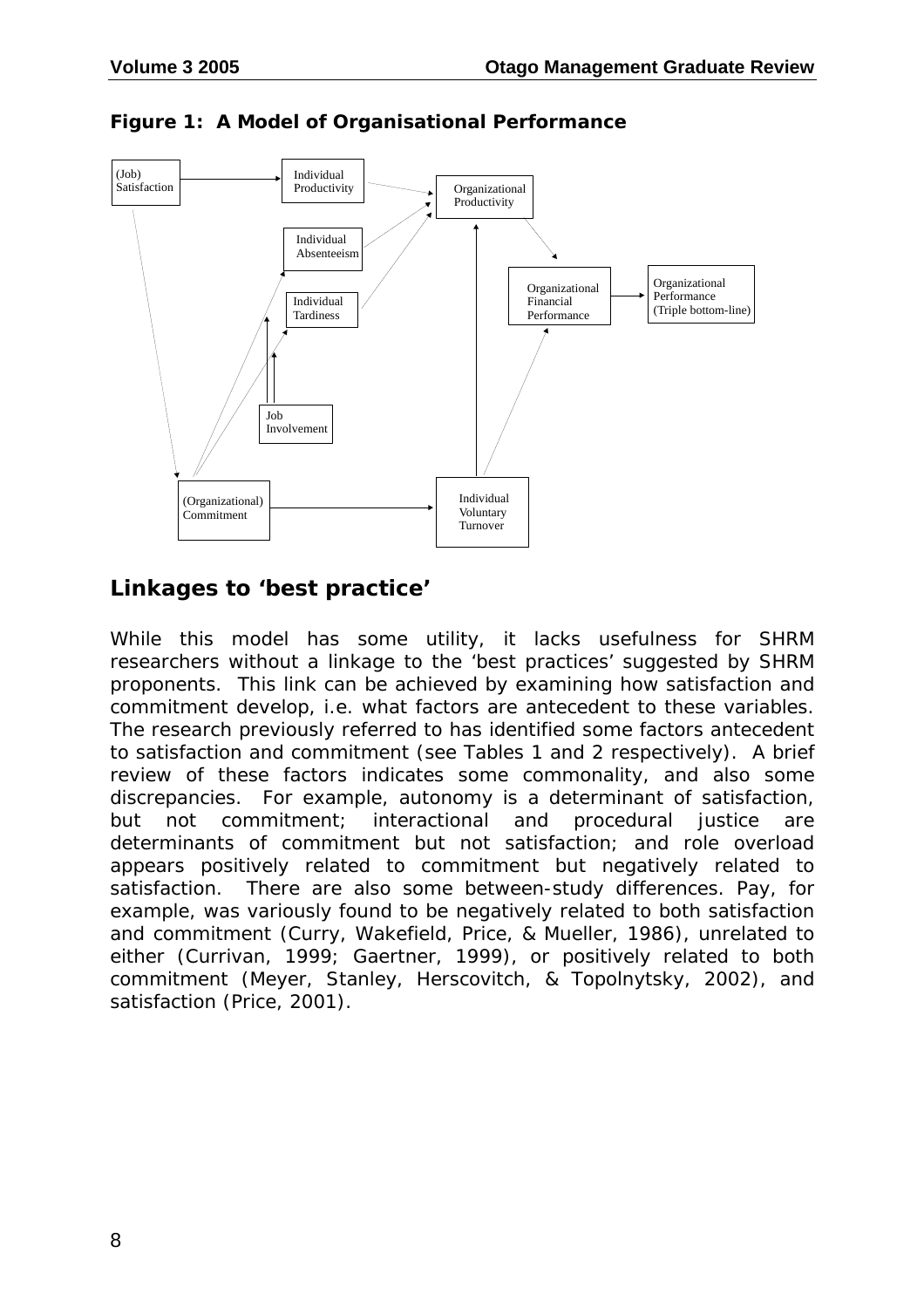#### **Table 1 – Determinants of Satisfaction**

| <b>DETERMINANTS1</b><br><b>SATISFACTION</b> | OF Curry<br>et<br>(1986) | al Currivan<br>(1999) | Gaertner<br>(1999) | Price (2001) |
|---------------------------------------------|--------------------------|-----------------------|--------------------|--------------|
| <b>Positive Relationships</b>               |                          |                       |                    |              |
| Autonomy                                    |                          | $+$                   | $+$                | $^{+}$       |
| Peer Support                                |                          | $+$                   | $\,+\,$            |              |
| <b>Supervisor Support</b>                   |                          | $+$                   | $+$                | $+$          |
| <b>Promotional Chances</b>                  | $+$                      |                       | $+$                | $+$          |
| Distributive Justice                        | $^{+}$                   |                       | $^{+}$             | $^{+}$       |
| Job Involvement                             | $^{+}$                   |                       | $^{+}$             |              |
| Positive Affectivity                        |                          |                       |                    | $^{+}$       |
| Instrumental                                |                          |                       |                    |              |
| Communication                               | $^{+}$                   |                       |                    |              |
| Integration                                 | $\ddot{}$                |                       |                    |              |
| <b>Negative</b><br><b>Relationships</b>     |                          |                       |                    |              |
| Routinisation                               |                          |                       |                    |              |
| Workload<br>Role                            |                          |                       |                    |              |
| Overload                                    | $+$                      |                       |                    |              |
| Role Ambiguity                              |                          |                       |                    |              |
| Role Conflict                               |                          |                       |                    |              |
| Job Stress <sup>2</sup>                     |                          |                       |                    |              |
| <b>Negative Affectivity</b>                 |                          |                       |                    |              |
| No relationship                             |                          |                       |                    |              |
| Pay                                         | $\overline{a}$           | $\mathbf 0$           | 0                  | $^{+}$       |
| Age                                         |                          | $\Omega$              |                    |              |
| Tenure                                      | $^{+}$                   | $\Omega$              |                    |              |
| Education                                   |                          | $\mathbf 0$           |                    |              |
| <b>Marital Status</b>                       |                          | $\overline{O}$        |                    |              |
| Gender                                      |                          | $\overline{O}$        |                    |              |

<sup>1</sup> The aim of this table was to identify possible determinants of satisfaction. Relationships found are therefore reported irrespective of statistical significance.

2 A number of studies have shown that Role Conflict and Role Ambiguity are determinants of Job Stress, but as it was overall Job Stress which was compared in this study it is this item which has been included.

**Key** + = positive,  $-$  = negative,  $0 =$  no relationship found, blank = not examined.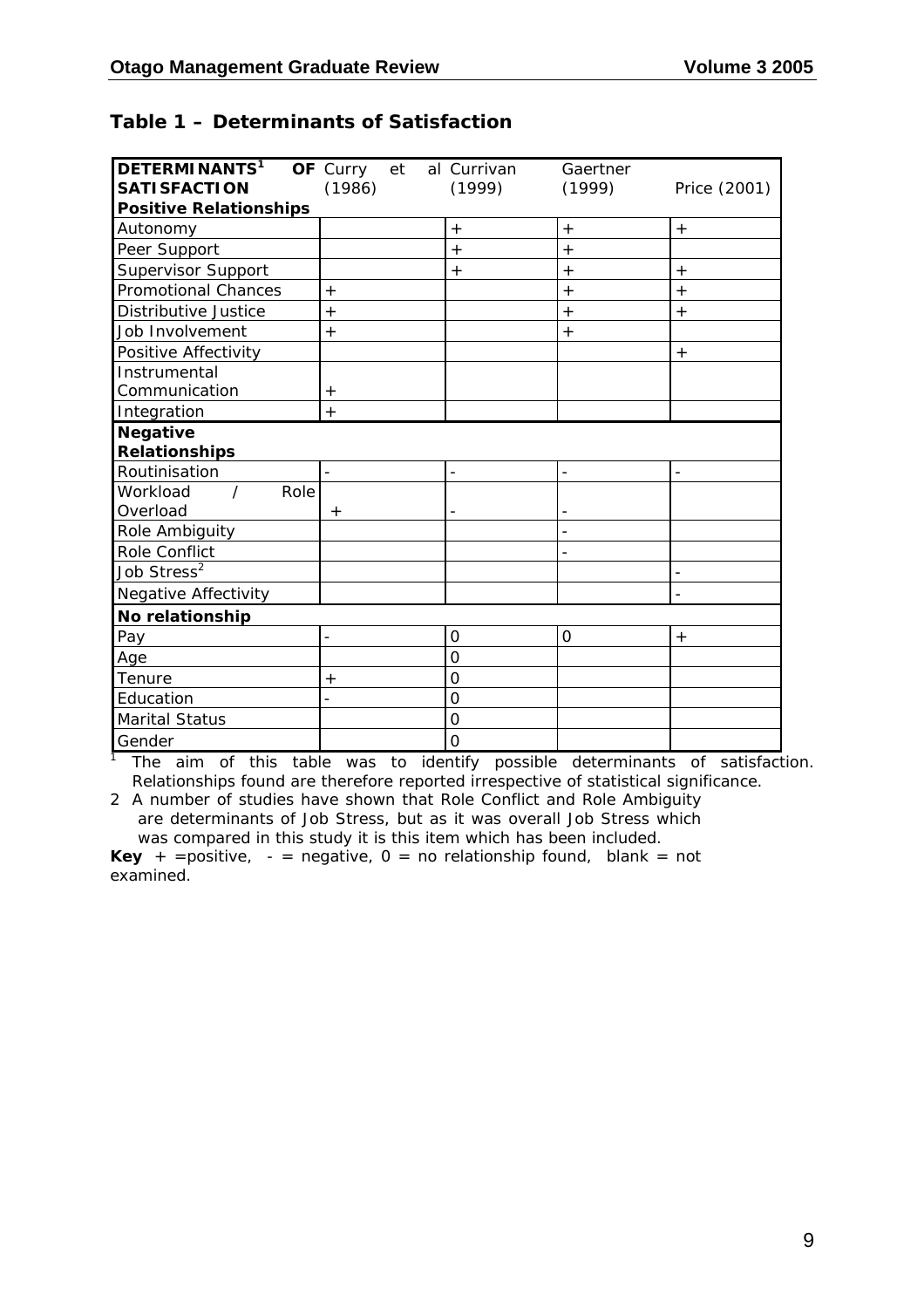| <b>DETERMINANTS</b><br>$\mathbf{1}$<br>OF al. | Curry<br>et | Currivan       | Gaertner | <b>Price</b> | Meyer et<br>al. |
|-----------------------------------------------|-------------|----------------|----------|--------------|-----------------|
| <b>COMMITMENT</b>                             | (1986)      | (1999)         | (1999)   | (2001)       | $(2002)^2$      |
| <b>Positive Relationships</b>                 |             |                |          |              |                 |
| Peer Support                                  |             | $\,{}^{+}\,$   |          |              |                 |
| <b>Supervisor Support</b>                     |             | $+$            | $+$      | $^{+}$       |                 |
| Organisational Support                        |             |                |          |              | $+$             |
| <b>Promotional Chances</b>                    | $+$         |                |          | $+$          |                 |
| <b>Interactional Justice</b>                  |             |                |          |              | $^{+}$          |
| Distributive Justice                          | $+$         |                | $+$      | $+$          | $+$             |
| Procedural Justice                            |             |                |          |              | $\,{}^+$        |
| Job Involvement                               | $+$         |                |          |              |                 |
| Instrumental                                  |             |                |          |              |                 |
| Communication                                 | $^{+}$      |                |          |              |                 |
| Integration                                   | $+$         |                |          |              |                 |
| Role Overload                                 | $^{+}$      |                |          |              |                 |
| Role Conflict                                 |             | $+$            |          |              |                 |
| <b>Negative</b>                               |             |                |          |              |                 |
| <b>Relationships</b>                          |             |                |          |              |                 |
| Routinisation                                 |             |                |          |              |                 |
| Workload                                      |             |                |          |              |                 |
| No relationship                               |             |                |          |              |                 |
| Pay                                           |             | 0              | O        |              | $\,{}^+$        |
| Age                                           |             | $\overline{O}$ |          |              |                 |
| Tenure                                        | $+$         | 0              |          |              |                 |
| Education                                     |             | $\overline{O}$ |          |              |                 |
| <b>Marital Status</b>                         |             | 0              |          |              |                 |
| Gender                                        |             | 0              |          |              |                 |

#### **Table 2 – Determinants of Commitment**

<sup>1</sup> The aim of this table was to identify possible determinants of satisfaction. Relationships found are therefore reported irrespective of statistical significance.

<sup>2</sup> The relationship is to the Affective Scale of the Meyer and Allen 3-component Scale, as this is the scale which corresponds most closely to the definition of commitment used in the other studies.

**Key** + =positive,  $-$  = negative,  $0 =$  no relationship found, blank = not examined.

Table 3 lists HRM best practices identified by various writers in the SHRM literature. These have been grouped by their apparent relationship to HRM functions on the basis of what seems logical, and assuming a one-toone correspondence. A further problem in developing such a table is the lack of adequate specification of the practices themselves, for example are Arthur's (1994) 'broadly defined jobs' the same as Wood and Alabanese's (1995) 'flexible job descriptions'. A subtle difference, important to researchers but perhaps irrelevant to practitioners, may lead to an incorrect relationship being explored. For example, broadly defined jobs may lead to role ambiguity, an antecedent of satisfaction but not commitment, whereas narrow but flexible job descriptions may lead to a reduction in routinisation, which would apparently enhance both satisfaction and commitment.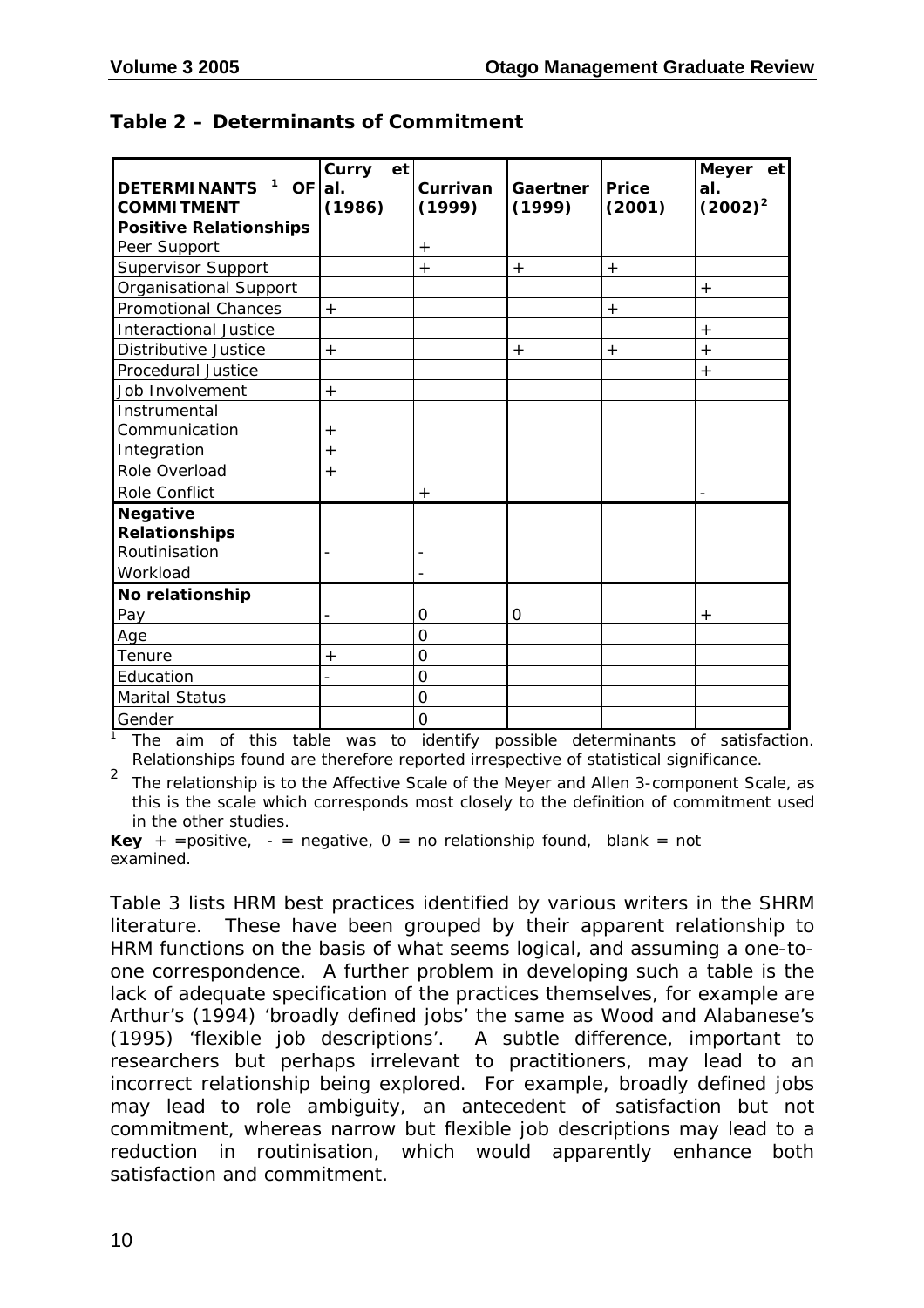#### **Table 3: HRM 'Best Practices'**

|                                     | Arthur<br>(1994)       | Pfeffer<br>(1994)      | Delaney, Lewin,<br>Ichniowski<br>&<br>(1989)<br><b>Huselid</b> (1995) | <b>MacDuffie</b><br>(1995) | Wood<br>&<br>Albanese (1995)       |
|-------------------------------------|------------------------|------------------------|-----------------------------------------------------------------------|----------------------------|------------------------------------|
| Joining                             |                        |                        |                                                                       |                            |                                    |
| <b>Process</b>                      |                        |                        |                                                                       |                            |                                    |
| Job analysis                        | Broadly                |                        |                                                                       |                            |                                    |
| design                              | defined jobs           |                        | Job design                                                            |                            | Job design<br>Flexible<br>job      |
|                                     |                        |                        |                                                                       |                            | descriptions                       |
| <b>HRP</b>                          |                        |                        |                                                                       |                            | Use of temporary                   |
|                                     |                        | Selective              | Recruiting                                                            | Recruitment<br>and         | Trainability                       |
| Recruitment                         |                        | Recruiting             | intensity<br>Personnel                                                | Hirina                     | commitment<br>as I                 |
| Selection                           |                        |                        | Selection                                                             |                            |                                    |
|                                     |                        |                        |                                                                       |                            | Uniform<br>terms                   |
|                                     |                        |                        |                                                                       |                            | and conditions of                  |
| Induction                           |                        |                        |                                                                       |                            | emnloyment                         |
| <b>Training and Development</b>     | Extensive              | Training               |                                                                       | Training<br>new            | Training<br>budgets                |
| Job skills                          | skills training        | and<br>Skill           | Training hours                                                        | of<br>employees            | (2 year horizon)                   |
|                                     | Highly skilled         |                        |                                                                       | Training<br>of             |                                    |
|                                     | workers                | Cross-training         |                                                                       | experienced                |                                    |
| Performance Appraisal / Advancement |                        |                        |                                                                       |                            |                                    |
|                                     |                        |                        |                                                                       |                            | Formal                             |
|                                     |                        |                        |                                                                       |                            | Assessment                         |
| Methods                             |                        |                        | Performance<br>Appraisal                                              |                            | half-<br>(yearly)<br>or<br>yearly) |
|                                     |                        |                        | Attitude                                                              |                            |                                    |
|                                     |                        |                        | Assessment                                                            |                            |                                    |
|                                     |                        | Promotion from         |                                                                       | <b>Status</b>              |                                    |
| Results                             |                        | within                 | Promotion Criteria                                                    | Differentiation            | Career Ladders                     |
|                                     |                        |                        | (merit v seniority)                                                   |                            |                                    |
| Compensation                        |                        |                        |                                                                       |                            |                                    |
|                                     | Extensive              |                        |                                                                       |                            |                                    |
|                                     | <b>Benefits</b>        |                        |                                                                       |                            |                                    |
|                                     | high wages<br>Salaried | High Wages             | Incentive                                                             | Contingent                 |                                    |
|                                     | Workers                | Incentive Pay          | Compensation                                                          | compensation               |                                    |
|                                     | <b>Stock</b>           | Employee               |                                                                       |                            |                                    |
|                                     | Ownership              | Ownership              |                                                                       |                            |                                    |
|                                     |                        | Wage                   |                                                                       |                            |                                    |
|                                     |                        | compression            |                                                                       |                            |                                    |
|                                     |                        | Employment<br>Security |                                                                       |                            | No<br>compulsory<br>redundancy     |
|                                     |                        |                        |                                                                       |                            |                                    |
| <b>Work Methods</b>                 | Information            | Information            | Information                                                           |                            | Team<br>briefing                   |
| Communication                       | Sharing                | Sharing                | sharing                                                               |                            | sessions                           |
|                                     |                        |                        | Labour                                                                |                            |                                    |
|                                     | Employee               |                        | Management                                                            |                            |                                    |
|                                     | Participation          | Participation          | Participation<br>Grievance                                            |                            |                                    |
|                                     | Formal<br>Dispute      | Empowerment            | procedures                                                            |                            |                                    |
|                                     |                        |                        |                                                                       | Employee                   |                                    |
|                                     | Self Managed           | Job redesign           |                                                                       | Work<br>Teams              |                                    |
| Organisation                        | Teams                  | teams                  |                                                                       | Problem<br>solving         | Formal teams                       |
|                                     |                        | Cross-utilization      |                                                                       | Job rotation               |                                    |
|                                     |                        | Symbolic               |                                                                       |                            |                                    |
|                                     |                        | Egalitarianism         |                                                                       | Decentralization           |                                    |
|                                     |                        |                        |                                                                       |                            | <b>Quality Circles</b>             |
|                                     |                        |                        |                                                                       |                            | Employee                           |
|                                     |                        |                        |                                                                       |                            | responsibility<br>for              |

**ource:** Adapted from (Youndt et al., 1996) and (Wood & Albanese, 1995) **Source:** Adapted from (Youndt et al., 1996) and (Wood & Albanese, 1995)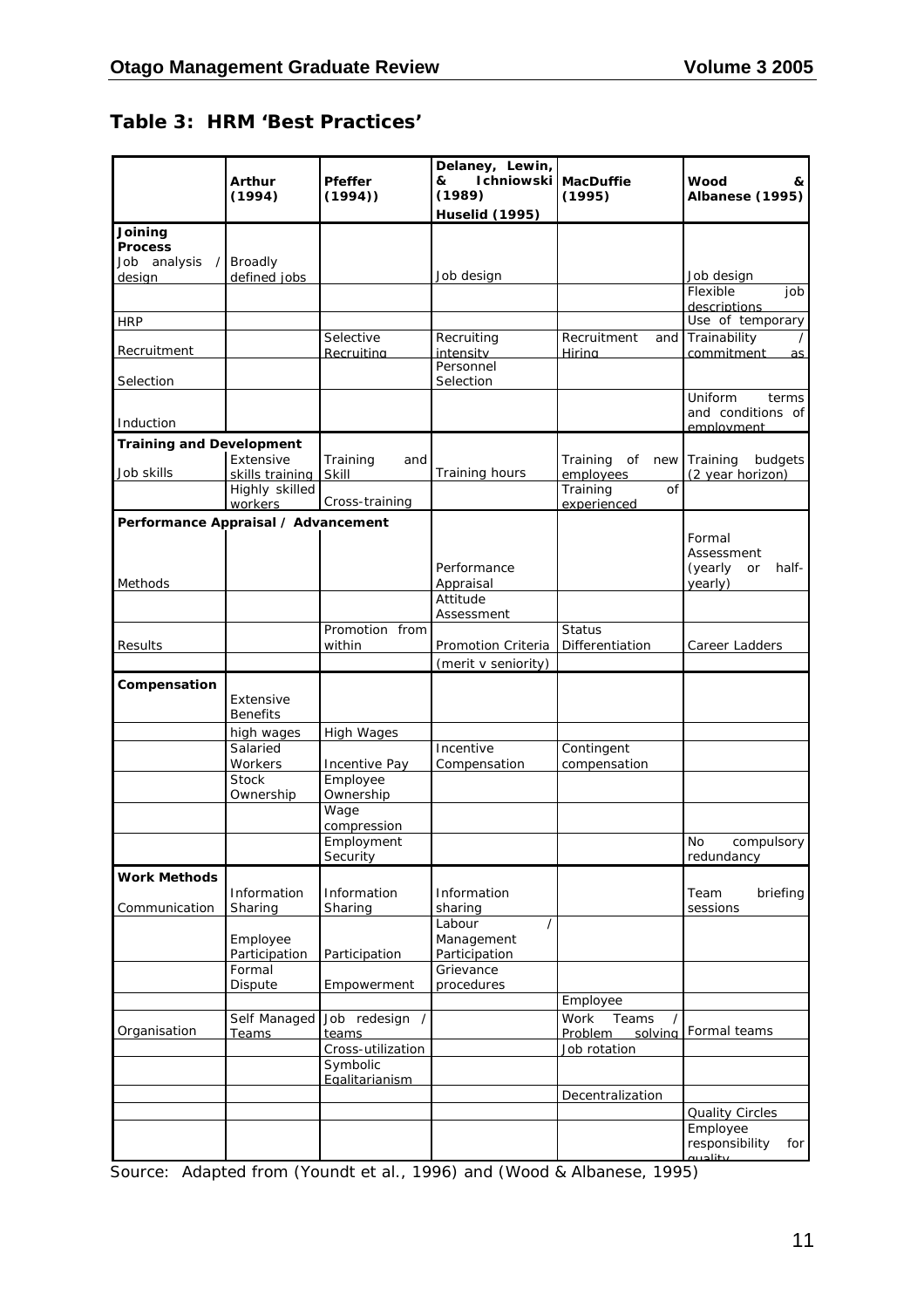Figure 2 attempts to draw links between the suggested best practices and various antecedents of satisfaction and commitment. Noteworthy is the number of practices which apparently link to more than one antecedent of satisfaction or commitment, or vice versa. Job Design / description, for example, appears to link to autonomy, role ambiguity, routinisation, workload / role overload, and role conflict, while autonomy, distributive iustice, routinisation, interactional justice, and organisational support all have multiple practices linked to them. This suggests that there is no simple explanations, but paying some attention to these multiple linkages may assist in improving credibility, if this is the aim of researchers in the field.



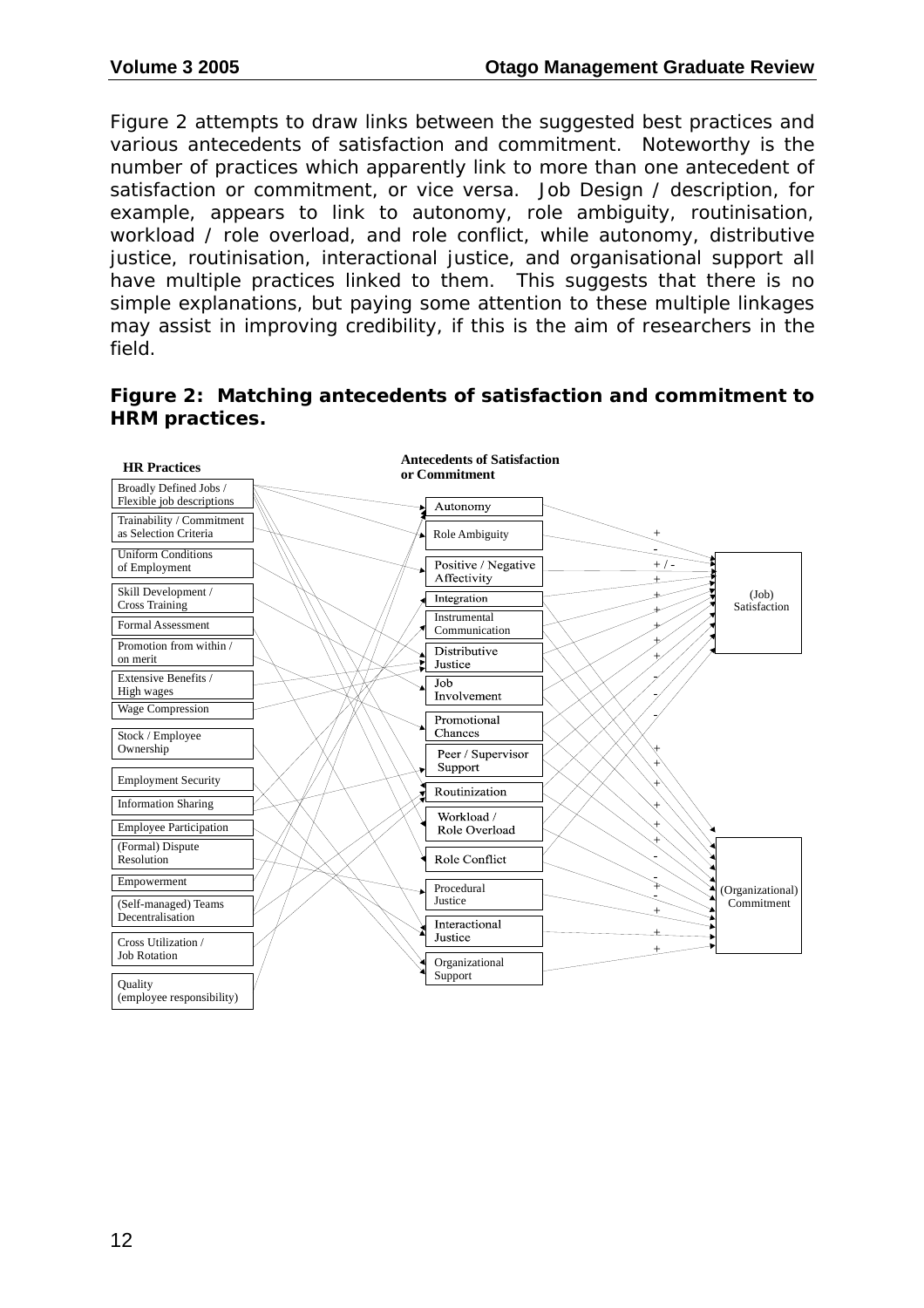#### **Where to from here**

If SHRM is to achieve its aims of demonstrating the value of the field to organisations, and thus justifying a place at the strategic table, it may be more appropriate to abandon attempts to directly link best practice with organisational performance and concentrate on intermediate links. Most CEO's will readily accept that productivity and turnover will have an effect on organisational performance, even if the effect is not readily quantifiable. What may be a vastly more fruitful path to acceptance and credibility may be a concentration on researching the connections between the proposed HRM best practices and the identified antecedents of organisational productivity and voluntary turnover. Conversely, few CEO's would argue the validity of a claim that absenteeism and tardiness have an effect on individual productivity and there appears to be some readily available support for the contention that job satisfaction, organisational commitment, and perhaps job involvement affect firm productivity and turnover. Perhaps future research would be best directed towards establishing or confirming links between HRM 'best' practices and the antecedents of satisfaction and commitment for which there is some existing research evidence. I also suggest a concentration on the most obvious links. For example, there appear to be relatively direct links between job description / design and multiple antecedents of both satisfaction and commitment, while distributive justice (again determinant of both satisfaction and commitment) appears to be affected by uniform conditions of employment, extensive benefits / high wages, and wage compression. Prior to investigating these links, however, it is necessary to both accurately define the elements of the suggested best practices (the independent variable), and accurately specify the dimensions of the antecedents of satisfaction and commitment (the dependent variables).

Another research direction would be to re-examine the link between job satisfaction and productivity. The literature reviewed in this paper indicates that the relationship is moderate at best, however this result is affected by a number of factors, the most important of which is that the studies reviewed are all 'meta-analyses'. They are therefore reporting an average result. Of equal interest is the range of results reported. One early study reported a correlation as high as 0.86, another reported a negative correlation of –0.31 (see Vroom, 1964), this wide range suggests that reports of central tendency may be of little value. There has been diminished research interest in the satisfaction-performance relationship since publication of the Iffaldano and Muchinsky (1985) study yet there appear to have been significant methodological errors in that study which caused the correlation to be understated (Judge et al., 2001). A second problem with this research is the variety of definitions of both satisfaction and performance used in the studies reviewed, particularly in the early studies (pre-1960). A re-examination of the relationship using modern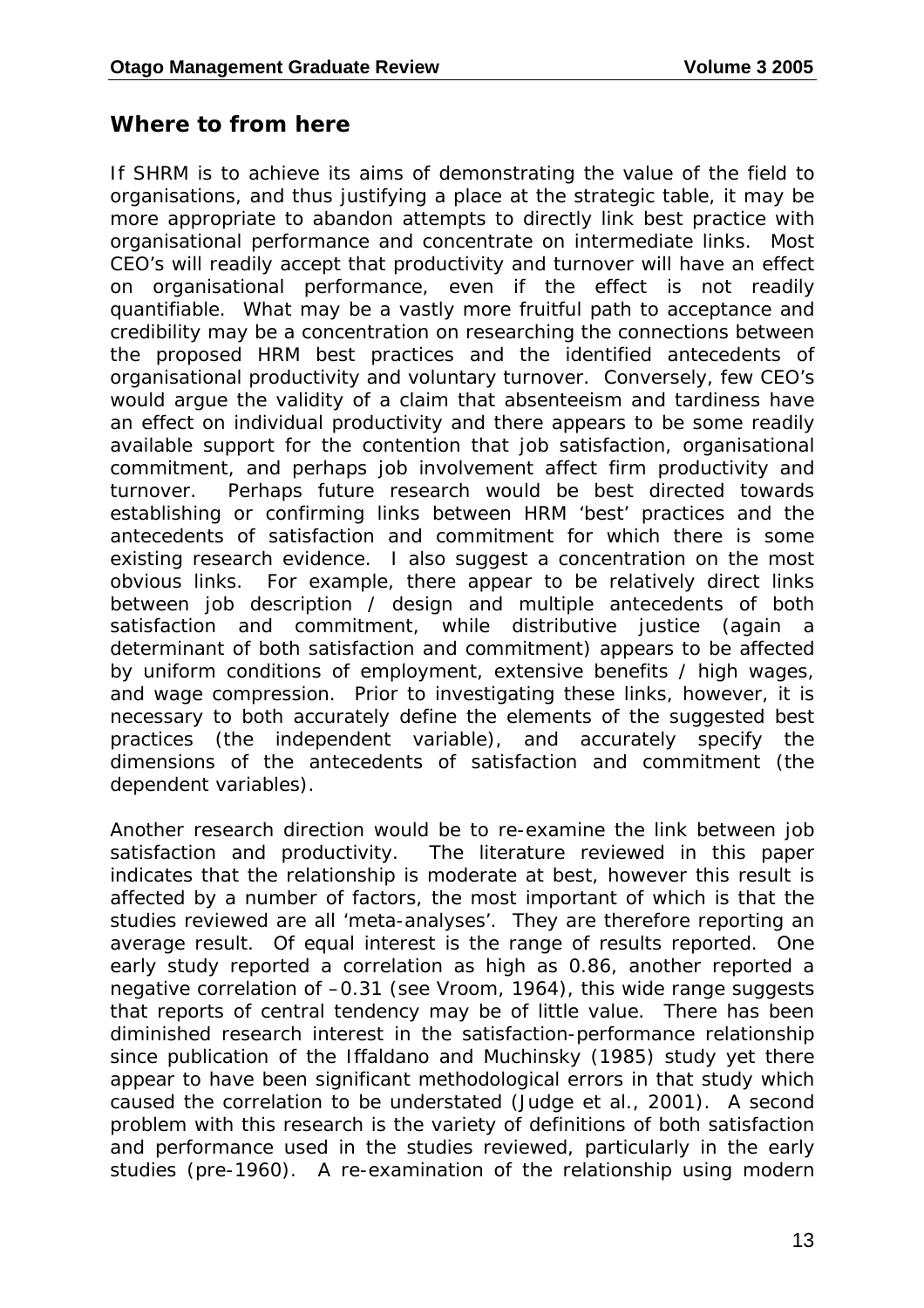measurement instruments and statistical techniques, and more exact specification of antecedent variables based on clearly defined best practices, may produce significantly different results.

More research into the relationship between absenteeism / tardiness and individual productivity may be warranted. If one accepts the proposition that job satisfaction is a more transitory feeling than commitment, then it may well be that absenteeism and tardiness (being more transitory phenomena than turnover) are more affected by job satisfaction than commitment. An alternative explanation would be that the concept of Job Involvement used in the studies is in fact 'job satisfaction'; a closer examination of the definition used would shed some light on this.

#### **Limitations**

The first, and most obvious limitation of this paper is that there is very little theoretical basis for the proposed linkages between HRM best practices and antecedents of satisfaction and commitment, aside from logical deduction. This is endemic in the nature of the paper, it is an attempt to develop theory, and suggest some areas for experimentation that may confirm the theory.

A second limitation is that the proposed links cannot be specified accurately because; (1) the elements of individual practices are rarely defined accurately enough so that one can be sure the practices are identical; and (2) there is little evidence that any best practice matches the concept with which it is identified. For example I have no real justification for relating routinisation to job design other than it seems logical.

Time and space considerations have limited the depth of analysis of extant research, I have considered the results of only four studies of the determinants of satisfaction and commitment, many more exist. Examining a greater range of studies may allow more accurate specification of these determinants; and thus better links to HR practices.

Occam's Razor itself prompts another limitation. The proposed model contains only those variables which are considered to directly affect the outcomes of interest, the implication of this is that such variables have only the single focus. The model also assumes the variables to be unidimensional whereas there is evidence that some are multi-dimensional. These observations are particularly true of both satisfaction and commitment. One can, for example, be satisfied with the job itself, or with specific factors which make up the job, or even simply with the fact that one has a job as opposed to being unemployed. Similarly one may be committed to the organisation, to one's profession or occupation, or again even to the concept of working as opposed to not working.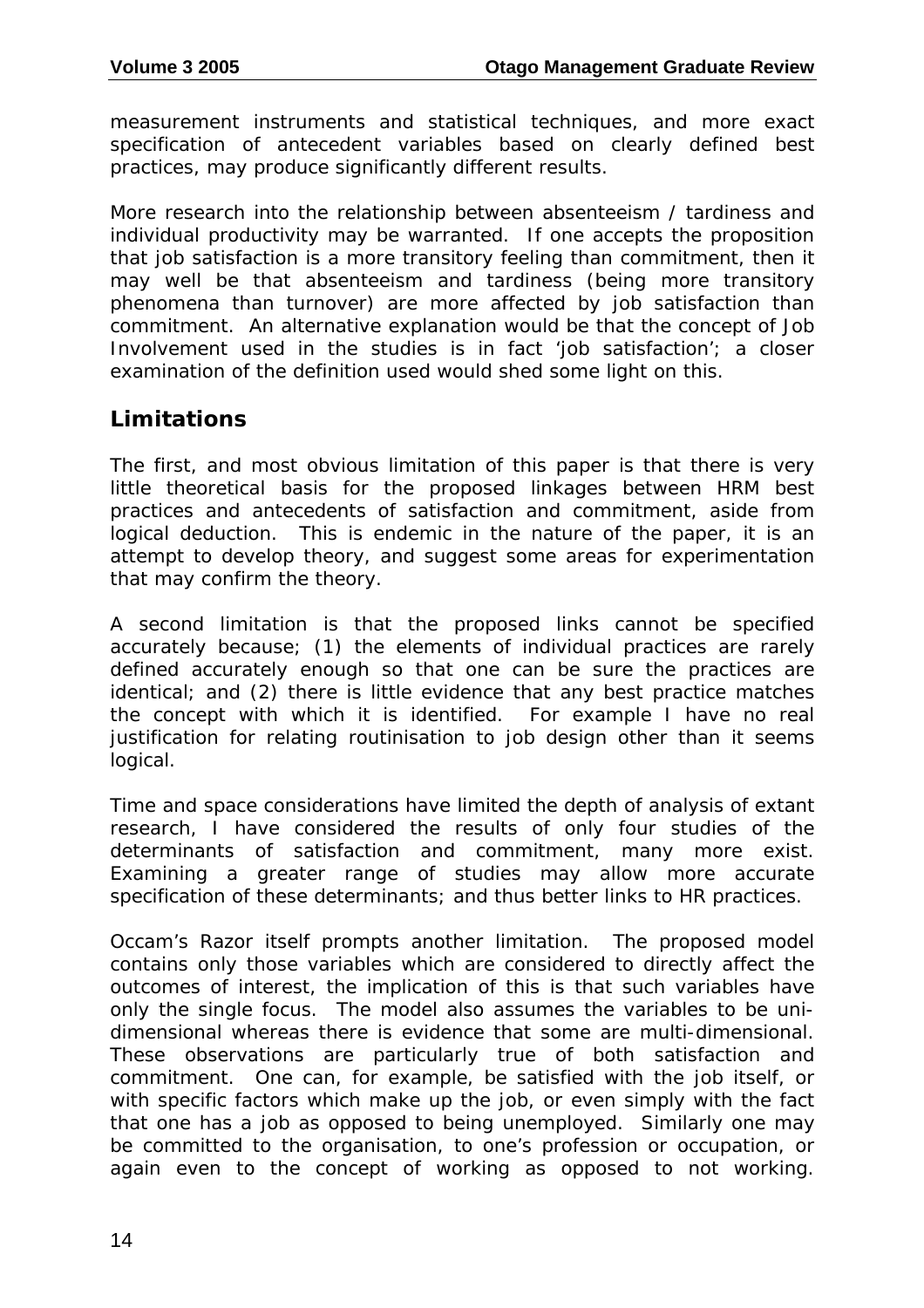Recognising that these multiple foci exist is important, but initial research should concentrate on the most obvious, and potentially most valuable, focus. In the case of satisfaction the focus is potentially the job, to improve productivity even if only by reducing absenteeism and tardiness; for commitment the focus is essentially the organisation, with the emphasis on reducing turnover. If direct links can be found between specific HRM practices and these important outcomes, credibility is enhanced and proposals to investigate more complicated relationships are likely to receive favourable consideration.

One other major limitation is that I have considered HR issues in isolation, concentrating only on direct effects. The impact of other fields of study may be significant. For example, if a link between improved job design and productivity, via either reduced routinisation or increased autonomy is found, then it is unlikely that such job design could take place without involving the Operations Manager. Demonstrating such a clear link, even if mediated or moderated by technological improvement, would enhance claims for an HRM presence at strategic level, to ensure that development of appropriate job descriptions and skill specifications is proactive rather than reactive.

#### **Conclusion**

This paper has considered two weakness of the current SHRM literature, an inability to find a place for the discipline within the organisation, and a lack of developed theory. It was suggested the first issue could resolved by improving the credibility of both researchers and practitioners in the field, through better targeting of research. The second may be resolved by drawing on research from other fields of study. A related issue was the need to place limitations on the outcome variable of most interest in the SHRM field, firm performance. I have suggested that the most essential elements of firm performance, and the ones which are most directly related to Human Resource practices, are productivity and presence (absenteeism, tardiness and turnover).

Job satisfaction and organisational commitment are acknowledged by SHRM writers to be important variables to consider when examining performance and presence, yet rarely has attention been paid to antecedents of these variable, and particularly possible linkages between mooted HRM 'best practices' and such antecedents. A model was developed and certain links specified. It was suggested that, in order to enhance the credibility of researchers, and ultimately practitioners, future SHRM research should concentrate on research which would provide support for the suggested (or alternative) links between these best practices and the established antecedents of satisfaction and commitment. By this means, SHRM researchers may be able to significantly improve the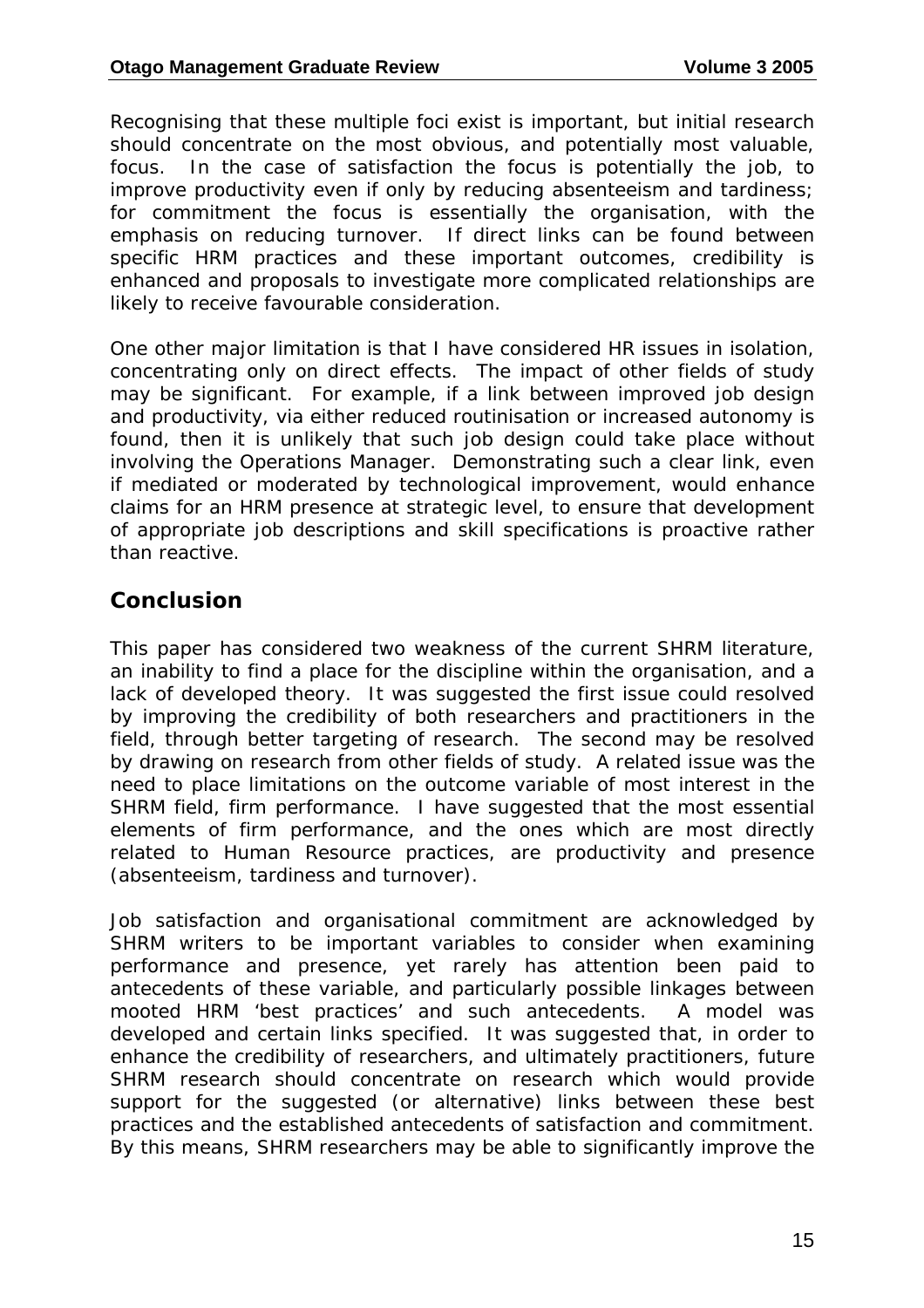credibility of the field, and support practitioners in demonstrating that HRM has value at strategic levels of the organisation.

#### **References**

- Angle, H., & Perry, J. (1981). An empirical assessment of organisational commitment and organisational effectiveness. *Administrative Science Quarterly, 26*(1), 1-13.
- Armstrong, G. (2005). Differentiation through people: How can HR move beyond business partner? *Human Resource Management, 44*(2), 195- 199.
- Arthur, J. B. (1994). Effects of human resource systems on manufacturing performance and turnover. *Academy of Management Journal, 37*(3), 670-687.
- Barney, J. B. (1991). Firm resources and sustained competitive advantage. *Journal of Management, 17*, 99-120.
- Barney, J. B., & Wright, P. M. (1998). On becoming a strategic partner: The role of human resources in gaining competitive advantage. *Human Resource Management, 37*(1), 31-46.
- Becker, B. E., Huselid, M. A., Pickus, P. S., & Spratt, M. F. (1997). HR as a source of shareholder value: Research and recommendations. *Human Resource Management, 36*(1), 39-47.
- Behrend, H. (1953). Absence and labour turnover in a changing economic climate. *Occupational Psychology, 27*(69-79).
- Blau, G. J. (1986). Job involvement and organisational commitment as interactive predictors of tardiness and absenteeism. *Journal of Management, 12*(4), 577-584.
- Bluedorn, A. C. (1982). A unified model of turnover from organisations. *Human Relations, 35*(2), 135-153.
- Brayfield, A. H., & Crockett, W. H. (1955). Employee attitudes and employee performance. *Psychological Bulletin, 52*(5), 396-424.
- Buckley, M. R., Ferris, G. R., Bernardin, H. J., & Harvey, M. G. (1998). The disconnect between the science and practice of management. *Business Horizons, 41*, 31-38.
- Chadwick, C., & Capelli, P. (1999). Alternatives to generaic strategy typologies in strategic human resource management. In P. Wright, L. Dyer, J. W. Boudreau & G. Milkovich (Eds.), *Research in personnel*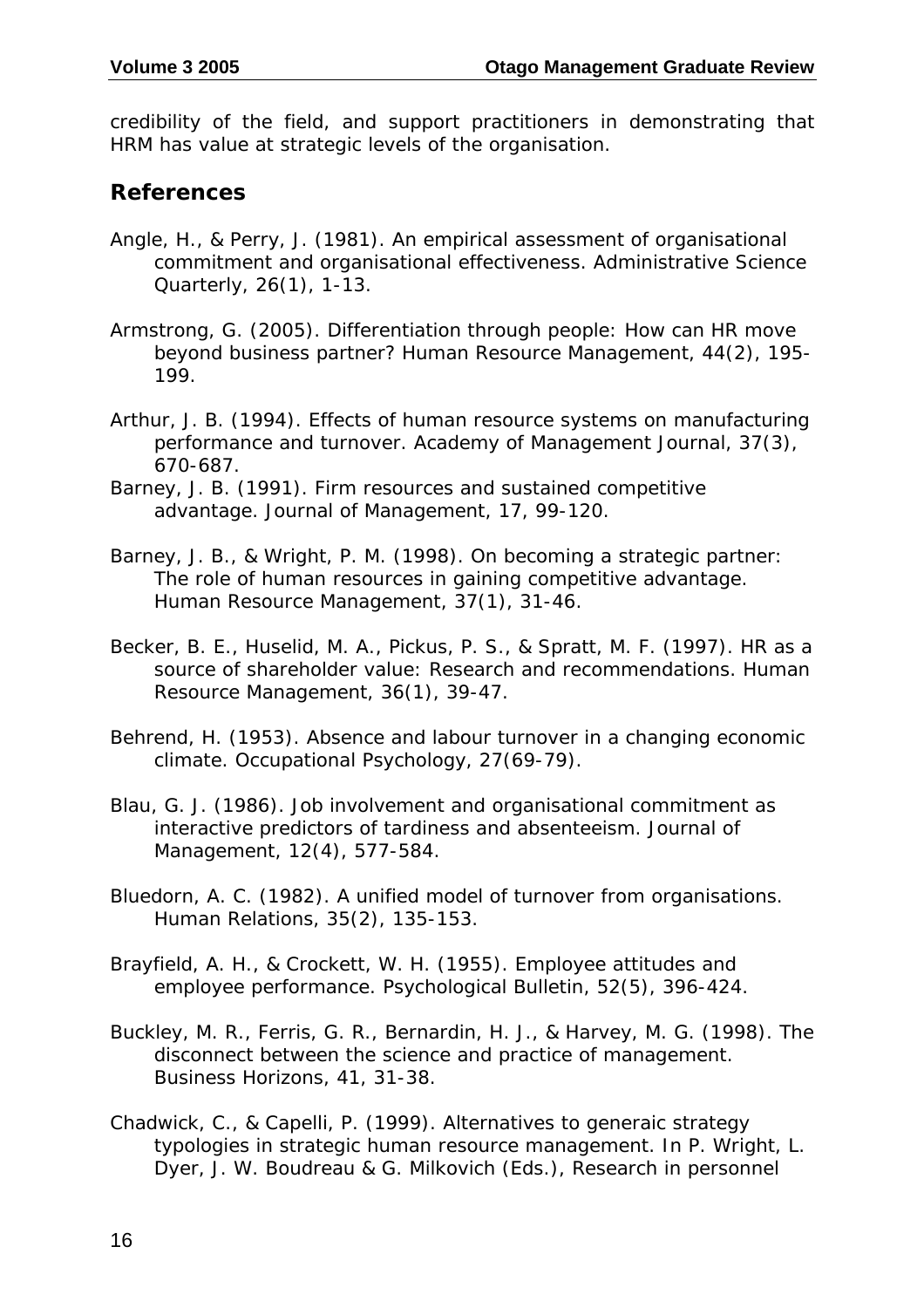*and human resources management, Supplement 4, Strategic human resources management in the 21st century.* (pp. 11-29). Greenwich, CT: JAI Press.

- Currivan, D. B. (1999). The causal order of job satisfaction and organisational commitment in models of employee turnover. *Human Resource Management Review, 9*(4), 495-524.
- Curry, J. P., Wakefield, D., Price, J. L., & Mueller, C. W. (1986). On the causal ordering of job satisfaction and organisational commitment. *Academy of Management Journal, 29*(4), 847-858.
- Delaney, J. T., Lewin, D., & Ichniowski, C. (1989). *Human resource policies and practices in American firms*. Washington DC: U.S Government Printing Office.
- Dess, G. G., & Shaw, J. D. (2001). Voluntary turnover, social capital and organisational performance. *Academy of Management Review, 26*(3), 446-456.
- Dowling, P. J., & Fisher, C. (1997). The Australian HR professional: A 1995 profile. *Asia Pacific Journal of Human Resources, 35*(1), 1-20.
- Dyer, L. (1993). *Human resources as a source of competitive advantage*. Kingston, Ontario: Industrial Relations Centre Press, Queens University.
- Elangovan, A. R. (2001). Causal ordering of stress, satisfaction and commitment, and intention to quit: A structural equations analysis. *Leadership & Organisation Development Journal, 22*(4), 159-165.
- Elkington, J. (1997). *Cannibals with forks The triple bottom line of twenty-first century business*. Mankato, MN: Capstone.
- Ferris, G. R., Hochwarter, W. A., Buckley, M. R., Harrell-Cook, G., & Frink, D. D. (1999). Human resources management: Some new directions. *Journal of Management, 25*(3), 385-415.
- Gaertner, S. (1999). Structural determinants of job satisfaction and organisational commitment in turnover models. *Human Resource Mangement Review, 9*(4), 479-493.
- Guest, D. E. (1987). Human resource management and industrial relations. *Journal of Management Studies, 24*(5), 503-522.
- Guest, D. E. (1997). Human resource management and performance: a review and research agenda. *International Journal of Human Resource Management, 8*(3), 263-275.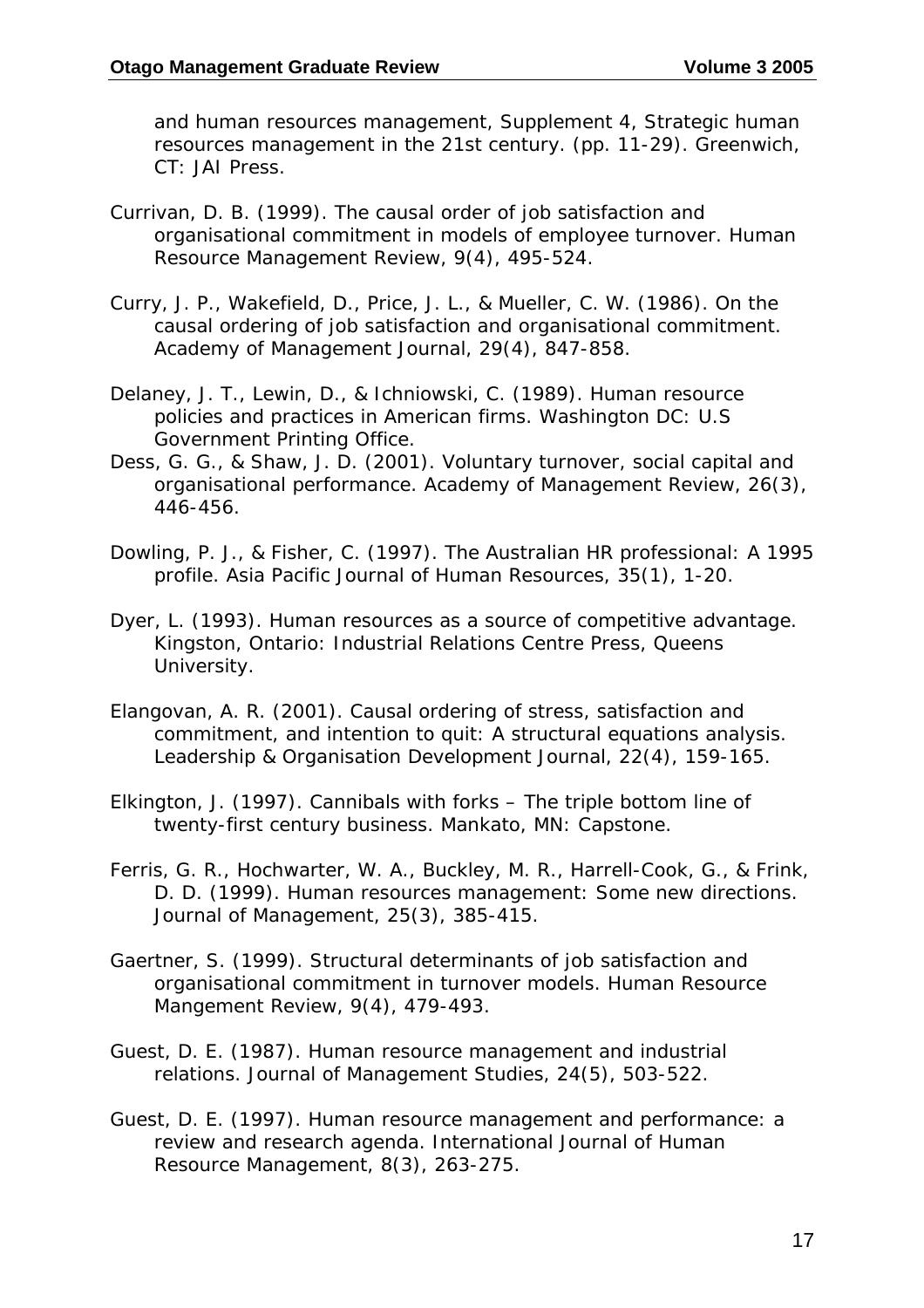- Guest, D. E. (2001). Human resource management: when research confronts theory. *International Journal of Human Resource Management, 12*, 1092-1106.
- Guthrie, J. P. (2001). High-involvement work practices, turnover, and productivity: Evidence from New Zealand. *Academy of Management Journal, 44*(1), 180-190.
- Hackman, J. R. (1985). Doing research that makes a difference. In E. E. Lawler III, A. M. Mohrman Jr, S. A. Mohrman, G. E. Ledford Jr & T. G. Cummings (Eds.), *Doing research that is useful for theory and practice* (pp. 126-149). San Francisco: Jossey-Bass.
- Huselid, M. A. (1995). The impact of human resource management practices on turnover, productivity, and corporate financial performance. *Academy of Management Journal, 38*(3), 635-672.
- Iffaldano, M. T., & Muchinsky, P. M. (1985). Job satisfaction and job performance: A meta-analysis. *Psychological Bulletin, 97*(2), 251- 273.
- Judge, T. A., Bono, J. E., Thoresen, C. J., & Patton, G. K. (2001). The job satisfaction - job performance relationship: a qualitative and quantitative review. *Psychological Bulletin, 127*(3), 376-407.
- Kaplan, R. S., & Norton, D. P. (1992). The balanced scorecard measures that drive performance. *Harvard Business Review, 70*(1), 71-79.
- Keller, R. T. (1997). Job involvement and organisational commitment as longitudinal predictors of job performance:: A study of scientists and engineers. *Journal of Applied Psychology, 82*(4), 539-545.
- Lawler III, E. E. (1985). Challenging traditional research assumptions. In E. E. Lawler III, A. M. Mohrman Jr, S. A. Mohrman, G. E. Ledford Jr & T. G. Cummings (Eds.), *Doing research that is useful for theory and practice* (pp. 126-149). San Francisco: Jossey-Bass.
- Lawler III, E. E. (2005). From human resource management to organisational effectiveness. *Human Resource Management, 44*(2), 165 - 169.
- Lee, T. W., Ashford, S. J., Walsh, J. P., & Mowday, R. T. (1992). Commitment propensity, organisational commitment, and voluntary turnover: A longitudinal study of organisational entry processes. *Journal of Management, 18*, 15-32.
- MacDuffie, J. P. (1995). Human resource bundles and manufacturing performance: Organisational logic and flexible production systems in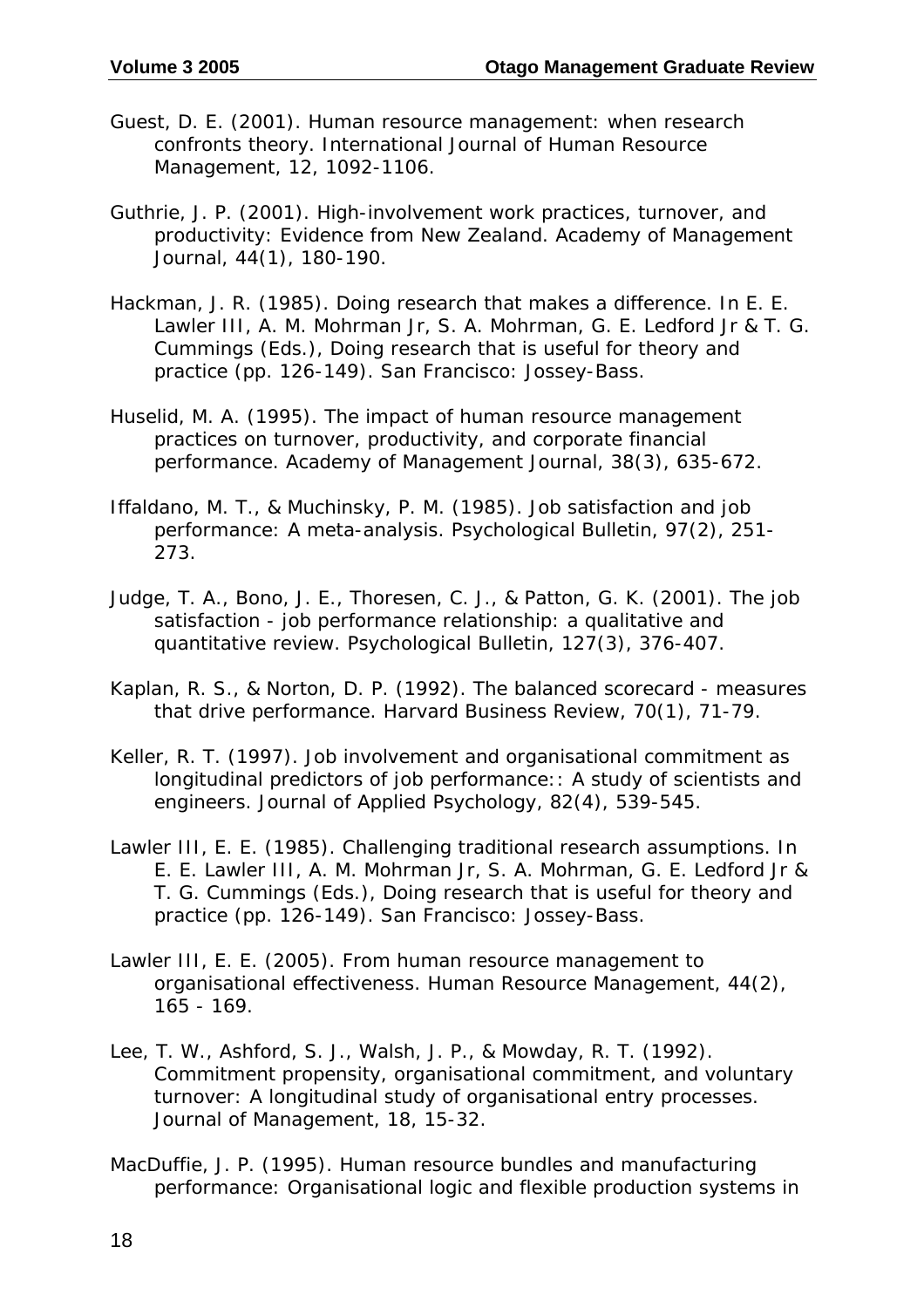the world auto industry. *Industrial and Labor Relations Review, 48*(2), 197-221.

- Meyer, J. P., Stanley, D. J., Herscovitch, L., & Topolnytsky, L. (2002). Affective, continuance, and normative, commitment to the organisation: A meta-analysis of antecedents, correlates, and consequences. *Journal of Vocational Behavior, 61*, 20-52.
- Miles, R. E., & Snow, C. C. (1984). Designing strategic human resources systems. *Organisational Dynamics, 13*(1), 36-52.
- Mowday, R. T., Porter, L. W., & Steers, R. M. (1982). *Employeeorganisation linkages: the psychology of commitment, absenteeism, and turnover*. New York: Academic Press.
- Mueller, C. W., Wallace, J. E., & Price, J. L. (1992). Employee commitment, resolving some issues. *Work and Occupations, 19*, 211- 236.
- Organ, D. W. (1988). *Organisational citizenship behavior: The good soldier syndrome*. Lexington, MA: Lexington Books.
- Organ, D. W. (1990). The subtle significance of job satisfaction. *Clinical Laboratory Management Review, 4*(1), 94-98.
- Osterman, P. (1994). How common is workplace transformation and who adopts it? *Industrial and Labor Relations Review, 47*(2), 173-188.
- Petty, M. M., McGee, G. W., & Cavendar, J. W. (1984). A meta-analysis of the relationships between individual job satisfaction and individual performance. *Academy of Management Review, 9*(4), 712-721.
- Pfeffer, J. (1994). *Competitive advantage through people*. Boston, MA: Harvard Business School Press.
- Price, J. L. (2001). Reflections on the determinants of voluntary turnover. *International Journal of Manpower, 22*(7), 600-624.
- Price, J. L., & Mueller, C. W. (1986). *Absenteeism and turnover of hospital employees*. Greenwich, Conn: JAI Press.
- Randall, D. M. (1990). The consequences of organisational commitment: Methodological investigation. *Journal of Organisational Behavior, 11*, 361-378.
- Schuler, R. S. (1990). Repositioning the human resource function: Transformation or Demise. *Academy of Management Executive, 4*(3), 49-60.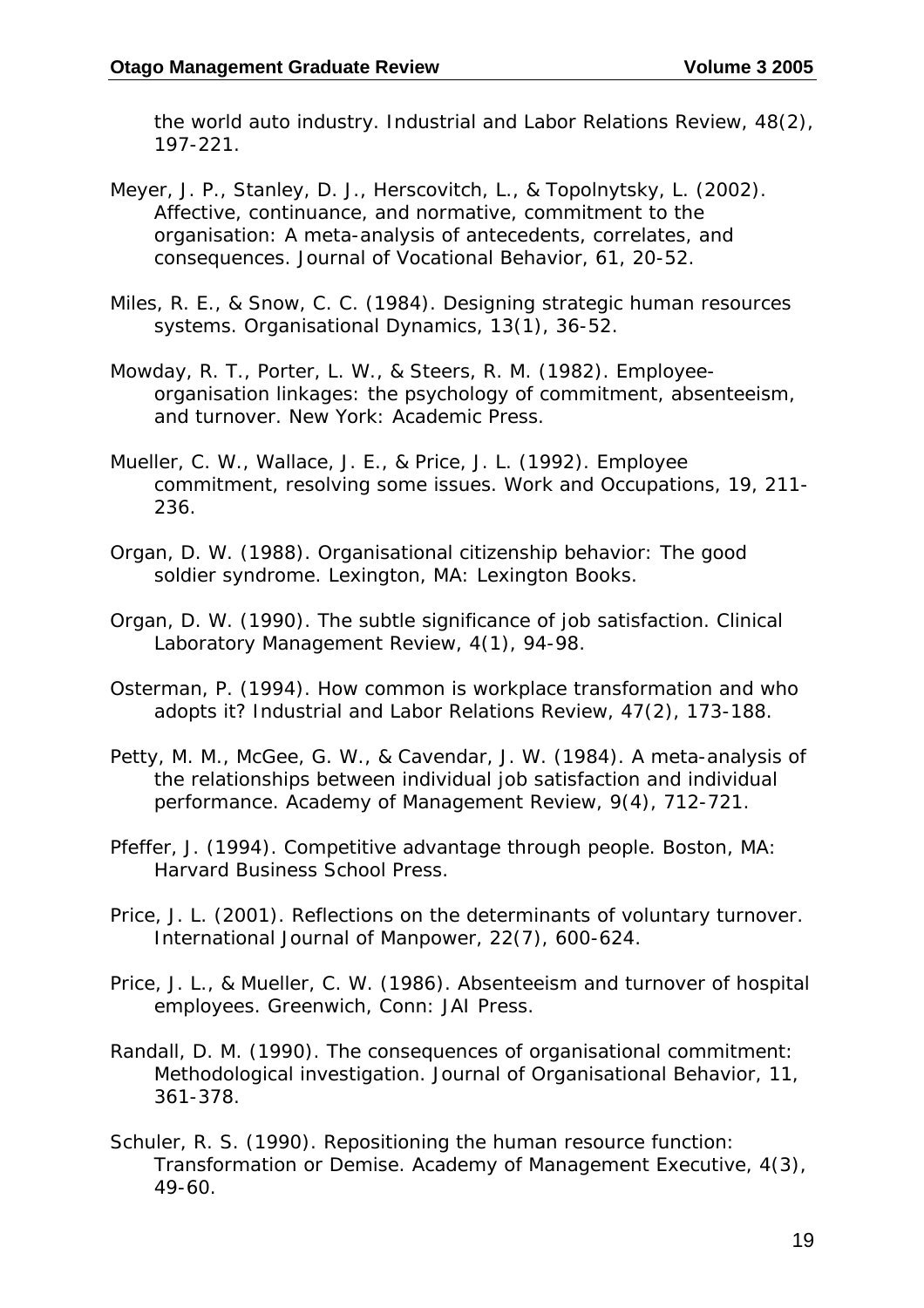- Shaw, J. D., Gupta, N., & Delery, J. E. (2005). Alternative conceptualizations of the relationship between voluntary turnover and organisational performance. *Academy of Management Journal, 48*(1), 50-68.
- Snell, S. A., Youndt, M. A., & Wright, P. M. (1996). Establishing a framework for research in strategic human resource management: Merging resource theory and organisational learning. In G. R. Ferris (Ed.), *Research in personnel and human resources management* (Vol. 14, pp. 61-90). Greenwich, CT: JAI Press.
- Spiller, R. (2000). Ethical business and investment: A model for business and society. *Journal of Business Ethics, 27*(1/2), 149-160.
- Stablein, R., & Geare, A. J. (1993). Human resource management in New Zealand: Profession and practice. *Asia Pacific Journal of Human Resources, 31*(2), 26-38.
- Steers, R. M. (1977). Antecedents and outcomes of organisational commitment. *Administrative Science Quarterly, 22*, 46-56.
- Taylor, F. W. (1998). *The principles of scientific management*. Norcross GA: Engineering and Management Press.
- Vroom, V. H. (1964). *Work and motivation*. New York: John Wiley and Sons Inc.
- Wood, S., & Albanese, M. T. (1995). Can we speak of a high commitment management on the shop floor? *Journal of Management Studies, 32*(2), 215-247.
- Wright, P. M., & McMahan, G. C. (1992). Theoretical perspectives for strategic human resource management. *Journal of Management, 18*(2), 295-320.
- Youndt, M. A., Snell, S. A., Dean Jr., J. W., & Lepak, D. P. (1996). Human resource management, manufacturing strategy, and firm performance. *Academy of Management Journal, 39*(4), 836-866.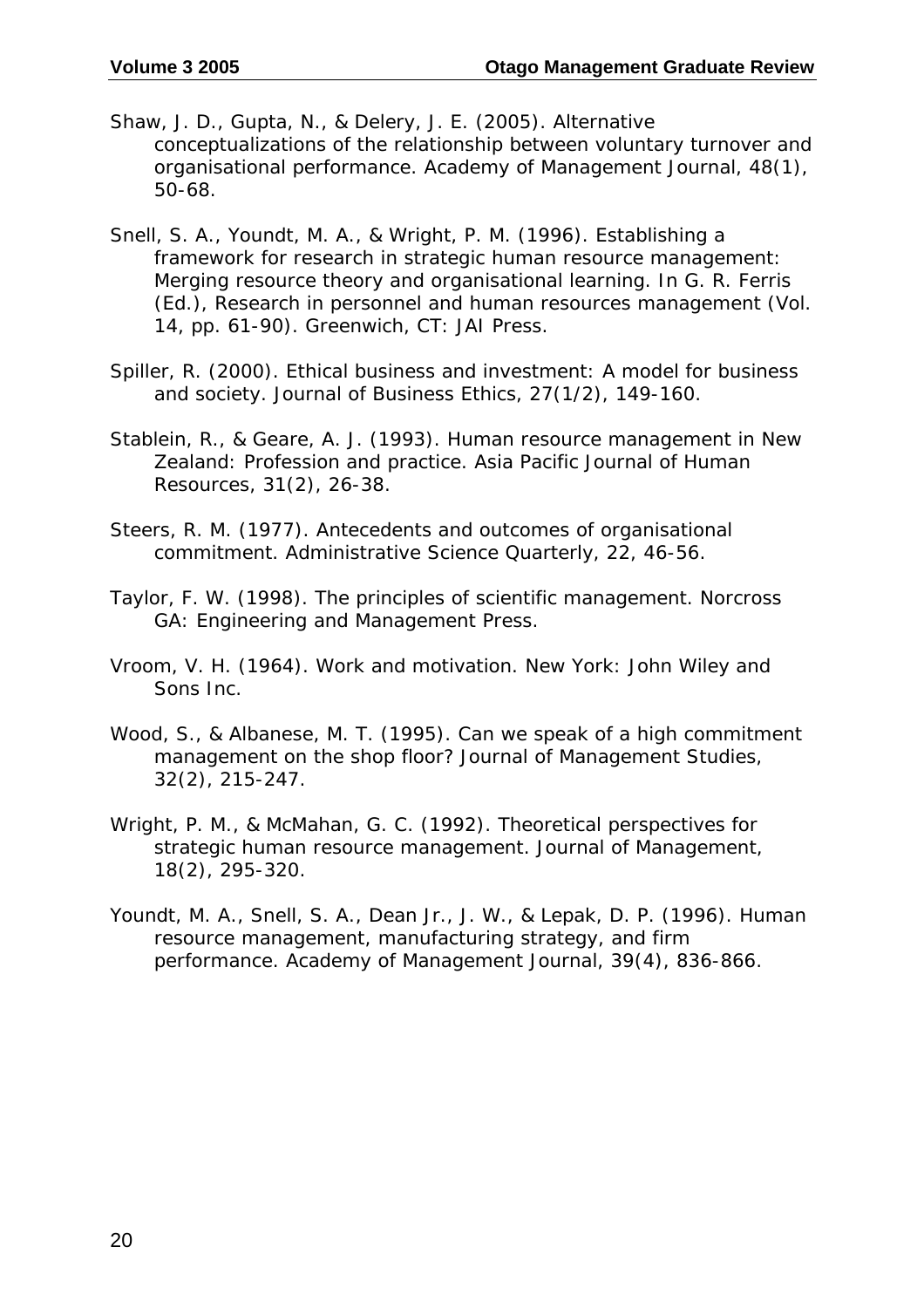## **Emotional Intelligence: Implications for Human Resource Development**

#### **Ben Brown**

#### **Introduction**

Broad claims have been made regarding the extent to which the construct of emotional intelligence (EI) can be utilised as a driver of competitive advantage and superior profitability. Indeed, since the concept's inception by Mayer, DiPaolo and Salovey (1990) and Salovey and Mayer (1990), many theorists have espoused the benefits felt by organisations endowed with individuals who possess high levels of EI, and have advocated the value of developing and enhancing such intelligence.

IE has come to be considered as a paramount requirement for leadership and the performance of top executives; providing an important point of differentiation over and above the mores of technical, intellectual skills and abilities (Owen, 2004; Goleman, 1998a). Coupled with this notion is a large body of literature which suggests a positive relationship between the emotional intelligence of leaders in work teams, the collective emotional intelligence of the team and overall team performance (see for example Druskat & Wolff, 2001; Feyerherm & Rice, 2002; Jordan, Ashkanasy, Hartel & Hooper, 2002). Not surprisingly, interest in EI among prescriptive practitioners and consultants has been strong since the concept's emergence in management literature, a trend influenced most significantly by Daniel Goleman's (1996) popular book; *Emotional Intelligence*, which gave pragmatic shape to a concept that could initially be interpreted as soft or frivolous and of little use in the hard realities of the corporate world.

While the paradigmatic structure of EI has been widely explored in management theory, there has been only limited exposure of how EI might be developed in an organisational setting. As such, the aims of this paper are to explore: (1) the central trends in theory surrounding the concept of EI, and (2) the methods that can be utilised by human resource development programmes to develop and enhance the EI of human resources within organisations.

#### **Emotional Intelligence**

Emotional intelligence is the intelligent use of emotions to help guide an individual's behaviour and thinking towards enhanced results (Weisinger, 1998). It refers to an individual's "ability to perceive emotions, to access and generate emotions to assist thought, to understand emotions and emotional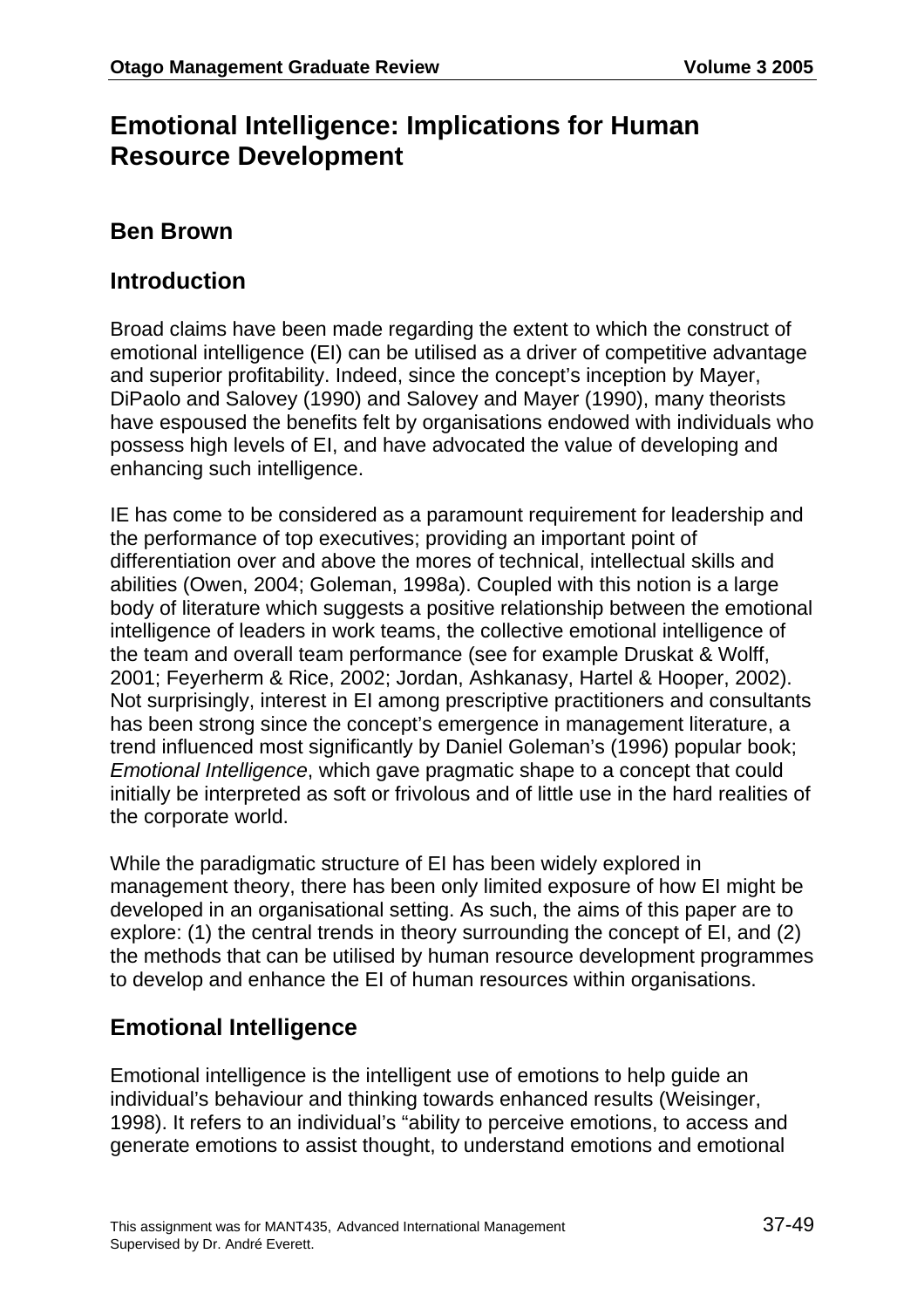knowledge, and to reflectively regulate emotions so as to promote emotional and intellectual growth" (Caruso, Mayer & Salovey, 2002, p. 56).

Initial definitions suggesting EI as an ability to deal with one's own and others' emotions and to use this information to assist decision making (Salovey & Mayer, 1990), have since been narrowed down to focussing on the importance of reasoning about, or understanding emotional processes (Mayer, Salovey & Caruso, 2000). Indeed, within the body of theory surrounding the concept of EI there exists several streams of thought which differ somewhat in their explanation of EI and the extent to which it can be developed. Before delving into dialogue concerning such schools of thought, it is important to outline some features of the EI concept which are agreed upon by most who commentate on the concept.

The underlying basis of emotional intelligence is not a new idea. In fact, the interaction of emotions and intelligence has been widely explored in psychology for many decades. Links between affectivity and intelligence (Piaget, 1954/1981) and between emotion and cognition (LeDoux, 1989; Lazarus, 1982; Izard, 1985) formed the basis of such research (Jordan, Ashkanasy, Hartel & Hooper, 2002). However, the most prominent roots of the EI paradigm lie in Thorndike's (1920) work on *social intelligence*, an analysis which informed Salovey & Mayer's (1990) coining of the term emotional intelligence.

Despite its deep history, the notion of intelligence centred on one's emotions was relegated behind research and practice focused on intelligence based on mechanistic, cognitive abilities (Opengart, 2005). A common opinion among practitioners was that emotions were the antithesis to rationality (Fabian, 1999); an unwanted, spontaneous and subjective distraction to an individual's contribution towards organisational ends (James, 1989). However, Ashforth and Kreiner (2002) argue that much of this pejorative opinion has been formed in regard to strong, often unpleasant emotions such as anger, disgust, and anxiety. Notwithstanding, proponents of EI suggest that all emotions, even strong ones have an important place within organisational activities, towards the achievement of superior performance.

Emotions can be defined as distinct from moods due to a measure of intensity (Salovey & Mayer, 1990; George, 2002). Typically, moods do not interrupt an individual's activities as they are generalized feeling states that are not tied to the events or circumstances that may have caused the mood in the first place (Morris, 1989). Conversely, emotions are "high intensity feelings that are triggered by specific stimuli (either internal or external to the individual), demand attention and interrupt cognitive processes and behaviours" (George, 2002, p. 1029). Due to the intensity of emotions they tend to be more fleeting and as an individual deals with the cause of the emotion, it can transform into and linger as a less intense feeling or mood (George, 2002).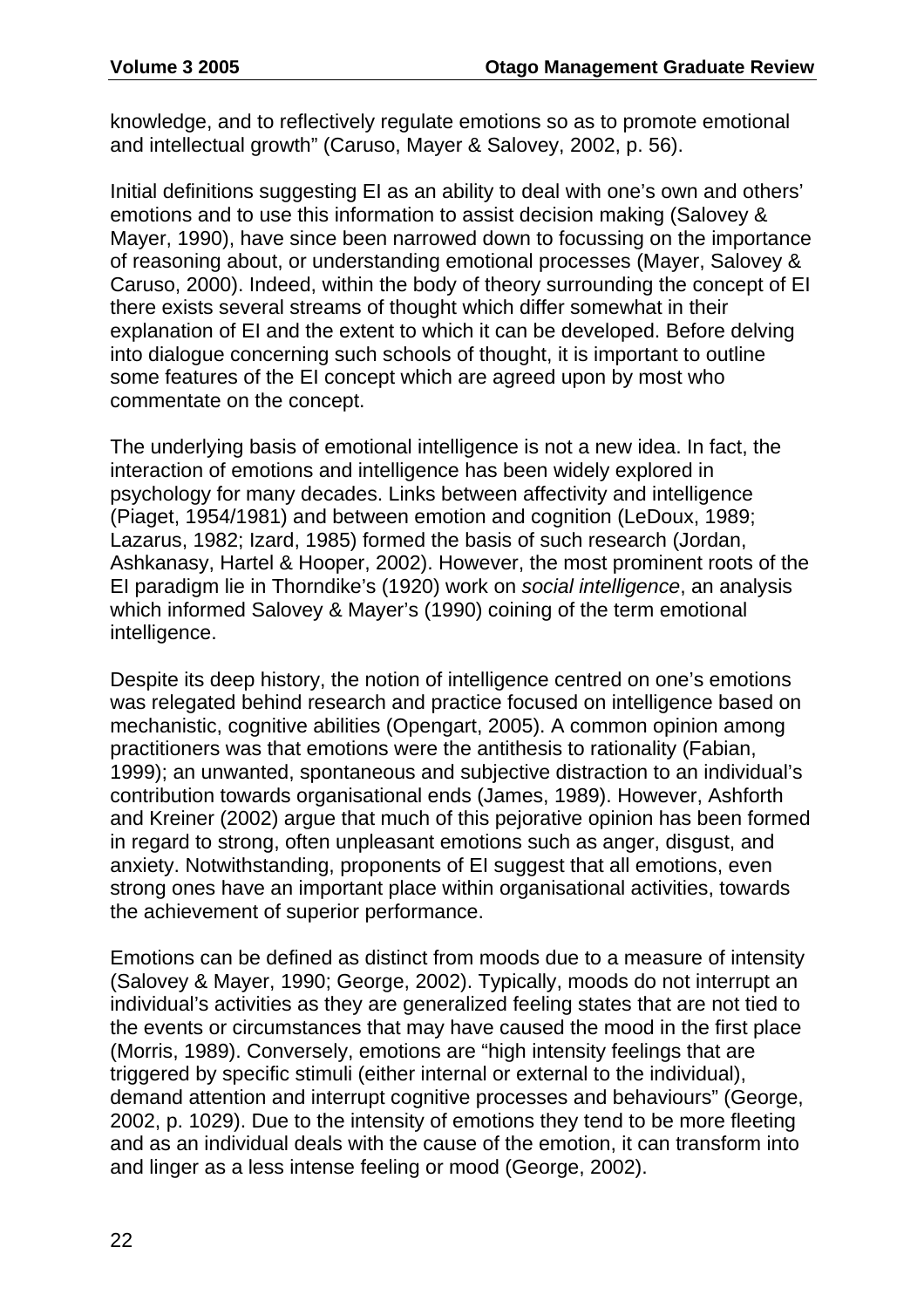Ultimately, while both emotions and moods are bound in and influence the ways that individuals think, behave and make decisions, emotions have the potential to be highly disruptive in an organisational setting and can contain moods within them. Therefore, for the purposes of this paper the term 'emotion' will refer broadly to emotions as well as moods.

Dealing with potentially disruptive emotions requires a specific set of abilities, or competencies that allow an individual to cognitively utilise and manage emotions towards productive means (Dulewicz & Higgs, 2000). Herein lies the fundamental divergence within commentary of the EI concept; whether EI is made up of a specific set of abilities (Salovey & Mayer, 1990); is fundamentally a function of competencies (Goleman, 1996, 2001); or a mix of both.

#### **Ability Model of Emotional Intelligence**

Salovey & Mayer (1990) constructed a four branch ability model of EI. Essentially, the model facilitates the ability of an individual to recognise the meanings of emotions and employ such emotions and relationships between emotions to enhance cognitive activities (Caruso, Mayer & Salovey, 2002). While the four branched ability model has received much attention and upgrade since its inception, the basic tenets remain the same.

The four branched model suggests that EI involves the ability to (1) *perceive* emotion in others and express one's emotions, (2) *use* emotions to guide thinking in one's self and others, (3) *understand* how emotions operate, and (4) *manage* and regulate emotions in self and in others (Salovey & Mayer, 1990; Dulewicz & Higgs, 2002).

The first branch; *perceiving* emotions, encompasses abilities which identify emotions in one's self and in others (Sy & Cote, 2004). One might express this ability through acknowledging that they are, for example, angry with another person. The ability to perceive the emotions of others, while often difficult, may be expressed by an emotionally intelligent person in the accurate detection of a fake smile by someone they interact with for example (Mayer & Salovey, 1997).

Indeed, accuracy and the ability to differentiate between real and fake is a vital component to the perceiving ability (Caruso et al., 2002). Arguably, this perceiving ability is essential for individuals who base important decisions partly on the emotions of those around them, as in the case of a leader implementing change.

Secondly, *using* emotions involves "the ability to harness emotions to guide information processing, problem solving, and creativity" (Sy & Cote, 2004, p. 449). Based on the assertion that different emotions can have significant effects on the ways that people think, the emotionally intelligent person will use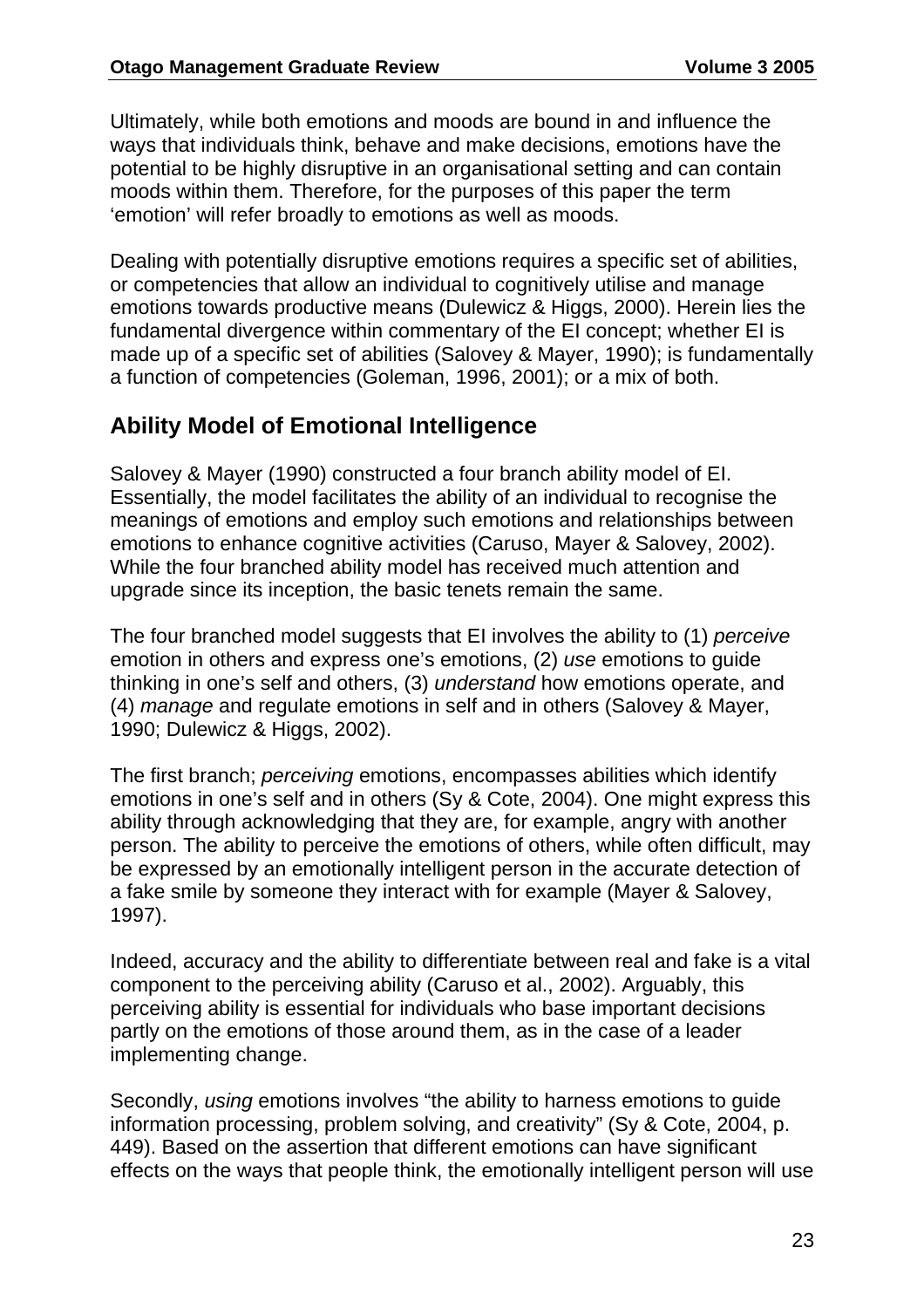specific emotions to facilitate specific cognitive activities (Caruso et al., 2002). This involves the generation of emotions to assist judgement and facilitate decision making and could involve, for example, the manipulation and use of pleasant emotions to encourage creativity.

The third branch of the EI ability model; *understanding* emotions, involves the ability to understand both the complex vocabulary surrounding emotions and the processes of how they combine, progress and transmit from one another (Sy & Cote, 2004). This suggests that the emotionally intelligent individual will understand some of the fundamentals of how emotions are formed, what they might represent and will be able to effectively communicate this understanding (Mayer & Salovey, 1997). An example can be found in the manager who understands that employees can become anxious when a potential threat looms such as the possibility of layoffs.

Finally, *managing* emotions encompasses the ability to monitor emotions, both reflectively in one's self and in others, and if necessary apply strategies to disrupt emotions. This might involve the affirmation and enhancement of pleasant emotions but does not necessarily require the suppression of negative emotions; rather such emotions can be utilised to great effect (Sy & Cote, 2004). For example, an emotionally intelligent employee representative will be able to get other employees to openly express their anger in the event of inadequate terms of employment.

The ability model of emotional intelligence propounded by Salovey and Mayer (1990) and reshaped and improved by many later works (see for example Mayer & Salovey, 1997; Mayer, Salovey & Caruso, 2000;), has been utilised to develop a number of scholarly measures by the likes of Jordan et al. (2002), and Wong and Law (2002). Essentially, the model has been operationalised as an 'abilities measure' of emotional intelligence which, in the tradition of measures of intellectual intelligence, affirms that answers can be right or wrong. The MSCEIT (Mayer-Salovey-Caruso Emotional Intelligence Test) is the most common example of this (Mayer, Salovey & Caruso, 2002).

While the abilities model has received widespread attention in academic circles, Goleman's (1996, 1998a, 1998b, 2001) broader competency model of emotional intelligence has arguably been more widely received by consultants and prescriptive practitioners.

#### **Competency Model of Emotional Intelligence**

There is little argument among management literature that Salovey and Mayer (1990) bought the idea of emotional intelligence to the forefront of academic attention (Ashkanasy & Daus, 2005). However, it was Goleman (1996) who brought the concept into the limelight of the business community and made it more accessible to consultants and managers. Defining EI as "abilities such as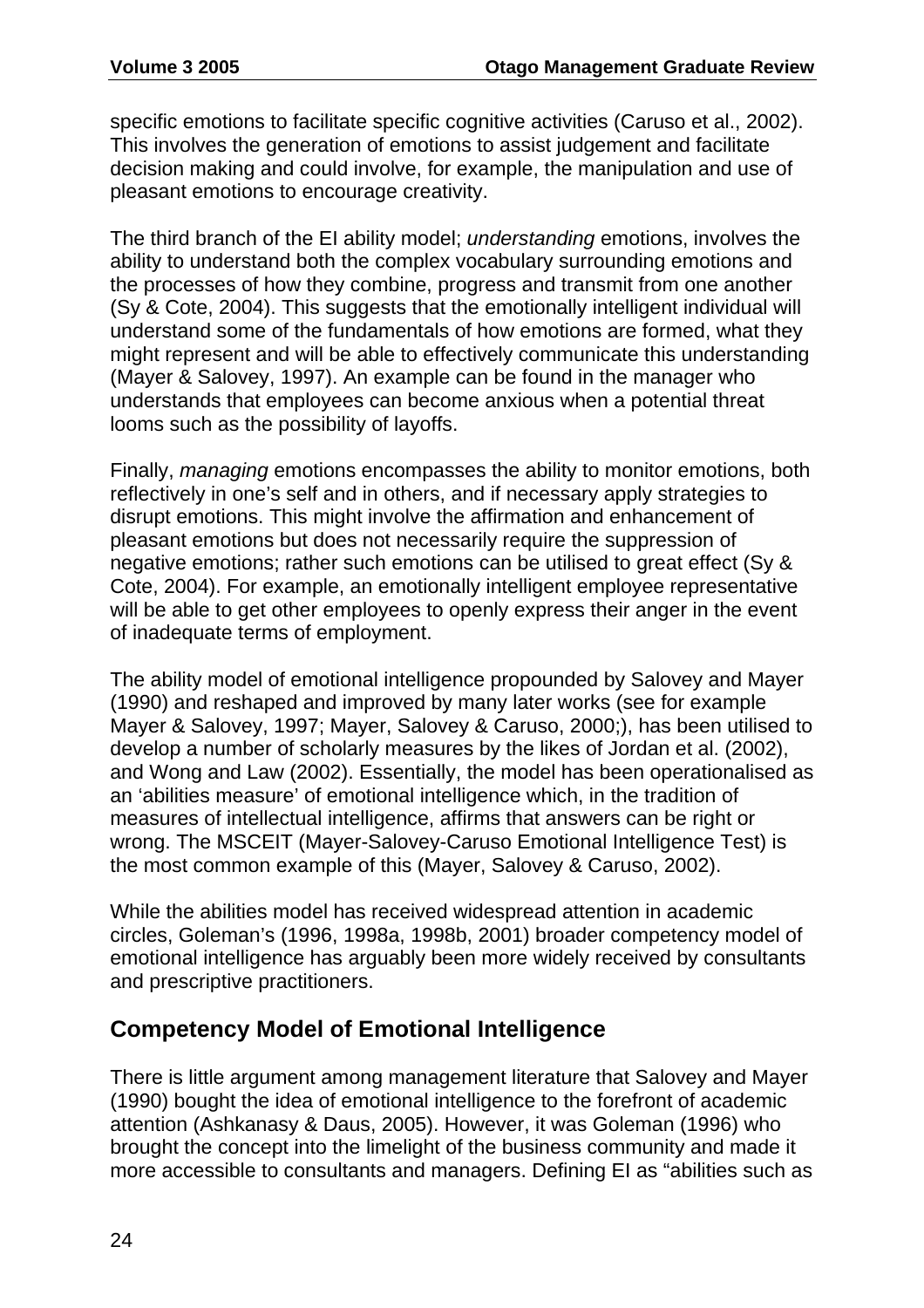being able to motivate oneself and persist in the face of frustrations; to control impulse and delay gratification; to regulate one's moods and keep distress from swamping the ability to think; to empathise and to hope" (1996, p. 34), Goleman endeavoured to bring early definitions rooted in psychological theory into pragmatic organisational theory. Where EI was defined in terms of individual traits, values, emotions and behaviour in early accounts (Dulewicz & Higgs, 2000), Goleman (1998b) brings these traits into his definition of EI as part of the broad concept of competencies.

As defined by Boyatzis (1982), competencies are underlying personal characteristics such as trait, skill, motive, knowledge or self image. The existence of these certain attributes is seen as being causally related to superior performance (Macky & Johnson, 2003). Primarily aligned to the accomplishment of organisational performance, Goleman's (1998b) model of *emotional competence* was defined as learned capabilities based on an individual possessing emotional intelligence. The constant upgrading of the model, based on statistical analysis (Goleman, Boyatzis & McKee, 2002) and primarily focussed on the performance of leaders, has resulted in an organisationally aligned model that consists of twenty competencies which are grouped into four broad categories (Goleman, 2001). Further, these categories are expressed either as personal or social competencies. Personal competencies include: (1) self awareness: emotional self awareness, accurate self assessment and self confidence, and (2) self management: self-control, trustworthiness/integrity, consciousness, adaptability, achievement drive and initiative. Competencies relevant to the social context include: (1) social awareness: empathy, service orientation and organisational awareness, and (2) relationship management: developing others, influence, communication, conflict management, leadership, change catalyst, building bonds and teamwork and collaboration (Goleman, 2001a, p. 28).

While the details of each competency are beyond the scope of this paper, the general assertion is that the more competencies an individual posses, specific to how one manages themselves and their relationships with others, the more emotionally intelligent they are.

Despite Goleman's competency model of EI gaining much recognition and acclaim among theorists who have developed subsequent measures, most notably the Emotional Quotient Inventory (EQi) of Reuven Bar-On (1997), the model has also received widespread criticism. Mayer et al. (2000) assert that Goleman's (1998b) broad model describes personality rather than intelligence and therefore adds nothing fundamentally new to the understanding of EI.

Others have suggested that Goleman's model and its subsequent augmentations lack a basis of strong empirical evidence and rather, are based on anecdotal, unscientific substantiation (see for example Ciarrochi, Chan & Caputi, 2000; Jordan at al., 2002). While Goleman (2001) accepts some of the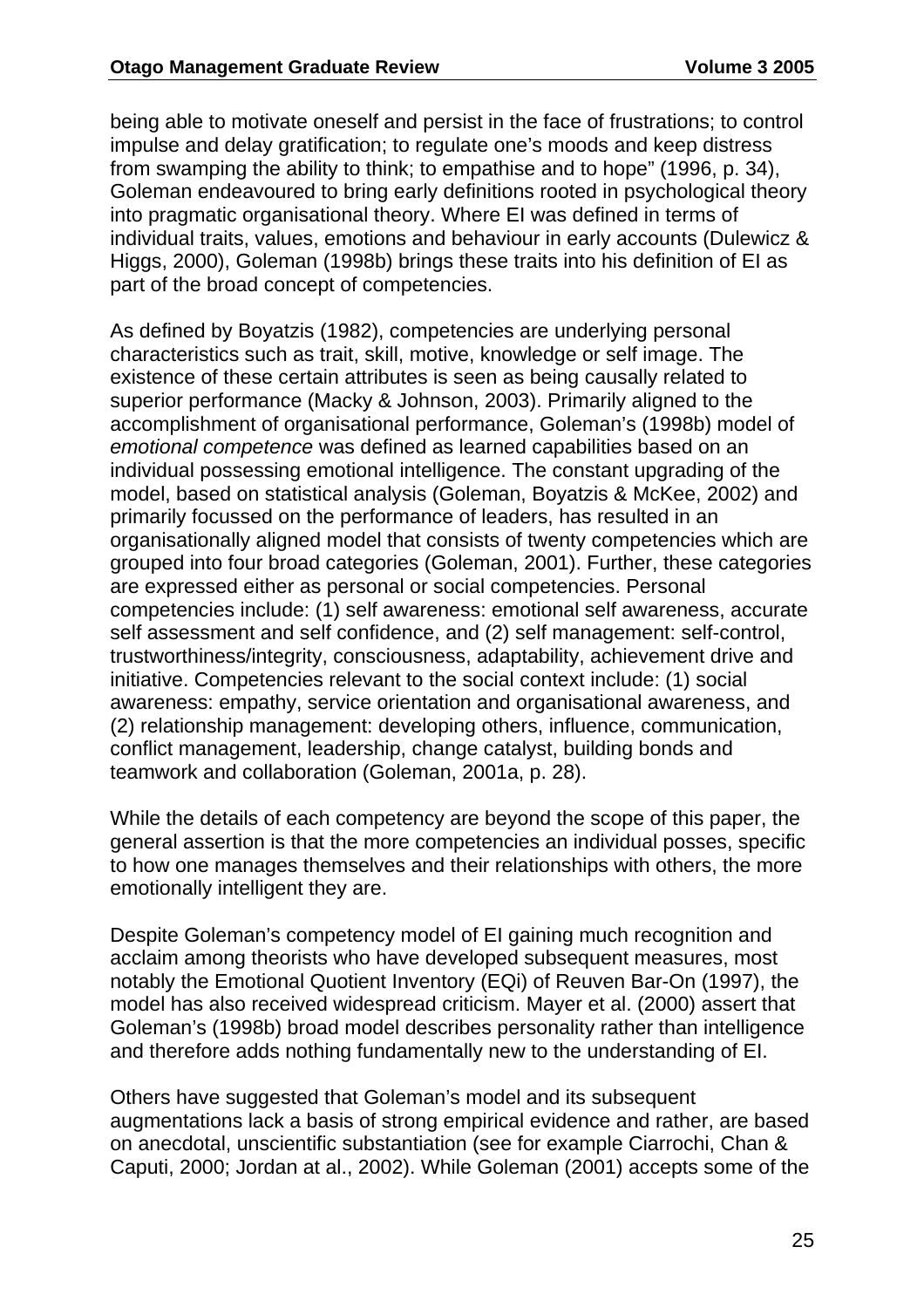basis of this criticism, he argues that the expression of what appears to be personality trait is in fact a reflection of a specific set of EI competencies included in his model.

Both models of EI have been widely diffused throughout management literature and practice and the basic tenet of the concept; that effectiveness in organisations is at least as much about EI as it about intellectual intelligence has been hailed as recognition of "something that people knew in their guts but that had never before been so well articulated" (Druskat & Wolff, 2001, p. 81).

Currently, reference to both models is very common in EI literature, with contemporary theories often expressing a mix of the two dichotomies. Indeed, the ability model does not presume to be a complete model of workplace management, rather, it is a narrow model of a type of intelligence which is intended to complement and coexist with existing models of intelligence (Caruso et al., 2002).

Compared with the ability model, the broader competency model includes a multitude of traits and, importantly, interacts with many of the most significant competency models utilised by human resource managers (Caruso et al., 2002).

Therefore, a number of theorists have seen the two models, not as distinct and contradictory, but rather complementary in the pursuit of a wide and applicable understanding emotional intelligence. Such is the position of this paper, and a combination of both models will be used to address the questions of why it is important that emotional intelligence is developed in organisations, and how this might be developed through Human Resource Development programmes.

#### **Why Should Organisations Develop Emotional Intelligence?**

It is still important that individuals posses a certain level of intellect in the traditional sense (for example IQ; Wechsler, 1958) in order to gain entry to a given organisational position. However, achieving superior personal and organisational success is now largely attributed to factors beyond intellect such as maturity, empathy, and communication (Bennis, 2001). Indeed, there is much grounded empirical research which suggests that high EI is twice as important for a "star" performance (Kelley & Caplan, 1993) than cognitive abilities are, and for success at very high levels, close to 90% can be attributed to EI (Fatt, 2002; Owen, 2004).

Thus, the consideration of cognitive abilities and IQ alone is insufficient in predicting life success; defined as academic achievement and occupational status (Mayer & Salovey, 1997), arguably a vital objective of Human Resource Development programmes (Macky & Johnson, 2003).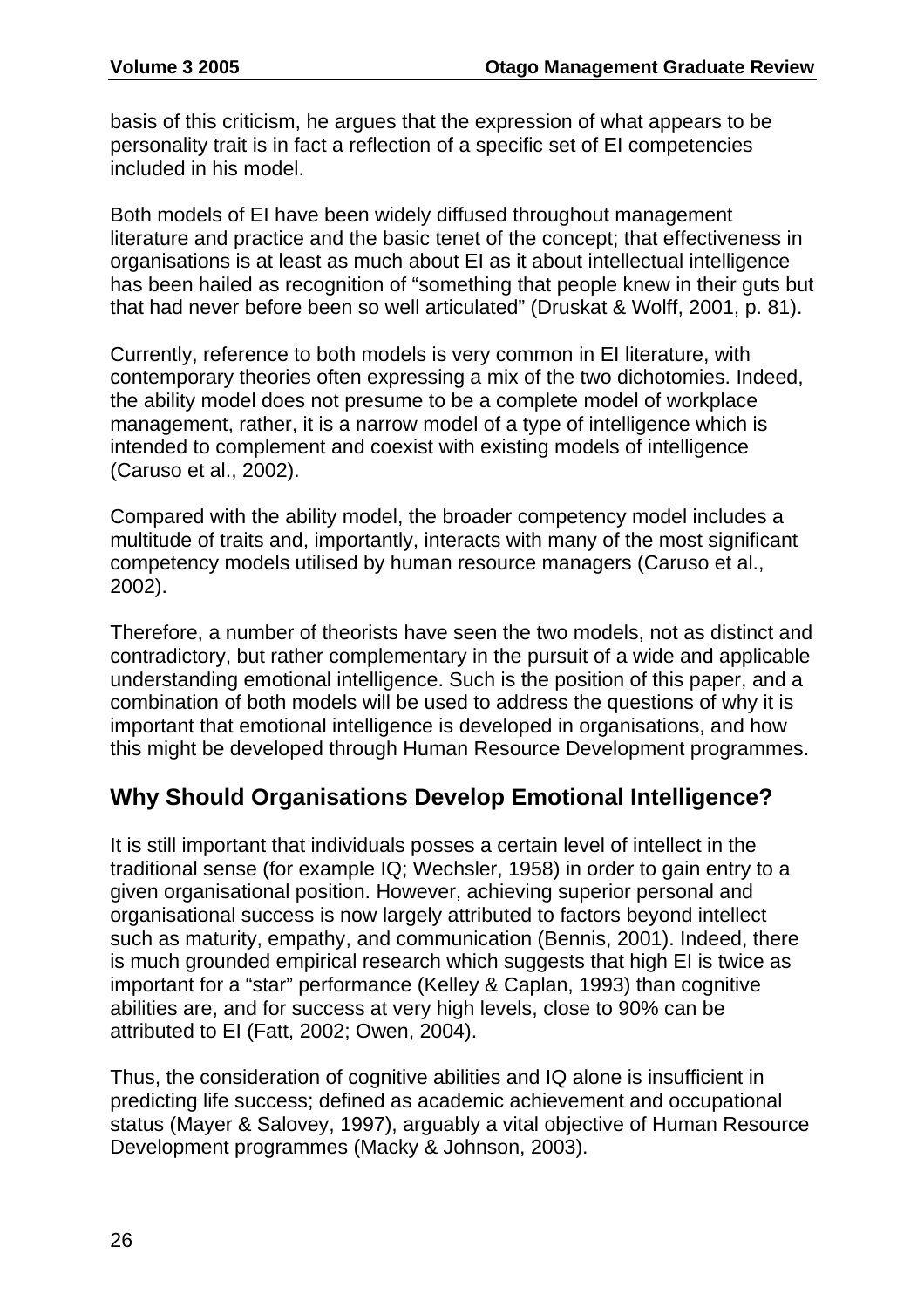Emotional intelligence, on the other hand, can be utilised as an effective predictor of behaviour in a workplace context, specifically in regards to: (1) leader performance, (2) team performance, (3) conflict resolution, and (4) organisational complexities which will be discussed henceforth, via the appropriate lens of a combined ability and competency based model of EI.

A leader's ability to perceive, use, understand, and manage emotions is an essential part of leadership effectiveness and overall performance. Caruso et al. (2002) propound that a leader's ability to perceive their own emotions and feelings also allows them to perceive the emotions and feelings of their peers and subordinates, as well as instilling a capability to express them accurately and distinguish between real and fake expressions of emotion. The ability to understand and experience other people's emotions, or 'empathy', has been identified as the most important element in EI, as it can facilitate positive interpersonal relationships and the establishment of affective bonds (George, 2000; Wolff, Pescosolido & Druskat, 2002), arguably highly important in effective leadership.

Likewise, the accurate use of perceived emotions is essential in enhancing decision making and general cognitive functions (George, 2000). Emotions can be used to encourage and motivate others and generate creativity and open-mindedness through a leader engaging with and accurately perceiving multiple perspectives (Caruso et al., 2002). An example of this can be found in the leader who encourages positive moods and optimism which, according to George (2000), can help generate positive perspectives towards workplace challenges.

Central to a leader's ability to effectively perceive human behaviour, emotions and perceptions, and use workplace emotions is a recognition of the relationships between emotions, determination of emotions' underlying meanings and a comprehension of the complex feeling associated with emotions (Caruso et al., 2002; George, 2002). The leader who effectively perceives, uses, and understands emotions effectively has strong abilities in managing emotions. They can engage with emotions, stay open to feelings and perspectives, and can direct emotions towards the achievement of organisational objectives.

In the broader sense, leaders who posses competencies and traits of both self-awareness and social-awareness are likely to exemplify self-confidence, trustworthiness/integrity, initiative and self control in themselves and encourage and support empathy, teamwork and relationship building in others (Goleman, 2001a). By expressing such competencies and traits, leaders provide a positive role model which peers and subordinates can identify with and use to shape their behaviour (Goleman et al., 2002), thus creating a self reinforcing loop of high EI and subsequent organisational performance.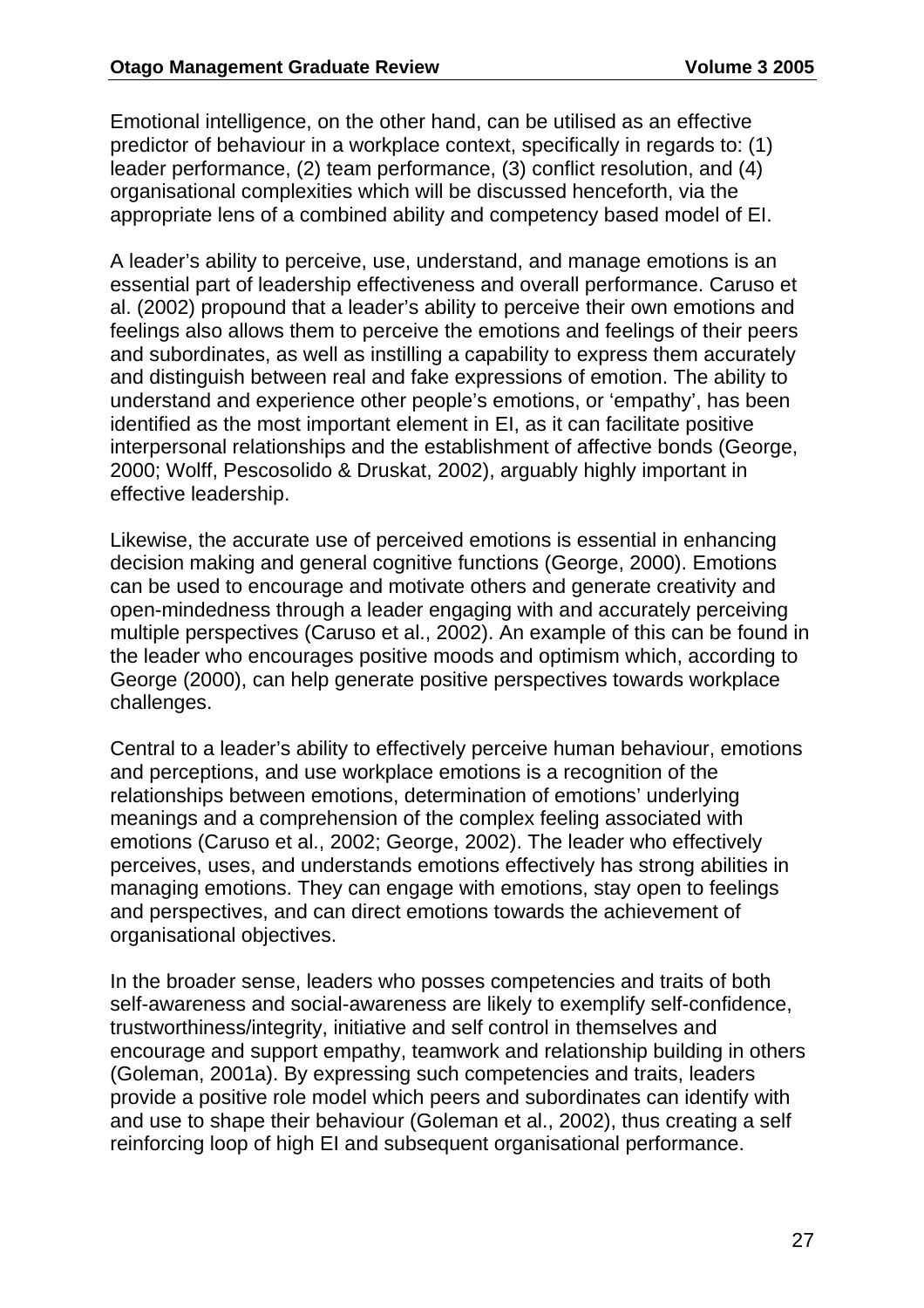Concurrent with highly emotionally intelligent leadership, and indeed a possible by-product of it, high team emotional intelligence is vital to team performance (Jordan et al., 2002) and with the ever-increasing use of selfmanaging work teams (SMWTs) the building of this form of intelligence is a pressing item on the HRD agenda.

Based on their research into the relationship between the emotional intelligence of teams (function of the combined EI of team members) and performance, Druskat and Wolff (2001) assert that optimum team performance depends on high team EI which promotes the establishment of "emotionally intelligent norms – the attitudes and behaviours that become habits – that support behaviours for building trust, group identity, and group efficacy" (p. 82). Moreover, high team EI can also encourage the prevention, and positive resolution of conflict within groups through facilitating openness, communication and collaboration (Goleman, 1998; Jordan & Troth, 2002).

The above effectively illustrates that both a set of abilities and competencies in regard to the emotions of oneself and others are vital to team performance, just as they are to individual performance. However, Weiss and Cropanzano (1996) acknowledge that the effects of EI on team performance is not necessarily apparent in the short term and thus long term development is essential in the building of such intelligence.

Conflict is something that is often closely tied with organisational change, and as Jordan and Troth (2002) affirm, change is one element that is reasonably constant in organisations. Like conflict, periods of change can be inherently emotional, triggering either positive emotions, such as excitement and enthusiasm, or negative emotions including anxiety and anger, which can be inherently disruptive to those involved in the change process (O'Neil & Lenn, 1995). High levels of emotional intelligence assists an individual's adaptability to change in facilitating openness to new ideas, receptivity, mobilisation and learning (Jordan & Troth, 2002). Thus, with high levels of emotional intelligence, individuals can make sense of and manage their own and others emotions as change occurs and therefore mediate any emotion-based interruptions to workplace activities that might occur.

As a set of abilities, competencies and traits, EI is vital in the achievement of outstanding performance by leaders and teams as it provides a basis for the establishment of positive relationships, communicative norms, trust and understanding, and openness to adjustment, and support systems. With conflict, change and complex organisational structures (such as matrix; Sy & Cote, 2004) being common in the fast moving, post-modern climate that colours contemporary business, EI is paramount in the maintenance of ongoing organisational performance.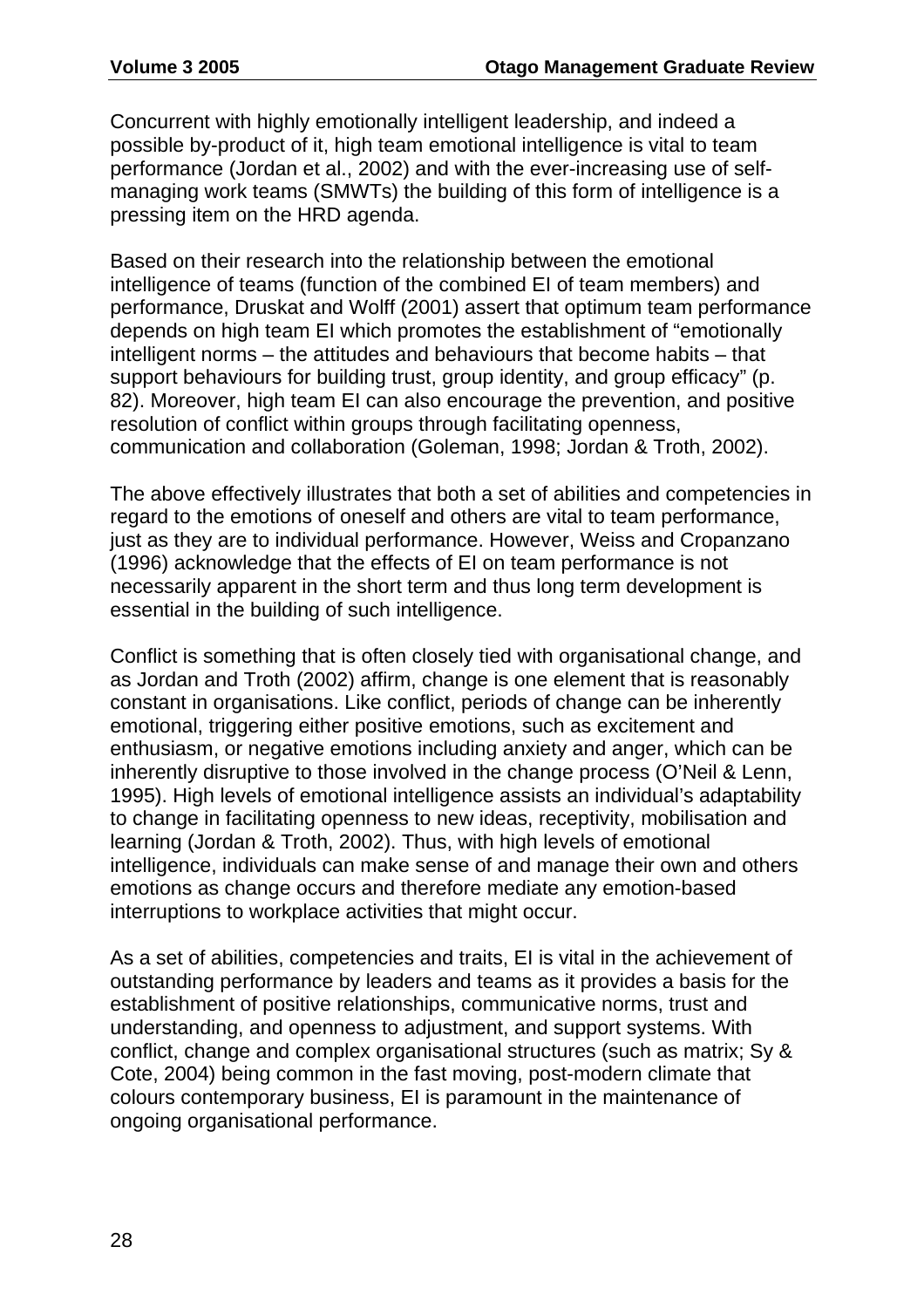#### **Developing Emotional Intelligence in Organisations**

In his influential *Harvard Business Review* article, Goldman (1998a) suggested that it was fortunate for individuals and organisations that emotional intelligence could be learned, arguing that while it was not easy to develop, the benefits of having well developed EI were certainly worth the effort. Likewise, Salovey and Meyer (1990) argue that one's EI in life is not fixed from birth and can be improved with suitable training. Indeed, there is a general consensus within the body of EI literature that it is a generally developable set of traits, competencies and abilities (Goleman, 1996; Martinez, 1997; Dulewicz & Higgs, 2000). However, there is some contention surrounding the *extent* of EI development that is possible, with Higgs and Dulewicz's (1999) study of retail staff arguing that the elements of EI based on self-awareness, interpersonal skills (including sensitivity and influence), motivation, and emotional resilience showed significant improvement following training, while other elements such as conscientiousness and intuition were unchanged in post-training assessment.

While the above claim is highly relevant and well discussed, for the purposes of this paper and the provision of practical recommendations for practitioners seeking to improve EI, I will the focus on the elements of EI (e.g. self awareness) which are generally confirmed as developable through Human Resource Development (HRD) programmes such as (1) classroom training, (2) coaching / mentoring, (3)  $360^\circ$  feedback and evaluation. Again, discussion is facilitated through a mixed definition of EI as both a set of abilities combined with broader competencies and traits.

There has been a strong focus in recent decades, both in human resource literature and in practice, on the strategic importance of HRD programmes (see for example, Higgs, 1989; Garavan, Costine & Heraty, 1995; McCraken & Wallace, 2000), with arguments asserting that HRD can only be strategic if it is incorporated into the overall business strategy and aligned towards the achievement of organisational goals, such as overall performance (McCracken & Wallace, 2000). However, traditional trends in HRD tend to focus on issues of cognition and elements of intellectual intelligence as opposed to those of emotional intelligence (Jordan & Troth, 2002) which I have shown to be clear drivers of organisational performance in promoting both leader and team performance. Within the literature that does focus on the importance of developing EI within organisations there exists a plethora of recommended programmes many of which are not soundly based in empirical evidence. Despite this, there are some central themes in the EI development programmes being recommended by theorists and applied by human resource practitioners.

One significant trend in EI development programmes is that of classroom-type lectures, which Sy and Cote (2004) suggest are very common in organisations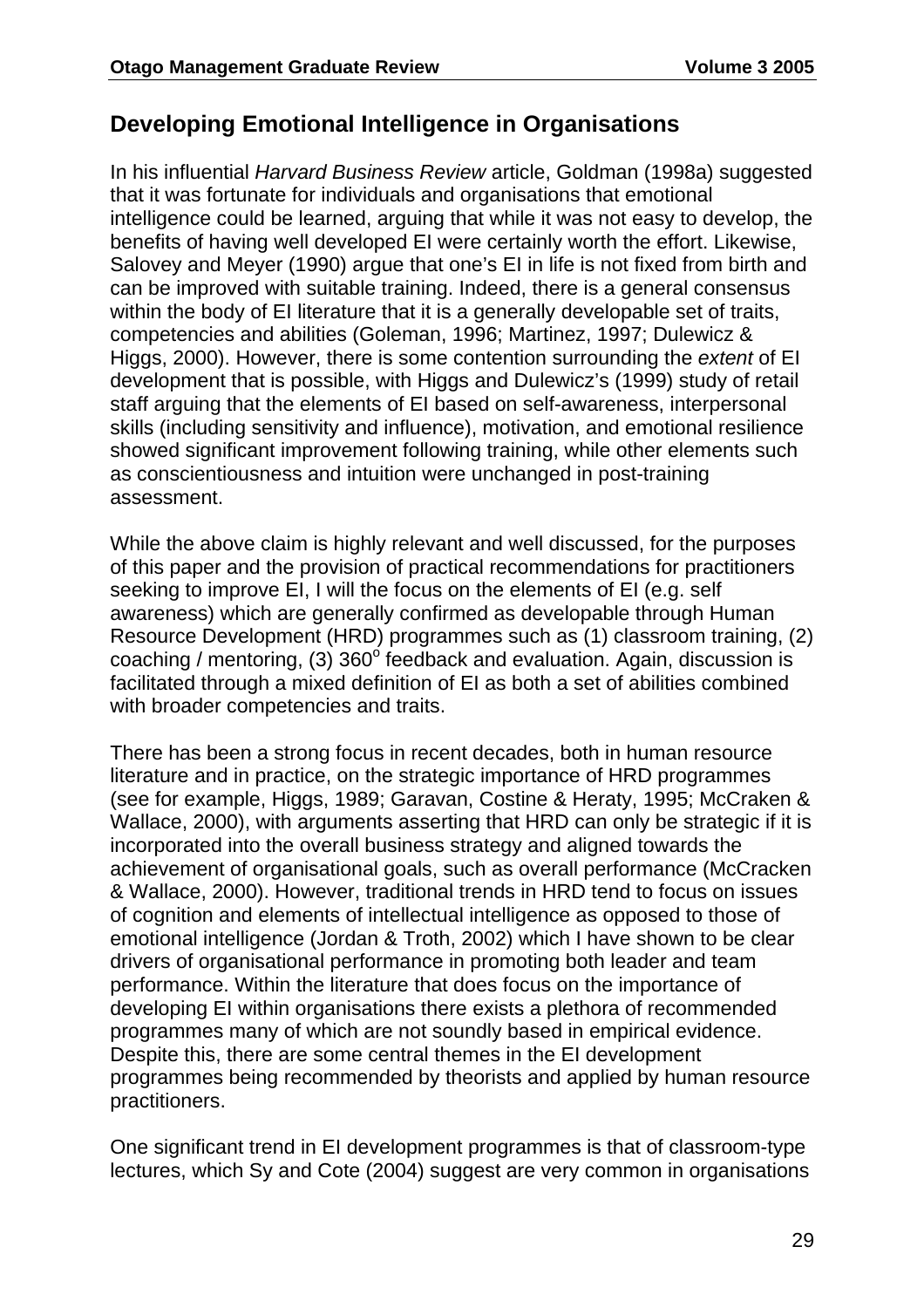with complex organisational structures, such as a matrix. The content for such classroom development can be shaped based on the results of technical measures of EI such as the Bar-On EQi and can specifically target any areas where individuals are lacking (Caruso et al., 2002). For example, classroom content might be centred on teaching individuals to utilise a facial action coding system (FACS) which documents the muscles that move when a certain emotion is expressed (Sy & Cote, 2004). Such a system may be utilised to develop an individual's ability to *perceive* and *understand* emotions. Further, by understanding the emotions associated with certain facial muscle movements, individuals may become more able to gauge emotions when they interact with others, thus improving empathy (Sy & Cote, 2004); a key social awareness element of EI.

However, the value of this type of development programme is highly contested as an inherently emotionally unintelligent practice (Goleman, 1998b; Jacobs, 2001). Goleman (1998b) argues that the classroom setting is not appropriate for developing EI because, as a set of competencies and traits that facilitate the management of emotions in oneself and in others, developing EI involves behaviour change, something that cannot be taught in a class. Moreover, EI development takes a great deal of time, commitment and support, something that is not supported in a classroom setting which focuses on producing immediate results (Jacobs, 2001). Goleman (1998b) argues that this short term focus can create coercion which is inevitably very counter productive to EI development. Similarly, the development of EI in a classroom setting is refuted by advocates of the ability model of EI (Salovey & Mayer's 1990), who suggest that while such a setting can help to build awareness and acknowledgment within an organisation of the important role that emotions can play in enhancing performance, actually developing EI requires a more intensive, long term assessment and individual engagement (Mayer & Salovey 1997; Caruso et al., 2002).

The most prominent theme in EI development is that of coaching and mentoring which Chernis and Goleman (2001) argue can be effectively utilised to develop EI via a theory of behaviour modelling. Based on Goldstein and Sorcher's (1974) work which suggested that people learn in part by observing and then emulating peers and other role models, Chernis and Goleman (2001) assert that modelling can be used to develop personal and social emotional competencies. Pragmatically, this would involve the exposure of individuals to positive models in the form of daily work interactions, or assessment of exemplary case studies, followed by a period of assessment in role plays and general workplace behaviour to evaluate the extent to which an individual has emulated the positive traits of the model (Chernis & Goleman, 2001). Assessment results are expressed in a 360° feedback loop and recommendations are made for areas that an individual needs to work on. Based on studies such as Porras and Anderson's (1981) study of supervisors in a forest product company, this type of EI development programme can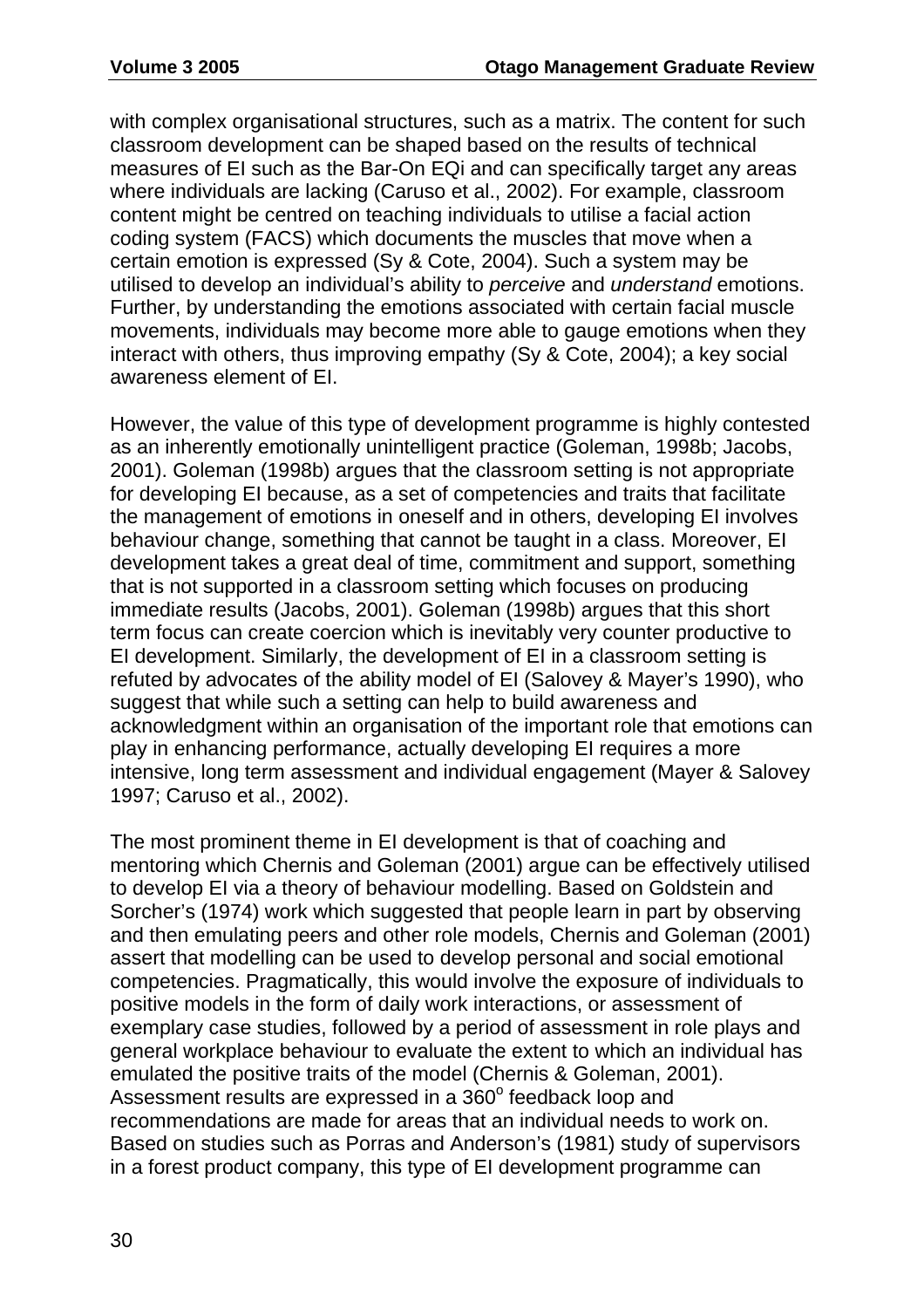improve an individual's self awareness, adaptability, initiative, empathy and communication, ultimately encouraging the effective management of emotions and facilitating conflict resolution, team performance, and leadership effectiveness.

Caruso et al. (2002) also place a great deal of value on  $360^\circ$  feedback and coaching/mentoring, suggesting that it can provide 'just-in-time' individualised development specific to those who need it. For example, an individual might be lacking proficiency in one of the four ability branches of EI, such as identifying how others feel in a given situation, but may be competent in other areas and therefore requires targeted coaching and feedback rather than blanket training such as that based on FACS (Sy & Cote, 2004). A similar process can also be effective in a team setting, as according to a study by Jordan et al. (2002), the performance of low EI teams can be brought up to the same level as that of high EI teams when subjected to direct coaching.

While enhancing the levels of EI within organisations can be achieved through selection processes that utilise EI measurement tools (eg. Bar-On EQi), such an approach can be costly and time consuming. Applying effective HRD programmes to develop the EI of individuals already within an organisation can be more cost effective and of greater benefit to the organisation, provided such development is supported by organisational wide long term commitment (Jacobs, 2001).

#### **HRD Implications and Conclusion**

The concept of emotional intelligence appears to be more than just a management buzzword or superficial palaver. Rather, the concept's diffusion throughout management literature and practice suggests it is a valid and well supported predictor and driver of superior organisational performance.

As such, the development of individuals to posses the abilities, competencies and traits which enable them to recognise, manage, and mobilise emotions is the domain and responsibility of HRD practitioners. I have illustrated that many of the key elements of EI can be developed for the benefit of leader and team performance through suitable programmes such coaching. In considering such findings I see fit to briefly express a number of important implications for HRD practitioners.

Firstly, it is important that HRD practitioners acknowledge that EI is not something that should be developed in isolation as an independent phenomenon. Rather, it is but one form of intelligence that is important and thus should be developed as part of a cohesive package of both cognitive and emotional intelligence enhancement. Moreover, development to enhance EI needs to be supported by an organisational philosophy that values the use of EI in the workplace. Indeed, there is little point in developing it if individuals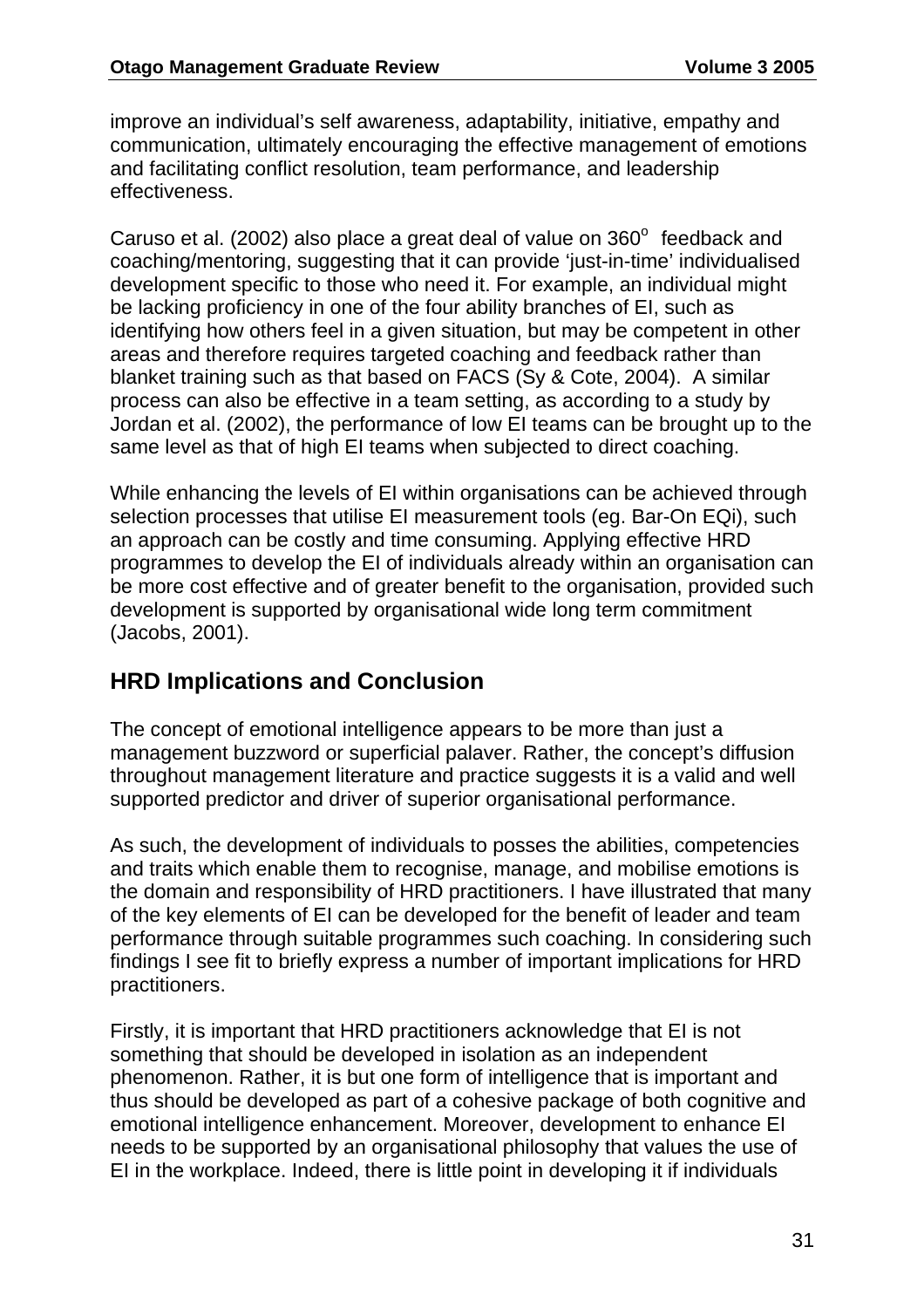and teams are not going to be encouraged to use it on an ongoing basis. HRD programmes need to acknowledge that EI is not something that can be developed in the short term and as such, programmes must be supported by long term commitment to developing EI, supported by ongoing  $360^\circ$  feedback and follow-up which could be institutionalised into an organisation-wide performance appraisal system.

Finally, it is important that any measure taken to develop EI within an organisational setting is specific to a given organisation, as different contexts will be more or less conducive to certain development programmes. Indeed, the need for flexibility is essential in the complex, ever-changing organisations of today. Flexibility in the design of EI development programmes will encourage flexibility in the mobilisation of EI to overcome conflict that results from challenging team and organisational change situations. It would be unwise to suggest that HRD programmes alone will encourage high EI, rather it is important that HR practitioners acknowledge that some aspects of EI, such as intuitiveness and conscientiousness may be more innate character traits that are harder to develop and thus need to be targeted by selection programmes.

As the concept of emotional intelligence is still relatively young, there are many interesting areas for future research. I suggest that the most pressing areas for future evaluation include further comprehensive evaluation of the links between high EI and high performance, especially in regard to team situations. Driven by addressing contentions such as that by Feyerherm and Rice (2002) who argue EI makes teams 'nicer' to work in but not necessarily more successful, future research must continue to assess the potential of EI to become a key panacea to success in 21st century organisations.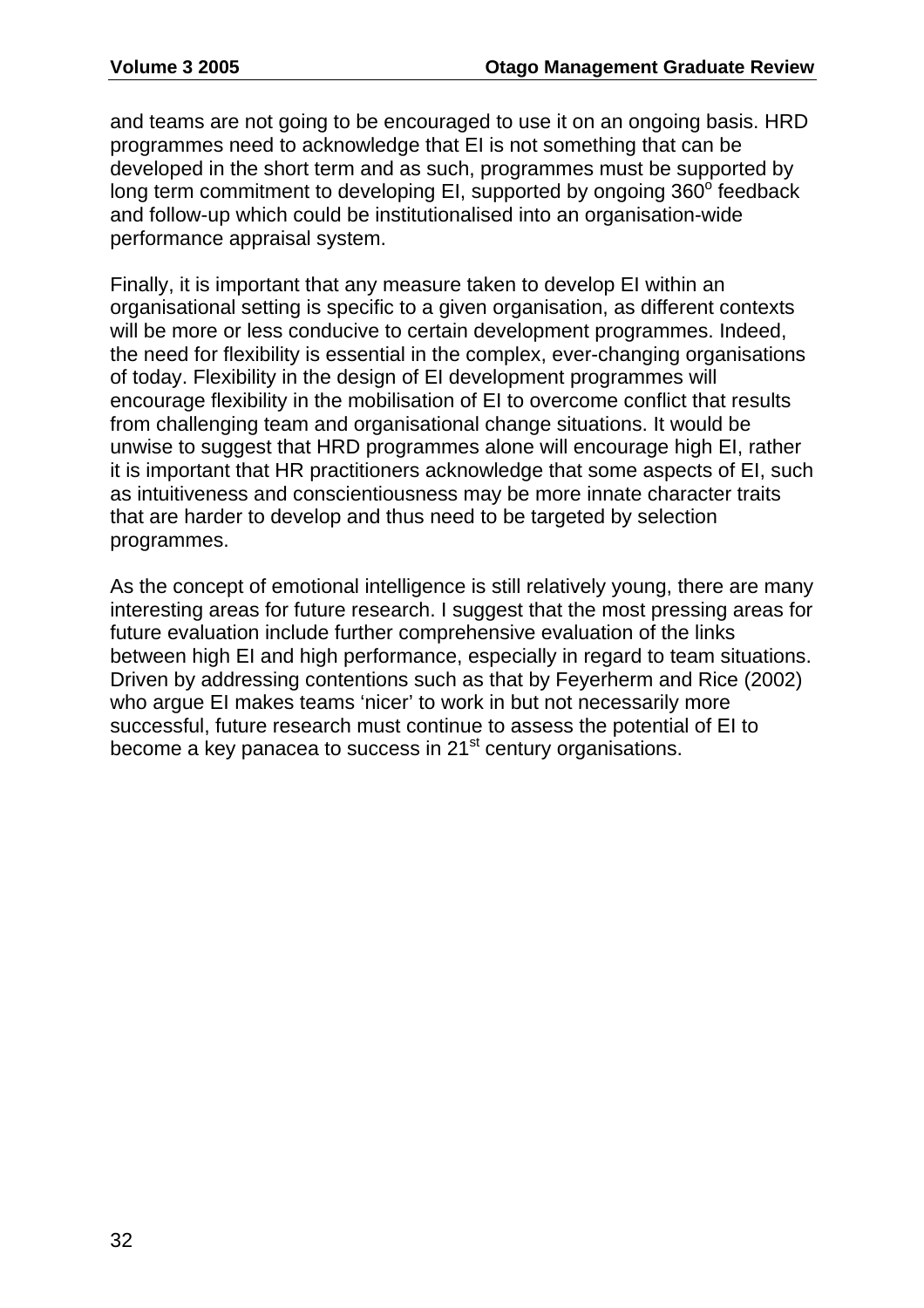### **References**

- Ashforth, B., & Kreiner, G. (2002). Normalising emotion in organizations Making the extraordinary seem ordinary. *Human Resource Management Review*, *12*(2), 215-235.
- Ashkanasy, N., & Daus, C. (2005). Rumours of the death of emotional intelligence in organizational behavior are vastly exaggerated. *Journal of Organizational Behavior, 26*, 441-452.
- Bennis, W. (2001). *The emotional intelligent workplace*. San Francisco: Jossey-Bass.
- Bar-On, R. (1997). *Bar-On Emotional Quotient Inventory (EQi): Technical Manual*. Toronto, Canada: Multi-Health Systems.
- Boyatzis, R. (1982). *The competent manager: A model of effective performance*. New York: Wiley.
- Caruso, D., Mayer, J., & Salovey, P. (2002). Emotional intelligence and emotional leadership. In F. Pirozzolo (Ed.), *Multiple intelligences and leadership*. Mahwah, NJ: Lawrence Erlbaum.
- Cherniss, C., & Goleman, D. (Eds). (2001). *The emotionally intelligent workplace: How to select for, measure, and improve emotional intelligence in individuals, groups, and organisations*. (pp. 209-234). San Francisco: Jossey-Boss.
- Ciarrochi, J., Chan, A., & Caputi, P. (2000). A critical evaluation of the emotional intelligence construct. *Personality and Individual Differences*, *28*, 539-561.
- Druskat, V., & Wolff, S. (2001). Building the emotional intelligence of groups. *Harvard Business Review*, *(March-April)*, 81-90.
- Dulewicz, V., & Higgs, M. (2000). Emotional intelligence: A review and evaluation study. *Journal of Managerial Psychology, 15*(4), 341-372.
- Dulewicz, V., & Higgs, M. (2004). Can emotional intelligence be developed? *International Journal of Human Resource Management, 15*(1), 95-111.
- Fabian, J. (1999). *Emotion work as instrumental action: The pursuit of goals in an organizational context*. Unpublished doctoral dissertation. Washington. DC: George Washington University.
- Fatt, J. P. T. (2002). Emotional intelligence: For human resource managers. *Management Research News, 25*(11), 57-74.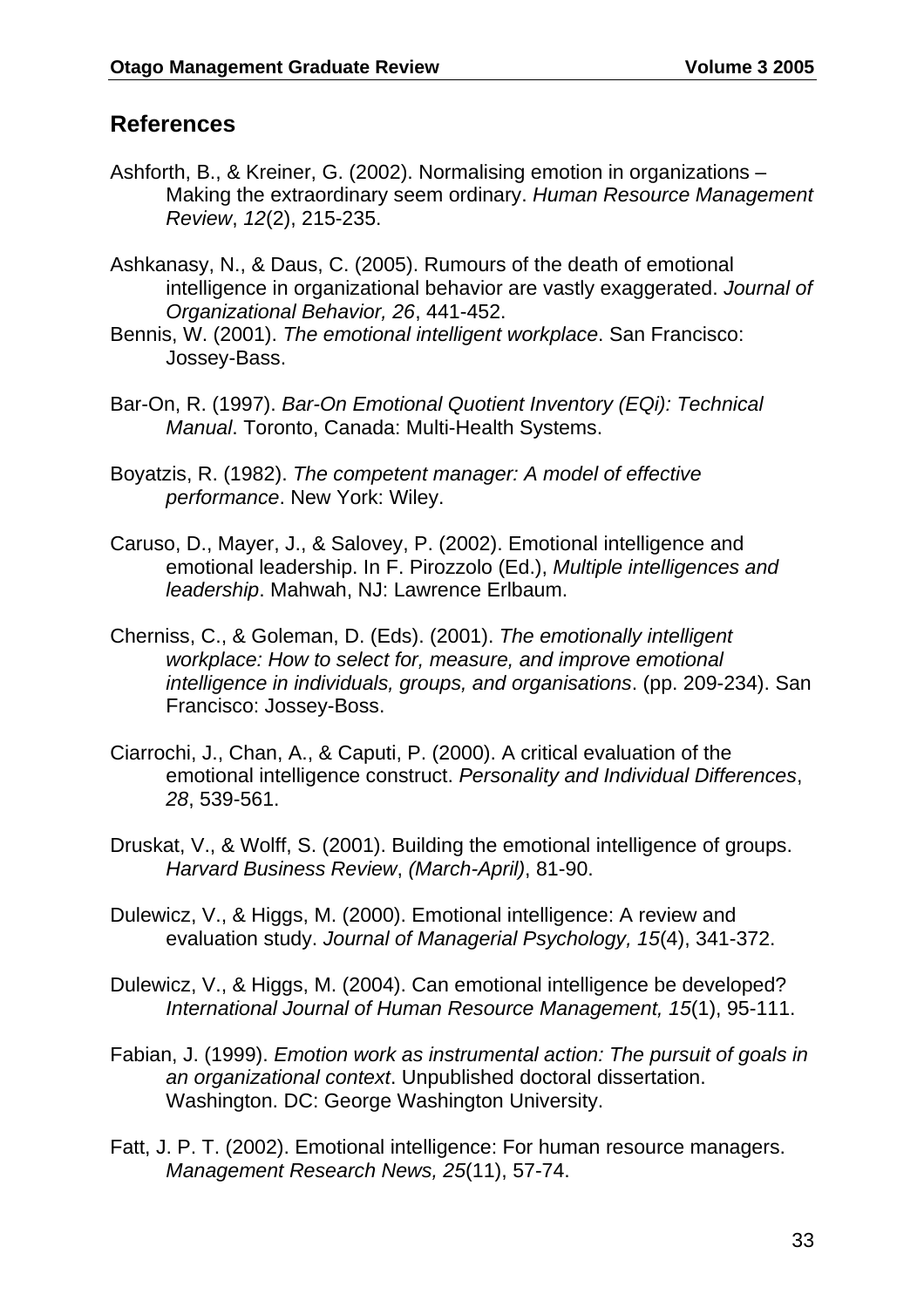- Feyerherm, A., & Rice, C. (2002). Emotional intelligence and team performance: The good, the bad and the ugly. *The International Journal of Organizational Analysis*, *10*(4), 343-362.
- Garavan, T., Costine, P., & Heraty, N. (1995). The emergence of strategic human resource development. *Journal of European Industrial Training, 19*(10), 4-10.
- George, J. (2000). Emotions and leadership: The role of emotional intelligence. *Human Relations*, *52*(8), 1027-1055.
- Goldstein, A., & Sorcher, M. (1974). *Changing supervisory behaviour*. New York: Pergamon Press.
- Goleman, D. (1996). *Emotional intelligence*. London: Bloomsbury.
- Goleman, D. (1998a). What makes a leader? *Harvard Business Review*, *(November-December)*, 93-102.
- Goleman, D. (1998b). *Working with emotional intelligence*. London: Bloomsbury.
- Goleman, D. (2001a). An EI-based theory of performance. In C. Cherniss & D. Goleman, (Eds.), *The emotionally intelligent workplace: How to select for, measure, and improve emotional intelligence in individuals, groups, and organisations.* (pp. 27-44). San Francisco: Jossey-Boss.
- Goleman, D. (2001b). Emotional intelligence: Issues in paradigm building. In C. Cherniss & D. Goleman, (Eds.), *The emotionally intelligent workplace: How to select for, measure, and improve emotional intelligence in individuals, groups, and organisations* (pp. 13-26). San Francisco: Jossey-Boss.
- Goleman, D., Boyatzis, R., & McKee, A. (2002). *The new leaders: Transforming the art of leadership into the science of results*. London: Brown.
- Higgs, M. (1989). A strategic approach to training and development. *Training and Development, (November),* 11-14.
- Hopfl, H., & Linstead, S. (1997). Learning to feel and feeling to learn: Emotion and learning in organisations. *Management Learning, 28*(1), 5-12.
- Izard, C. (1985). Emotion-cognition relationships and human development. In C. Izard, J. Kagan & R. Zajonc (Eds.). *Emotions, cognition, and behaviour*, New York: Cambridge University Press.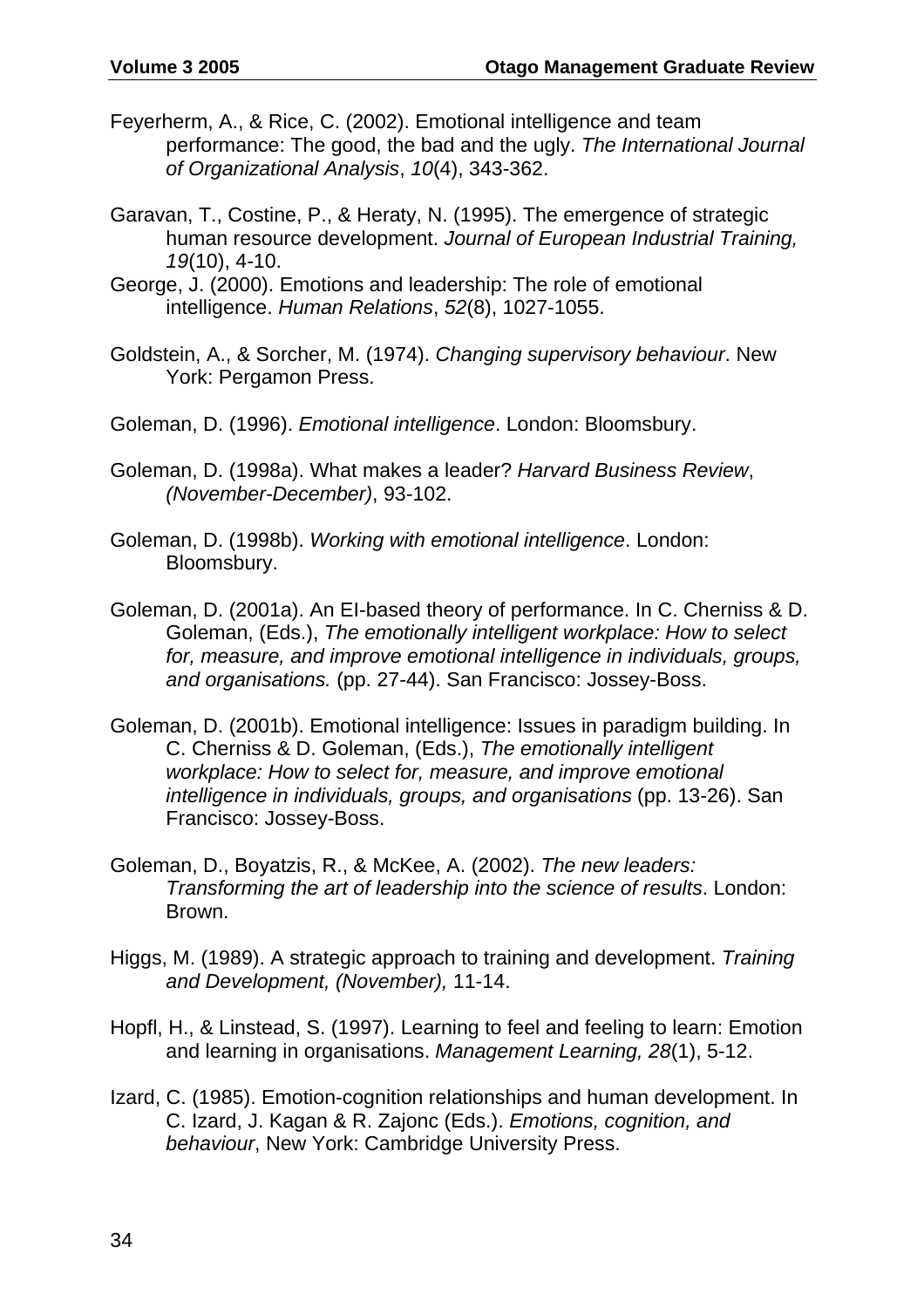- Jacobs, R. (2001). Using HR functions to enhance EI. In C. Cherniss & D. Goleman, (Eds.), *The emotionally intelligent workplace: How to select for, measure, and improve emotional intelligence in individuals, groups, and organisations* (pp. 159-181). San Francisco: Jossey-Boss.
- James, N. (1989). Emotional labour: Skill and work in the social regulation of feelings. *Sociological Review, 37*, 15-42.
- Jordan, P., Ashkanasy, N., Hartel, C., & Hooper, G. (2002). Workgroup emotional intelligence: Scale development and relationship to team process, effectiveness and goal focus. *Human Resource Management Review, 12*, 195-214.
- Kelley, R., & Caplan, J. (1993). How Bell Labs create star performers. *Harvard Business Review, (July-August)*, 100-103.
- Lazarus, R. (1982). Thoughts on the relations between cognition. *American Psychologist, 37*, 1019-1024.
- LeDoux, J. E. (1989). Cognitive-emotional interactions in the brain. *Cognition and Emotion*, *3,* 267-289
- McCraken, M., & Wallace, M. (2000). Exploring strategic maturity in HRD Rhetoric, aspiration or reality? *Journal of European Industrial Training*, *24*(8), 425-467.
- Macky, K., & Johnson, G. (2003). *Managing human resources in New*  Zealand. (2<sup>nd</sup> ed.). Australia: McGraw-Hill.
- Mayer, J., DiPaolo, M., & Salovey, P. (1990). Perceiving affective content in ambiguous visual stimuli: A component of emotional intelligence. *Journal of Personality Assessment, 54*, 772-781.
- Mayer, J., & Salovey, P. (1997). What is emotional intelligence? In P. Salovey & D. Sluyter (Eds.), *Emotional development and emotional intelligence*. New York: Basic Books.
- Mayer, J., Salovey, P., & Caruso, D. (2000). Emotional intelligence as Zeitgeist, as personality, and as a mental ability. In R. Bar-On & J. Parker (Eds.), *The handbook of emotional intelligence*. San Francisco: Jossey-Bass.
- Morris, W. (1989). *Mood: The frame of mind*. New York: Springer-Verlag.
- O'Neill, H., & Lenn, D. (1995). Voices of survivors: Words that downsizing CEOs should hear. *Academy of Management Executive, 9*(4), 23-34.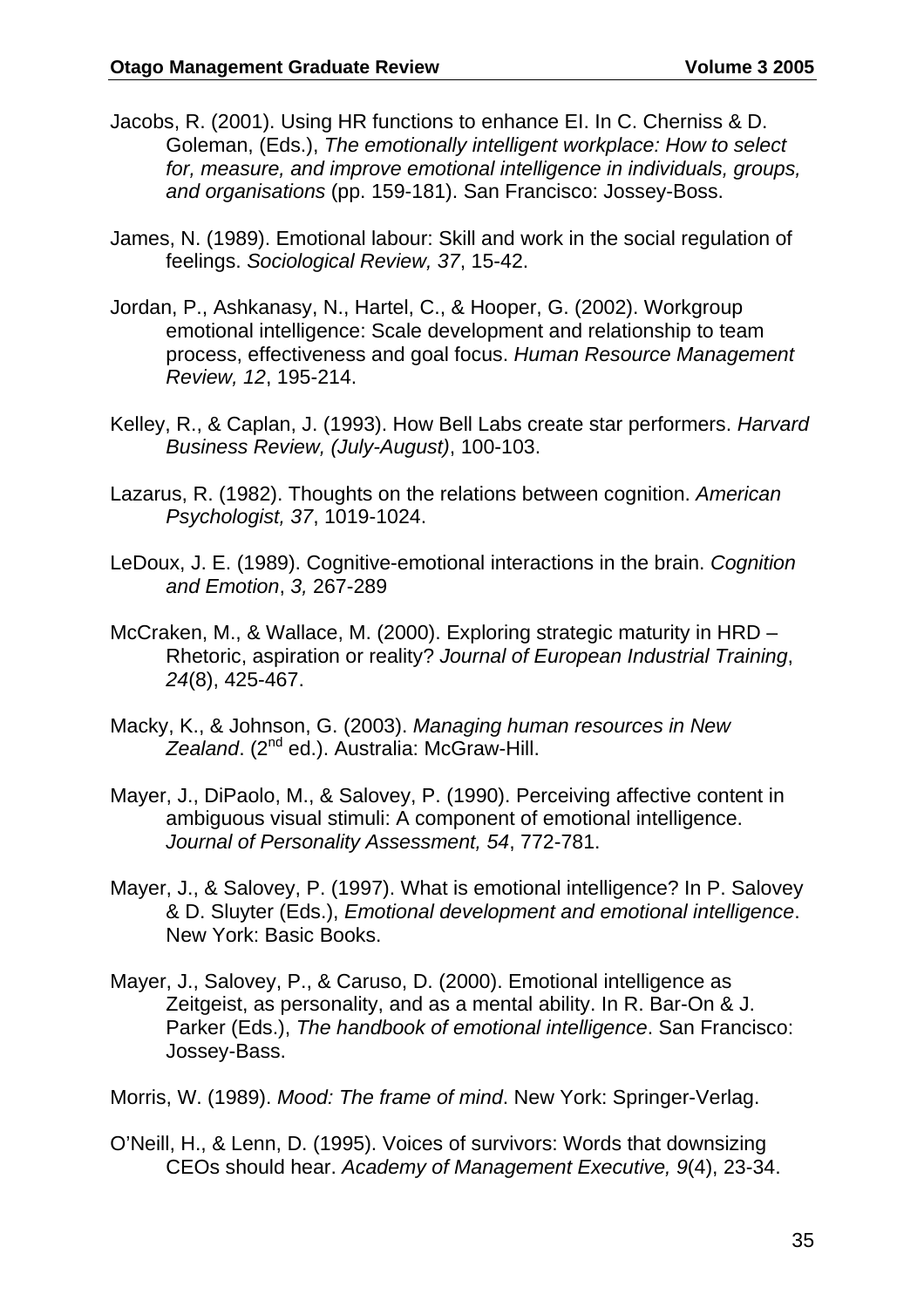- Opengart, R. (2005). Emotional intelligence and emotion work: Examining constructs from an interdisciplinary framework. *Human Resources Development Review*, *4*(1), 49-62.
- Owen, G. (2004). Emotional intelligence: The driving force for top-executive performance. *Human Resource Management International Digest*, *12*(4), 2-3.
- Piaget, J. (1981/1954). *Intelligence and affectivity: Their relationship during child development*. Palo Alto: Annual Reviews.
- Porras, J., & Anderson, B. (1981). Improving managerial effectiveness through modelling-based training. *Organizational Dynamics, (Spring)*, 60-77.
- Salovey, P., & Mayer, J. (1990). Emotional intelligence. *Imagination, Cognition & Personality*, *9,* 185-211.
- Sy, T., & Cote, S. (2004). Emotional intelligence: A key ability to succeed in the matrix organisation. *The Journal of Management Development*, *23*(5/6), 437-455.
- Thorndike, E. L. (1920). A constant error in psychological ratings. *Journal of Applied Psychology, 4,* 25-9.
- Weiss, H., & Cropanzano, R, (1996). Affective events theory: A theoretical discussion of the structure, causes and consequences of affective experiences at work. *Research in Organisational Behaviour*, *18,* 1-79.
- Weisinger, H. (1998). *Emotional intelligence at work: The untapped edge of success*. San Francisco: Jossey-Bass.
- Wechsler, D. (1958). *The measurement and appraisal of adult intelligence*. (4<sup>th</sup> ed.). Baltimore: Williams & Wilkins.
- Wolff, S., Pescodsolido, A., & Druskat, V. (2002). Emotional intelligence as the basis of leadership emergence in self-managing teams. *Leadership Quarterly, 13,* 505-522.
- Wong, C., & Law, K. (2002). The effects of leader and follower emotional intelligence on performance and attitude: An explanatory study. *Leadership Quarterly*, *13,* 243-274.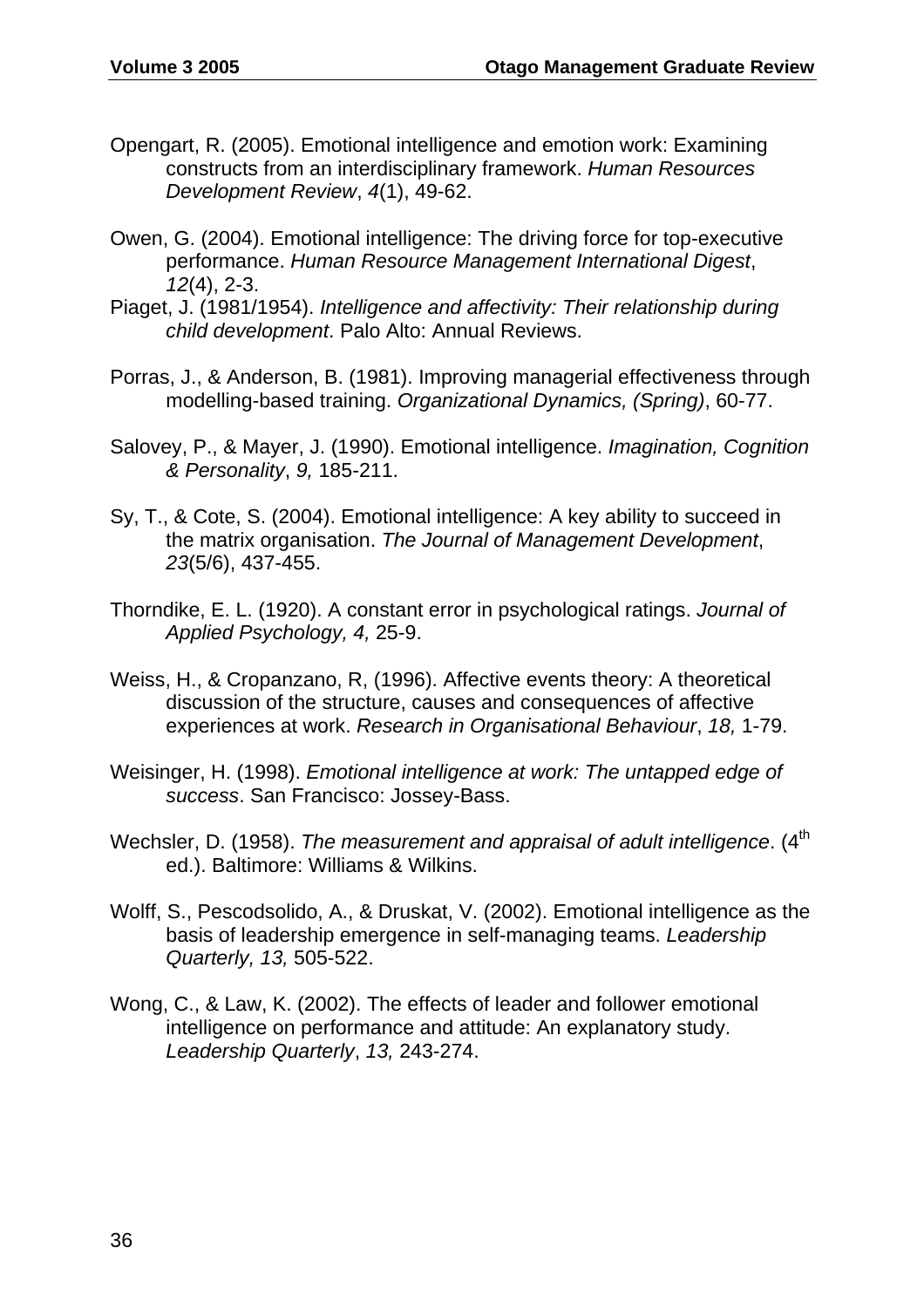# **John Dunning: A Profile**

## **Anita Koh**

### **Introduction**

Since the 1950's, Professor John Harry Dunning has been researching into the economics of international direct investment and the multinational enterprise (MNE). He is widely known for the numerous contributions he has made to this area of research. Whilst one scholar notes that it is impossible to review - and do justice to – all or most of the published work of such a prolific writer and thinker as John Dunning (Ietto-Gillies, 2005), nevertheless this report will attempt to outline Dunning's key scholarly contributions, along with a brief history of his professional career.

# **A Brief History**

In 1942, after completing his secondary education at John Lyons School in Harrow in the United Kingdom, Dunning went on to work for a number of insurance brokers and banks. However, he did not begin to study economics until 1946 whilst serving in the Royal Navy. In 1948, Dunning commenced his undergraduate degree at the City of London College and was then offered a place at University College London (UCL). Here he studied under a number of prestigious teachers, including Ronald Coase.

In 1951, Dunning graduated with First Class Honours in Economics. He worked for some time as research assistant before taking up a up a lectureship at the University of Southampton. It was then that he began researching into locational economics and the role of British government policy in the development of new regional clusters of economic activity.

Dunning headed to the United States in 1953, after receiving a Marshall Fund grant to study the extent and pattern of US direct investment in the UK manufacturing industry and its effect on domestic productivity. He outlined the findings from this study in his first book, published in 1958. He returned to the US again in 1960, supported by a Rockefeller grant to visit around 80 UK manufacturing subsidiaries there and in Canada. His findings from this study indicated that the industrial composition of direct investment from the UK to the US was very different from that in the opposite direction. Dunning felt that this strongly reflected the locational-specific advantages in both countries and ownership-specific advantages of US and UK firms, but had yet to come up with a comprehensive explanation of what he observed.

Throughout the 1960's, he continued work in assessing the significance and impact of transatlantic FDI, industrial and locational economics. In 1964,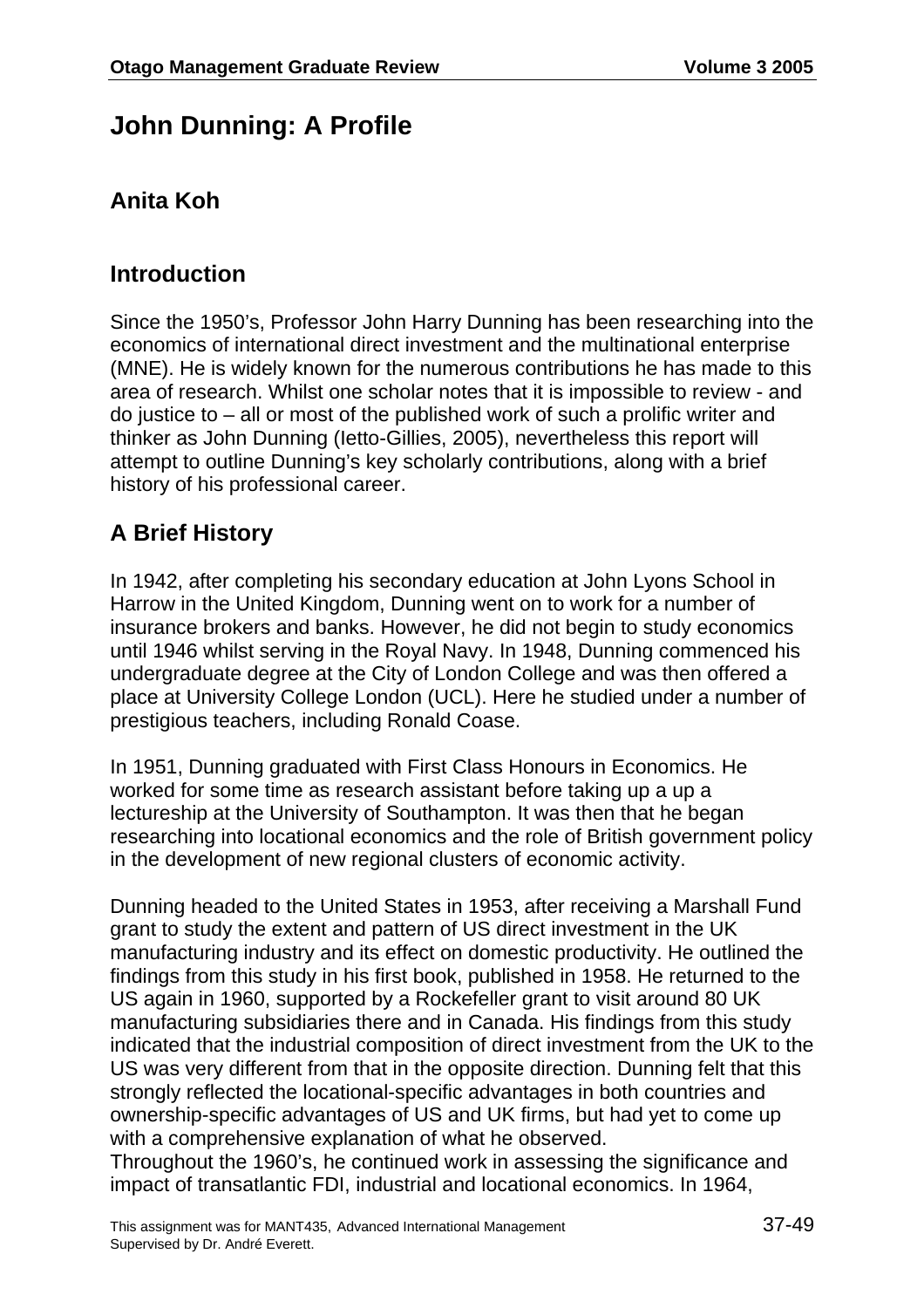Dunning was appointed Foundation Chair of Economics at the University of Reading. He later established a London-based economic consultancy firm with several other Professors of Economics from the same university.

Whilst on a sabbatical year in Canada in 1968, at the University of Western Ontario, Dunning came into contact with scholar Raymond Vernon, who guided him to examine the knowledge-based advantages of the US and UK economies and the way these were internalised by firms and then transferred via FDI and licensing arrangements. Dunning began to examine more closely the theory of FDI and MNE activity, particularly the motives and determinants for FDI. At this time, there was no integrating paradigm to explain the different aspects of FDI.

According to Dunning, the "missing piece of the jigsaw" (Dunning, 2002, p. 824) came in 1972, after work by J.C. McManus, Peter Buckley, Mark Casson and others led to the internalization theory of the MNE. Thus Dunning's eclectic paradigm international production was born.

In 1976, Dunning presented the eclectic paradigm (then called 'eclectic theory') at a Nobel Symposium in Stockholm. Dunning himself noted that few scholars at this time acknowledged the importance of the ownership or internalisation components of the paradigm (Dunning, 2002).

In 1979, Dunning was asked to present a paper at a conference on Third World MNEs on the relevance of the eclectic paradigm to understanding the emergence of outward FDI from developing countries. At this point, Dunning's concept of the investment development path (IDP) was born.

During the 1980's, Dunning was elected President of the Academy of International Business (AIB). He began to argue for a more interdisciplinary approach to international business to "better recognise that we are part of a complex mosaic of understanding of how, why, where and by what means corporations cross national boundaries and the economies in which they operate" (Dunning, 2002). He also accepted a Professorship of International Business at Rutgers University.

In the 1990's, Dunning continued in his role as a consultant for UNCTAD, OECD, and the European Commission. He also became inspired by the idea of "alliance capitalism" to explain the boom of mergers and acquisitions cooperative relationships between value chains seen at this time. Additionally, in 1998, he undertook a major field study on the geographic sources of competitiveness of the world's largest industrial and service firms.

In the late 1990s, Dunning became more concerned with what he termed the "moral ecology of the economic and social systems" (Dunning, 2002) which he saw emerging in the world economy. In 1998, he presented a Christian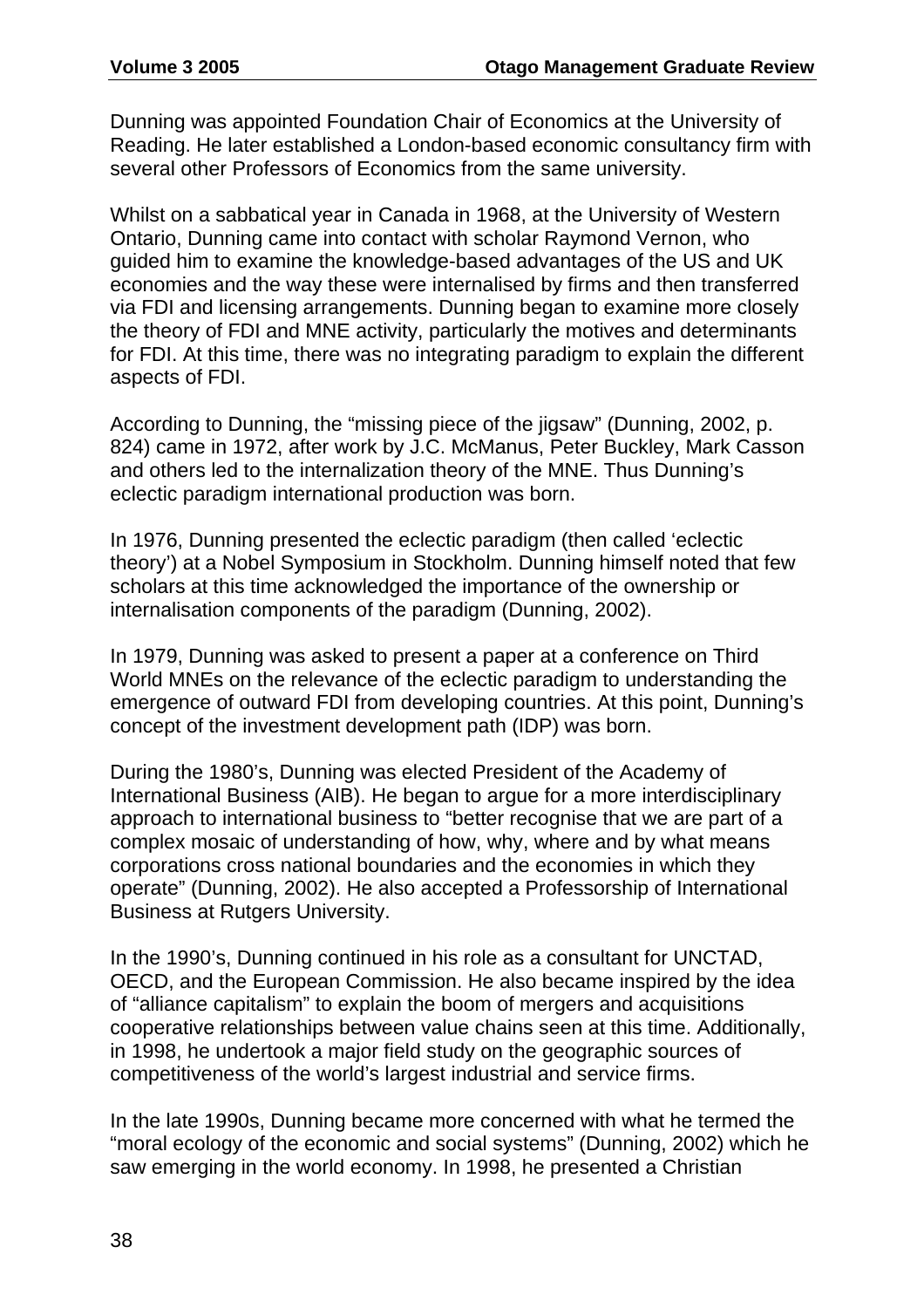perspective of the challenges of global capitalism at the European International Business Academy. His work today is concerned more with the wider social and moral implications of global capitalism. Dunning's contributions have thus spanned many areas of international business, from production and capital flows to the more spiritual and moral directions of global capitalism for the future. He has contributed more than 50 years of his life to the study of international business, publishing over 45 books during the course of his career. The following section will attempt to summarise some of the key contributions Dunning has made through his work during this time.

## **The Eclectic Paradigm**

Dunning's most well-known academic contribution is his eclectic (OLI) paradigm, first presented in 1976 at a Nobel Symposium in Stockholm. The following section summarises its origins and outlines the framework itself.

#### *Beginnings of the eclectic paradigm (or OLI model)*

During the 1950's, research demonstrated that US manufacturing firms were 2½ to 4 times more productive than their British counterparts. At this time, Dunning became interested in researching the extent to which this was due to the ownership (O) specific contribution to productivity; in other words, the superior management, entrepreneurship and technological skills of American firms. Dunning also wanted to know how far this reflected the location (L) specific contribution to productivity – the superior immobile resource endowments of the US economy.

Dunning reasoned that the closer the productivity of American subsidiaries in Britain was to that of their parent companies in the US, the more that the differences in productivity could be attributed to the superior O-specific characteristics of American firms. However, if the productivity of the US affiliates was comparable to that of their American counterparts, then the US-UK productivity differences might be attributed to the location-bound characteristics of the US economy.

Dunning found that, on average, US subsidiaries recorded a productivity of approximately three-quarters of their parent companies. This suggested to Dunning that the majority of the gap in industrial productivity between the US and the UK could be attributed to the superior O-advantages of American firms.

The so-called "third-leg" of the OLI model came in 1972 with major developments occurring in the internalisation theory of the MNE. This provided Dunning with the missing variable for his theory.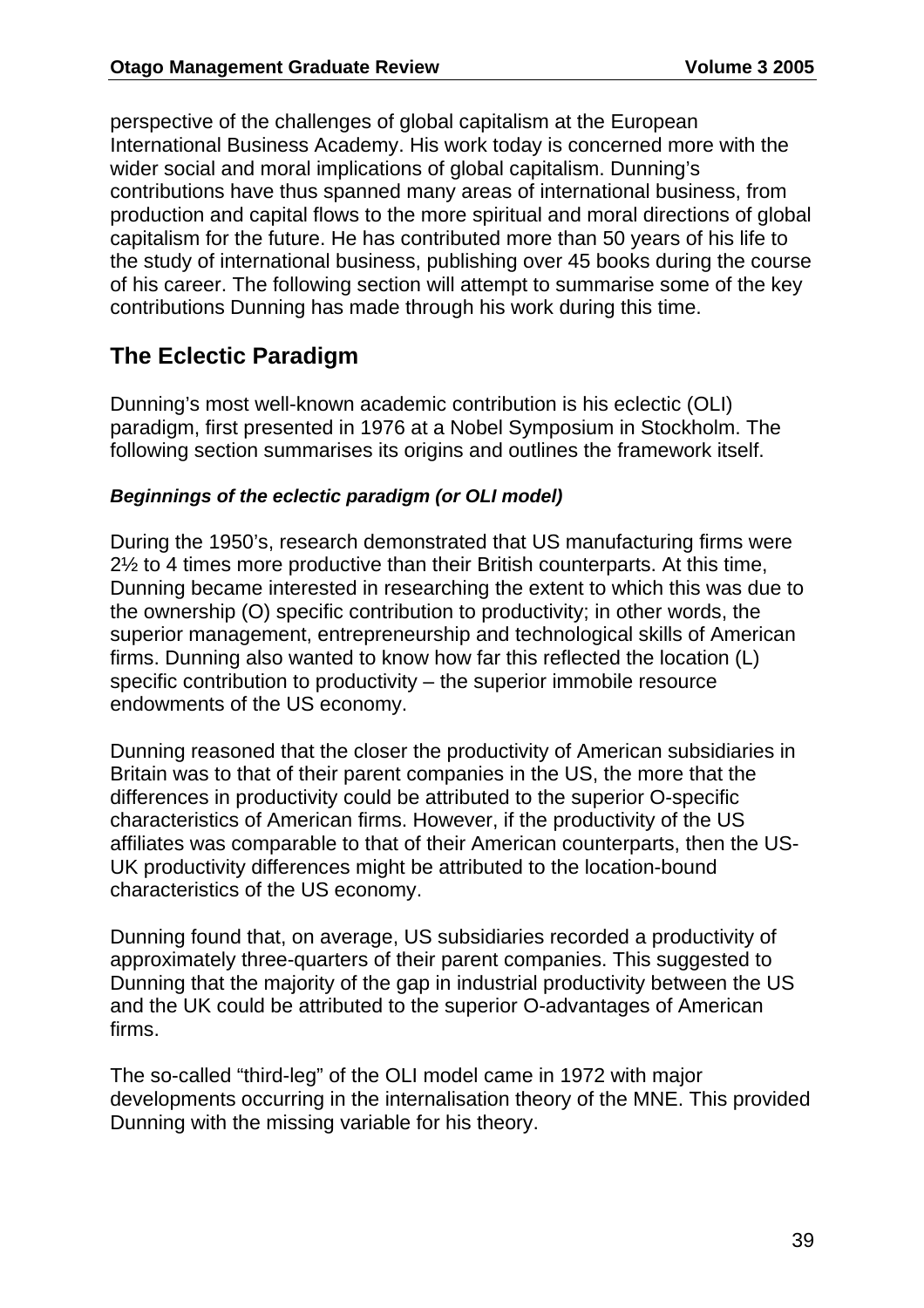#### *The eclectic paradigm: a framework*

Dunning (1977) noted that there was a growing convergence between the theories of international trade and production, with the same variables being used to explain both trade and non-trade involvement. He thus argued for an integrated approach to international economic involvement. This approach was based on the location-specific endowments of countries and the ownershipspecific advantages of firms. His original paper on the eclectic paradigm (1977) outlines a systemic explanation of the foreign activities of firms in terms of their ability to internalise markets to their advantage. His intention was to fully explain the extent and pattern of international production, that is to say, production financed by FDI and undertaken by MNEs.

According to Dunning, the capability of a home country's firms to supply either a foreign or domestic market from a foreign production base is dependent on their possession of certain resource endowments either unavailable to, or not used by another country's firms. These endowments can either be locationspecific (originating only from the resources of that country and available to all firms) or ownership-specific (internal to the firm of the home country, but capable of being used anywhere). In most cases, both of these come into play. However, in some cases it is not necessary for an exporting company to have an ownership-endowment advantage over the importing country since the location-endowment advantage is adequate.

Dunning's framework implies that if a firm undertakes foreign production, location-specific (L) advantages must favour the foreign country, whilst ownership-specific (O) advantages must favour the domestic firm. In addition to L and O advantages, another set of choices is available to firms, relating to the way firms generate and use their resources and capabilities. In other words, to fully explain the extent and pattern of foreign value-added activities of firms, it is necessary to consider why firms choose to generate and/or exploit their O advantages internally rather than to sell these rights on the open market. Dunning refers to these as internalisation (I) advantages.

In summary, the eclectic paradigm maintains that the extent and pattern of international production is determined by the interaction of three sets of variables (Dunning, 2000; 2001):

1. Ownership-specific (O) advantages. The greater the competitive advantages of the investing firms, relative to other firms, the more likely they are to be able to engage in or increase foreign production. These advantages may arise from the firm's exclusive ownership of, or access to, a set of income-generating assets, or from their ability to co-ordinate these assets with other assets across national boundaries, relative to other firms (see Appendix).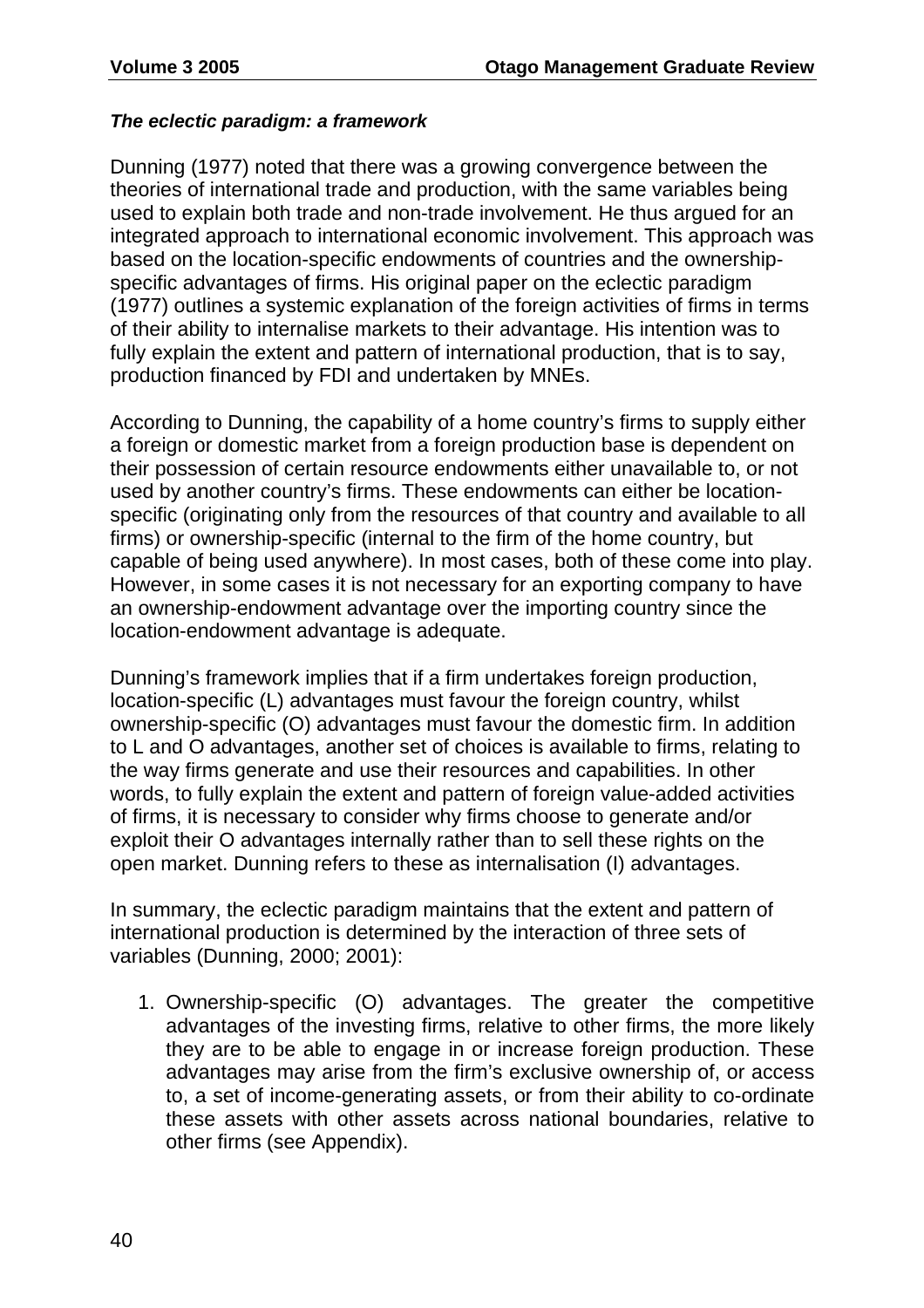- 2. Locational (L) advantages. The more the immobile, natural or created endowments, which firms need to use jointly with their own competitive advantages, favour a presence in a foreign location, the more firms will choose to make use of their O specific advantage through engaging in FDI. Locational advantages thus influence extent to which firms choose to locate production outside of national boundaries.
- 3. Internalisation (I) advantages are benefits deriving from producing internally to the firms, since they allow it to bypass external markets and the associated transaction costs. I advantages thus affect the ways that firms may organise the creation and exploitation of their core competencies.

Dunning's key insight is that international production and trade must be seen as part of the same process and that any reasonable theory of international economic involvement must therefore explain both (Ietto-Gillies, 2005). In explaining the determinants of any one form of international economic involvement, there are a number of possible alternatives to that form, so the involvement will not be adequately explained unless these alternatives are taken into account. Dunning's framework incorporates these alternatives, thus providing a fuller explanation of the determinants of economic involvement.

### **Developments in the Eclectic Paradigm**

The following section will examine some of the key developments in the eclectic paradigm. Since the original paper on the eclectic paradigm was published in 1977, Dunning's continual developments regarding it are concentrated in four main areas. These include its operationalisation and dynamisation, an analysis of its relationship with the development path of countries, and the incorporation of inter-firm collaborative agreements, mergers and acquisitions into the framework.

#### *Operationalisation*

Critics of the eclectic paradigm have argued that the explanatory variables identified by the paradigm are "so numerous that its predictive value is almost zero" (Dunning, 2001). Dunning himself acknowledges that there is a danger of creating a "shopping list of variables". However, he argues that the purpose of the eclectic paradigm is not to offer a full explanation of all kinds of international production but instead to act as a methodology and to a generic set of variables which contain the elements necessary for any satisfactory explanation of particular types of foreign value-added activity (Dunning, 2001, p177). Thus, in his later work, Dunning avoids the term "eclectic theory" as it was first called, and refers instead to the "eclectic paradigm" or "analytical framework". He also refers to the three OLI components as "sub-paradigms".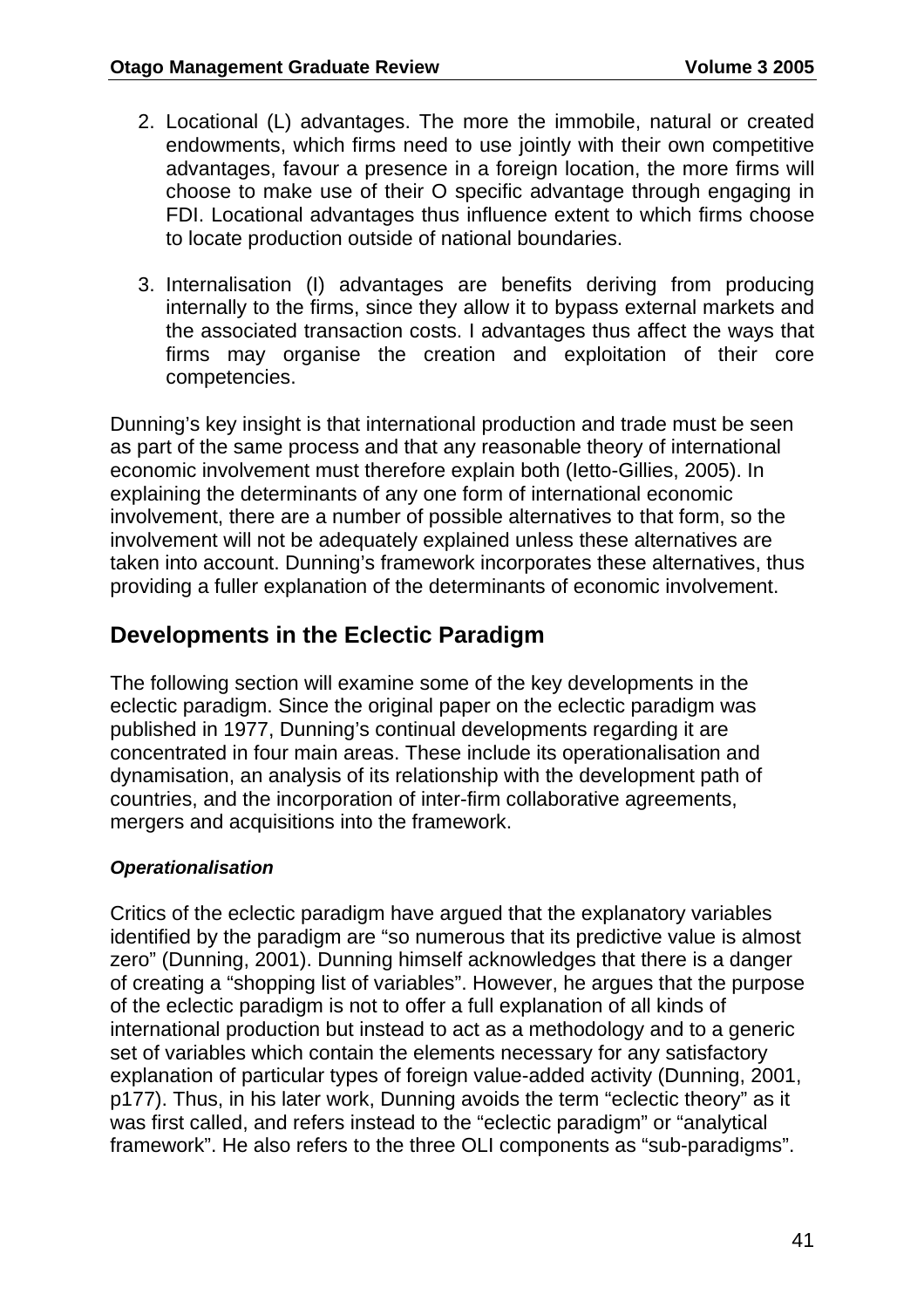Furthermore, Dunning asserts in his later work that the precise configuration of the OLI variables facing any particular firm, and the response of the firm to that configuration, is highly contextual. Using knowledge of the individual OLI configuration a firm faces, along with the economic and other characteristics of the home and foreign countries, he argues that it is possible to develop a range of specific and testable theories. It thus becomes possible to hypothesise that some sectors are likely to generate more FDI than others.

#### *Dynamisation*

Initially, the eclectic paradigm had primarily addressed static and efficiency related issues (Dunning, 1977). The second major development of the paradigm was the recognition of time and change. In his later work, Dunning focuses increasingly on the dynamic composition of the OLI variables. He refers to the "trajectory" of the firm on its internalisation path in terms of the extent and pattern of international involvement. He describes this trajectory itself as being set by the continuous and iterative interaction between the OLI configuration over successive time periods and the strategy of firms in response to these configurations that, in turn, will influence the OLI configuration in a subsequent moment of time. Thus the OLI configuration and the strategic response of a firm both continuously change over time.

Dunning also begins to examine the dynamisation of the variables themselves. He argues in his later work (e.g. Dunning, 2000) that one of the key characteristics of the previous two decades is the increasing significance of FDI based on the possession of, or need to acquire, dynamic O advantages. Dynamic O advantages are described as the ability of a firm to sustain and increase its income generating assets over time. In contrast, he defines static O advantages as the income generating resources and capabilities possessed by a firm at a given moment in time. In terms of locational advantages, Dunning states that a country's comparative advantage is increasingly geared to its ability to offer a distinctive set of location-bound created assets, including the presence of indigenous firms with which MNEs might form alliances with to complement their own core competences (Dunning, 2000). Lastly, he points out that orthodox theory if internalisation is static, and it thus gives little direction as to how a firm might manage its activities to create future assets. Thus he suggests that internalisation theory needs to explain why firmspecific transaction costs are likely to be less than market-specific transaction costs in the creation of resources and capabilities.

#### *International production and countries' development patterns*

In 1979, Dunning was asked to present a paper at a conference on Third World MNEs on the relevance of the eclectic paradigm to understanding the emergence of outward FDI from developing countries. Dunning therefore began to consider the relationship between the development path of countries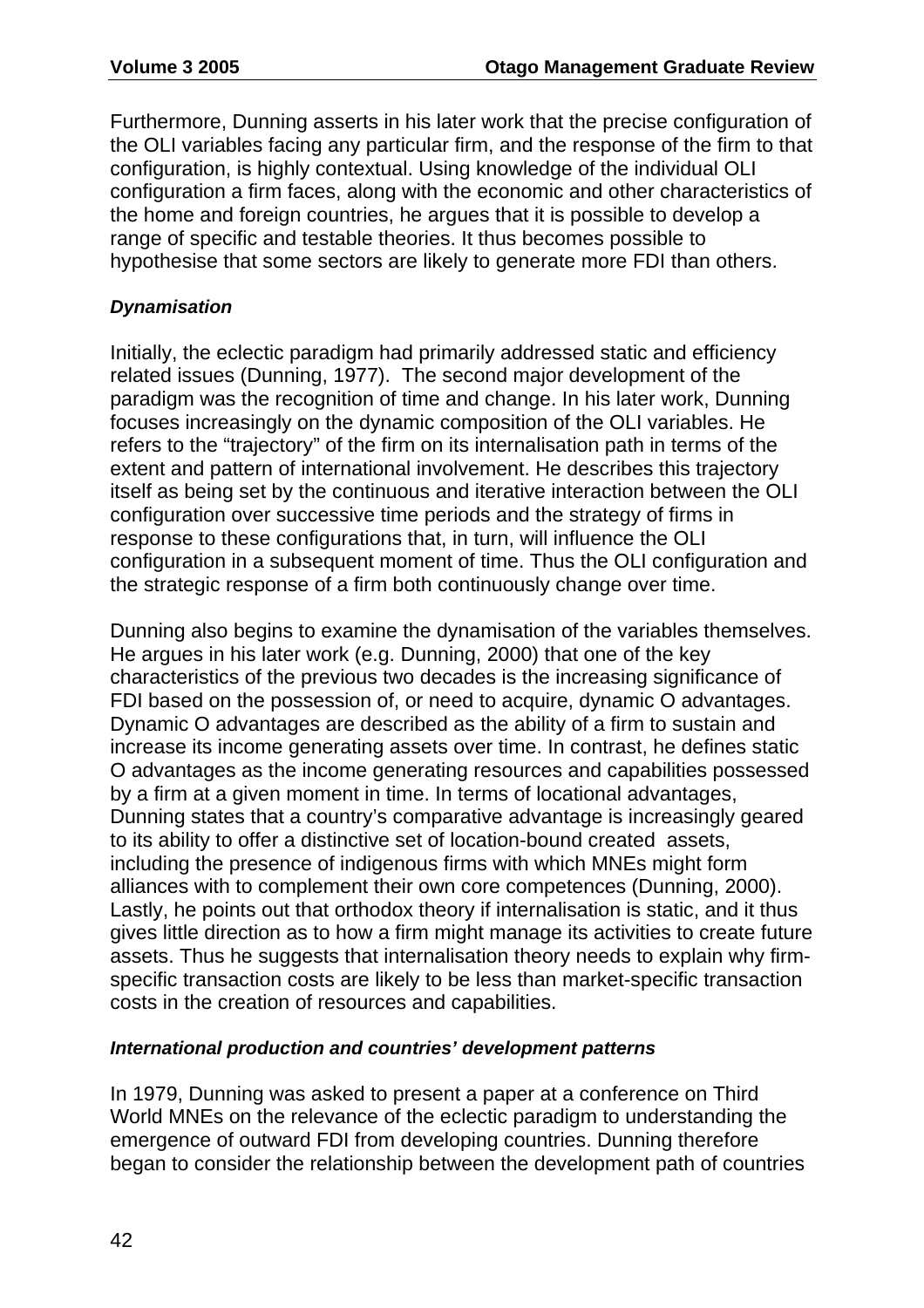and their position in terms of inward and outward FDI. He proposes an "investment development cycle" (Dunning, 1982) composed of four stages.

*Stage One:* A country's firms do not generate O-specific advantages, or if they do, these advantages are best exploited through routes other than outward investment. Since there are insufficient L-specific advantages, there is also no gross inward investment (GII). This may be because the commercial and legal framework, infrastructure and/or labour force are undeveloped or unsuitable, or because domestic markets are not large enough. At this stage, consumer goods tend to be imported rather than produced locally.

*Stage Two:* As domestic markets grow in size and the costs of servicing these markets falls, inward direct investment becomes commercially viable. Initially, this will attract import-substituting FDI, to replace or accompany imports of consumer and capital goods. Once adequate transport and communications facilities are established, investment to exploit national resources may occur. Rationalised investment intended to make the most of cheap and productive labour will emerge once the labour force becomes educated. Dunning highlights the essential locational characteristic to attract GII is an agreeable investment climate with an acceptable legal and commercial framework.

*Stage Three:* During this phase, net inward investment per capita begins to fall. This can be due to a number of reasons; O-advantages may become eroded as the firm moves through the technology cycle; the O-advantages of foreign investors may become eroded; domestic firms may expand their competitive capacity, or outward investment may increase as domestic firms exploit new O-advantages through FDI. In this stage, countries may seek to attract inward direct investment in the areas where its L advantages are comparatively stronger, but where its O advantages are comparatively weak. At the same time, it may encourage its domestic firms to invest overseas in sectors where their O advantages are comparatively strongest, but L advantages are weak.

*Stage Four:* At this point, a country is a net outward investor. This reflects the strong O-advantages of domestic firms and/or a growing inclination towards internalisation, i.e. domestic firms will tend to exploit O-advantages from a foreign, rather than domestic, location. This is due to the growing size and locational diversification of domestic MNEs, and the O-advantages which result from this. Additionally, as economies industrialise, they are increasingly led to exploit O-advantages overseas. This can be due to rising labour costs, or increasing pressure to obtain additional resources, among other things. Depending on the extent of specialisation, gross outward investment could be linked with large or small amounts of GII.

In sum, Dunning has outlined a pattern of FDI depending on a country's stage of development. It can thus be seen that this pattern is not only affected by the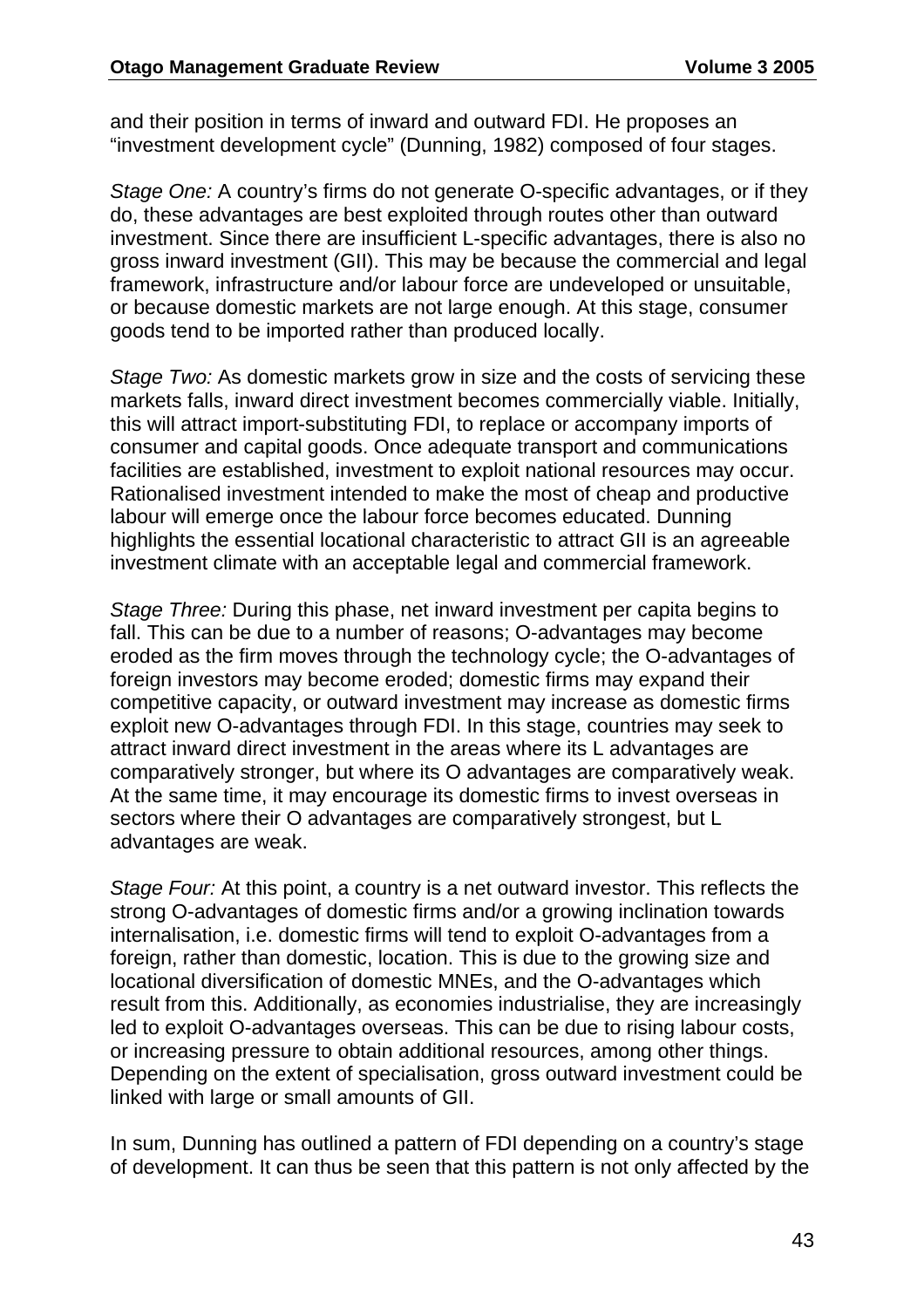level of development the country has reached, but also that the pace of a country's development is related to its inward and outward FDI.

#### *M&As, inter-firm collaborative agreements and alliance capitalism*

From the 1970's, several significant changes occurred in the pattern of MNEs activities. This included a growth in the range and number of inter-firm partnerships and an increase in the penetration mode through mergers and acquisitions (Ietto-Gillies, 2005). Dunning explains this phenomenon as a response to the advent of alliance capitalism, itself an advancement from hierarchical capitalism.

Dunning (1995) proposes that in the  $20<sup>th</sup>$  century, the role of large hierarchies, relative to that of markets, as an organizational modality has intensified. He terms this 'hierarchical capitalism' and outlines its two key characteristics. Firstly, it assumes the prosperity of firms depends exclusively on the way in which management internally organises the resources and capabilities at hand. Secondly, firms primarily react to widespread and structural market failure by adopting an "exit" strategy rather than by working with the market to reduce failure.

Dunning puts forward that in current times, the inter-related and cumulative effects of systemic technological and political changes has led scholars to reexamine concepts of market-based capitalism; it has led several scholars to suggest the world is moving towards a "new" capitalism. This new innovationled capitalism he describes as "alliance capitalism", which he defines as "the organization of production and transactions as involving both co-operation and competition between wealth-creating agents" (LeCraw, 1997, p.73).

Dunning asserts that as a result of this shift to an age of alliance capitalism, firms' reasons for engaging in inter-firm alliances have changed. Firms' motives for collaborative arrangements in the new age include:

- reducing the costs of arm's length market transactions,
- leveraging the assets, skills and experiences of partner firms,
- protecting existing, or gaining new, O-advantages,
- creating or extending hierarchical control, which leads to mergers and acquisitions

Additionally, Dunning argues that global supply and demand pressures on competitiveness have caused firms to reconsider the scope and organisation of value-added activities. He identifies three major responses to this by firms:

1. Firms are tending to specialise on those activities which require resources or capabilities the firm already has. They have thus shed or disinternalised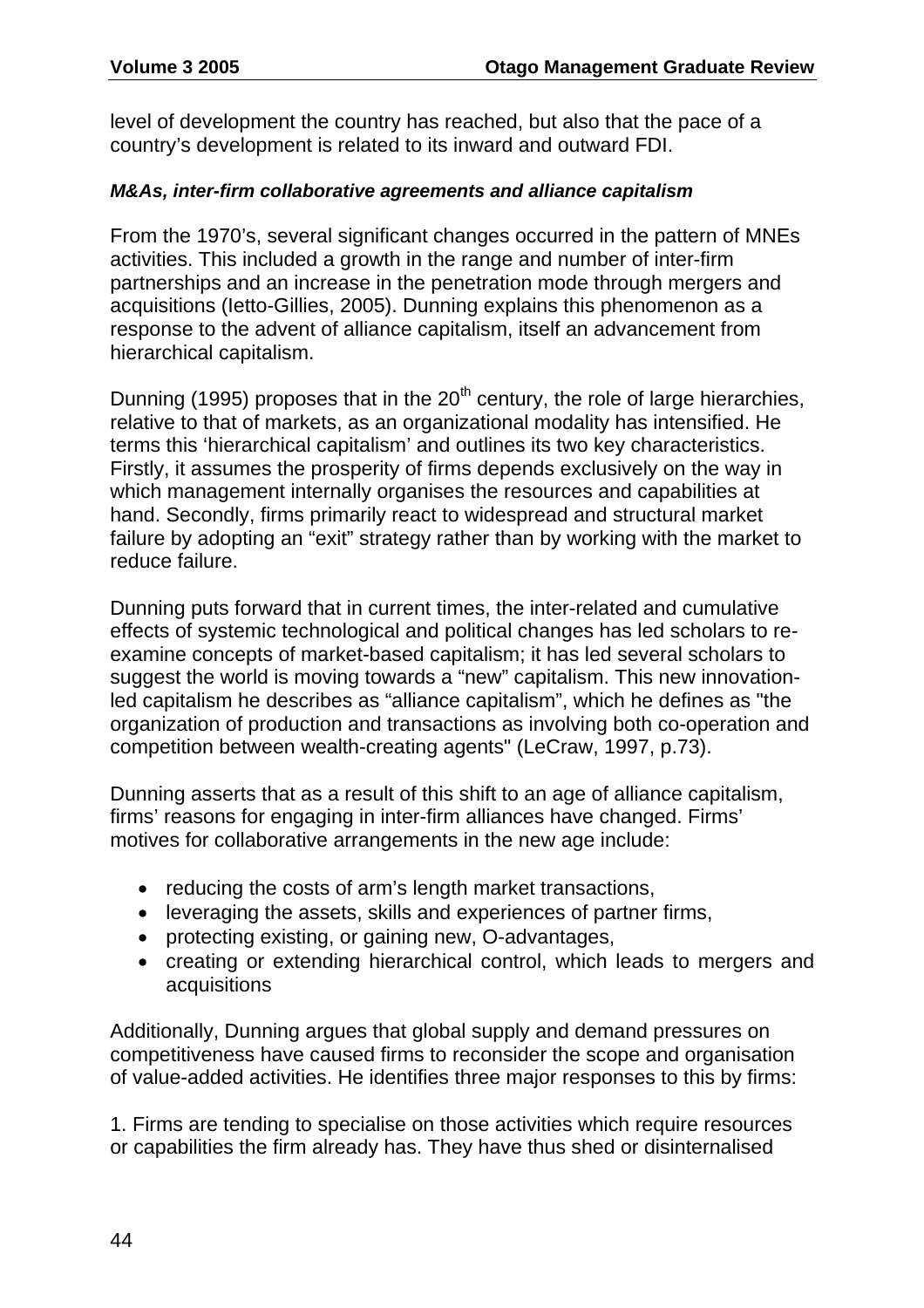non-core activities; these have not been replaced by arms'-length transactions, but by controlled inter-firm cooperative arrangements.

2. Firms are increasingly led to engage in cross-border alliances due to competitive pressures, the rising costs of R&D and quickening rates of obsolescence.

3. In order to benefit fully from economies of scale, firms have attempted to widen the markets for their core products. According to Dunning, this explains much of the observed market-seeking and strategic asset-seeking FDI as well as foreign joint ventures and non-equity arrangements in order to gain quick access into a foreign market.

Whilst Dunning acknowledges that inter-firm cooperation is not a new phenomenon by any means, he proposes that its increasing relative significance is a recent trend. His conclusion is that alliances are an alternative method of internalisation complementary to hierarchies.

## **The Moral Basis of Global Capitalism**

In the late 1990s, a major shift occurred in Dunning's work as his interests turned to the moral ecology of the economic and social systems emerging in the world economy. His confessed wish was to combine his professional expertise with his Christian beliefs (Dunning, 2002) in order to address the moral challenges posed by global capitalism.

Dunning (2003a) asserts that many of the social and economic goals that people have can be achieved through global capitalism better than through any other currently available alternative. However, he argues that if this is to occur, it will be necessary to devise and monitor a "global economic architecture" which is efficient, morally acceptable, geographically inclusive and sustainable over time.

He firstly proposes responsible global capitalism (RGC) as one means of enhancing the economic objectives and social transformations of societies. RGC is described as a system made up of individuals, private commercial corporations, non-governmental organisations (NGOs), and supranational agencies. It thus includes the market and non-market institutions within which the market is embedded. Collectively, it is the task of these institutions to set the rules and monitor the behaviour of markets. According to Dunning, they must address questions of what should be produced, and accordingly, how and where, as well as who gets what.

Secondly, Dunning proposes that the organisational structures and managerial strategies of the institutions (markets, governments, civil society and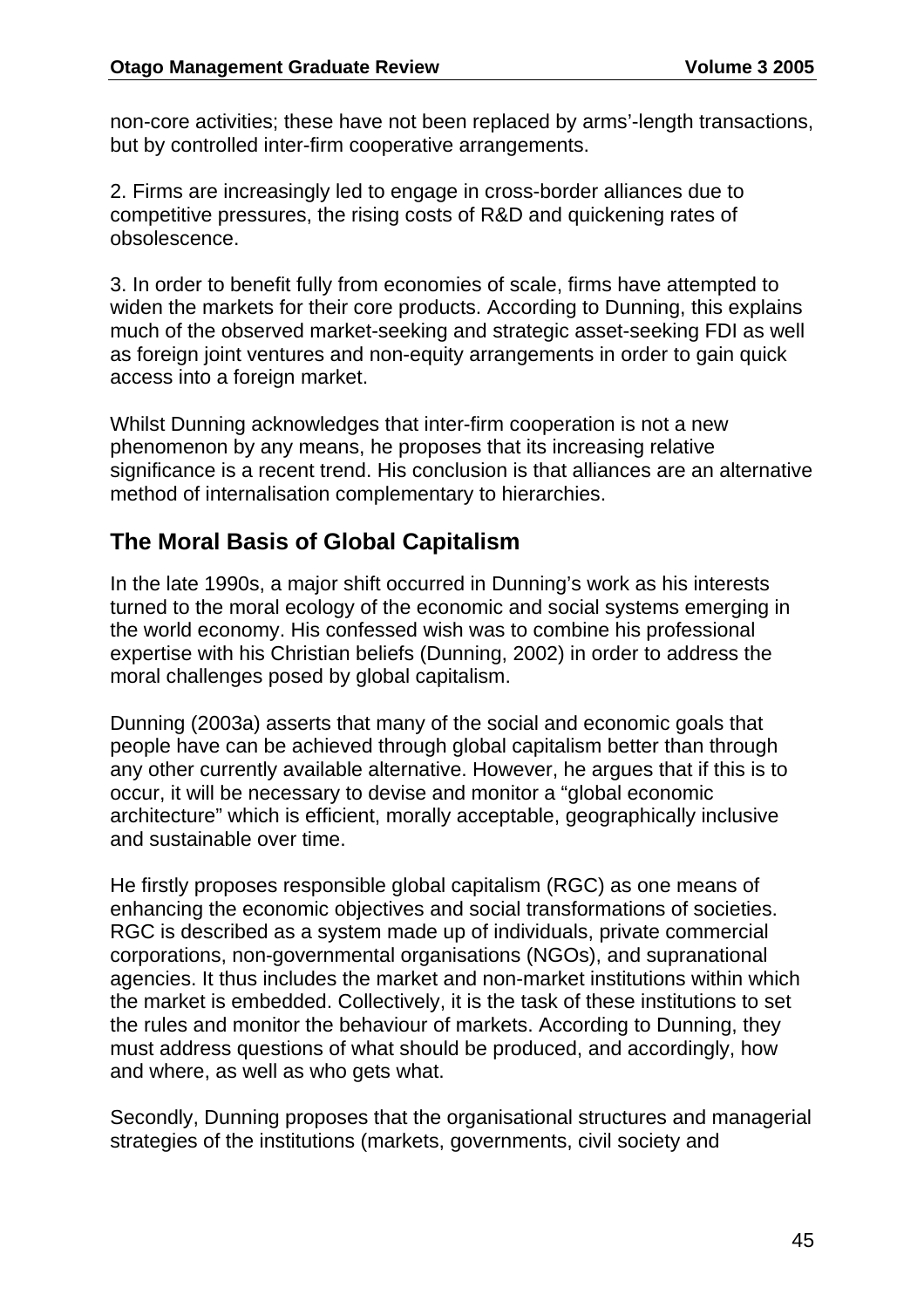supranational entities) need to be reconfigured and strengthened in order to move towards a more acceptable global capitalism.

Thirdly, he asserts that RGC is only achievable and sustainable if there are strong and generally acceptable moral underpinnings among the individuals and institutions it is composed of. Thus its ability to deliver economically efficient and socially acceptable results lies on the capabilities and intentions of these individuals and institutions and the moral outcomes of their actions.

Dunning goes as far as to suggest that the Victorian era in Britain might offer some lessons for the world today, since it was well known for its moral and social regeneration as well as for its material progress. He draws many parallels between the moral ecology of both Victorian and contemporary capitalism and highlights responses in the Victorian era to the prevailing conditions. Firstly, he highlights that governments during this time intervened by passing a number of laws, regulations and social provisions. Secondly, Dunning points to a dramatic increase of NGOs in this period to combat the social effects of the industrial era, motivated by humanitarian causes. Thirdly, he points out that capitalism was partly or wholly replaced by socialism or social democracy; in other words, the Victorians acknowledged that capitalism had failed to secure economic well-being for a majority of people. Lastly, he observes that many reformers and social commentators of the time took it upon themselves to expose the "social and moral downsides of industrial capitalism" (2003a, p.21), notably Charles Dickens. He thus proposes that we can learn from the Victorian moral response to capitalism in shaping our own response in the future.

Dunning's contribution to this topic should not be underestimated. Rather than merely pointing out the failures of capitalism, he goes beyond the conventional role of the economist and points to ways in which moral values can be upgraded in order to reduce such failures (Dunning, 2003b). He outlines two specific approaches: a "bottom-up" and a "top-down" approach. He suggests that the reconfiguration of the moral underpinnings of traditional commercial behaviour should be brought about by a combination of both; that is to say, from individuals, families, and NGOs themselves as well as regulations, incentives and moral persuasions by governments and supranational entities. His continuing work to date has been on the roles of the four main institutions he identifies as having a critical role to play in upholding the right moral ecology for sustainable capitalism – the market, governments, civil society and supranational entities.

Dunning has thus confronted what he sees as the major challenge to 21<sup>st</sup> century capitalism. His work in this area to date has been praised as a "worthy calling" (Buckley & Casson, 2001) which, it is hoped, will appeal to future generations of scholars.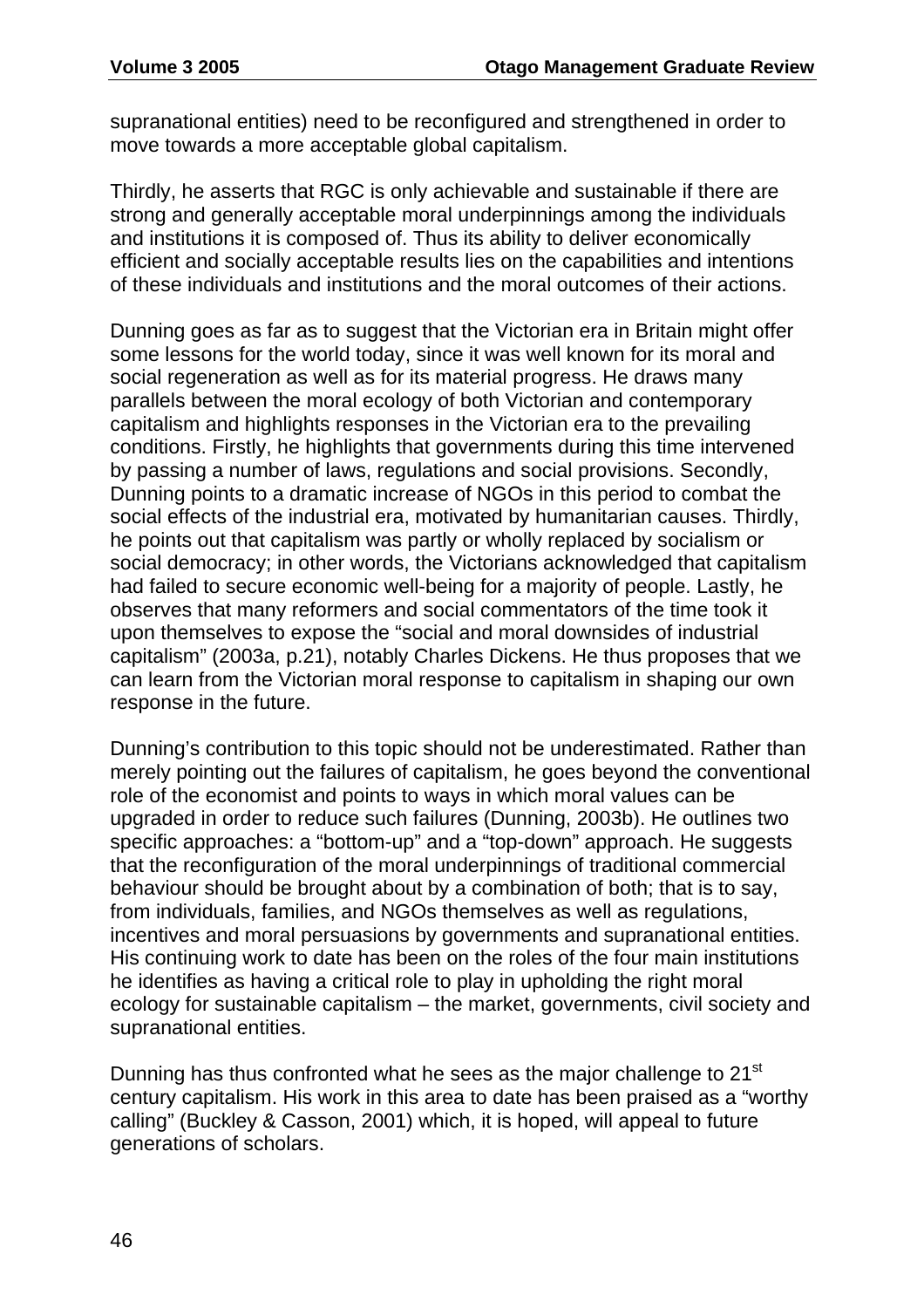### **References**

- Buckley, P. J. & Casson, M. (2001). The moral basis of global capitalism: beyond the eclectic theory. *International Journal of the Economics* of *Business, 8*(2), 303-327.
- Dunning, J. H. (1977). Trade, location of economic activity and the MNE: a search for an eclectic approach. In B. Ohlin, P. Hesselborn, P. M. Wijkman (Eds*.), The international allocation of economic activity: proceedings of a Nobel Symposium held at Stockholm,* pp.395-418. London: The Macmillan Press Ltd.
- Dunning, J. H. (1982). Explaining the international direct investment position of countries: towards a dynamic or developmental approach. In J. Black & J.H. Dunning (Eds.), *International capital movements: papers of the fifth annual conference of the International Economics Study Group*, pp. 84- 116. Surrey: Macmillan Publishers Ltd.
- Dunning, J. H. (1995). Reappraising the eclectic paradigm in an age of alliance capitalism. *Journal of International Business Studies,* 26(3), 461-491.
- Dunning, J. H. (2000). The eclectic paradigm as an envelope for economic and business theories of MNE activity. *International Business Review*, 9, 163-190.
- Dunning, J. H. (2001). The eclectic (OLI) paradigm of international production: past, present and future. *International Journal of the Economics of Business, 8*(2), 173-190.
- Dunning, J. H. (2002). Perspectives on international business research: a professional autobiography. *Journal of International Business Studies, 33*(4), 817-835.
- Dunning, J. H. (2003a). The moral imperatives of global capitalism: an overview. In J. H. Dunning (Ed.), *Making globalization good*, pp. 11-40. Oxford: Oxford University Press.
- Dunning, J. H. (2003b). The moral response to capitalism: can we learn from the Victorians? In J. Birkinshaw, S. Ghoshal, C. Markides, J. Stopford & G. Yip (Eds.), *The future of the multinational company*, pp. 14-33. Sussex: John Wiley & Sons Ltd.
- Ietto-Gillies, G. (2005). *Transnational corporations and international production.* Cheltenham: Edward Elgar Publishing Limited, pp.113-121.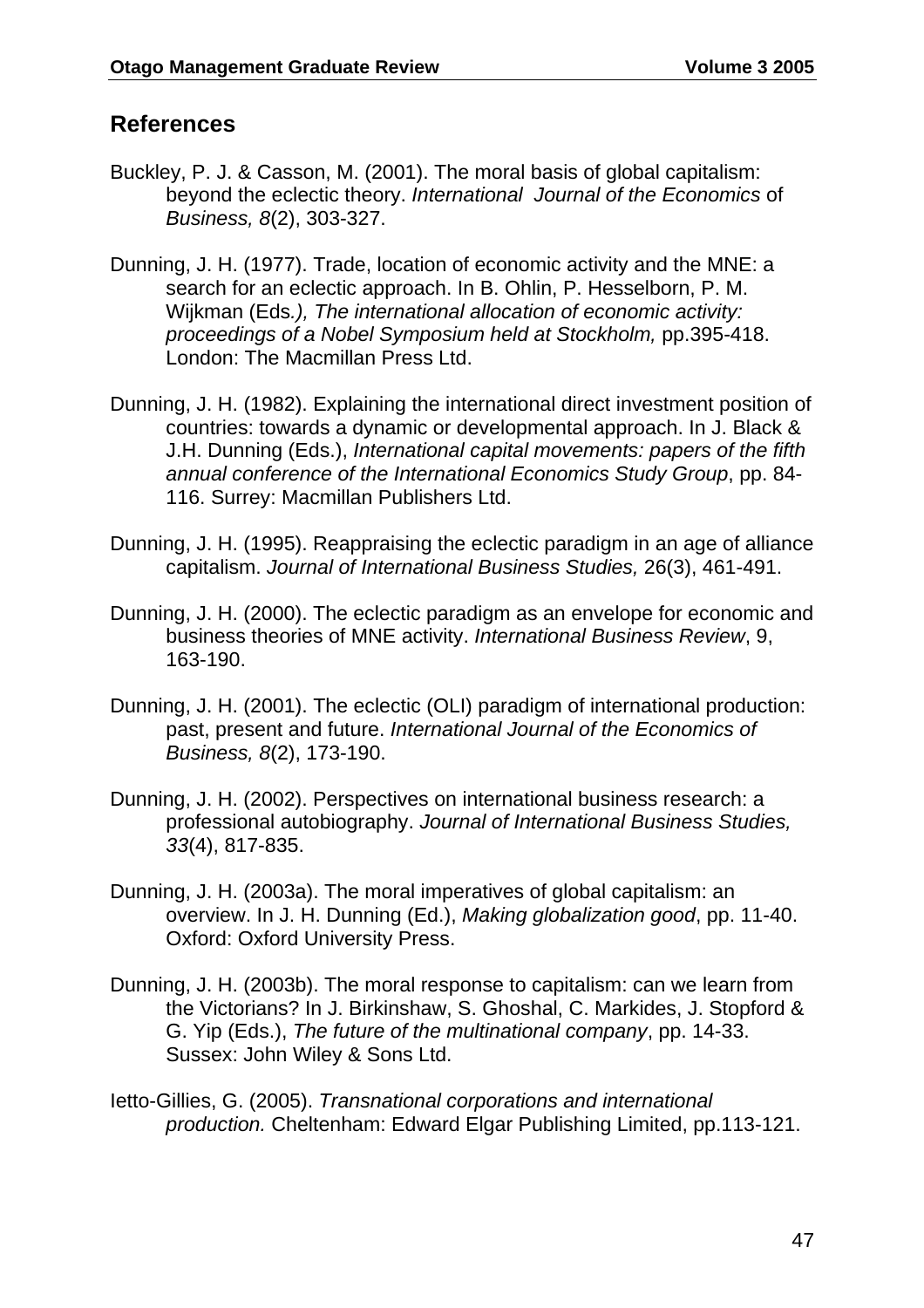Lecraw, D.J. (1997). Alliance capitalism and global business. *Journal of International Business Studies, 28*(4), 866-868.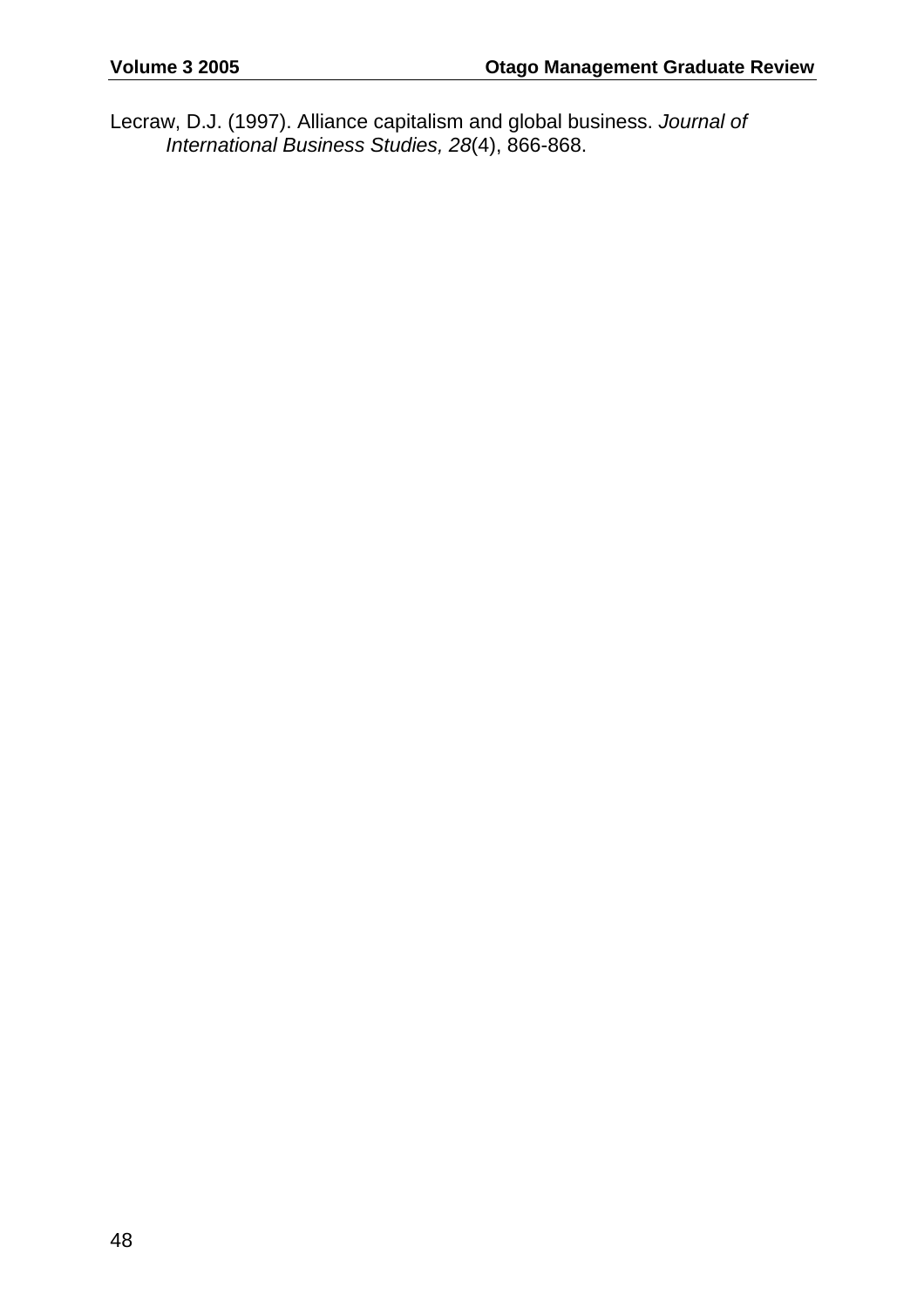# **Appendix**

#### **Determinants of ownership advantages:** (Dunning, 1977)

- (i) Standard advantages which any firm can have over another producing in the same location.
	- exclusive access to markets or raw materials
	- size
	- possession of patents, trademarks, managerial skills or other intangible assets
	- monopoly power
- (ii) Advantages which a branch of a national firm may have over a new firm, i.e. those which stem from belonging to the parent company
	- access to cheaper inputs
	- knowledge of markets
	- centralised procedures for accounting, marketing, etc.
	- access to (pre-developed) innovation and technology at little or no marginal cost
- (iii) Advantages arising from the multinationality of the firm; those with a history of international operations are in a better position to take advantage of different factor endowments or market situations than those who do not have this experience.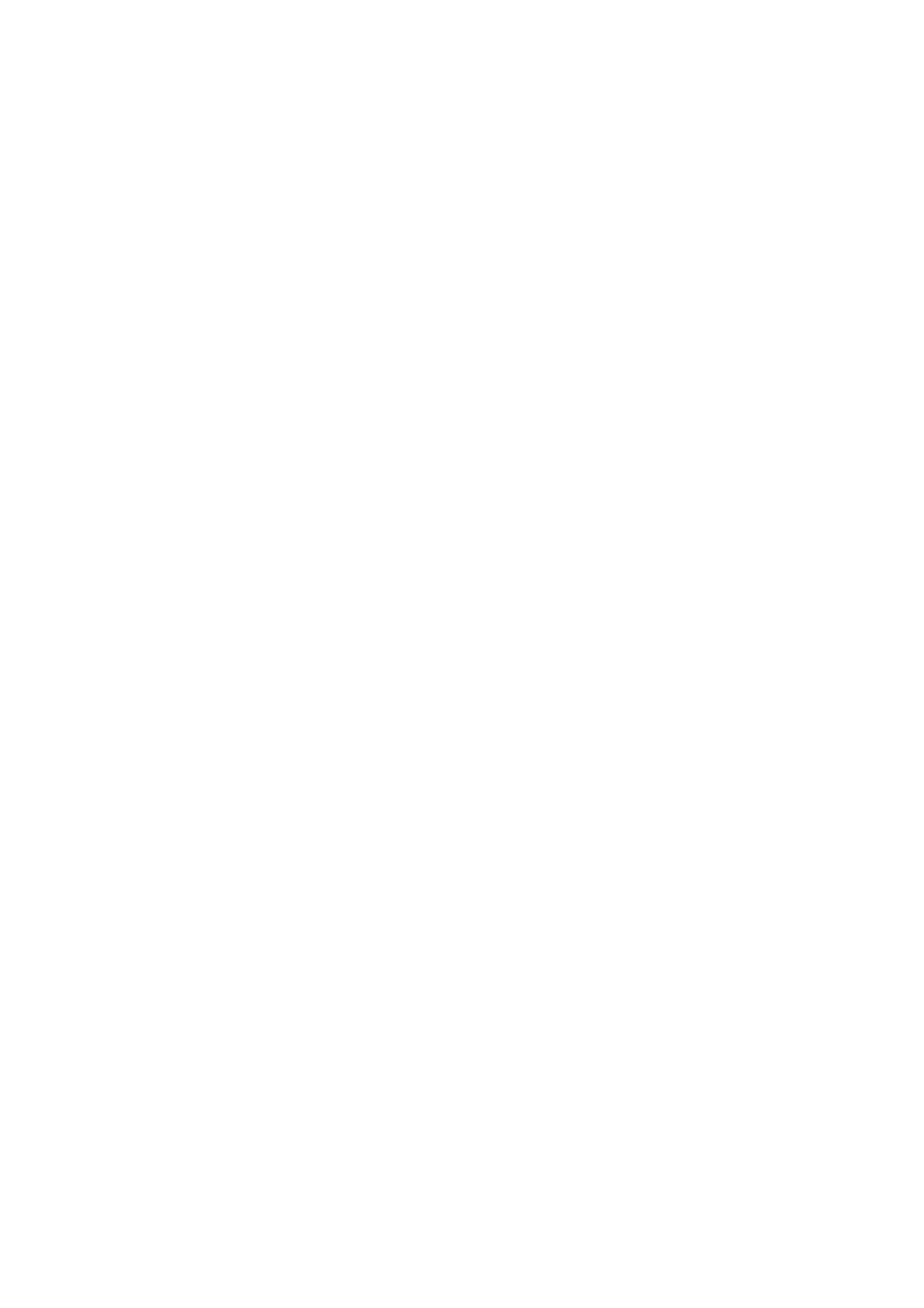# **Critique of Human Resources Theory**

# **Daniel Radcliffe**

# **Introduction**

Human resources are considered by many to be the most important asset of an organisation, yet very few employers are able to harness the full potential from their employees. Lado and Wilson (1994) define a human resource system as a set of distinct but interrelated activities, functions, and processes that are directed at attracting, developing, and maintaining a firm's human resources. Traditionally, management of this system has gained more attention from service organisations than from manufacturing organisations. However, to enhance operational performance, effectively managing this system is equally important in both types of organisations. Needless to say, sophisticated technologies and innovative manufacturing practices alone can do very little to enhance operational performance unless the required human resource management (HRM) practices are in place to form a consistent socio-technical system (Ahmad & Schroeder, 2003). This paper will examine some of the basic assumptions and theories of HRM from both a traditional and critical viewpoint and identify any gaps that may exist within some of these theories. It will examine the applicability of some of these common human resource (HR) theories in a New Zealand context, in addition to looking at their applicability across cultures and industries. Finally, it will outline any problems that exist within HRM, specifically focusing on underlying assumptions and empirical research, suggesting ways that this can be rectified.

# **Soft and Hard HRM in New Zealand**

HRM can fundamentally be separated into two types of approaches, the 'hard' and 'soft' models of HRM. The 'hard' version of HRM is primarily concerned with the business performance and is widely acknowledged as placing little emphasis on workers' concerns. The Michigan Model of HRM supports this approach of HRM and is essentially 'hard', focussing on the profitability and well-being of the organisation. In direct contrast to this method is the 'soft' version of HRM, which although still primarily concerned with the performance of the organisation, is also likely to advocate equal concern for the wellbeing of its employees. This relationship between HRM practices and employee wellbeing is illustrated in the Harvard Model (Beer, Spector, Lawrence, Mills & Walton, 1984), which is one of the most widely referred to models of HRM. This model looks at all stakeholders interests from the shareholders, to the employees, to the unions, in addition to taking into account situational factors such as societal values and workplace conditions. Taking these two sets of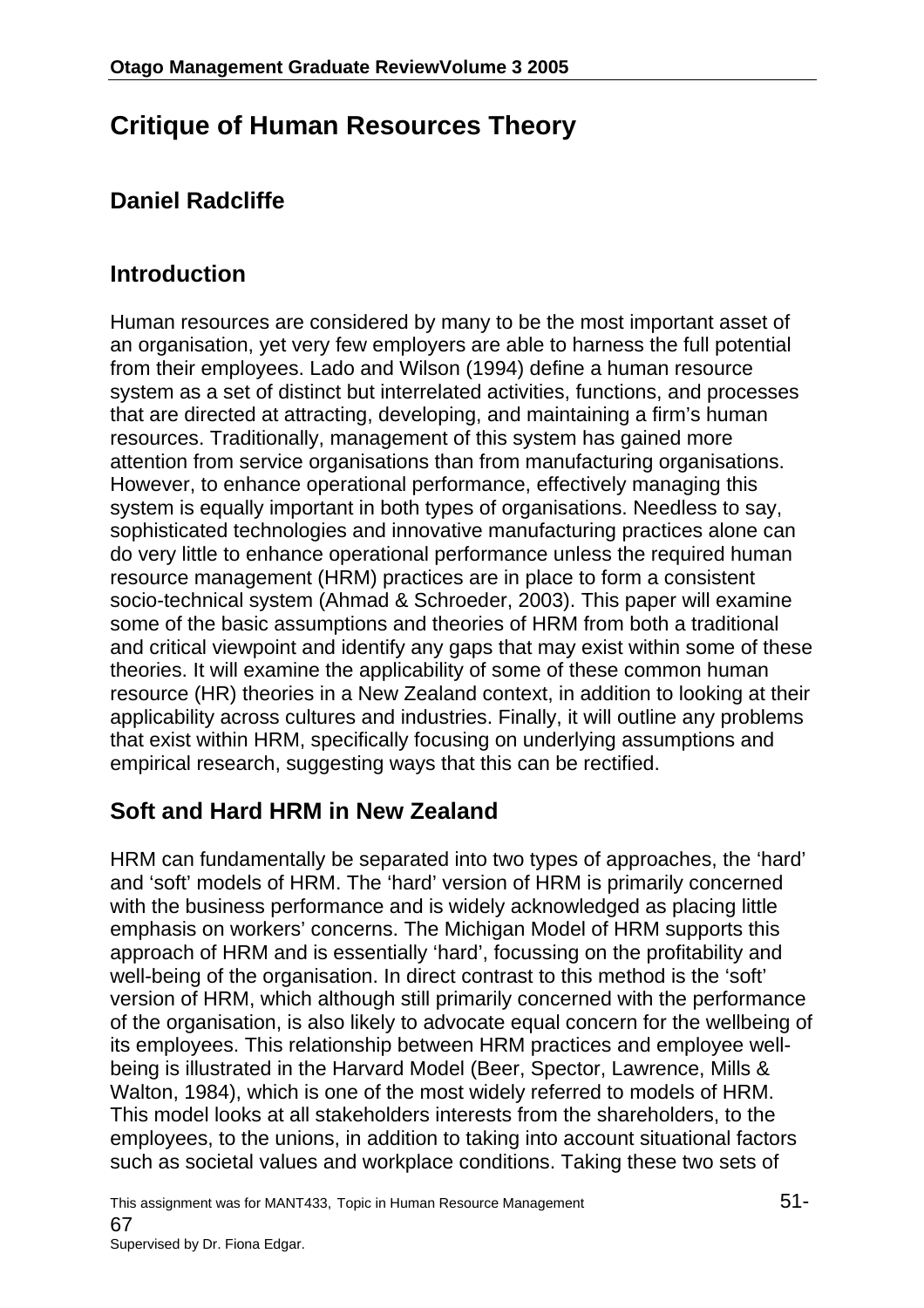factors into account enables the organisation to make HRM policy choices such as appropriate resource flows, reward systems, work systems and employee influence that will best satisfy employees within the firm. According to the Harvard Model, once the appropriate HRM policy choices have been made, HR outcomes of commitment, competence, congruence and costeffectiveness should occur (Beer et al., 1984). This model suggests a 'soft' approach to HRM is required if employees are to benefit from HRM practices.

Although the two HRM approaches of 'hard' and 'soft' are vastly different, Edgar (2003) believes that employers are likely to include elements of both models in their HRM practice. This is due to the fact that almost in all cases, the overall goal of the organisation is to improve the profitability, which can be achieved through adopting the 'hard' model of HRM practice (Edgar, 2003). However, in addition to this, research has found that organisations tend to also adopt the philosophy of developmental humanism and therefore also espouse a soft approach to HRM (Guest, 1999).

Due to limitations in the amount of published research on New Zealand HRM available, there is little data upon which predictions can be made as to the prevalence of 'soft' HRM use (Edgar, 2003). However, Kane, Crawford and Grant (1999) believe that the soft version of HRM should be more common in New Zealand, due to the fact that characteristics of the business environment, means many employers will attempt to gain a competitive advantage through enhancing their employees' wellbeing. Many of the firms and organisations within the current New Zealand business environment are small to medium sized, with very few employing more than twenty people. In a small business environment such as this, if high quality work is to be maintained and profitability maximised, it is imperative that all stakeholders including both employers and employees are highly satisfied within the work environment. If a small number of the workforce are unhappy it can have a large affect on both the quality of the work as well as the organisation's bottom line.

# **Best Practice HRM in New Zealand**

The characteristics of the 'soft' model of HRM are very similar to those that underlie HRM 'best practice'. Johnson (2000) suggests the underlying guiding principle of best practice is the valuing and rewarding of employee performance. After extensive research, Huselid (1995) developed a list of 13 "High Performance Work Characteristics" that he believed constituted best practice HRM. Pfeffer (1998) drawing heavily from this previous work done by Huselid, outlined seven best practices of successful organizations which included such things as employment security, selective hiring of new personnel, self-managed teams, decentralization, high compensation relative to performance, extensive training, reduction in barriers and extensive sharing of financial and performance information. However, Guest (1999) and others have questioned the basis of some of the universal claims made about the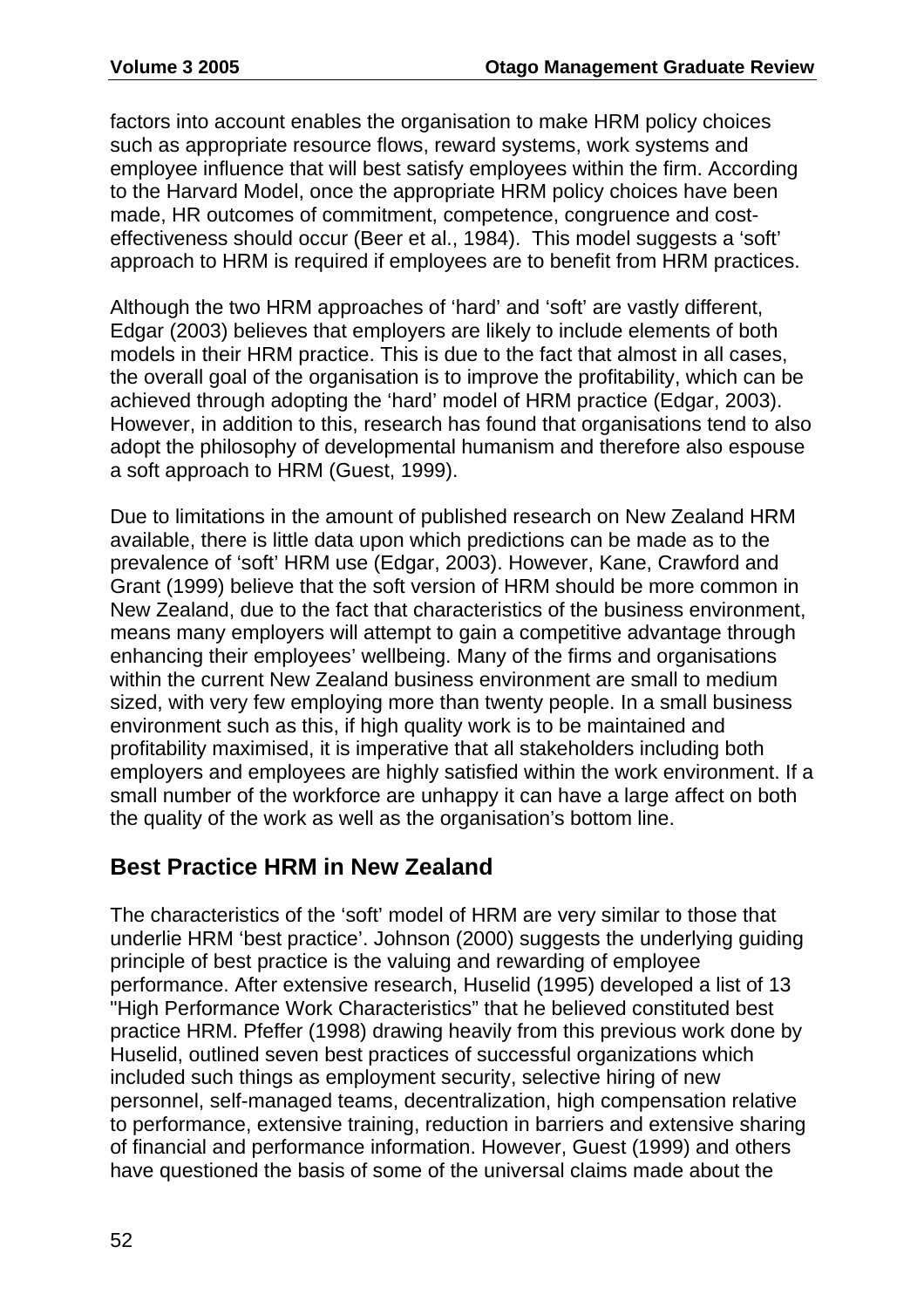connection between HRM strategy and organisational performance. They report that they are not convinced by the idea that there is a general prescription of HRM interventions that can be applied in any organization, irrespective of context and priorities, with the likelihood of a similar level of response and results (Guest, 1999). Although there is still debate between HRM practitioners as to what constitutes 'best practice' and if it actually exists, it has an obvious common sense meaning: literally the methods and techniques which produce superior results in HRM (Price, 2004). Therefore, activities that are designed to empower and develop the employee in addition to positively affect the bottom line of the organisation are considered 'best practice' (Edgar, 2003).

As was previously alluded to, a lack of study of HRM in this country has resulted in a relative lack of comparative data when attempting to examine the application of HRM to New Zealand firms. However, recent research that has been carried out has resulted in contrasting results. Stablein and Geare (1993) conducted a study investigating the commonality of best practice HRM activities in New Zealand organisations. Examining different functions of the organisation such as salary administration and employment, results showed that barring EEO (Equal Employment Opportunity), most sectors tended to be very good at utilising HRM best practice activities. However, in direct contrast to this, Johnson (2000) found that New Zealand organisations were relatively poor at applying HRM best practice to activities within the firm and much improvement was required to get businesses up to the levels of HRM best practice utilised abroad. A more recent study conducted by Edgar (2003) however, found that New Zealand organisations adopted moderate to high numbers of 'soft' model practices across three of the four functional areas examined. Once again, EEO was well behind other sections of the organisation and if anything appeared to have deteriorated rather than improving, since the previous studies had been carried out.

HRM best practice theory is still a widely debated topic in academic circles, largely due to the fact that there are varying views between academics as to what actually constitutes 'best practice'. Therefore, although research in New Zealand to date, indicates relatively positive results in terms of best practice techniques employed, more research coupled with greater support for best practice theory is required before it can be confirmed that New Zealand organisations practice soft HRM and utilise best practice techniques.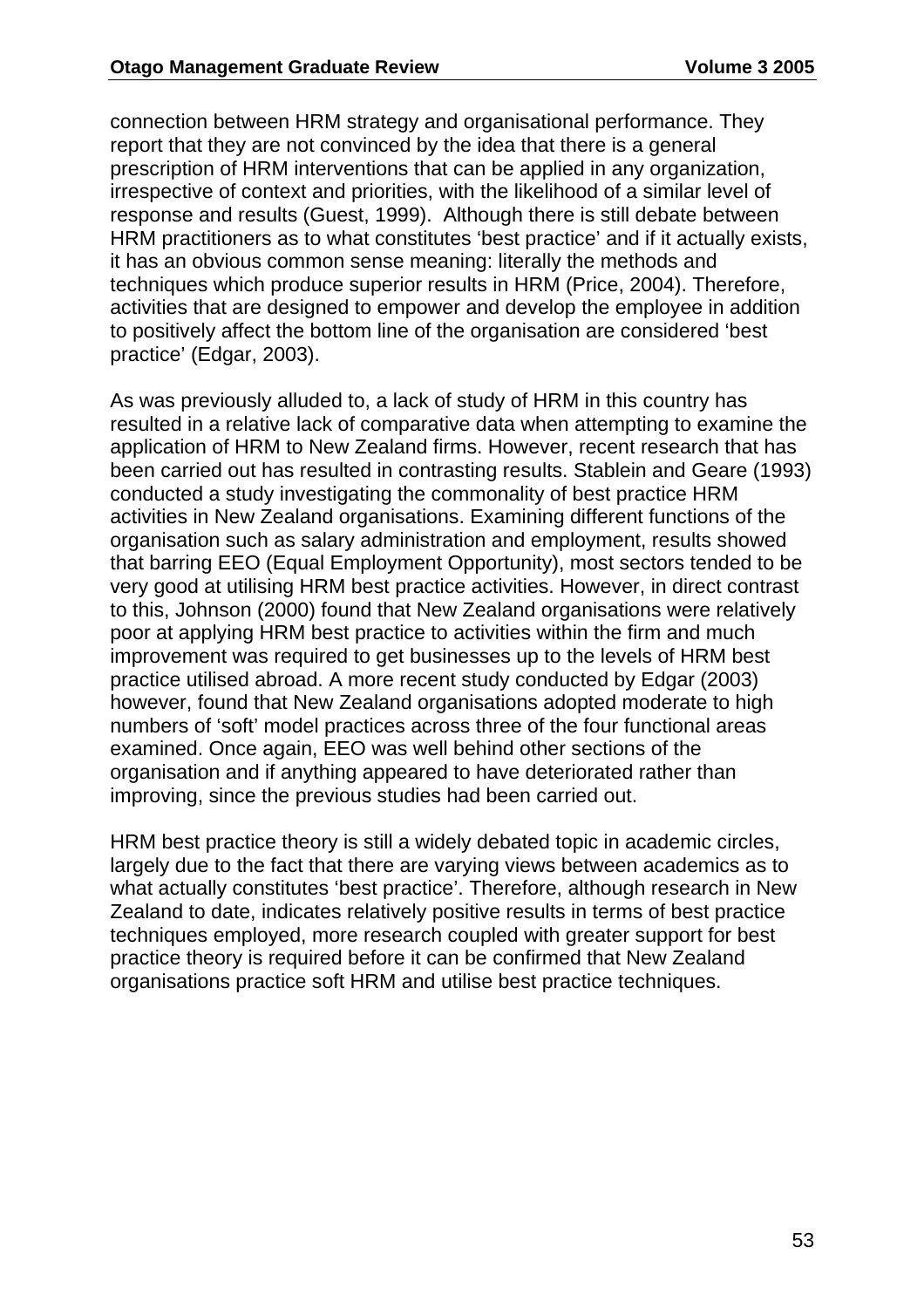### **Strategic Human Resource Management**

Despite the considerable body of empirical SHRM research that is available, this area of HRM has been widely criticized for lacking a firm theoretical base. This is due largely to the fact that there is much debate as to which of the three main SHRM approaches, universalistic, contingency and configurational, can produce the most desirable results. Although SHRM seems to have been developed with the goal of helping to provide HRM with more credibility, it is questionable as to the level of its effectiveness due to its weak theoretical foundations.

The first approach to SHRM, is that of the universalistic perspective which suggests there are certain 'best' HRM practices that will contribute to operational and financial performance of the organisation, regardless of strategy (Ferris et al. 1999). Although many scholars agree with this assumption, there has been little agreement as to what HRM practices should be included in 'best practice', which seems to undermine this approach some what. On the other hand, there are many academics and researchers that argue a contingency approach is more appropriate to SHRM. The contingency approach assumes that business performance will be improved when there is consistency or fit, between the business strategy and HR policies (Delery & Doty, 1996). This is supported by Schuler (1992) who argues that HRM practices that are not aligned and consistent with organisational strategy and which conflict with other HRM practices can inhibit both individual and organisational performance. Finally, the third perspective, configurational SHRM is concerned with the pattern of planned HR procedures and practices intended to enable an organisation to achieve its goals (Wright & McMahan, 1992). More specifically, this approach argues that there are certain systems of HRM practices that result in the high internal consistency (horizontal fit) as well as high correspondence with organisational goals (vertical fit) (Ferris et al. 1999).

However, as was aforementioned, this specific area of HRM has been highly criticised due to limitations which stem from inconsistencies surrounding empirical research. Examples of these inconsistencies, which are common within empirical research, include researchers using different practices when examining 'best practice' relationships and examining different outcomes. Although it is clearly acknowledged the three different modes of SHRM theorizing exist, the differences among these alternative perspectives have not been clearly acknowledged by researchers, which has lead to discrepancies in results (Ferris et al., 1999). Delery and Doty (1996) attempted to clear up some of these criticisms and inconsistencies by defining the key differences between each of the three perspectives when researching the applicability of the three theories. However, although their study provides strong support for the viability of the universalistic approach, they also found evidence to advocate the merits and applicability of both the contingency and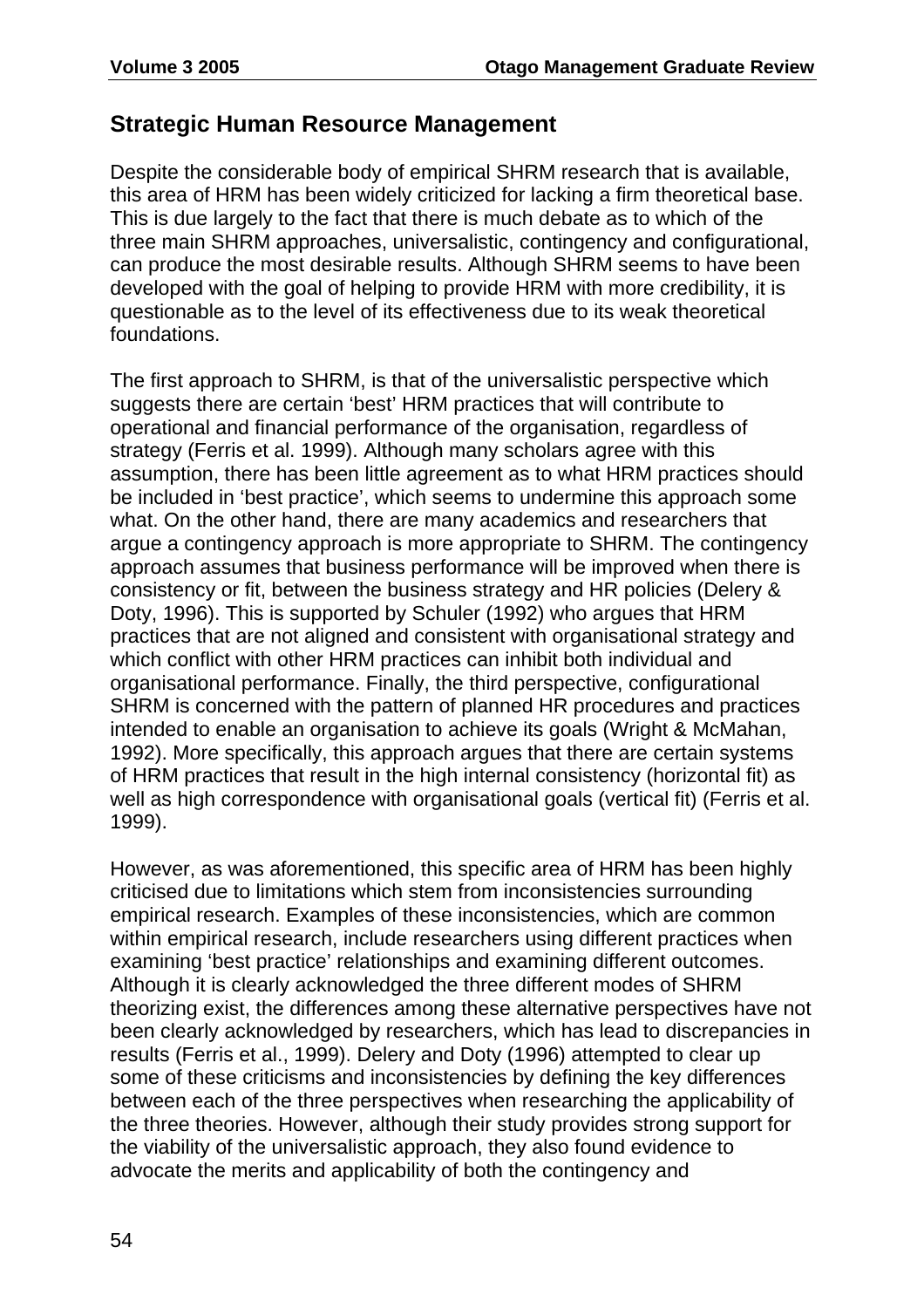configurational perspectives. While there seems to be particular support from academics for all three perspectives, in particular the universalistic approach, based on empirical evidence available I believe that the most viable of the three theories are the contingency approach and configurational approach. However, due to the large variances that exist in organisations across industries and cultures, much greater empirical evidence will need to be produced, with inconsistencies and ambiguities removed, before HRM scholars will unanimously agree as to one theory that constitutes SHRM.

# **Cross Cultural and Industry Management**

Although research in New Zealand has found relatively good utilisation of HRM best practice activities within organisations, this does not necessarily mean the same occurs abroad. Researchers have long argued that HRM practices can differ across countries and/or industries for several reasons including: cultural idiosyncrasy (Salk & Brannen, 2000), governmental regulations/policies (Morishima, 1995), competitive priorities (Boxall & Steeneveld, 1999), and adoption of managerial practices, such as JIT and quality management (Snell & Dean, 1992). Hofstede (1980) argues that national cultures impact the attitudes and behaviours of employees. In a single company study, he found that cultural values varied significantly by country and region of the world. Most of these empirical studies related to HRM practices have been conducted using data collected in a single industry within one country, data collected from multiple industries in one country or data collected from a single industry in multiple countries (Arthur, 1994; Huselid, 1995; MacDuffie, 1995). However, the central focus of these studies was not to compare differences that may have existed in HRM practices in a combination of countries and industries in which the organisations operated.

The impact of HRM practices on organizational performance has been the subject of much attention over the years. However, empirical validation of the findings in HRM across countries and industries is nearly non-existent and very limited at best. MacDuffie (1995) confirms this when stating that empirical examination of broad-based HRM practices across industries and/or countries is very limited in the literature. Recent trends toward globalisation and mergers and acquisitions in the business world however, make the study of HRM practices in the context of country and industry a necessity (Legare, 1998). Delery and Doty (1996) support this claim when they raise the concern that the results of their study of HRM practices on organisational performance in the banking industry may not be valid in other industries and countries. Ahmad and Schroeder (2003) found evidence to support this claim discovering substantial differences in HRM practices employed by organisations operating in different countries. Dissimilarly, when comparing industries, they found that the majority of HRM practices did not differ significantly across the three different industries. However, the extent to which some HRM practices are used in plants operating in the machinery industry consistently lagged behind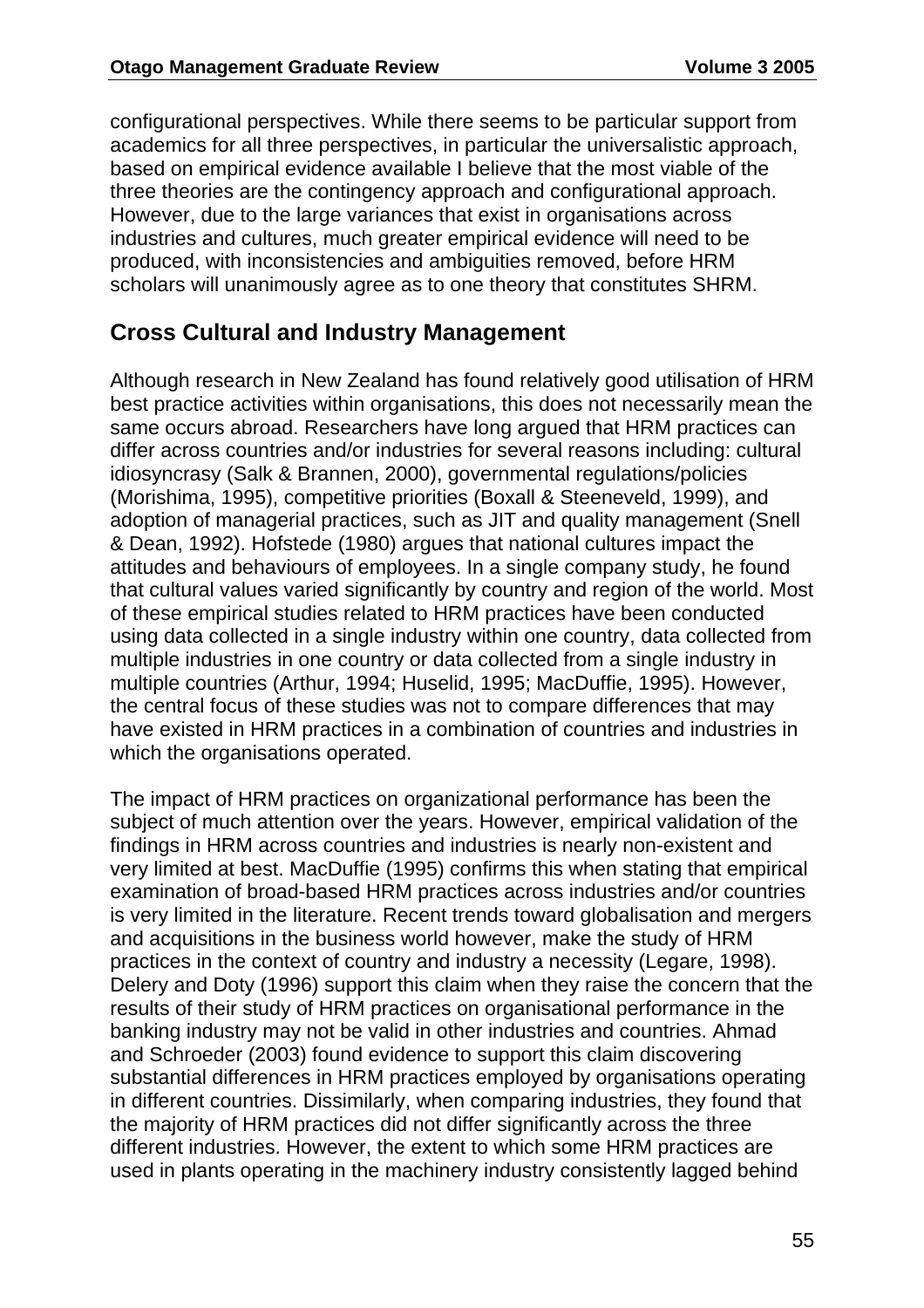that found in plants operating in the automobile industry (Ahmad & Schroeder, 2003).

Ahmad and Schroeder's findings offer important implications for several distinct trends observed in the business world today. Many organisations are going through globalisation to take advantage of proximity to suppliers, customers, and critical resources, such as human resources. Another noticeable trend has been mergers and acquisitions among companies. Several of these mergers and acquisitions are occurring between organisations operating in different countries (e.g. Daimler-Benz and Chrysler Corporation) and industries (e.g. Time Warner and America Online) (Ahmad & Schroeder, 2003). These trends pose a unique challenge for HRM as researchers and practitioners have strongly emphasized that mergers and acquisitions provide a window of opportunity for restructuring HRM practices in the new organisation (Galpin & Herndon, 2000). Organisations involved in mergers and acquisitions should take this opportunity to evaluate their existing set of HRM practices and make necessary changes to facilitate post-merger integration. This is particularly important if organisations involved in mergers and acquisitions are following different HRM practices.

### **HRM Practices - Turnover, Productivity and Financial Performance**

The impact that HRM policies and practices have on the overall firm performance is very important, not only in terms of human resource management but also industrial relations, and industrial and organisational psychology (Huselid, 1995). Essentially, the main goal of all firms is to consistently maximise and improve their bottom line. Many managers see human resource management as an integral part of this, while others have questioned its validity. Interest in this area has increased in recent years as academics have argued that a firm's employees can provide an organisation with a distinctive form of competitive advantage that is hard for many competitors to imitate. Wright and McMahan (1992) support this when they state that human resources can provide a source of sustained competitive advantage when four basic requirements are met.

- 1. They must add value to the firm's production process, hence the levels of individual performance does matter.
- 2. Due to the fact that human performance is normally distributed, the skills the firm seeks must be rare.
- 3. The human capital investments that a firm's employees represent cannot be easily emulated by other companies.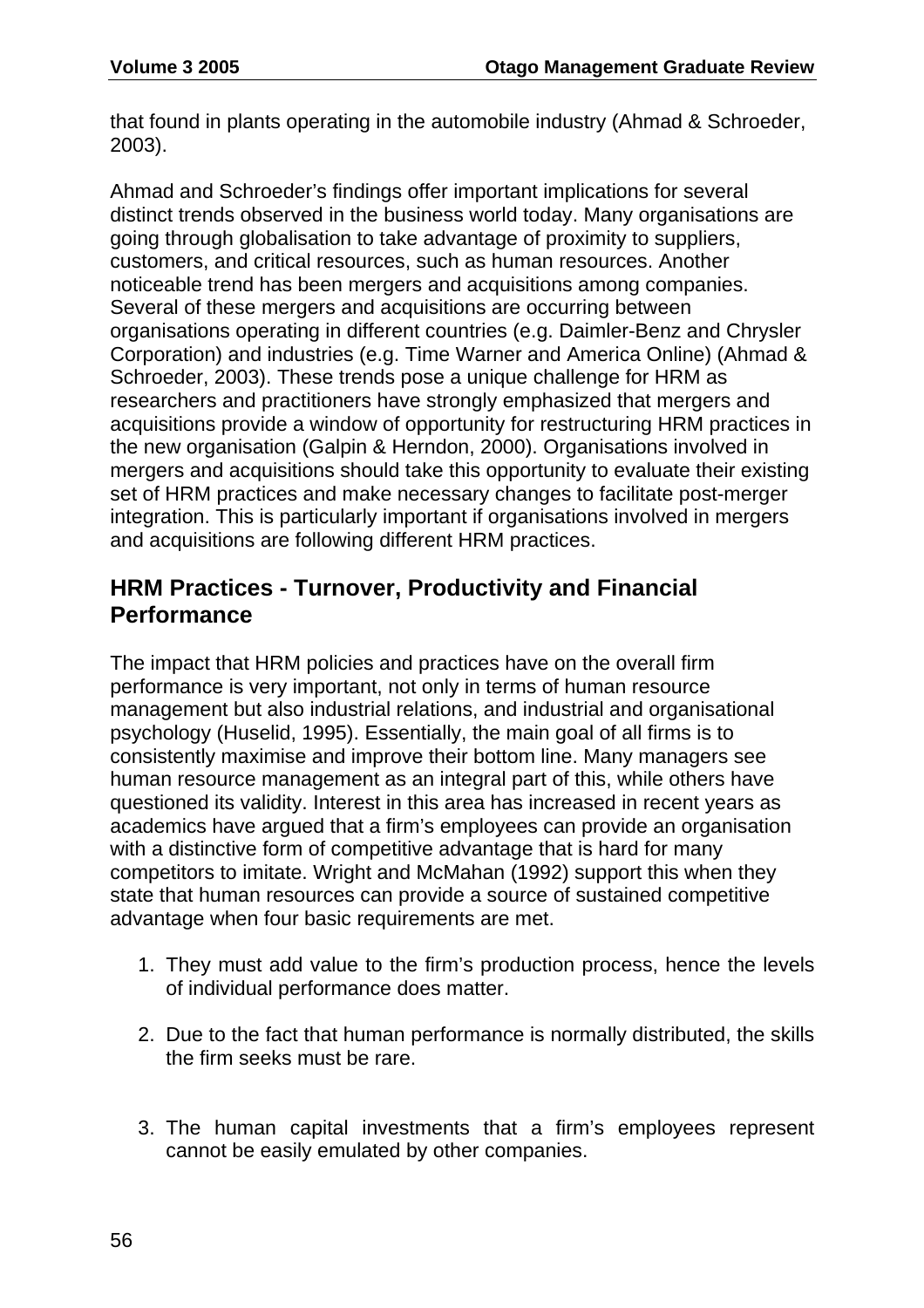4. A firm's human resources must not be subject to replacement by technological advancements or other substitutes if they are to provide the firm with a sustainable competitive advantage.

Through this work, Wright and McMahan (1992) highlight the importance that human resources have in the creation of firm specific competitive advantage. However, the effectiveness of even the most highly skilled employees will be limited if they are not motivated to perform. Bailey (1993) also alluded to the fact that the contribution of a highly skilled and motivated workforce will be drastically reduced, if jobs are structured in such a way that employees do not have the opportunity to use their skills and knowledge to design new and improved ways of performing the tasks. In order to ensure that employees are not underutilised, organisations will employ HRM practices to motivate staff and encourage participation and contribution. Firms may motivate employees by using performance appraisals that assess individual or group performance and linking these appraisals with incentive compensation schemes and internal promotion systems (Huselid, 1995). HRM practices such as job rotation and quality circles can also influence firm performance through organisational structures that encourage participation among employees and allow them to improve how their jobs are performed.

This theoretical literature clearly outlines that human resource management practices can affect individual employee's performance through their influence over employees' skills and motivation and through organisational structures that allow employees to improve how their jobs are performed. Therefore, Huselid (1995) states that according to this theory, a firm's HRM practices should be related to at least two dimensions of its performance. Firstly, if superior HRM practices increase employees' contribution to the organisation, this should directly affect outcomes that employees have direct control over, such as turnover and productivity. This should in turn increase the corporate financial performance which would come about as a result of lower turnover and increased productivity. These assumptions are supported by various empirical works that have been carried out by numerous HRM academics and practitioners.

Empirical work examining turnover and the determinants of both individual employee departures and aggregate organisational turnover has been relatively well covered by scholars, however it lacks depth in some areas. Issues such as job security, presence of a union, organisational commitment, job satisfaction and demographic variables such as, age, gender and education among others have been found to be indicative of an employee's chance of leaving a firm (Cotton & Tuttle, 1986). Therefore, the reasoning for studying the effects of HRM practices on turnover lies in these individual factors. Of the empirical papers that have focused on the effects of HRM practices on turnover, McEvoy and Cascio (1985) showed that job enrichment,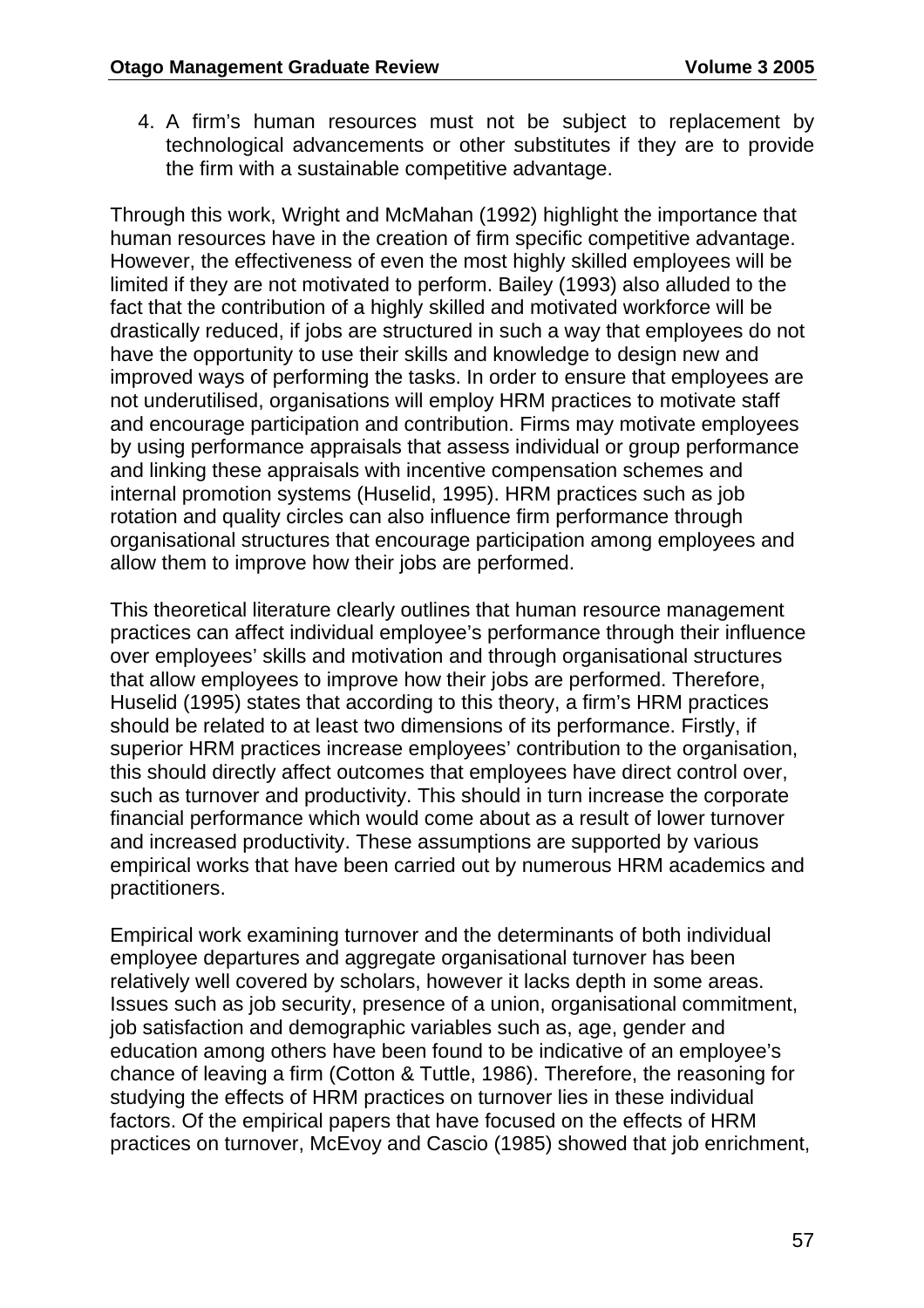interventions and realistic job previews were moderately effective in reducing turnover.

Empirical research on the impact of HRM practices on organisational productivity is far more extensive than that of turnover. Positive correlations have been consistently made between productivity and HRM practices such as incentive schemes, this is supported by Gerhart and Milkovich (1992). In addition to this Katz, Kochan, and Gobeille (1983) found that quality of work life (QWL), quality circles, and labour management teams increased productivity. Bartel (1994) established a link between the adoption of training programs and productivity growth while Holzer (1987) showed that extensive recruiting efforts increased productivity. It has also been found through empirical research that employee turnover is directly correlated to organisational productivity (Brown & Medoff, 1978).

There is also empirical evidence to support Huselid's second claim, that positive outcomes in turnover and productivity will have a direct reflection upon the firm's bottom line, although it must be noted that much of the empirical work examining this relationship has been conducted in laboratories. Terpstra and Rozell (1993) found a significant and positive link between the extensiveness of recruiting and formal selection procedures with firm profits, while Borman (1991) found a positive relationship between performance appraisals and appropriate compensation strategies with firm profitability.

# **Employee Well-Being in the Work Place**

It is important that academics begin to look at the impact of HR practices on employee well-being, for the simple reason that according to the soft model of HRM, employees' level of satisfaction is an important outcome in its own right. Secondary to this, with a focus on worker outcomes, is the fact that employee satisfaction and well-being play a central role in illustrative models that show the link between HR practices and organisational performance. Applelbaum et al (2000) support this theory when suggesting that the impact of HR practices on performance is influenced by employee attitudes and behaviour, including, for example, overall levels of worker satisfaction, commitment and well-being.

Much of the literature concerning HRM, focuses on the impact that individual HR practices and systems of HR practices have on various aspects of firm performance, such as turnover and productivity. More recently however, prompted in large by critical writings from such authors as Legge and Kennoy, focus has shifted towards worker outcomes and looking at the effect HR practices have on employee attitudes and behaviour at work. Research in this area is still limited at best, and existing findings are often inconsistent or inconclusive. Therefore the main concern of academics in recent times has been attempting to understand how organisations manage their human resources with greater effectiveness and the impact that different types of HR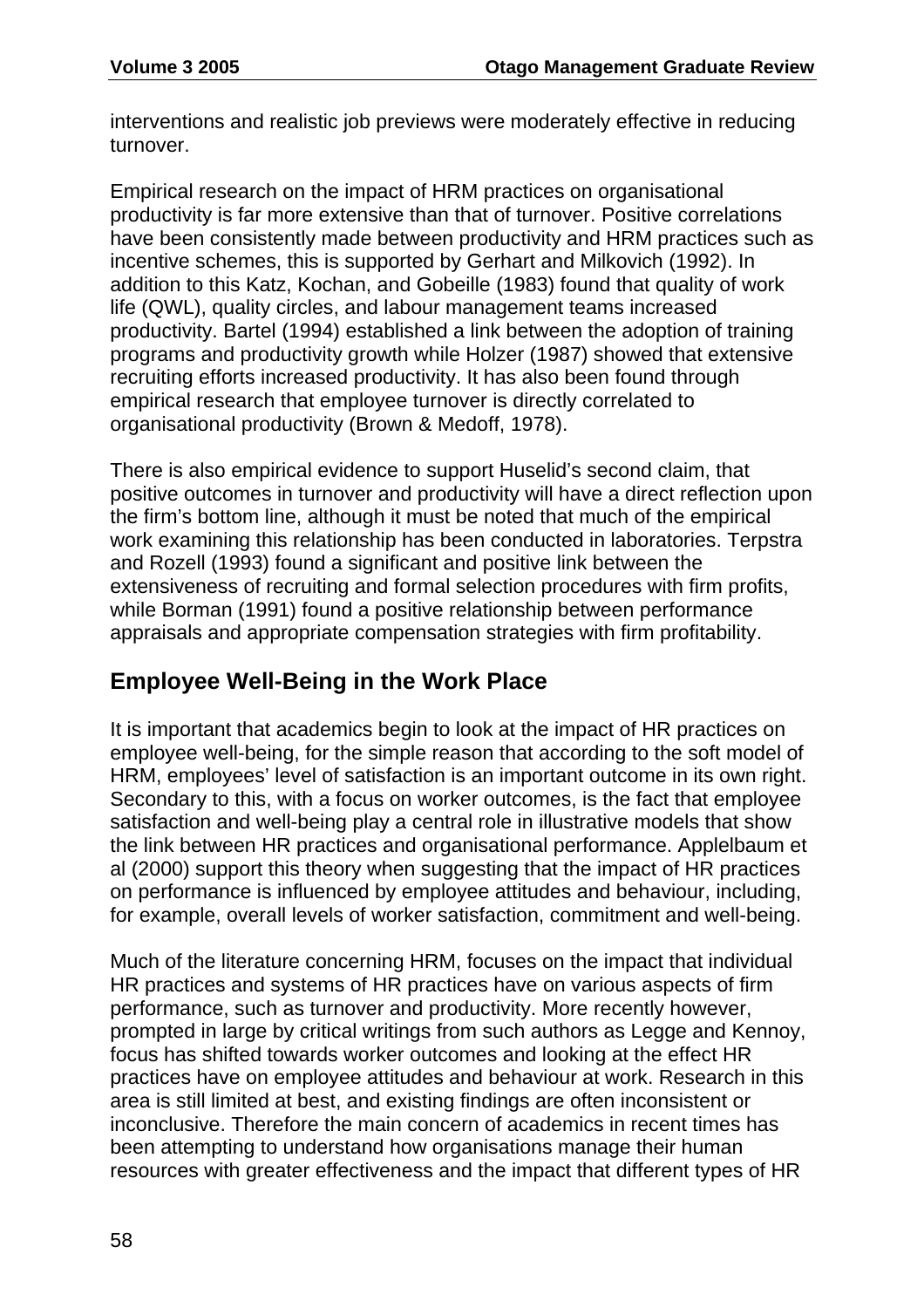policies and practices have on performance. To date, the majority of HR literature concerned with the relationship between HRM and performance is very biased. It focuses predominantly on the organisational performance side of things and quite ironically, tends to ignore the human factor, the very people that HRM is all about. More specifically, it ignores the impacts that HR practices and HR systems have on employees' quality of working life and their levels of satisfaction and well-being at work.

There are essentially two key theories on the relationship between HRM and employee well-being. The mainstream view that can be commonly found in most HRM theories is the idea that HRM is beneficial for workers and that it has a generally positive impact on their well-being. This is the idea that the adoption of HR policies and practices by management in areas such as job design, training and development, and employee involvement, leads to higher levels of job discretion and empowerment for employees. This results in a better quality of work life for employees, and thus, a generally more satisfied workforce. In return, workers 'repay' the organisation by working harder and putting in more effort to help enhance organisational productivity and performance. Fundamentally, this theory sees both employers and employees as directly benefiting from HRM.

In contrast, the other perspective normally associated with neo-Marxist writers and critical scholars, views HRM as essentially harmful to workers, as having a generally negative impact on their interests and well-being. This theory views the adoption of HRM practices by organisations as leading to intensification of work and to a generally greater exploitation of employees within the workplace (Fucini & Fucini, 1990). This end result is that far from being better off, employees under HRM have less control, have to work harder and are under greater pressure. All this is compounded by the fact that workers are often unaware of the exploitative nature of HRM (Legge, 1995). Therefore according to this view, it is the employers and not the workers who benefit from HRM, although workers, in many circumstances, may well be deceived by the rhetoric of HRM into thinking that they too are better off (Legge, 1995).

As was previously mentioned, empirical research in this area is very limited. This problem is multiplied by the fact that of the research that has been completed, much of it suffers from a number of limitations. A lot of the research tends to focus on the impact of the employees' perceptions of HR practices on their affective reactions at work, rather than on the impact of the actual practices themselves (Meyer & Allen, 1997). In addition to this, many of the studies that have been carried out have focused of the effects of individual rather than multiple HR practices (Meyer & Allen, 1997). Compounding this problem of limited empirical research is a difficulty in attempting to compare any research that has been done. Because of differences in ways of conceptualising and measuring HR practices and policies, as well as differences in methods of analysis used, the results of existing studies are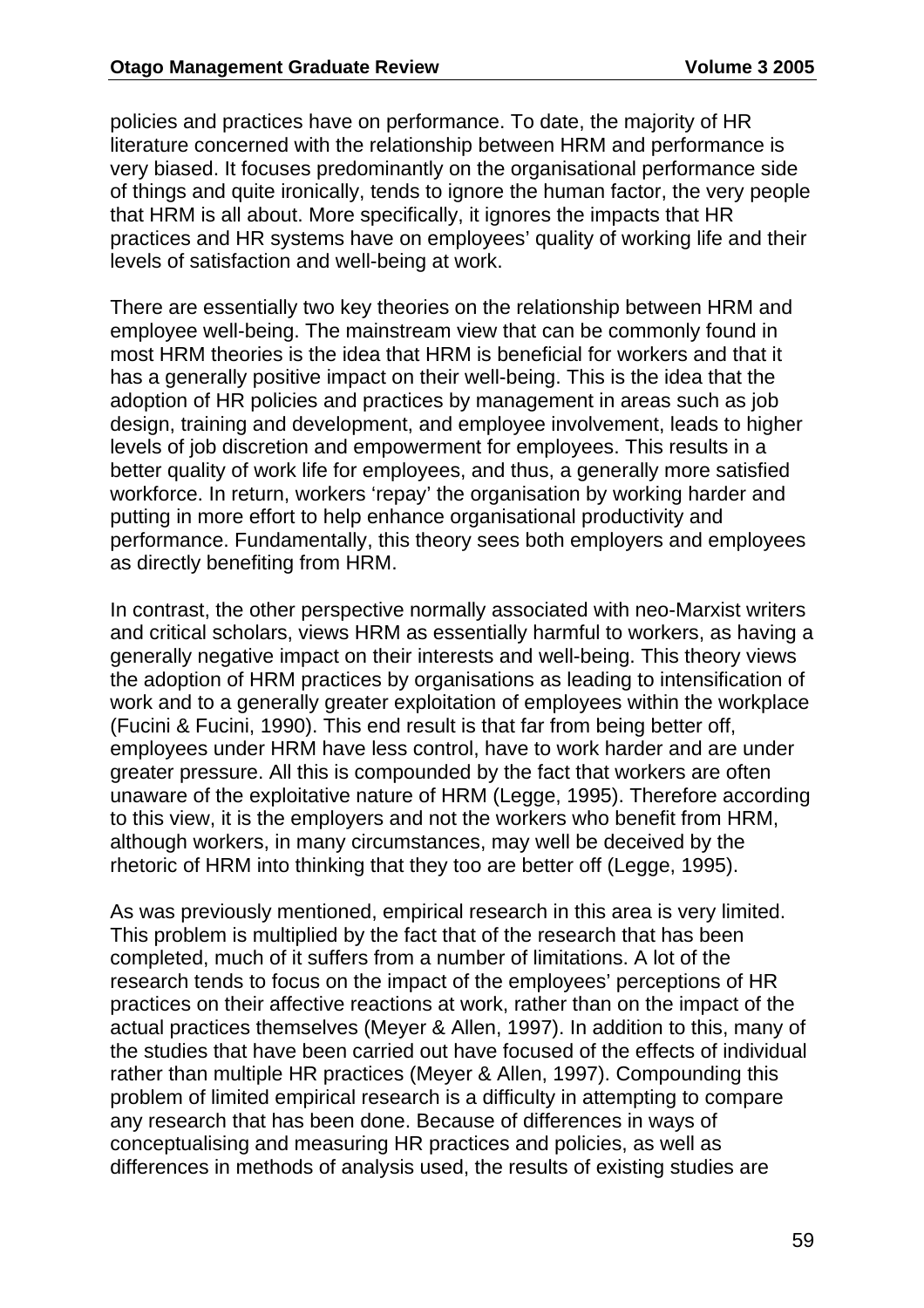difficult to compare. This is a very real problem that affects all HRM empirical research and will be discussed in greater depth later in this paper.

To the degree that results from empirical research can be compared, they tend to be mixed and contradictory. Guest (2002), found a positive relationship between organisations adopting various aspects of job enrichment and employee job satisfaction. Similarly, Appelbaum, Bailey, Berg and Kalleberg (2000) found the use of participative work practices by manufacturing firms to have a positive impact on employee satisfaction. On the other hand, Goddard (2001) found that workers job satisfaction was not only uncorrelated with either job rotation or multi-skilling but also negatively correlated to team autonomy. Yet, despite the mixed nature of some of the results, there is not much evidence to suggest that HRM has a negative impact on employee well being. Adding to the limited empirical evidence is the fact that of late, some of the underlying assumptions of 'soft' HRM, such as unitarism have been questioned.

# **Unitarism or Pluralism**

One of the underlying assumptions when practising 'soft' HRM is that the organisation is unitarist. Unitarist theory treats the workplace as an integrated and harmonious entity, which is in direct contrast to Marxist theory and its focus on domination and contradiction. On the other hand, a pluralist approach acknowledges the sometimes differing interests of employers and employees leading to conflicts of interests which HRM will need to negotiate and resolve to meet organisational goals. The unitarist belief that organisational stakeholders, particularly employees and employers, will have common interests in attaining organisational goals and objectives is arguably a 'useful fiction' which serves to overcome apparently difficult theoretical difficulties that pluralism besets for the managerial prerogative (Moore & Gardner, 2004). It is interesting to note that Moore and Gardner, describe unitarist theory as a 'useful fiction', bearing in mind it is an important theoretical assumption that lies at the heart of HRM philosophy. Although Nankervis, Compton and McCarthy (1996) suggest that unitarism is reflected in models of HRM developed in the US, and is practised in a number of South East Asian countries, there is a real gap in empirical research to validate claims that unitarism exists within the Western workplace. Storey (1992), adds fuel to this speculation when observing that despite the fact that the majority of HRM theory is based on a unitarist environment, many large mainstream organisations have placed little emphasis upon changing their pluralistic stance. In addition to this, Storey (1992), found in a study of UK organisations that the pluralism of industrial relations and unitarism of human resource management do co-exist and operate together within the workplace. Although it can be simply observed that unitarism is largely present within Japanese and other Asian organisations (de Silva, 1997), it is hard to believe that Western organisations, particularly Australasian, do not contain a large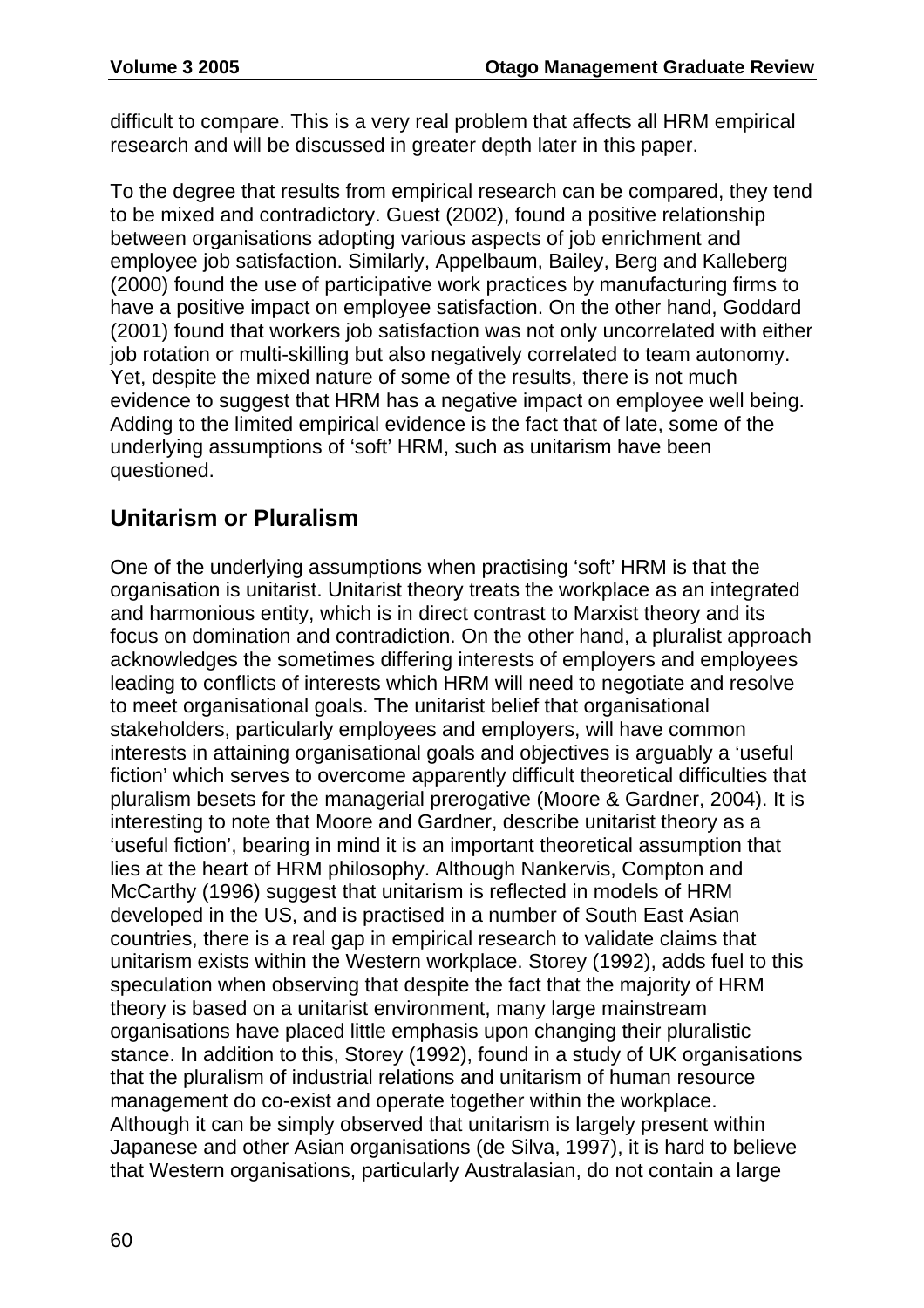degree of pluralism. This could have large implications for both employers and employees operating under HRM practices within these pluralistic organisations. When it is considered that there are large gaps in the empirical evidence for unitarism within Western firms, the validity and effectiveness of HRM must come into question, bearing in mind that HRM theories are formed with unitarism as an underlying assumption. As a result of this, and in order to ensure that organisations remain relatively unitarist, it has been suggested that some organisations may take steps to make sure employees do not have pluralistic tendencies. This is supported by Van den Broek, (2003) who found that some employers are beginning to attempt to deunionise or maintain nonunion status through various means. The most obvious of these is through recruitment strategies whereby employees look for potential recruits that have unitarist tendencies whilst blacklisting those with union backgrounds (Van den Broek, 2003). While this has obvious repercussions for employees and potential employees, it also has implications for the organisation as a whole, whereby the best person may not be being selected for the job. This could in turn impact upon the productivity and bottom line of the firm. However, although management may try to influence the unitarism of their organisation through various strategies, Bain and Taylor (2002) showed pluralism and unionism can still develop through 'bottom up' mobilizing activities, thus undermining the unitarist strategies of management. It is therefore recommended that management concentrate on recruiting workers most suitable for the job, and attempt to develop a unitarist environment through other means (Van den Broek, 2003).

### **Limitations and Shortcomings in HRM Empirical Research**

There is much literature and theory on HRM, detailing HRM 'best practice' and relationships between HRM practices and various facets of an organisation. Although there have been large developments in HRM theory in recent times, a problem exists in that much of the theory is not sufficiently precise, so that empirical testing can be carried out to convincingly support or refute the theory. Researchers such as Guest (2001) and Huselid (1995) have recognised some of the limitations of the HRM research approach and there has been an increasing body of criticism related to early HRM research which was comprised almost entirely of quantitative data analysed statistically.

Much of the concern with the validity of empirical HRM research, lies in the reliability of data, focusing on the definition and measurement of HR policies and practices, data sources and data collection methods. At the heart of the problem that researchers experience when attempting to empirically test HRM relationships, is the fact that there is no definite measurement of HRM. The majority of studies concerning HRM and its outcomes have to collect information about HR practices, but here a problem exists as there is no set list of practices which have been constituted as 'the' HRM practices. Pfeffer and Veiga (1999) offer a widely cited list of seven 'best' practices including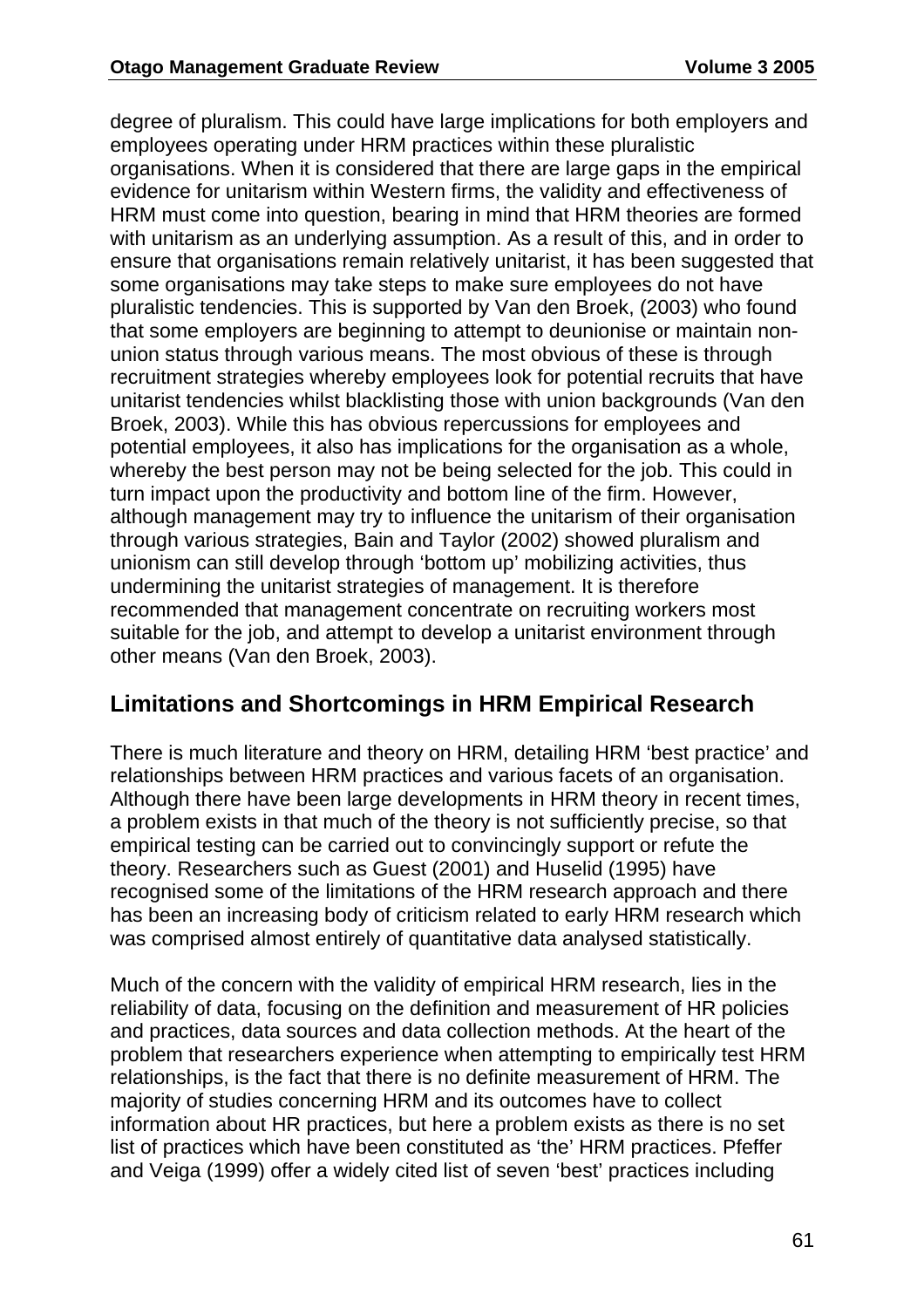such things as selective hiring, compensation strategies, performance appraisal and employee security. However other practitioners such as Huselid (1995) and MacDuffie (1995) outline a list of best practice techniques that although similar to Pfeffer and Veiga's, are also considerably different in other aspects. This highlights the confusion and weak base that the current HRM theory provides when deciding what to include or exclude, in order to proficiently measure HRM.

Pfeffer (1994) alluded to additional problems that can arise when the single respondent to research, may be located in an area such as the HR department. Thus, only one view of the whole organisation is collected and this view is often from an advisory department rather than from line managers or employees. Previous research also suggests that when the views of line managers and HR managers are compared within the same organisation, their views are not consistent (Burack, 1985). Guest (2000) found that when the views of both the Chief Executive and senior HR professional in the same company were compared, the results varied dramatically.

Another criticism of HR research is that even if all the researchers and respondents were assessing exactly the same practices, the data collected lacks depth and breadth. Further depth in areas such as HRM policy and practice implementation, must be looked as this is crucial in the overall effectiveness of HRM. It is also argued that employees are most affected by the way that they are treated by their immediate managers rather than by the policies themselves. Therefore, how line managers interpret and put into practice HRM policies is critical. In addition to this, quite possibly the most important perspective on these policies, the employee perspective, is absent. There are few studies that look at HRM practice from the employees' perspective, which is somewhat surprising, given that the employee is the focus and consumer of HRM (Edgar, 2003). Despite the methodological shortcomings and possible sources of error that are faced in exploring the HRM-performance link, research in this field is making progress (Guest, 2000). However, there is an urgent need to develop a clearer definition and conceptualisation of the notion of HR practices and of the systems of practice in addition to more robust, reliable and theoretically informed measures of HRM.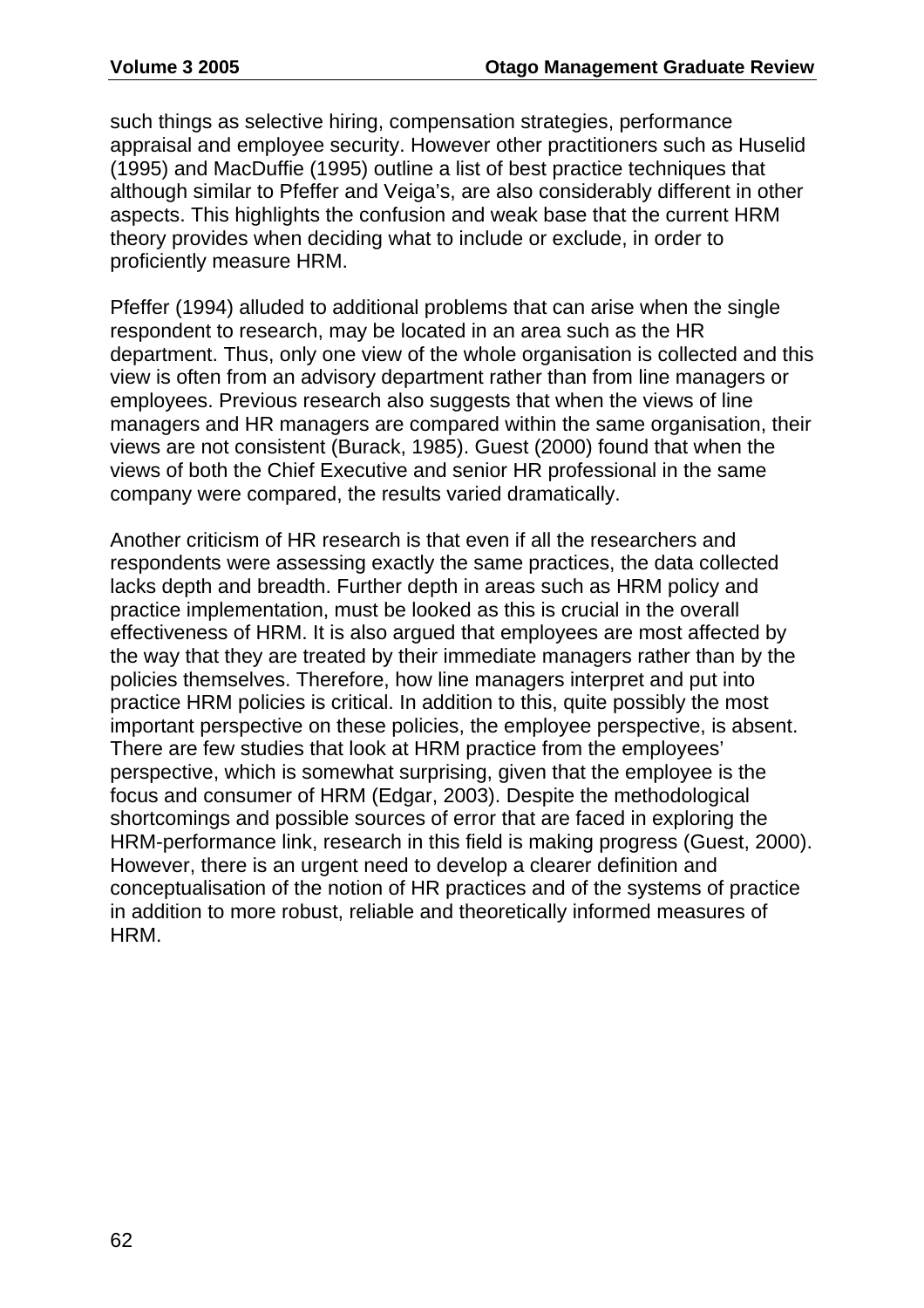## **Conclusion**

HRM in New Zealand is still relatively unexamined and as a result of this it is hard to comment with a great degree of certainty on the processes and practices that exist. Although some assumptions can be made, such as a relative 'soft' approach to HRM due to the small size of businesses and a positive correlation between 'best practices' and firm performance, it is hard to confirm these assumptions without a large degree of uncertainty, due to a lack of empirical evidence. Although a shortage of empirical research in New Zealand has made it hard to draw conclusions on the varying aspects of HRM, studies across industries and cultures has had much development in recent years. The intercultural aspect of HRM is becoming increasingly important as globalisation continues to take place and the world grows into one big market place. Recent empirical evidence has shown that organisations in different countries and industries respond differently to different HRM practices, which has massive implications for mergers and acquisitions across countries, in terms of training and adaptation techniques.

Future research opportunities in the field of HRM are vast, yet uncertainty in some of the underlying assumptions such as unitary organisations, must be reviewed. In order to continue research and gain a greater understanding of how HRM affects employees' experiences, attitudes and behaviours, and how these in turn combine to affect the performance of organisations, greater standardisation of HRM definitions and measurements is required. Whether this can be achieved to the degree that academics can conduct research without cause to doubt the validity of their findings remains to be seen. However, it is imperative that valiant attempts are made to do so, or criticism and doubt will long linger over the applicability of HRM theory.

# **References**

- Ahmad, S. & Schroeder, R. (2003). The impact of human resource management practices on operational performance: Recognizing country and industry differences. *Journal of Operations Management, 21*(1), 19-43.
- Appelbaum, E., Bailey, T., Berg, P., & Kalleberg, A. (2000). *Manufacturing advantage.* Itahaca, NY: Cornell University Press.
- Arthur, J. (1994). Effects of human resource systems on manufacturing performance and turnover. *Academy of Management Journal, 37*(3), 670-687.
- Bailey, T. (1993). Discretionary Effort and the organisation of work: Employee participation and work reform since Hawthorne. *Working Paper, Columbia University*, New York.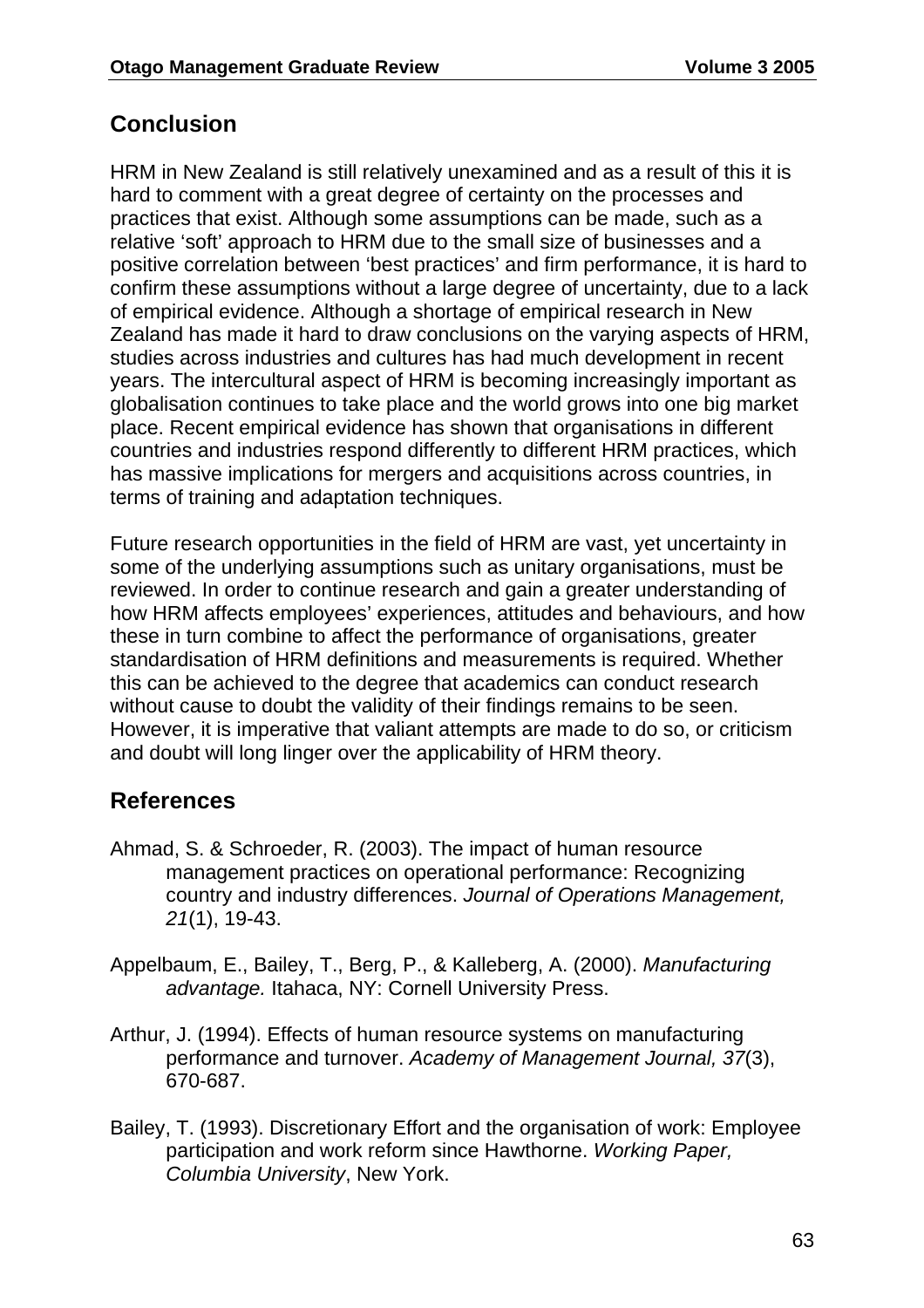- Bain, P., & Taylor, P. (2002).Ringing the Changes? Union Recognition and Organisation in Call Centres in the U.K. Finance Sector. *Industrial Relations Journal, 33* (3): pp246-261.
- Bartel, A. (1994). Productivity gains from the implementation of employee training programs. *Industrial Relations, 33*, 411-425.
- Beer, M., Spector, B., Lawrence, P., Mills, Q., & Walton, R. (1984). *Managing human resource assets*, Free Press, New York, NY.
- Borman, W. (1991). Job Behavior, performance, and effectiveness. *Handbook of Industrial and Organisational Psychology, 2*, 621-745.
- Boxall, P., & Steeneveld, M. (1999). Human resource strategy and competitive advantage: A longitudinal study of engineering consultancies. *Journal of Management Studies, 36*(4), 443-444.
- Brown, C., & Medoff, J. (1978). Trade unions in the production process. *Journal of Political Economy, 86*, 55-378.
- Cotton, J., & Tuttle, J. (1986). Employee turnover: A meta-analysis and review with implications for research. *Academy of Management Review, 11*, 55- 70.
- De Silva, S. (1997). The changing focus of industrial relations and human resource management. *International Labour Organisation Publication*.
- Delery, J., & Doty, D. (1996). Modes of theorizing in strategic human resource management: Tests of universalistic, contingency and configurational performance predictions. *Academy of Management Journal, 39*(4).
- Edgar, F. (2003). Employee-Centred human resource management practices. *New Zealand Journal of Industrial Relations, 28*(3), 230.
- Ferris, G. Hochwarter, W. Buckley, M. Harrell-Cook, G., & Frink, D. (1999). Human resource management: Some new directions. *Journal of Management, 25*(3), 284-415.
- Fucini, J., & Fucini, S. (1990). *Working for the Japanese: Inside Mazda's American auto plant.* New York: Free Press.
- Galpin, T., & Herndon, M. (2000). *The Complete guide to mergers and acquisitions.* Jossey-Bass Publishers, San Francisco, CA.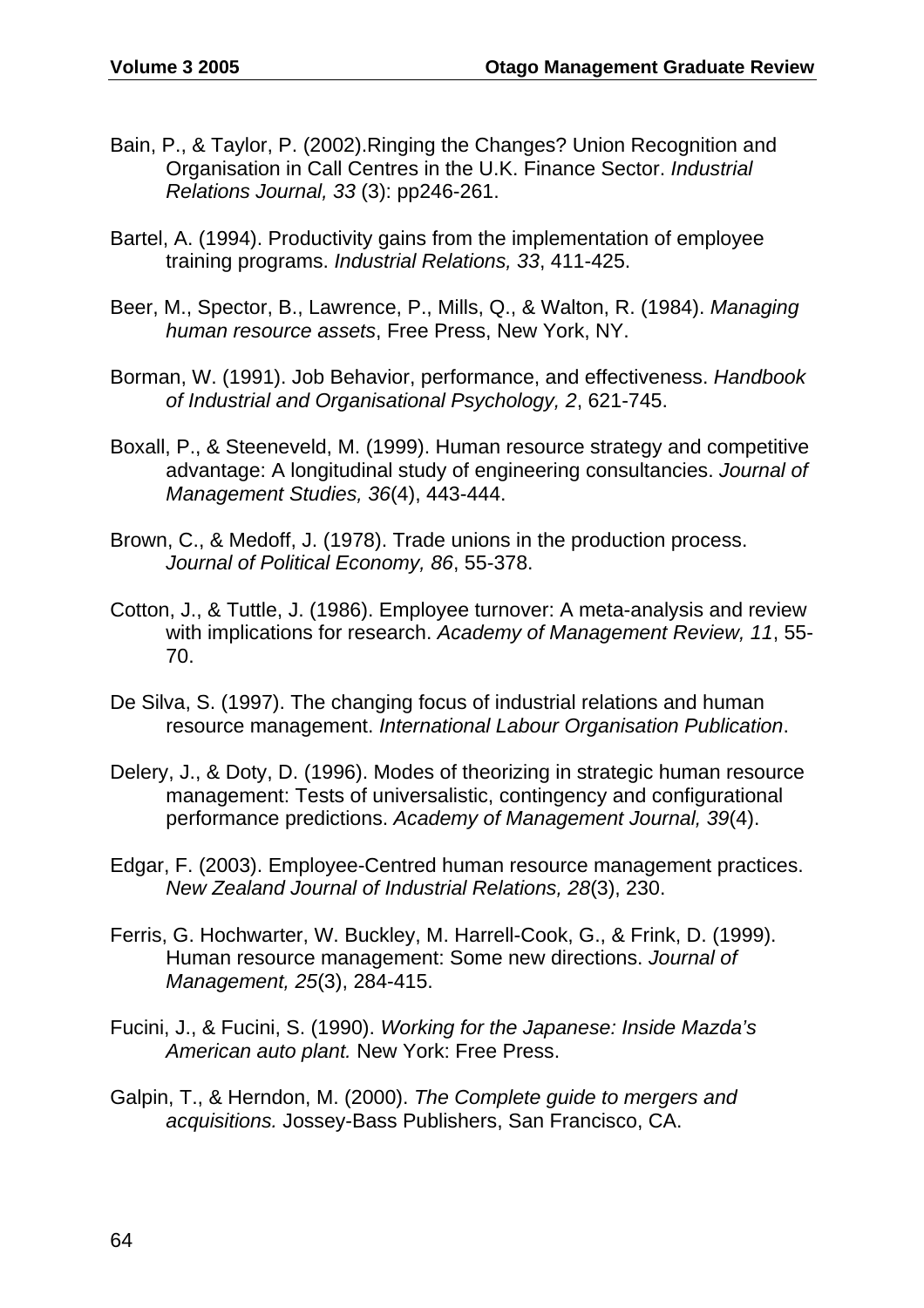- Gerhart, B., & Milkovich, G. (1992). Employee compensation: research and practice. *Handbook of Industrial and Organisational Psychology, 3,* 481- 569.
- Goddard, J. (2001). High performance and the transformation of work? The implications of alternative work practices for the experience and outcomes of work. *Industrial and Labour Relations Review, 34,* 777-805.
- Guest, D. (1999). Human resource management The worker's verdict. *Human Resource Management Journal, 9*(3), 5-25.
- Guest, D. (2002). Human resource management, corporate performance and employee wellbeing: Building the worker into HRM. *The Journal of Industrial Relations, 44*, 335-358.
- Hofstede, G. (1980). *Culture's consequences.* Sage, Beverly Hills, CA.
- Holzer, H. (1987). Hiring procedures in the firm: Their economic determinants and outcomes. *Human Resources and the Performance of the Firm*: Washington, DC: BNA Press.
- Hueslid, M. (1995). The impact of human resource management practices on turnover and productivity and corporate financial performance. *Academy of Management Journal, 38*, 635-672.
- Johnson, E. (2000). The practice of human resource management in New Zealand: Strategic and best practice. *Asia Pacific Journal of Human Resources, 38*(2), 69-83.
- Kane, B., Crawford, J., & Grant, D. (1999). Barriers to effective HRM. *International Journal of Manpower, 20*(8), 494-515.
- Katz, H., Kochan, T., & Weber, M. (1985). Assessing the effects of industrial relations systems and efforts to improve the quality of working life on organisational effectiveness. *Academy of Management Journal, 28,* 509- 526.
- Lado, A., & Wilson, M. (1994). Human resource systems and sustained competitive advantage: A competency-based perspective. *Academy of Management Journal, 19*(4), 699-727.
- Legare, T. (1998). The human side of mergers and acquisitions. *Human Resource Planning, 21*(1), 32-41.
- Legge, K. (1995). *Human resource management: rhetorics and realities.* Basingstoke: MacMillan.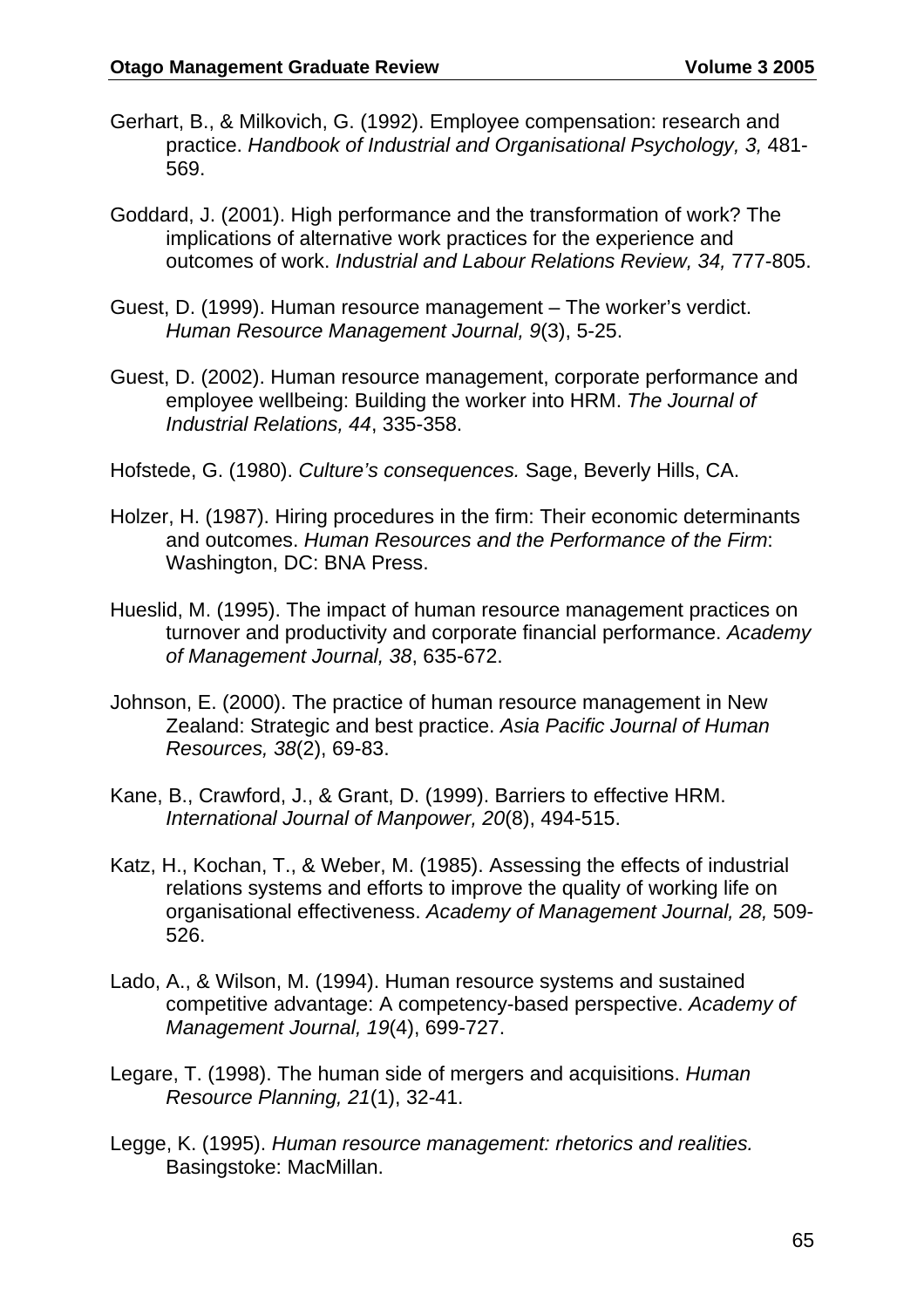- MacDuffie, J. (1995). Human resource bundles and manufacturing performance: Organizational logic and flexible production systems in the world auto industry. *Industrial and Labor Relations Review, 48*(2), 197- 221.
- McEvoy, G., & Cascio, W. (1985). Strategies for reducing employee turnover: A meta-analysis. *Journal of Applied Psychology, 70,* 342-353.
- Meyer, J., & Allen, N. (1997). *Commitment in the workplace.* London: Sage.
- Moore, B., & Gardner, S. (2004). HR managers, SHRM and the Australian metals mining sector: Embracing the unitarist vision. *Asia Pacific Journal of Human Resources, 42*(3), 274-300.
- Morishima, M. (1995). Embedding HRM in a social context. *British Journal of Industrial Relations, 33*(4), 617-640.
- Nankervis, A. Compton, R., & McCarthy, T. (1996). *Strategic human resource management* (2<sup>nd</sup> ed.). Melbourne: Thomas Nelson.
- Pfeffer, J. (1998). *The human equation.* Boston: Harvard Business School Press.
- Price, A. (2004). *Human resource management in a business context* (2<sup>nd</sup> ed.). Thomson Learning, London.
- Salk, J., & Brannen, M. (2000). National culture, networks and individual influence in a multinational management team. *Academy of Management Journal, 43*(2), 191-202.
- Schuler, R. (1992). Strategic human resource management: Linking people with the needs of the business. *Organizational Dynamics, 20*, 19-32.
- Snell, S., & Dean, J. (1992). Integrated manufacturing and human resource management: A human capital perspective. *Academy of Management Journal, 35*(3), 467-504.
- Stabelin, R., & Geare, A. (1993). Human resource management in New Zealand: Profession and practice. *Asia Pacific Journal of Human Resources, 31*(2), 26-38.
- Storey, J. (1992). *Developments in the management of human resources.* Oxford: Blackwell.
- Terpstra, D., & Rozell, E. (1993). The relationship of staffing practices to organisational level measures of performance*. Personnel Psychology, 46*, 27-48.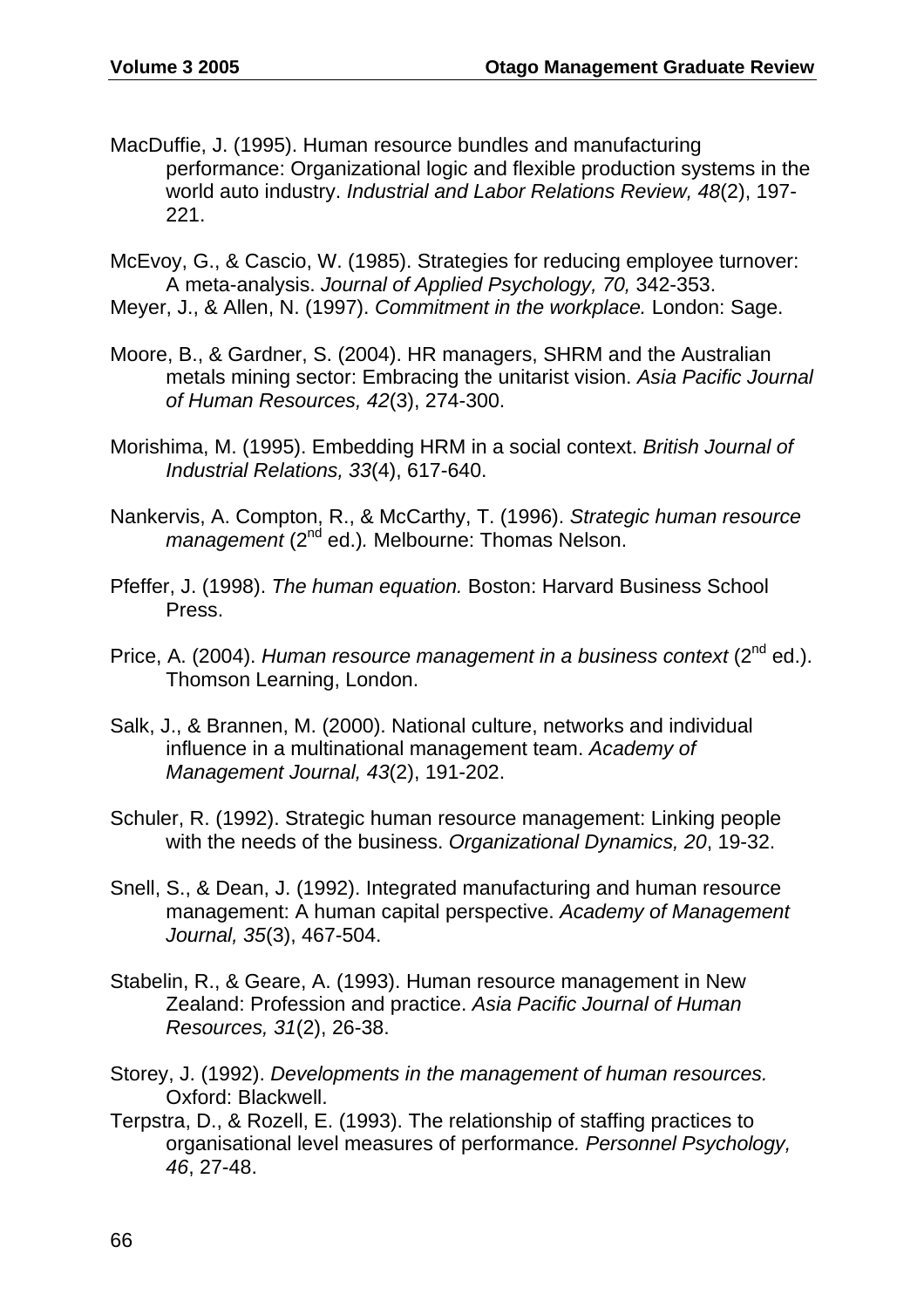- Van der Broek, D. (2003). Recruitment strategies and union exclusion in two Australian call centres. *Industrial Relations, 58*(3), 515-535.
- Wright, P., & McMahan, G. (1992). Alternative theoretical perspectives on strategic human resource management. *Journal of Management, 18*, 295-320.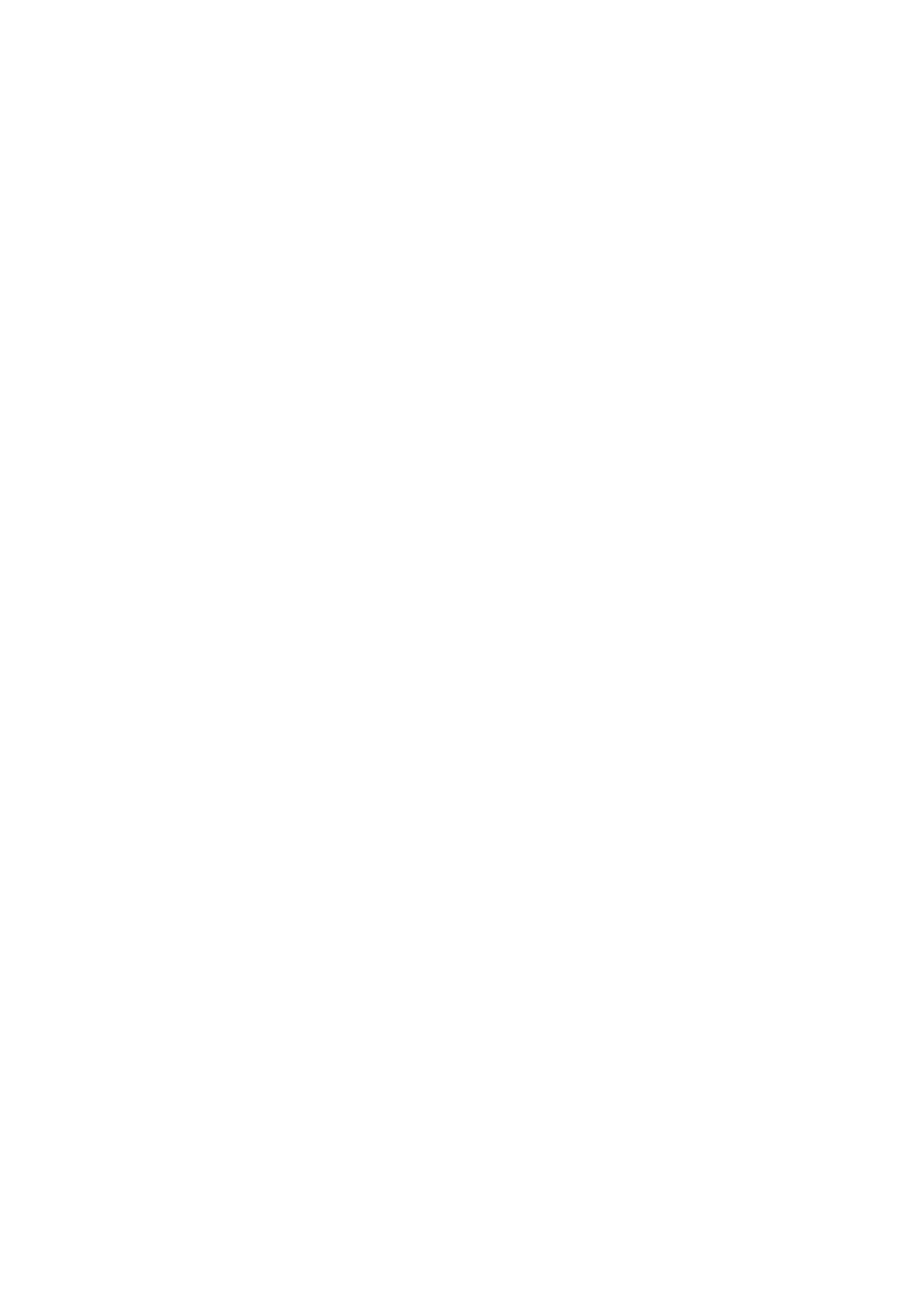# **Narcissistic Leaders: Effectiveness and the Role of Followers**

### **Ben Brown**

### **Introduction**

"A tomb now suffices him for whom the whole world was not sufficient" - Unattributed

One afternoon in June of 323 BC, Alexander the Great died of a mysterious illness at the palace of Nebuchadrezzar II in the city of Babylon in modern day Iraq. He was only 33 years old.

Having conquered his way from Northern Greece south to Egypt and east to India, Alexander was considered by many as the ultimate military commander and tactician of the ancient world.

Despite widespread acceptance of his greatness as a leader, there is a still a contentious argument which suggests he was poisoned by one of his followers. This notion is supported by historical accounts that suggest there was much disharmony among Alexander's generals and soldiers in regards to his unwavering quest to reach the end of the Earth. As history recalls, Alexander's preoccupation with a personal legacy of conquest resulted in the death of hundreds of thousands of his own soldiers and was the primary cause of such discontent. Indeed, it is suggested that Alexander's failure to heed the advice of his generals to return the army to Macedonia was just cause for his eventual assassination.

Throughout history, narcissistic leaders have inspired people and achieved great deeds that have shaped our world. Alexander has been immortalised as one of the greatest examples of military and imperial prowess, revered for his unbridled vision, charisma, and unrepentant determination. Today, in a world where business is a fundamental feature of the social climate, narcissists lead the way in pushing the boundaries of global enterprise through shaping new technologies, forging new strategies and conquering new markets.

There is often great drama associated with such leaders and their ideas of "conquering" and "world domination", but it must be acknowledged that this pursuit can have a destructive dark side. Contemporary management literature is brimming with commentary and criticism of governance practices which have seen the collapse of corporate giants such as Enron and WorldCom. Much of the assessment points the finger at leaders, in the image of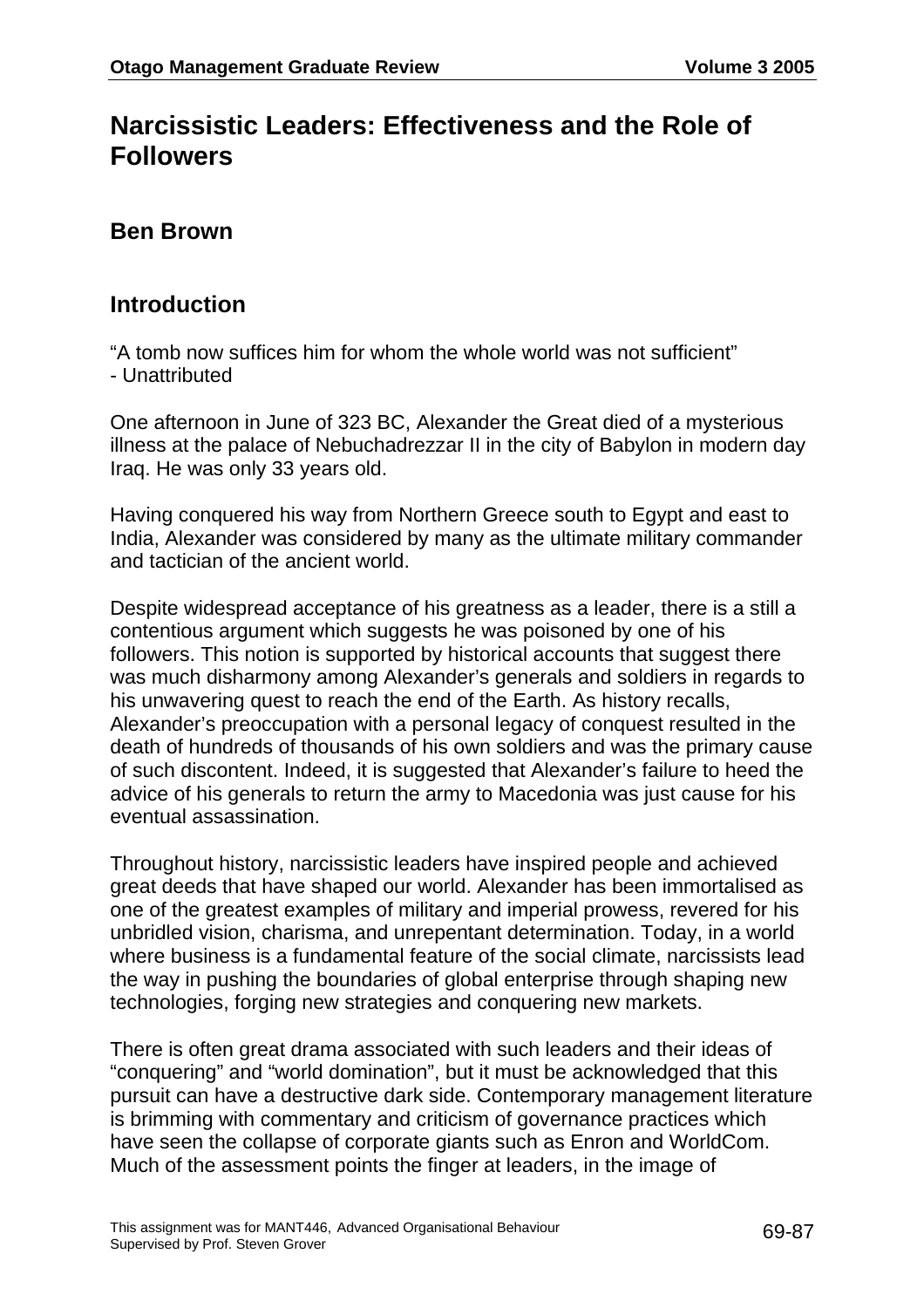Alexander, bent on the achievement of their own conquest. In light of such occurrences, this paper seeks to explore (1) the existence of narcissistic leaders in contemporary organisations and their potential in providing effective leadership, (2) how narcissistic leaders fit within models of charismatic, transformational and transactional leadership, and most importantly, (3) the role of followers in enhancing the potential of narcissists to be effective towards the achievement of organisational objectives.

## **Effective Leaders – The Role of Individual Traits**

Leaders have been around for a long time. They are present in the stories that shape our upbringings, the sports teams we admire and the businesses we respect. We find them in our history and they may provide an inspirational point of reference to shape our futures. As such, the study of leadership has long excited researchers, historians and political and religious groups, with each seeking to understand how it can be built, maintained and mobilised to achieve feats of success and greatness. Since *scientific* research in the concept of leadership began in the early twentieth century, there has been a plethora of definitions provided by many different theorists, much of which has been aimed at discovering the determinants of leadership effectiveness within the context of organisations (Yukl, 2002). Indeed, following an extensive review of leadership literature, Stogdill (1974) determined that there were just about as many different definitions of leadership as there were theorists who had sought to define it.

Since this assessment, the field of leadership has grown further, with a great deal of knowledge being created on leader traits and behaviours, effectiveness and dysfunction, follower characteristics, and leader–follower relationships (Cooper, Scandura & Schriesheim, 2005). In this section, I will briefly explore some of the theory on leadership effectiveness, with a specific focus on personal traits and behaviours associated with narcissism.

# **Traits**

While effective leadership is considered by most theorists in terms of the consequences of a leader's actions on followers and other organisational stakeholders (see for example Bennis & Nanus, 1985; Yukl, 2002), there are many different theories which suggest it is achieved as a result of a range of different influences. One of the most prominently discussed influences on leadership effectiveness and performance is that of a leader's personal traits, which include; personality, motives, values and skills. Such an approach formed the basis of much early scientific research into leaders which suggested that some individuals were inherently endowed with certain traits that were not possessed by other people, thus making them 'naturally' better leaders (Howard & Bray, 1988).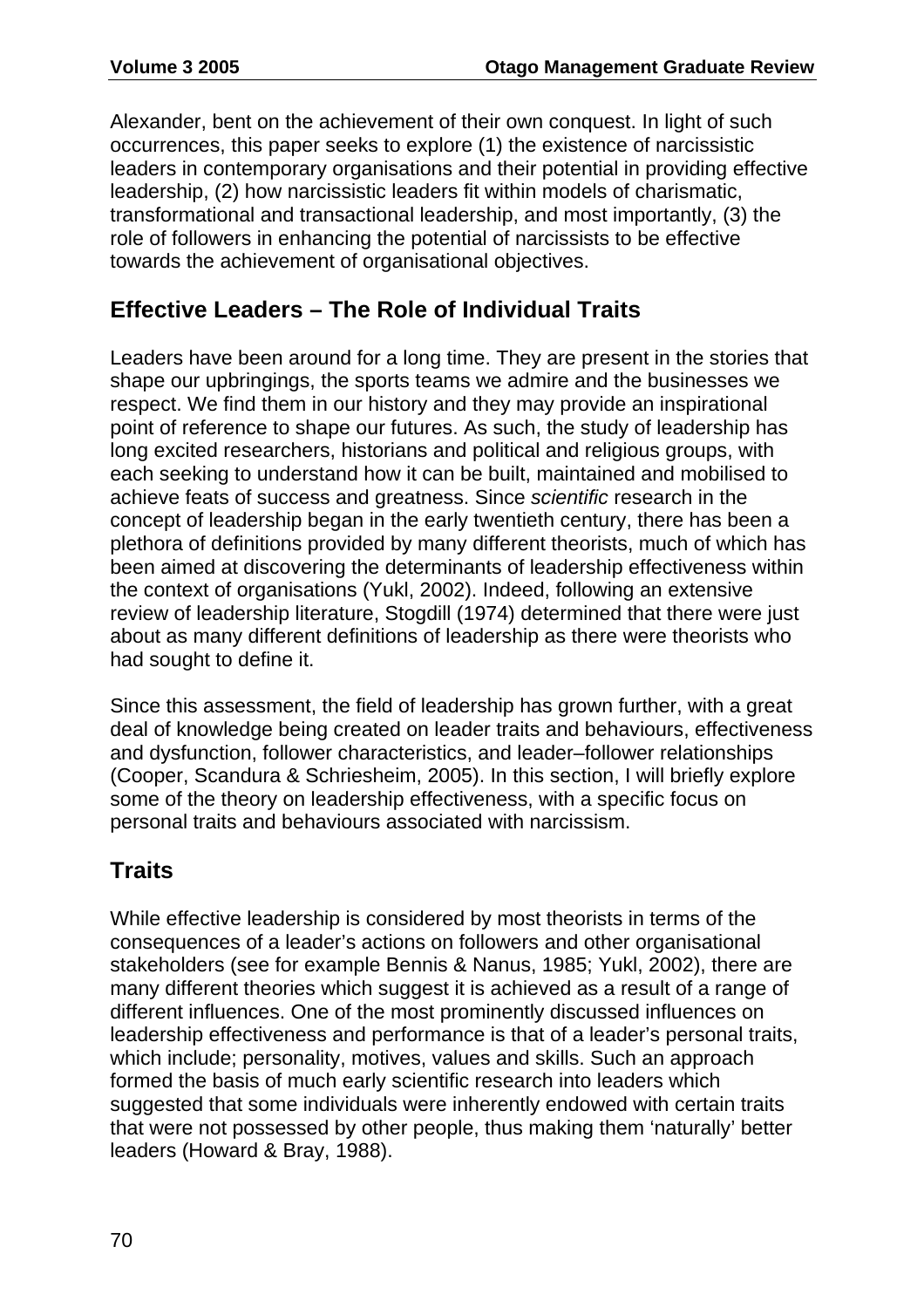According to Bass (1990), the presence of a given set of personality traits including; energy level and stress tolerance, self confidence, internal control, emotional stability and maturity, personal integrity, power motivation, achievement orientation, and need for affiliation, to a certain extent influences and encourages leadership effectiveness. While such assertions appear powerful in predicting leadership effectiveness, a trait theory of leadership effectiveness, which suggests that leaders are born, has received widespread criticism as a narrow myth, lacking conclusive empirical support (Kouzes & Posner, 2002). However, as Yukl (2002) illustrates, the notion that certain personal traits can influence leader effectiveness has received support in contemporary literature which argues such traits can be learned and developed.

In their acclaimed commentary on leadership, Kouzes and Posner (2002) assert that one of the most promising features of leadership is that it is:

An observable, learnable set of practices. Leadership is not something mystical and ethereal that cannot be understood by ordinary people. Given the opportunity for feedback and practice, those with the persistence to lead and to make a difference can substantially improve their abilities to do so (p. 386).

With leadership most commonly being considered as a process where intentional influence is exerted by one person over other people to structure, guide, and facilitate activities and relationships within a group or organisation (Yukl, 2002), the idea that leadership effectiveness can be improved is encouraging for those wishing to do so. Further, such a notion suggests that where a leader is ineffective and unproductive, there is the opportunity to develop certain personal traits that may enhance their effectiveness.

This has important implications for narcissistic leaders and suggests that any ineffectiveness present in a narcissistic leader can be overcome through the development of a given set of traits, specifically those related to personality, emotional stability and maturity.

# **The Narcissistic Leader**

Sigmund Freud (1931) defined a narcissistic personality type as an individual whose main interest is self preservation, is independent and impossible to intimidate. Freud (1931) suggested that individuals belonging to this type of personality group impress others as being strong personalities, and are especially suited to act as bastions for others, essentially in leadership roles. It is apparent that this definition is congruent with the ancient origins of the term<sup>1</sup>

<sup>&</sup>lt;sup>1</sup> Freud named the narcissistic personality after the mythical Greek hero; Narcissus, who became pathologically obsessed with himself and his reflection, an obsession that ultimately ended his life (Maccoby, 2000).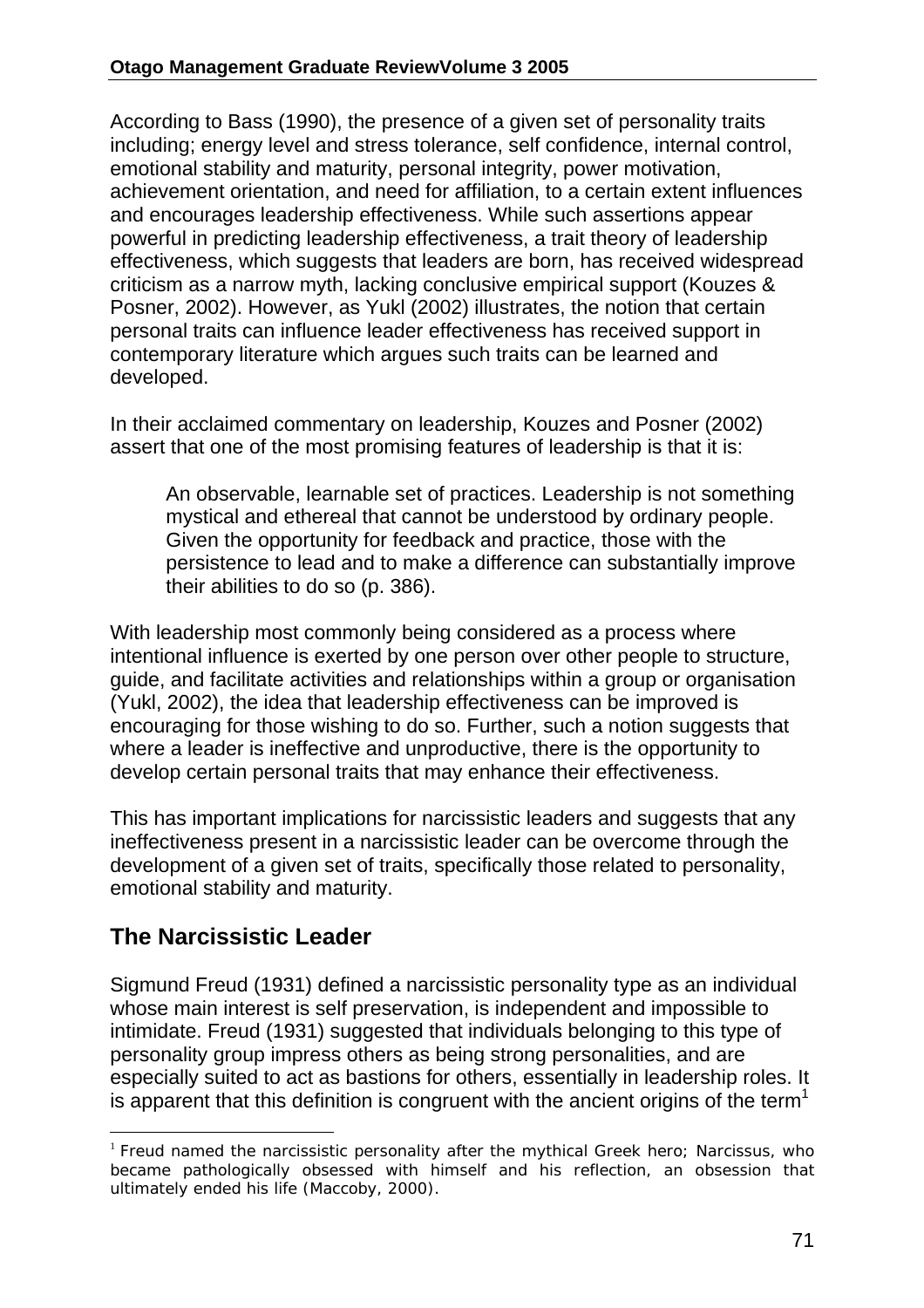and interpreted, it refers to a personality type that has an extreme innate need for esteem; in the form of status, attention or admiration, a strong need for power, weak self-control, and indifference about the needs and well being of others (Yukl, 2002).

The ties between narcissism and leadership were notably discussed by Kets de Vries and Miller (1985) who utilised their foundations in psychoanalysis to describe the origins of narcissism and its associated behaviours. Fundamental to this analysis is the assertion that the origins of narcissistic behaviour lie in aspects of an individual's upbringing, specifically, the presence of emotionally unresponsive and rejecting parental figures. Following on from Freud's observations, Kohut (1971) suggested that individuals with such a background have a tendency to believe they cannot depend on the love and loyalty of anyone, and in an effort to cope they become preoccupied with establishing their power and control over others, and ultimately aim to enhance their status.

As leaders, narcissistic individuals have fantasies of power and success, an exaggerated, grandiose sense of self-importance, and little empathy or concern for the feelings and needs of others (Yukl, 2002). Such innate characteristics lead to the exploitation and manipulation of others for the primary purpose of indulging a narcissistic leader's desire for personal enhancement. They expect special favours without feeling any need to reciprocate, oversimplify relationships and motives and have extremely bipolar worldviews; seeing things as either extremely good or extremely bad and see others around them as either loyal supporters or mortal enemies (Yukl, 2002).

In Alexander the Great, we can see without doubt the characteristics of a rampant narcissist. Coupled with visions of grandiose, Alexander mobilised a massive army for the sole purpose of meeting his personal ambitions, his worldview was dominated by the certainty of battle where one was either his supporter or his loathed enemy, and his ceaseless war mongering and conquest at the great expense of his generals and soldiers is an indication of Alexander's lack of empathy for those he led.

Indeed like Alexander, contemporary narcissists can become chaotic and unpredictable in their actions and interactions with others and ultimately selfdestructive, ineffective, and underproductive leaders in an organisational setting. Such leaders have the potential to destroy the organisation in the rampant pursuit their personal needs (Maccoby, 2000).

### **Narcissistic vs. Charismatic and Transformational Leaders**

Kets de Vries and Miller (1985) explore personality traits of narcissistic leaders by taking their analysis to the "inner world" (p. 585) of their subjects; analysing the relationship between given personalities and their leadership behaviour.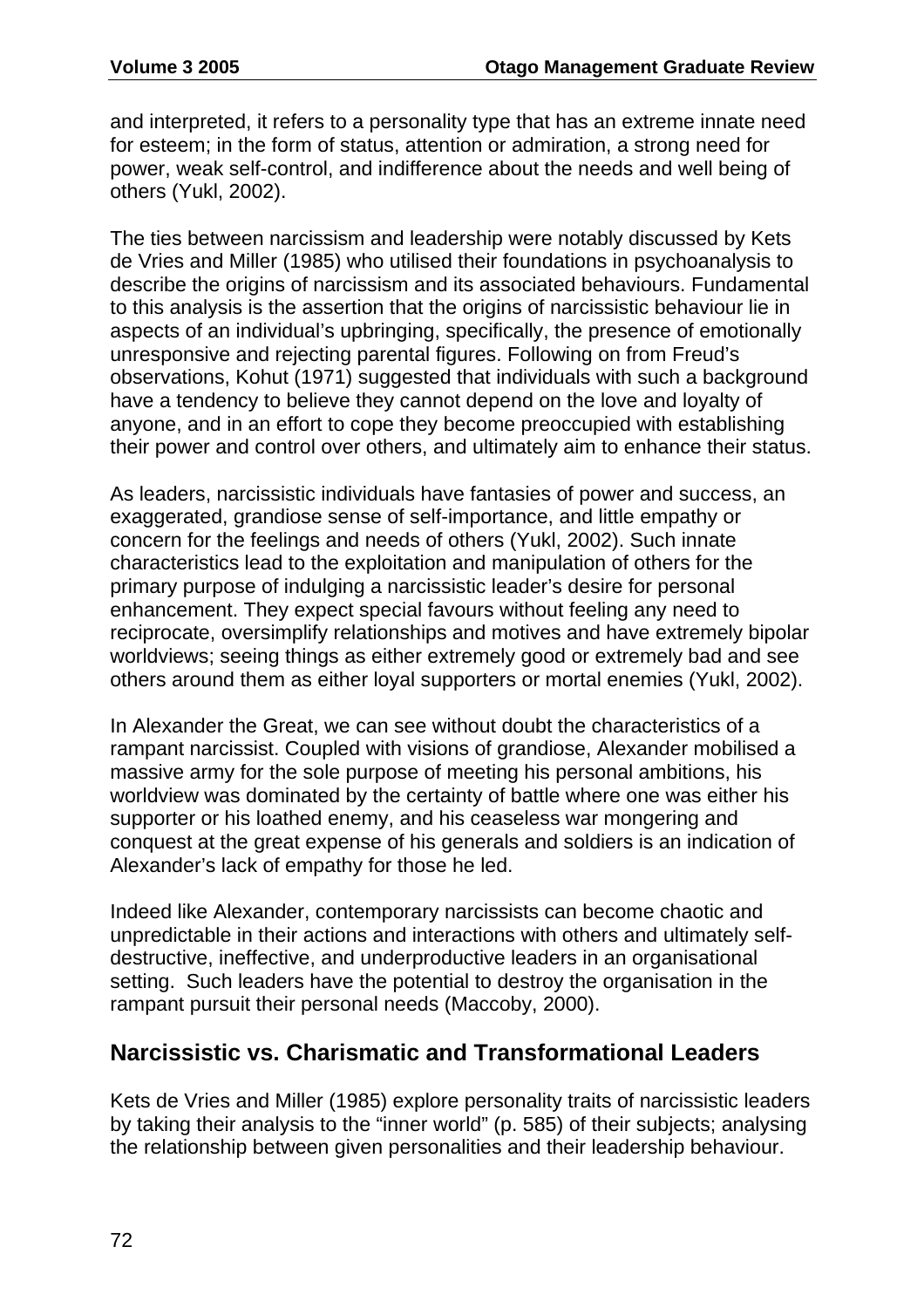Much of their analysis suggests that narcissistic leaders have a great deal in common with charismatic and transformational models of leadership.

According to Kets de Vries and Miller (1985), the most common trait among all effective leaders, including narcissistic ones, is the ability to awaken primitive emotions in their followers. Leaders that are highly charismatic have the ability to appeal to some intrinsic emotion within followers which can cause them to be proud to behave in the manner that the leader professes and act in the best interests of the mission or organisational objectives, even if it is over and above their personal self interest (Kets de Vries & Miller, 1985; Conger, 1990). Weber (1947) had a large influence in describing the deference of followers to charismatic leaders, suggesting that these leaders, who expressed specific personal features of extraordinary attractiveness and power of person held *charismatic authority* over their followers.

Beyond being simply a transactional type of leadership that asserts influence by setting goals, clarifying desired outcomes, providing feedback, and compensating based on the achievement of such goals (Bass & Avolio, 1990), transformational leaders 'transform' followers by making them aware of the importance of the mission or specific goals, appealing to their higher esteem and self actualising needs (see Maslow, 1970), and encouraging them to transcend their own interest for the sake of the cause (Yukl, 2002). Transformational leadership appeals to the moral values of followers; they feel trust, admiration, loyalty and respect towards a leader and are motivated to actively do more then they originally intended (Yukl, 2002). When expressed in this manner, there seems to be little separating charismatic and transformational leaders and although there has been much debate among leadership scholars as to the extent that the two typologies are the same, contemporary explanations of the similar features of each are often expressed as an umbrella concept of transformational leadership (House & Shamir, 1993; Bass & Steidlmeier, 1999).

Narcissistic leaders share a number of similar characteristics to those expressed by the transformational leadership typology, including the ability to articulate a clear and appealing vision, provide guidance as to how this vision can be achieved, act confidently and optimistically, utilise dramatic, symbolic actions to illustrate key values, and lead by example. However, there are also some distinct differences, especially in regards to the relationship that narcissistic leaders have with their followers, in the extent that they empower followers to achieve their vision.

Transformational leaders seek new ways of doing things, seek opportunities in the face of challenges and often contend the status quo (Lowe, Kroeck & Sivasubramaniam, 1996). According to Avolio and Bass (1988) they do not simply react to environmental consequences, but rather seek to shape and create them. As such, they must have a clear vision about what could be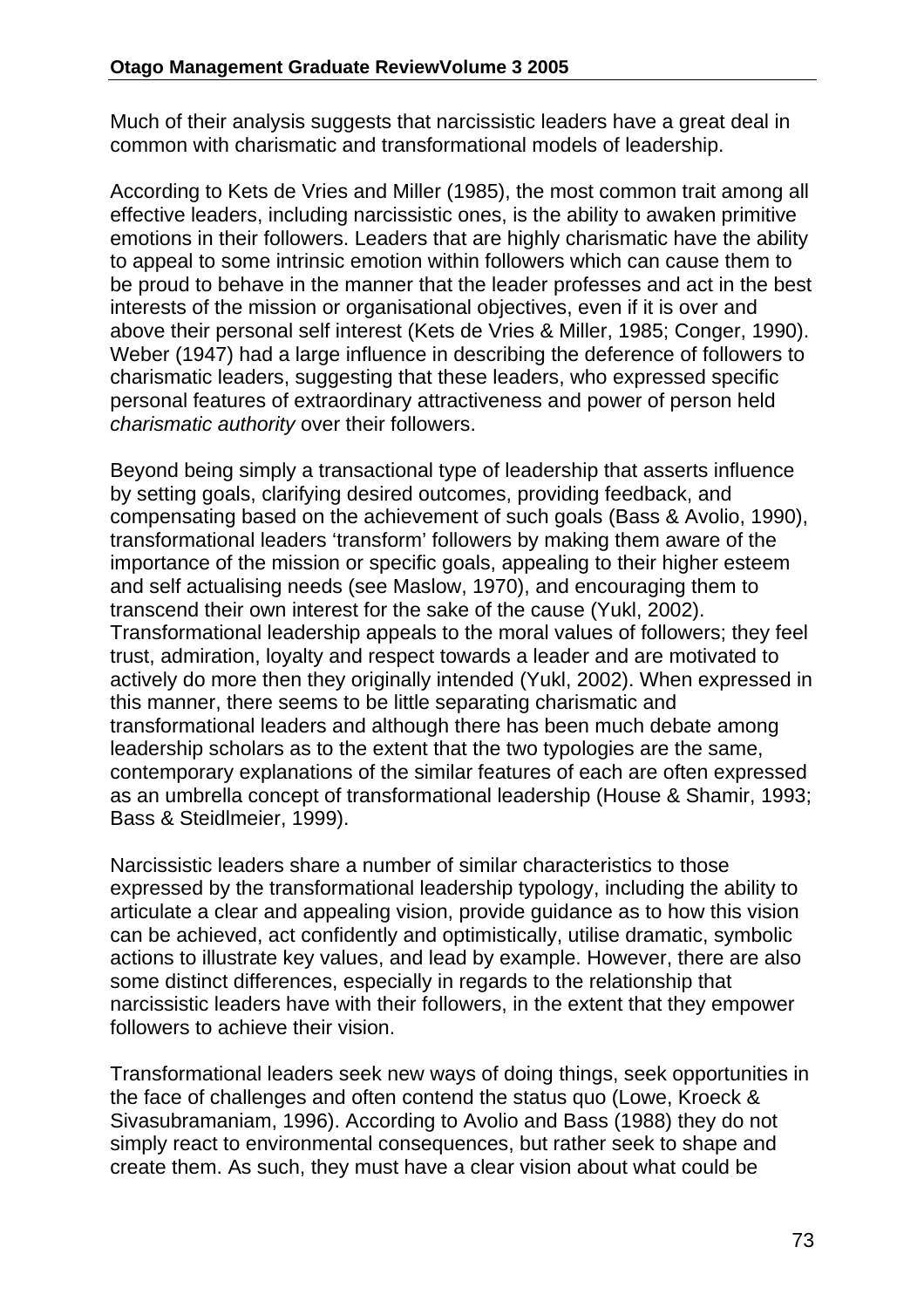achieved and be able to build commitment to the achievement of such a vision. Indeed, before a leader is able to implement any change, radical or otherwise, they must be able to articulate a vision that is attractive enough to justify any sacrifices that followers might be required to make.

The vision of a transformational leader should be unambiguous and based on an idealistic notion of a desirable future and should not be filled with the complexities of implementation (Kouzes & Posner, 2002). Moreover, vision within transformational leaders should based on some attainable and realistic, yet not immediately available, ideological future (Yukl, 2002). Further, achieving such a vision depends on how well it is articulated to others and how well they can be convinced that it is in fact feasible. Lowe et al. (1996) assert that transformational leaders will achieve this through the articulation of a clear, simplistic strategy that is not intended to be comprehensive, but rather suggests confidence in the abilities of followers to provide valid actions in shaping how it comes to fruition. Further, due to their authoritative position, leaders are explicit role models for their followers and provide a reference point to guide follower actions and behaviour. Therefore, it is vitally important that transformational leaders express positive, confident and optimistic moods and behaviours (Goleman, Boyatzis & McKee, 2002). Any lack of confidence is likely to reduce the extent to which followers 'buy in' to the espoused vision of a leader.

Perhaps the most essential element of transformational leadership lies in the ability of a leader to dramatically and symbolically express the values central to a given vision.

Such explicit behaviour can serve to reinforce key values to followers and illustrate that a leader is committed to the achievement of the vision (Yukl, 2002). An effective example can be found in Ray Anderson, who very publicly announced that he and the company which he had founded, world carpet giant; Interface Inc., were environmental 'plunderers' and 'sinners' who ultimately "deserved to be in jail" (Baken, 2004, p. 72). Anderson's explicit proclamation of his company's new vision for sustainability was a direct, dramatic, and symbolic expression of the values central to such a vision. Moreover, the example illustrates how Anderson led by example, a vital characteristic of transformational leadership (Avolio & Bass, 1988). Essentially, in promoting a new 'green' vision for his corporation, Anderson personalised the actions of his firm suggesting the he himself was a key source of the company's checkered environmental past, a challenging proposition that illustrated to his followers that he was committed to experiencing the same challenges that they would face in working towards the new vision.

While each feature of the transformational leader conjures up compelling images of inspiration, triumph and romanticism, it is widely accepted that leaders have to perform both transactional and transformational roles at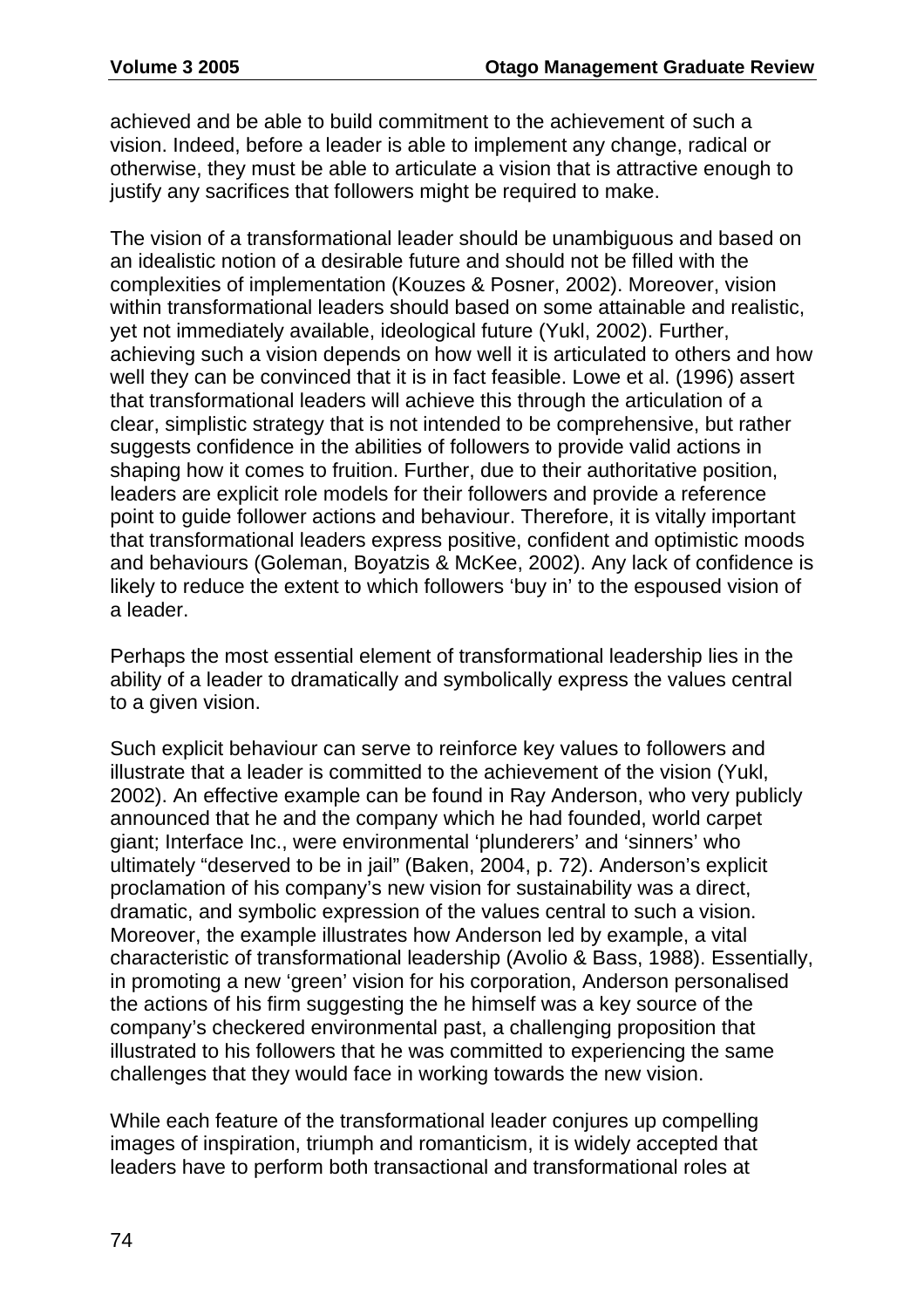different times. Waldman, Bass and Yammarino (1990) assert that while transformational leadership augments the effectiveness of transactional leadership, it does not replace it entirely. However, those who we would classify as transformational leaders, the Bill Gates and Mahatma Ghandi's of this world, are much more transformational in leadership style than transactional, with their defining moments being acts primarily transformational in nature (Bass & Steidlmeier, 1999). However, I argue that many leaders who could be considered narcissistic, also express many of the features of a transformational leader, only the transformational abilities are directed towards the achievement of self-fulfilling goals.

In his MacKinsey Award winning *Harvard Business Review* article, Michael Maccoby (2000) suggested many of today's top business leaders have narcissistic personalities. Such leaders write books, actively promote their own philosophies, and are seen as the shapers of our public and personal agendas (Maccoby, 2000). Given these features, they are also celebrated and confirmed as transformational leaders, as they have grand, compelling visions, can generate scores of followers through passionately articulating their vision, are supremely confident and optimistic, and often lead by example (Maccoby, 2000). However, given the corporate collapses that have coloured the contemporary business climate, it is important to note that there are some significant differences between the narcissistic leader who has a transformational edge, and effective, productive transformational leaders (Bass & Steidlmeier, 1999).

The first difference can be seen in the vision that shapes leaders' actions. Driven by their desire for recognition, and admiration (see Kohut, 1971), narcissistic leaders create visions that seek to fundamentally shape the future and leave a personal legacy of great achievement (Maccoby, 2000). Conversely, while transformational leaders wish to challenge the status quo and create something new, their visions are less self-serving, being focussed more on a common, collective organisational or group purpose (Yukl, 2002). Indeed, the rampant individualism associated with narcissistic leaders is more closely aligned to transactional leaders, where leaders and followers each rationally pursue their own self-interest in their transactions with each other via the notion of a *free contract* (Donaldson & Dunfee, 1994).

The second - and perhaps most important - divergence of the narcissistic leader from the transformational leader is in their relationship with followers. Kets de Vries and Miller (1985) assert that the narcissistic leader seeks out leadership positions in the desire to gain some recognition and admiration. Moreover, the narcissistic leader feels like they can rely only on themselves for the gratification of their life's needs and as such are highly exploitative and project an image of independence (Kets de Vries & Miller, 1985).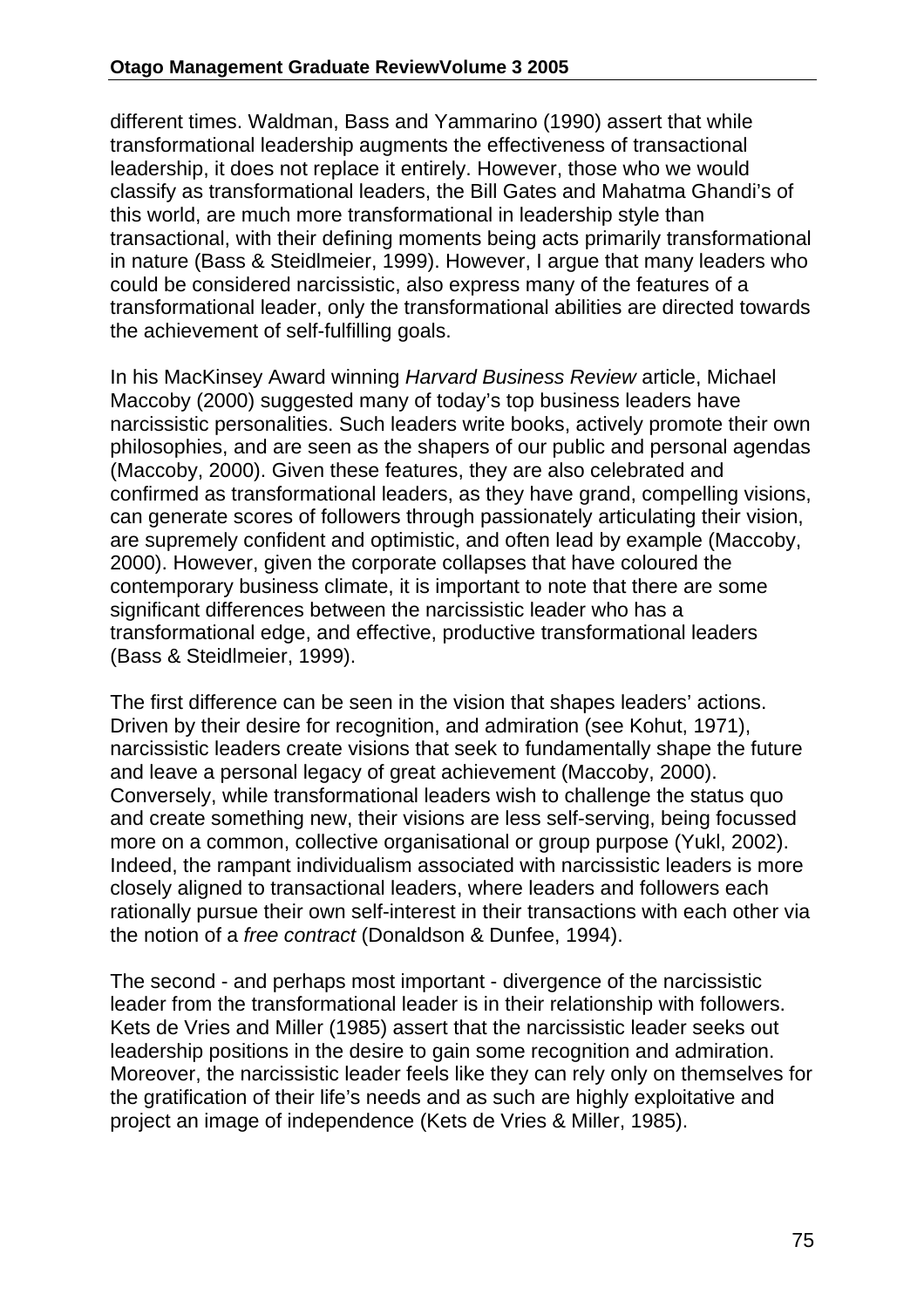Such idealised independence is not realised however, as Moccoby (2000) suggests narcissistic leaders are highly dependent on their followers for affirmation and the adoration that they desperately seek. Such dependence is reiterated by a narcissist's sensitivity to criticism and inherent lack of listening skills (Maccoby, 2002) – arguably because such interactions do not support, and in fact are contradictory to their desire for recognition of their greatness.

Therefore, notwithstanding a narcissistic leader's occasional illusions of omnipotence, they are innately dependent of their followers to validate their self-esteem and indeed cannot function without an admiring audience (Lasch, 1970).

Transformational leaders, on the other hand, explicitly seek to become less dependent on their followers; seeking to satisfy their higher needs in a relationship of mutual stimulation and elevation (Burns, 1978). Indeed, according to Bass (1985) true transformational leadership requires follower empowerment rather than follower dependence. In this mutual relationship, the transformational leader is dependent on followers only for the achievement of the task that he/she has diverged to them personally. They are not dependent on followers at a personal level for any recognition or adoration.

Thus, it is fair to assert that where transformational leaders propound visions of collective significance, target the higher need motivations of followers to achieve such visions and empower them to achieve beyond what they might expect, the narcissistic leader is highly dependent on followers for obedience to a dramatic, self-satisfying vision and ongoing recognition and praise.

Given the above analysis of similarities and differences between transformational and narcissistic leaders, I argue that followers can play a significant role in shaping the outcomes of narcissistic leadership in a positive and effective manner.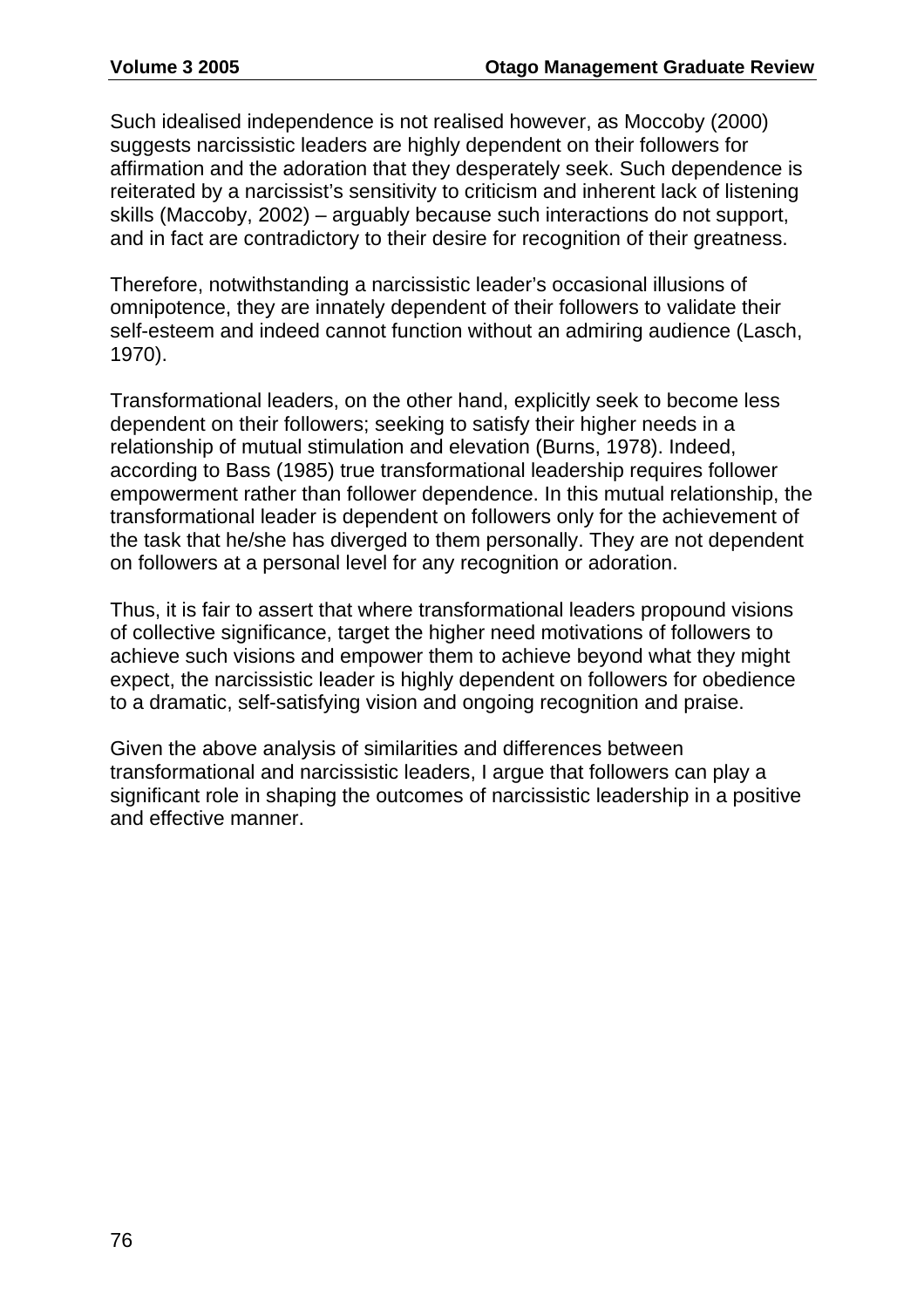## **Followership – The New Agenda for Encouraging Effective Leadership**

We certainly remember the name of the Macedonian King who conquered most of the known world. Although his reign was several centuries ago, his name is one synonymous with powerful, narcissistic leadership. Yet, we do not hear about the followers of Alexander, the military generals, the regular soldiers and the members of his travelling baggage, who made his conquest possible.

The same can be seen in organisations, with the visible nature of leaders often obscuring the role that followers play in the success of an organisation. Both in the theory of organisations and in organisational practice throughout the past hundred years, the unrelenting focus on leadership has completely eclipsed discussion and research regarding the role of followership in organisational performance (Gilbert & Hyde, 1988). According to Meindl, Ehrlich and Dukerich (1985), the notion of leadership has assumed a romanticised, larger than life status within organisations, whereas the idea of followership has been neglected and considered within leadership theory only in regards to a leader's ability to motivate subordinates.

I argue that the proliferation of narcissistic leaders and associated corporate disasters calls for recognition of Mary Parker Follett's (1949) assertion that the role of followers in organisational settings is not merely to follow, but rather to be very active in ensuring leaders 'stay in control' of a given situation

Narcissistic leaders can have a strong tendency to 'lose control' in the rampant pursuit of their visions without consideration for the ideas, criticisms or feelings of others. Such actions can cost an organisation dearly and as Maccoby (2000) illustrates, the continued 'blind' pursuit of self-satisfying goals can lead to a narcissistic leader having to be publicly ejected from their post by disgruntled shareholders. True to the ideas of Follett, Maccoby (2000) suggests that the role of encouraging narcissists to channel their abilities in a productive manner and not 'lose control' can lie in the hands of followers.

Leaders are often portrayed and interpreted in a bi-polar fashion, often being considered as either heroes or villains, good or bad – Nelson Mandela or Adolf Hitler. This distinction is vital among followers and can be highly significant in how followers might deal with, and mitigate the negative effects of narcissistic leaders.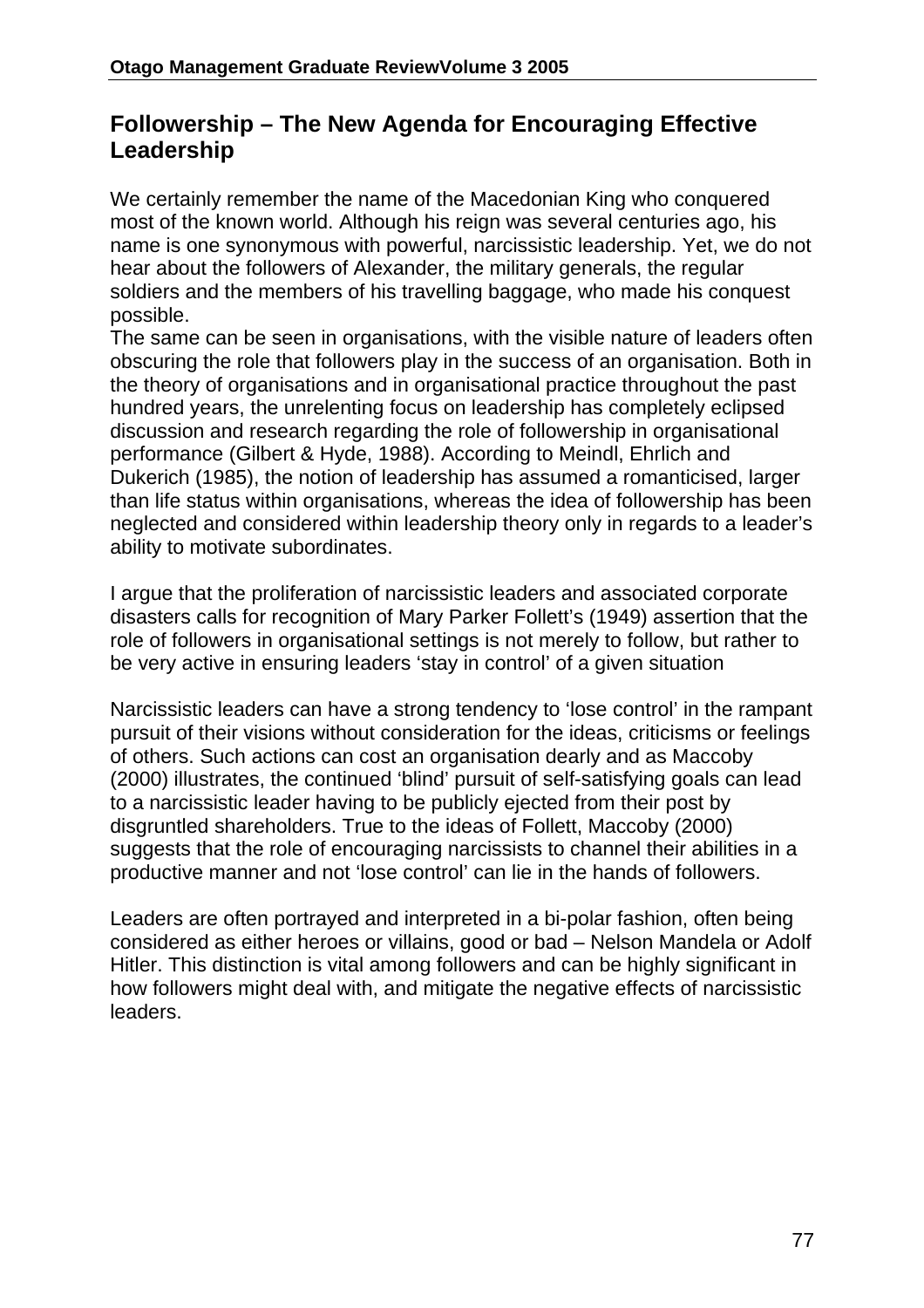## **Follower Transference**

The way in which followers perceive their leader is vital to organisational success, as those who are perceived to be competent are likely to retain their position or be elevated to a higher position. Thus, for the benefit of leader effectiveness, performance and subsequent organisational performance, it is important that followers have a positive perception of their leaders.

Followers have a tendency to *idealise* their leader which, within an organisational context, may see the leader represent a parental figure who, based on a relationship that a follower had with a parental figure in the past, is a powerful, omnipotent care giver (Kets de Vries, 1993). While it is unrealistic for the follower to make the assumption that a leader will fulfil this role, Maccoby (2004) attests that if the follower sees that the transferred expectations are being met, they may be motivated to contribute great efforts in order to please the leader.

However, transference also can work in negative ways, especially if the leader does not fulfil the transferred expectations that followers might have. Indeed, such negative transference may be present in the instance of a narcissistic leader, whereby a follower may have idealised a leader in the manner discussed above and in response the narcissist is closed to feedback, lacks empathy and may not provide the emotional support that the follower desires (Maccoby, 2004). Such differences can create dissonance between the leader and follower, where they lack a sound bond, togetherness or cohesion and ultimately are unproductive in their relations and thus generate poor results (Goleman et al., 2002).

The nature of such dissonance can be seen in the example of Alexander the Great and his followers, where it was mortally divisive and destructive. While not so dramatic in the setting of the contemporary organisation, it is still something that needs to be overcome to ensure a productive and effective leader – follower relationship and subsequent leadership effectiveness.

Discussion of transference tendencies within followers has been included in the paper because it is seen as being a key feature in how narcissistic leaders can be encouraged towards positive ends. Like the chaotic and unpredictable nature of the narcissist, the existence of transference by followers is something that is internal to the individual and unknown to the leader. Therefore, without addressing such issues of the self, an effective leader – follower relationship cannot be achieved beyond the rational, transactional issues such as pay. This is significant for organisational performance as many theorists have asserted (see for example, Hertzberg 1966; Avolio & Bass, 1988; Bass 1990) that superior performance depends on interactions between leaders and followers that are beyond the realm of the transactional.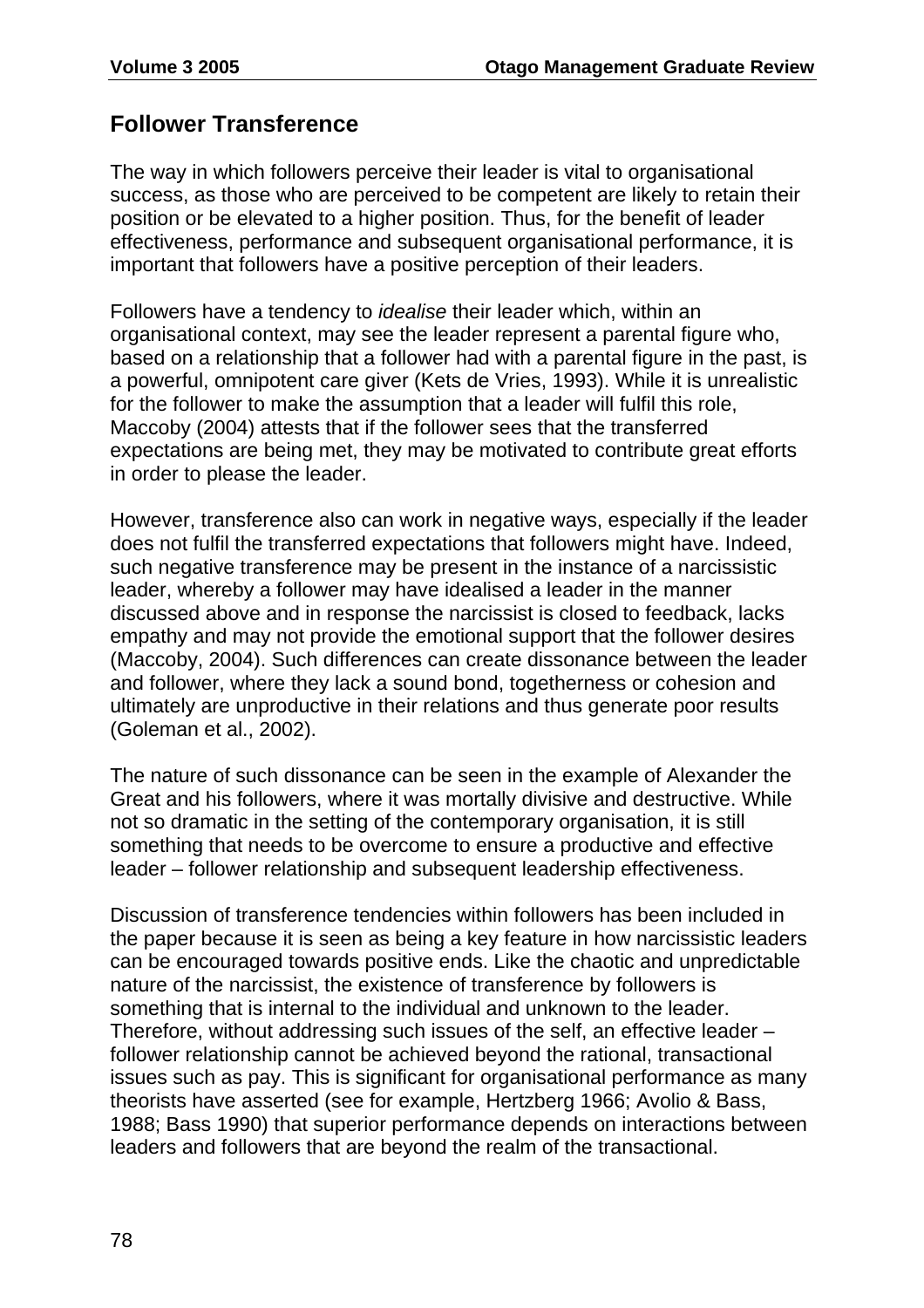Therefore, it is argued that followers must learn to direct their transferred expectations towards those behaviours that can be actively fulfilled by leaders, before narcissistic leaders can overcome the limits of their penchant for the self-satisfying so they can channel their creative, visionary abilities towards organisational ends. It is suggested that this process begins in the hands of followers.

Kelley (1992) and Chaleff (1995) provide a set of follower behaviours that can effectively facilitate followers' exposure and acknowledgement of deficiencies within themselves, and can drive followers towards stimulating similar processes in their narcissistic leaders. Such follower behaviours include (1) self reflection, (2) open communication, (3) expressing appreciation, (4) resisting inappropriate leader behaviour and, (5) challenging flawed practices (Yukl, 2002).

Chaleff's (1995) book; *The Courageous Follower* provided one of the first pragmatic guides to effective followership practises. Central to his argument was the observation that the term follower was commonly seen to imply docility, weakness, and subordinate passivity. Such passivity is encouraged by the distance between leaders and followers which sees leaders as being more powerful, having higher salaries and being more successful in general (Chaleff, 1995). The central role that followers play in organisational activities and the dependence that narcissistic leaders have on their support places them in position to be able to be active in righting the wrongs of wayward leadership, and supporting the growth of a value-based organisation. Followers can influence whether a narcissistic leader's strengths (such as vision) are fully utilised and weaknesses (such as lack of empathy) are overcome, by being proactive, responsible and courageous (Chaleff, 1995).

#### *Self-reflection*

Followers can have unrealistic expectations of their leaders and such expectations can be very different among followers, who have different transferral lenses through which they view their leader (Maccoby, 2004). Therefore, enhancing the relationship between leaders and followers and overcoming potentially ineffective leader practices requires a follower first to overcome the limitations of their 'incomplete-self' (Kets de Vries, 1993). In the Freudian tradition, self reflection requires introspection aimed at getting to know and understand the self and may provide an insight into the subconscious motivations that guide follower behaviour (Kohut, 1971). I argue that only when a follower becomes aware of themselves at a deeper level, acknowledging their inner motivations and conflicts, can they have a positive influence in overcoming negative leader behaviour associated with narcissism.

#### *Open communication*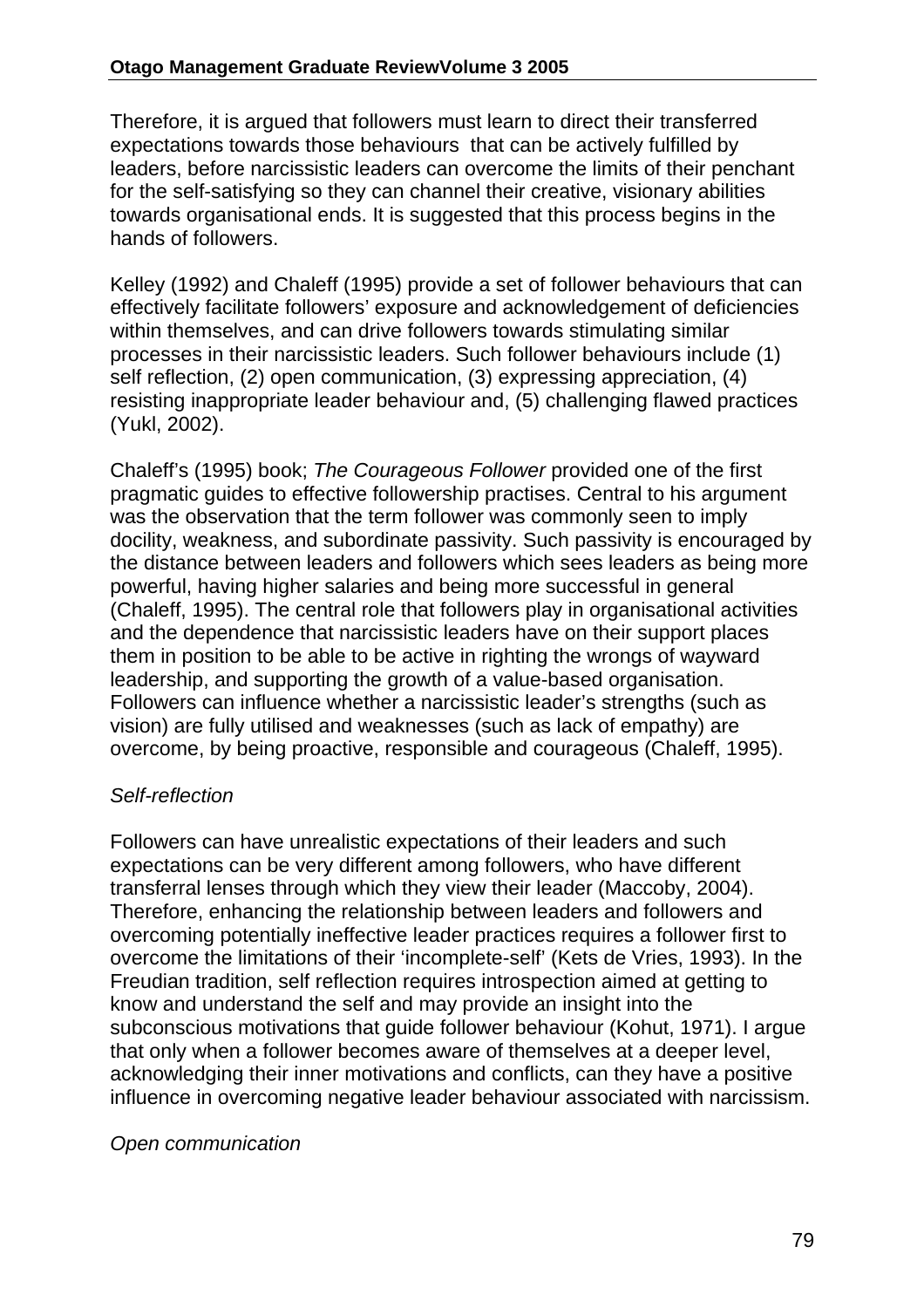Maccoby (2000) highlights that while narcissistic leaders are great communicators when it comes to articulating their vision, they can be sporadic and chaotic in expressing their specific demands to followers. To ensure that a leader's vision is channelled in productive ways, followers need to be able to communicate very effectively in deciphering such demands. Followers can overcome role ambiguity by being assertive and continuously clarifying expectations such as job responsibilities, scope of authority and performance standards with their leader (Kelley, 1992). Followers must also keep leaders informed of their ongoing activities, especially if the leader has given them some degree of decision-making responsibility (Chaleff, 1995). As I have explained, narcissists are fundamentally self-serving and feel as though they cannot rely on others in the achievement of their goals, therefore they may see any activities or decisions that are contrary to their opinion as personal attacks and may react unproductively; reprimanding followers.

Central to maintaining open lines of communication between followers and their leaders are the actions of followers that support leader activities (Kelley, 1992). These may be expressed by followers through signals of appreciation, such as praise for a leader's efforts. Such signals can help the narcissistic leader to remain productive by encouraging them to feel valued and admired by their followers.

#### *Resisting and challenging*

Chaleff (1995) argues that the most challenging activity of the courageous follower is acting against a leader when an action is inappropriate or flawed in some way. Indeed, based on his research Chaleff (1995) asserts that 70 percent of followers will not speak up when they believe that a leader is making a mistake. In regards to narcissistic leaders, the power advantage, confirmed by their charismatic authority (Weber, 1946), is combined with their inability to listen to and accept the influence and criticism of others (Maccoby, 2000), creating an ominous obstacle for followers to overcome. However, taking action to challenge leader demands and actions that are inappropriate and ineffective is vital to ensuring the efforts of the narcissistic leader are channelled in a productive manner.

Essentially, it is a combination of the follower actions outlined above that will help to direct narcissistic leaders towards productivity. Having reconciled their inner conflicts, followers must have the courage to risk causing a leader's displeasure in openly communicating with a leader about organisational activities, and constructively challenging the leader when demands and requested activities are inappropriate or flawed.

An example of courageous followership in action can be seen in the follower who, disapproving of a leader's actions or demands, openly explains to the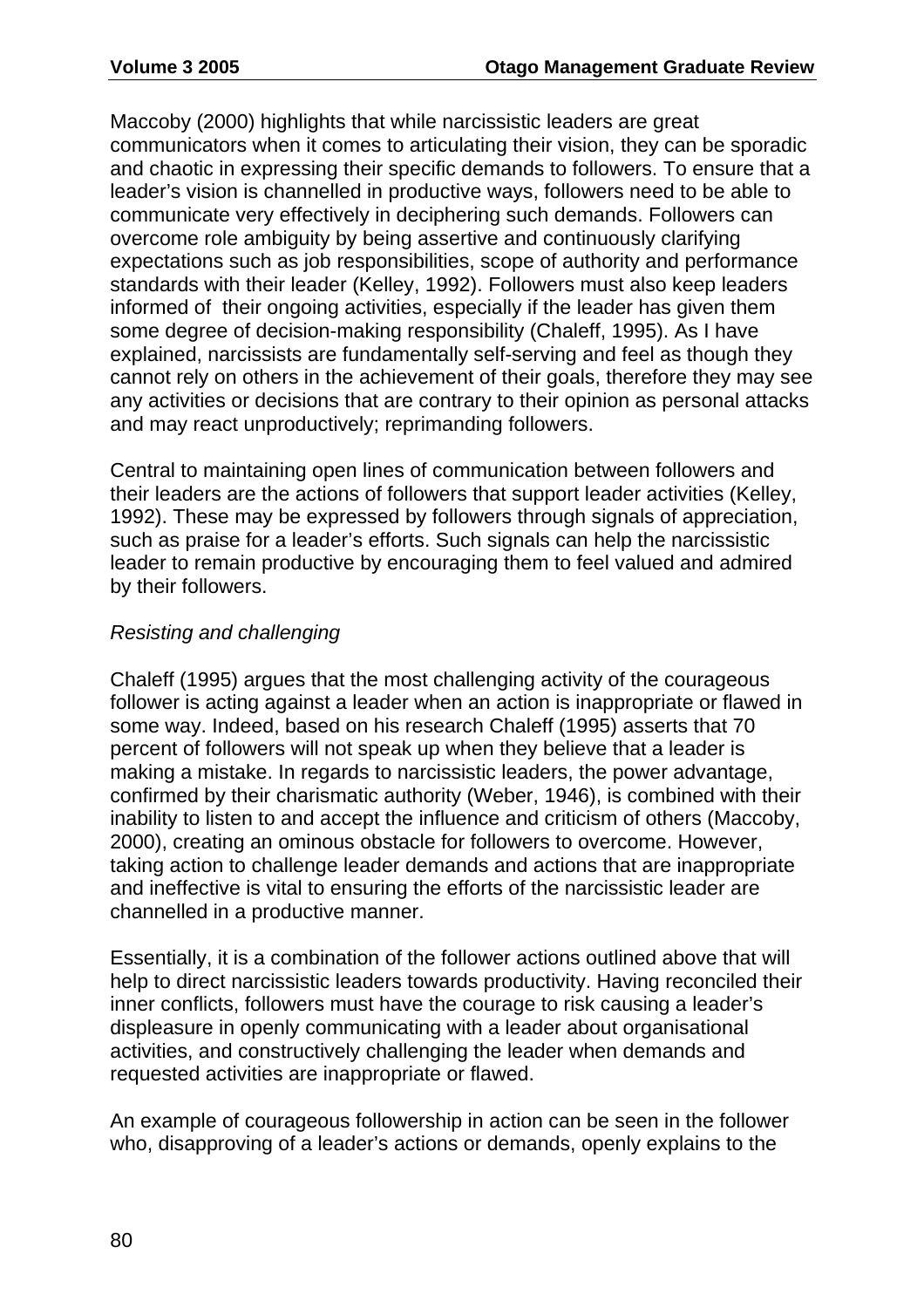leader that they respect and appreciate what the leader is trying to achieve but would like to raise some specific, honest concerns.

I argue that if such actions are taken by followers, narcissistic leaders can be effectively directed towards productive ends and prevented from self destructing and taking the organisation with them.

Further, the actions mentioned above may help the narcissist overcome some of their internal issues and break free of the limitations of their psyche. The dependence that narcissistic leaders have on their followers could facilitate them to react positively to the 'courageous' actions of their followers and change some of their behaviour to suit. However, overcoming the rampant individualism and self-protectiveness of narcissists would require an extraordinary amount of empathy, understanding and sympathy for the narcissist's needs on the behalf of followers and any therapists involved (Kohut, 1971; Maccoby, 2000). Indeed, it is highly likely that such a leader will strongly resist any indication that they might benefit from such help.

Despite this I assert that courageous followership can enhance the leader – follower relationship, building trust, honesty and integrity within the organisational setting, ultimately encouraging leadership effectiveness, superior productivity and performance. In support of this is a growing trend within organisational behaviour and leadership literature towards the achievement of what has been coined *authentic leadership*.

The notion of 'authentic leadership' has been developed as a representation of the underlying construct of all positive forms of leadership (Avolio & Gardener, 2005). Essentially a response to dynamic and often dramatic business environments and the failures of some leadership behaviours, including the narcissist, the construct of authentic leadership seeks to encapsulate leaders who lead not only with purpose, but also with values and integrity (Avolio & Gardner, 2005). Importantly, developing authentic leadership requires a strong degree of self-awareness and self-regulation within both the leader and the follower (Avolio & Gardner, 2005). Moreover, "authentic leadership extends beyond the authenticity of the leader as a person to encompass authentic relations with followers and associates" (Gardner, Avolio, Luthans, May & Walumbwa, 2005, p. 345). Indeed, the development of authentic followership is also being given much attention, posited to occur alongside authentic leadership development, and the development of both is said to be characterised by open communication and transparency, trust, and movement towards the achievement of worthwhile organisational objectives (Gardner et al., 2005).

This trend in the literature coupled with others that further highlight the importance of self awareness to effective leadership; including trends towards emotional intelligence (see Goleman et al., 2002; Caruso, Mayer & Salovey, 2002), provide exciting movement towards supporting the notion that with self reflection, empathy and most of all courage, followers can encourage effective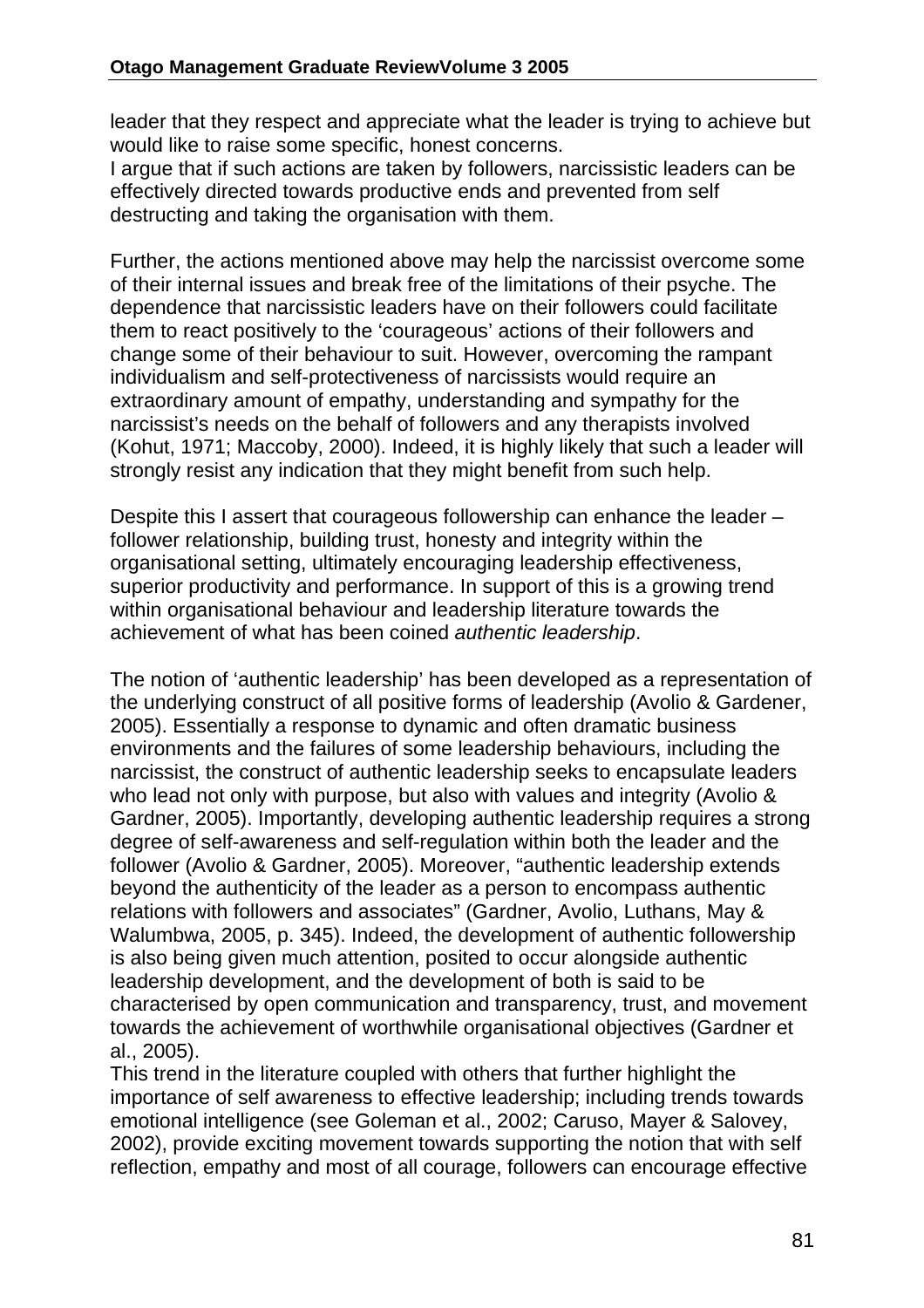leadership. Such developments suggests a real recognition among theorists that the narcissistic leaders, which have been such a prominent feature of contemporary organisations (Maccoby, 2000), can no longer be left to their destructive, self-satisfying devices and need to be effectively channelled towards productive ends – a task that can be effectively met by self aware, courageous followers.

## **Potential limitations and future research**

In this paper, I have illustrated the actions that followers can take in overcoming the negative tendencies of their narcissistic leaders. What is omitted, however, is dialogue surrounding how followers might *develop* the capabilities necessary to have such an impact. Arguably, if a leader is essentially narcissistic, they will be less inclined to support the development of the emotional competencies required for increased follower self-awareness (Goleman et al., 2002). I argue that the development of these competencies needs to occur at a stage before an individual becomes a follower under the direction of a narcissistic leader. Exposure to educational programmes that teach self-awareness and the pitfalls of narcissism, throughout an individual's development, may serve to equip them to better deal with narcissistic leaders in the future.

Such education might also equip individuals with the same necessary competencies for effective leadership, as the desired qualities of a follower can also be seen as those desired in a leader (Kelley, 1992; Chaleff, 1995). Indeed, herein lies a potential problem. If individuals are trained throughout their education to posses the competencies and traits of effective followers then they are likely to at some point become leaders of some kind where, given leadership status and its associated stigma the individual may be inclined to act in a narcissistic manner. Indeed, Freud (1931) concluded that everyone is somewhat narcissistic and given certain stimulation (such as a high ranking position) they will be inclined to act in a narcissistic manner.

While this is a potential problem, if the individual has been exposed to the ideas discussed above in their development they may also be more inclined to be self-aware and may be able to overcome any narcissistic tendencies, especially if they are prompted by courageous followers.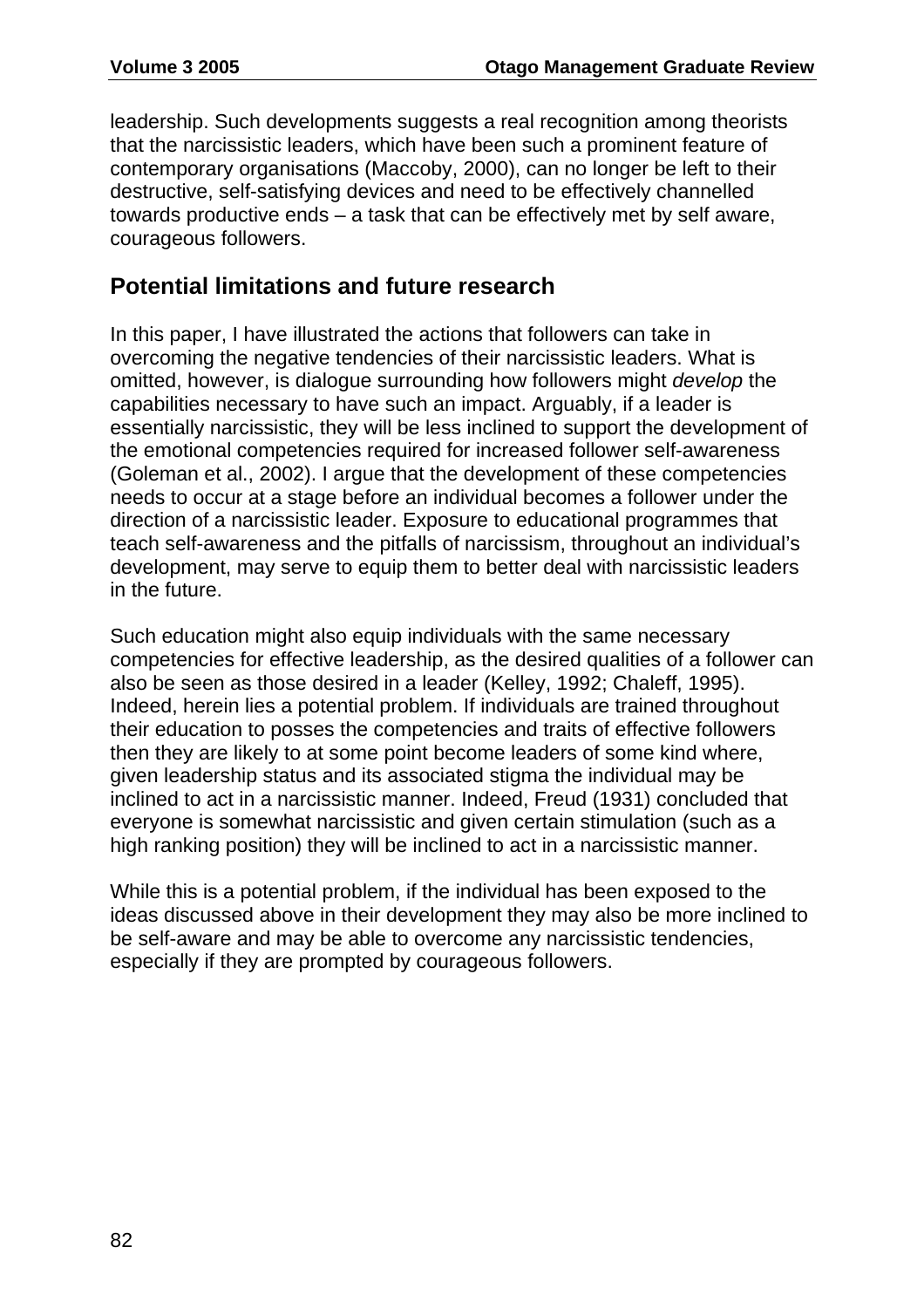#### *More than just a few 'bad apples'*

The discussion in this paper has focussed on narcissistic leaders and their followers at an individual level and has not considered the other, wider societal influences that promote or create narcissistic leaders and subsequent disastrous behaviours.

At this point I feel it is important to acknowledge that the problems associated with narcissistic leaders do not stem solely from the individual. Maccoby (2000) argues that as different forces come to dominate society, such forces have the ability to shape the social agenda. In the time of Alexander, for example, the monarch and military were arguably the most powerful drivers of social activities. In such times, much of the population was actively involved in the military whose prime objective was conquest, and such conquest and war had pronounced effects on every member of society. It is in times of crisis (such as war) that narcissists thrive in proposing new and daring visions to overcome the odds (Maccoby, 2000).

Likewise, contemporary organisations, particularly large corporations, have come to be extremely powerful social entities, over-shadowing the state in controlling and directing individual lives and influencing collective social development (Deetz, 1992). As in times of war, the normative prescription of winning or losing is inherently evident in how organisations compete, and contemporary organisations need to be constantly innovating and improving in order to 'win' in their pursuits, an ongoing crisis that is well suited to the visionary nature of the narcissist.

Cultural influences also enhance the social environment to the advantage of narcissists. Lasch (1979) suggested that the narcissism inherent in America had emerged through a culture which had taken Western individualism (see Hofstede, 1980) too far.

Such a notion has received a great deal of attention within organisational theory in recent times with many theorists arguing that proliferation of business ethics disasters is more likely the result of Western capitalism and rational, scientific management than simply the consequence of a few emotionally unstable leaders (Ghoshal, 2005). To explore this argument in more detail is beyond the scope of this paper; however it would provide an exciting and valuable area of future research.

### **Conclusion**

Narcissistic leaders are an inevitable part of contemporary businesses. As individuals they have the exceptional vision, charisma and strength of character essential to operate effectively in a fast-paced, dynamic business climate. They have the ability to innovate, create and inspire beyond the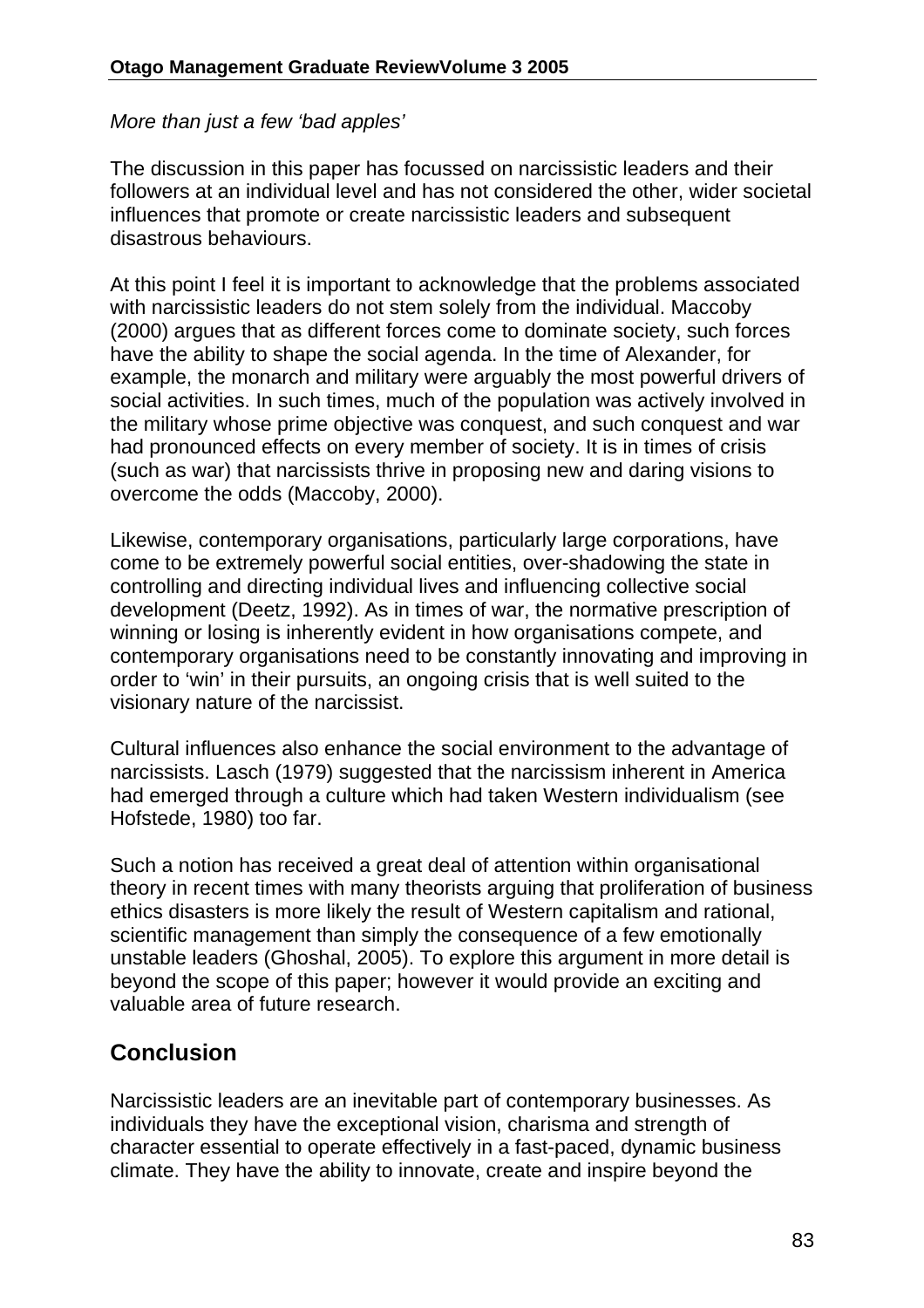boundaries of normative prescription and play a significant role in shaping the social agenda that affects us all. However, they also have a dark side. Inherently self-serving and individualistic, narcissistic leaders are prone to ignorance in the pursuit of their goals. They do not listen well to the advice of others and often see it as a personal attack, counter to their revolutionary goals. Essentially, while the narcissistic leader has the potential to be utilised to achieve great feats, they are driven by the inadequacies of their psyche, seek to leave a legacy of personal achievement and acclaim, and do not strive towards collective goals. Within an organisational setting the narcissist can blindly steer an organisation far beyond the reaches of its capabilities and can result in its eventual undoing.

In this paper I have proposed that, given the dependence that narcissistic leaders have on their followers, actions of courageous followership can have a significant impact on narcissistic leaders, encouraging them to direct efforts towards the achievement of realistic, organisationally relevant goals. Such effective leadership can be promoted by followers through actions such as self reflection, open communication, and the resisting and challenging of inappropriate demands and leader actions.

Finally, two distinct areas of future research have been proposed. The first regards the development of individuals to possess the competencies and traits of courageous followership and the second considers the effects that the wider social and cultural influences have on promoting narcissistic behaviour.

Ultimately, a shifting focus towards followership and its role in enhancing effective leadership is an encouraging movement which illustrates the long overdue recognition of the vital role that followers play in shaping organisational performance.

Young Alexander conquered India. He alone? Ceasar beat the Gauls. Was there not even a cook in his army? Philip of Spain wept as his fleet Was sunk and destroyed. Were there no other tears?

Bertolt Brecht (1970) Excerpt from *A Worker Reads History*.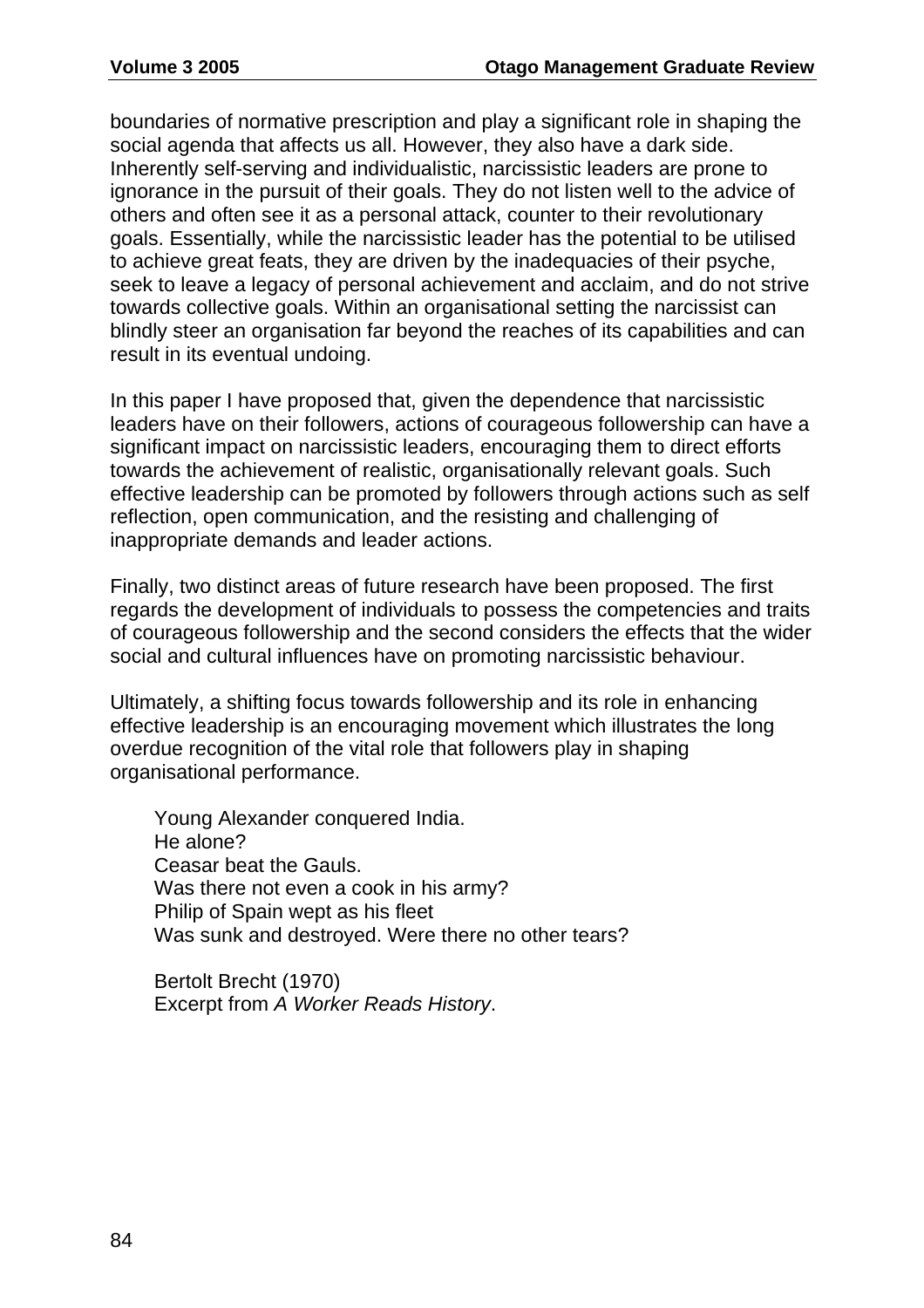### **References**

- Avolio, B., & Bass, B. (1988). Transformational leadership: Charisma and beyond. In J. Hunt, H. Baliga, H. Dachler, & C. Schriesheim (Eds.), *Emerging leadership vistas*. Lexington: Health.
- Avolio, B., & Gardner, W. (2005). Authentic leadership development: Getting to the root of positive forms of leadership. *Leadership Quarterly*, *16*, 315- 338.
- Baken, J. (2004). *The corporation: The pathological pursuit of profit and power*. New York: Free Press.
- Bass, B. (1990). From transactional to transformational leadership: Learning to share the vision. *Organizational Dynamics*, *18*, 19-31.
- Bass, B., & Avolio, B. (1990). Developing transformational leadership: 1992 and beyond. *Journal of European Industrial Training*, *14*, 21-27.
- Bass, B. (1981). *Stogdill's handbook of leadership*. New York: Free Press.
- Bass, B., & Steidlmeier, P. (1999). Ethics, character, and authentic transformational leadership behaviour. *Leadership Quarterly*, *10*(2), 181- 217.
- Bennis, W., & Nanus, B. (1985). Leadership theory and administrative behaviour: The problem of authority. *Administrative Science Quarterly*, *4,* 259-260.
- Brecht, B. (1970). A worker reads history. In K. Coates & R. Silburn (Eds.), *Poverty: The forgotten Englishmen*, London: Penguin.
- Burns, J. (1978). *Leadership*. New York: Harper and Row.
- Caruso, D., Mayer, J., & Salovey, P. (2002). Emotional intelligence and emotional leadership. In F. Pirozzolo, (Ed.), *Multiple intelligences and leadership*. Mahwah, NJ: Lawrence Erlbaum.
- Chaleff, I. (1995). *The courageous follower: Standing up to and for our leaders*. San Francisco: Berrett-Koehler.
- Cooper, C., Scandura, T., & Schriesheim, C. (2005). Looking forward but learning from our past: Potential challenges to developing authentic leadership theory and authentic leaders. *Leadership Quarterly*, *16*, 475- 493.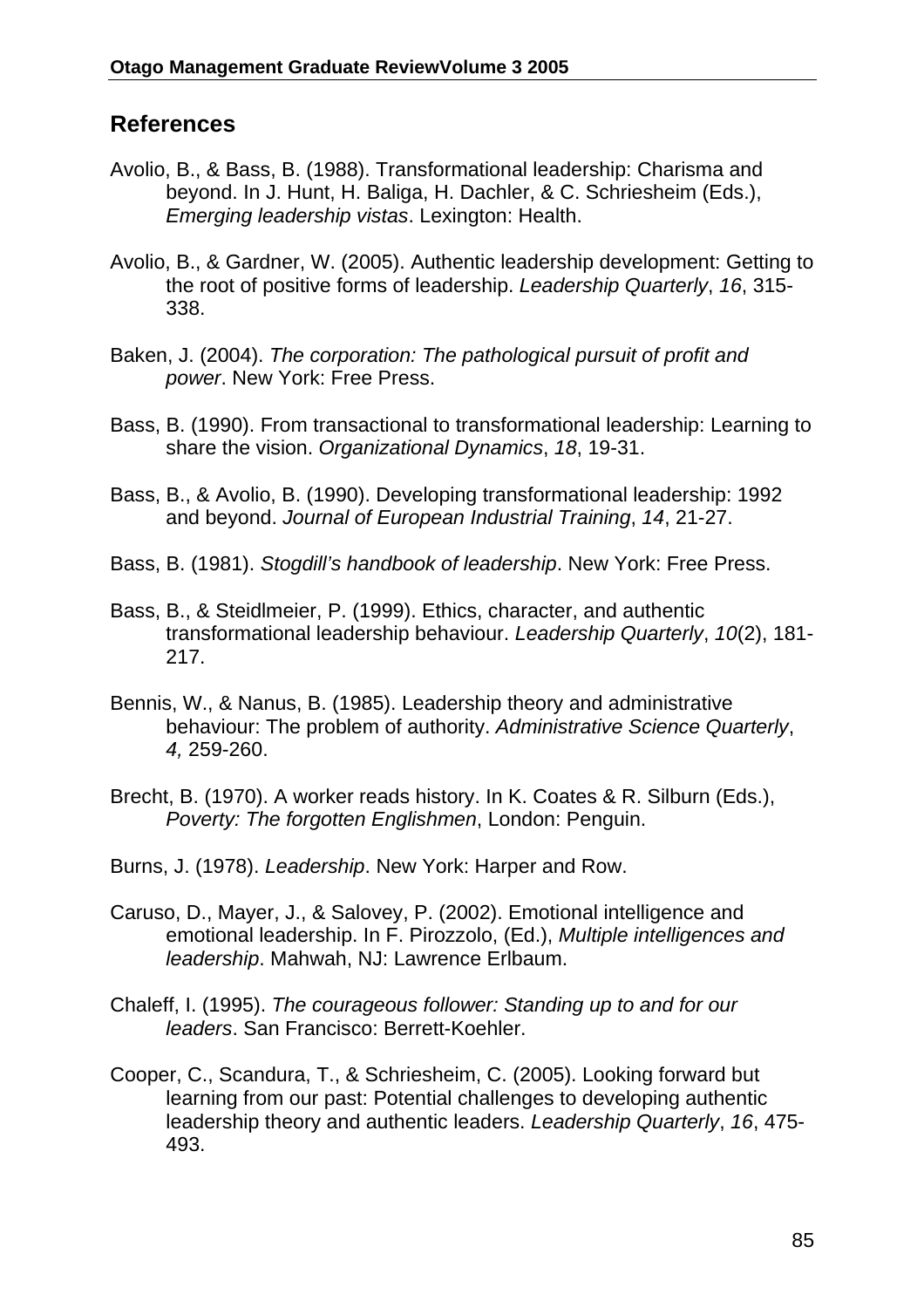Conger, J. (1990). The dark side of leadership. *Organizational Dynamics*. *19*(2), 44-55.

- Deetz, S. (1992). *Democracy in the age of corporate colonization*. Albany: State University of New York.
- Donaldson, T., & Dunfee, T. (1994). Toward a unified conception of business ethics: Integrative social contracts theory. *Academy of Management Review*, *19*, 252- 284.
- Follett, M. P. (1949). The essentials of leadership. In L. Urwick (Ed.), *Freedom and coordination.* London: Management Publications Trust.
- Freud, S. (1912). The dynamics of transference. In J. Strachey, (Trans. and Ed.), *The standard edition of the complete psychological works of Sigmund Freud* (Vol. 12). London: Hogarth Press and Institute of Psychoanalysis.
- Freud, S. (1931). *Libidinal types, The standard edition of the complete psychological works of Sigmund Freud* (Vol. XXI). London: The Hogarth Press and the Institute of Psychoanalysis.
- Gardner, W., Avilio, B., Luthans, F., May, D., & Walumbwa, F. (2005). "Can you see the real me?" A self based model of authentic leadership development. *Leadership Quarterly*, *16,* 343-372.
- Gillbert, G., & Hyde, A. (1988). Followership and the federal worker. *Public Administration Review*. *46*(6), 962-968.
- Goleman, D., Boyatzis, R., & McKee, A. (2002). *The new leaders: Transforming the art of leadership into the science of results*. London: Brown
- Ghoshal, S. (2005). Bad management theories are destroying good management practices. *Academy of Management Learning and Education*, *4*(1), 75-91.
- Hertzberg, F. (1966). *Work and the nature of man*. Ohio: Word Publishing.

Hofsteade, G. (1980). *Culture's consequences*. California: Sage.

- House, R., & Shamir, B. (1993). Toward the integration of transformational, charismatic, and visionary leadership theories. In M. Chemers & R. Ayman (Eds.), *Leadership theory and research: Perspectives and directions*. Florida: Academic Press.
- Howard, A., & Brey, D. (1988). *Managerial lives in transition: Advancing age and changing times*. New York: Guliford Press.
- Kelley, R. (1992). *The power of followership: How to create leaders people want to follow and followers who lead themselves*. New York: Doubleday Currency.
- Kets de Vries, M. F. R. (1993). *Leaders, fools and impostors: Essays on the psychology of leadership*. California: Jossey-Bass.
- Kets de Vries, M. F. R., & Miller, D. (1985). Narcissism and leadership: An object relations perspective. *Human Relations*, *38*(6), 583-601.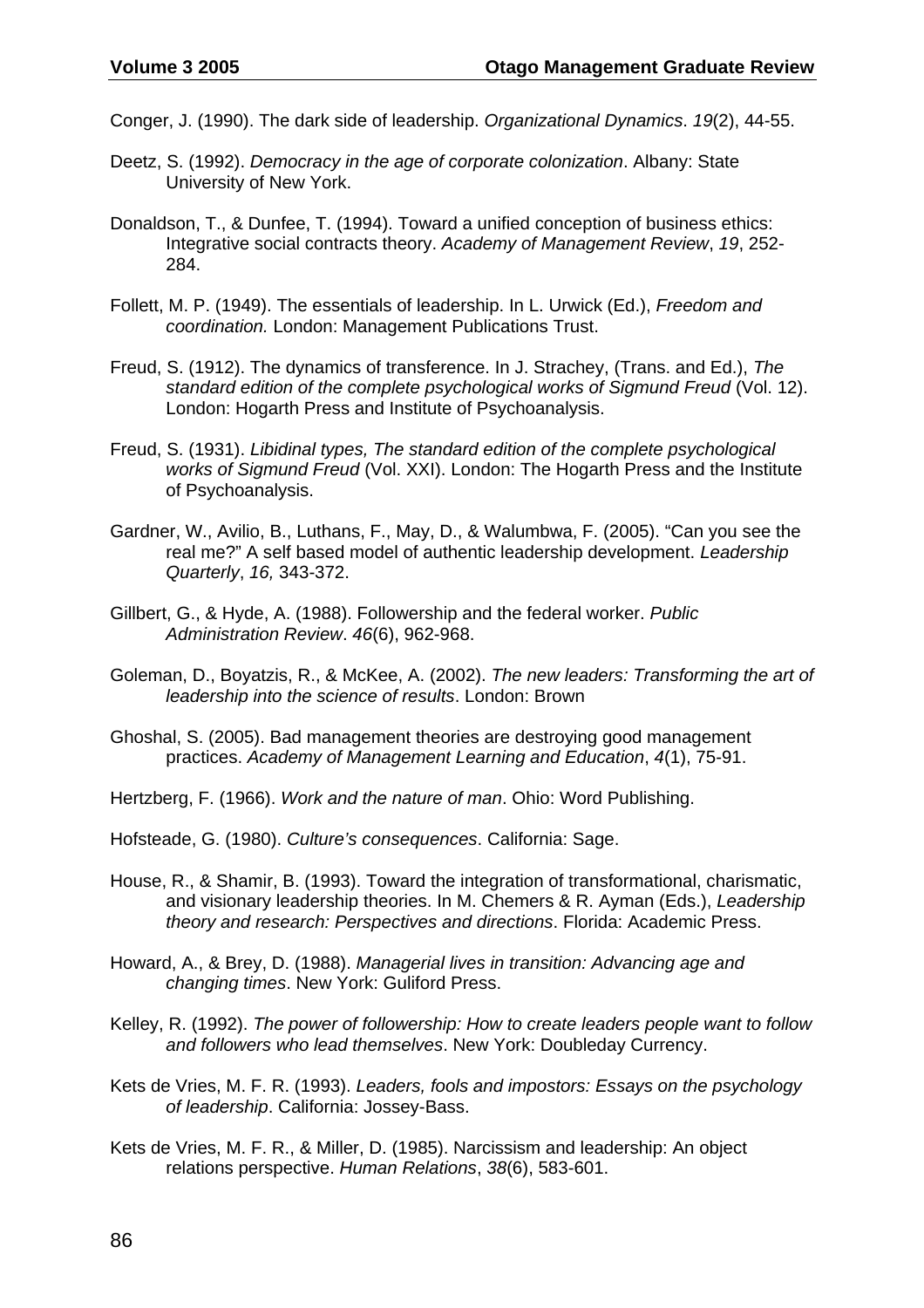Kohut, H. (1971). *The analysis of the self*. New York: International Universities Press.

- Kouzes, J., & Posner, B. (2002). *The Leadership Challenge*. (3rd ed.). San Francisco: Jossey-Bass.
- Lasch, C. (1979). *The culture of narcissism: American life in an age of diminishing returns*. New York: Norton.
- Lowe, K., Kroeck, K., & Sivasubramaniam, N. (1996). Effectiveness correlates of transformational and transactional leadership: A meta-analytic review of the MLQ literature. *Leadership Quarterly*, *7*(3), 385-425.
- Maccoby, M. (2000). Narcissistic leaders: The incredible pros, the inevitable cons. *Harvard Business Review*, (January-February), 69-77.
- Maccoby, M. (2004). Why people follow the leader: The power of transference. *Harvard Business Review*, (September-October), 77-85.
- Maslow, A. H. (1970). *Motivation and personality* (2<sup>nd</sup> ed.). New York: Harper and Row.
- Meindl, J., Ehrlich, S., & Dukerich, J. (1985). The romance of leadership. *Administrative Science Quarterly*, *30*, 78-102.
- Stogdill, R. (1974). *Handbook of leadership: A survey of the literature*. New York: The Free Press.
- Waldman, D., Bass, B., & Yammarino, F. (1990). Adding to contingent-reward behaviour: Augmenting the effect of charismatic leadership. *Group & Organizational Studies*, *15*, 381-394.
- Weber, M. (1946). The sociology of charismatic authority. In H. Gerth & C. Mills, (Eds.), *From Max Weber: Essays in sociology*. New York: Oxford University Press.
- Yukl, G. (2002). *Leaders in organisations*. (5<sup>th</sup> ed.). New Jersey: Prentice-Hall.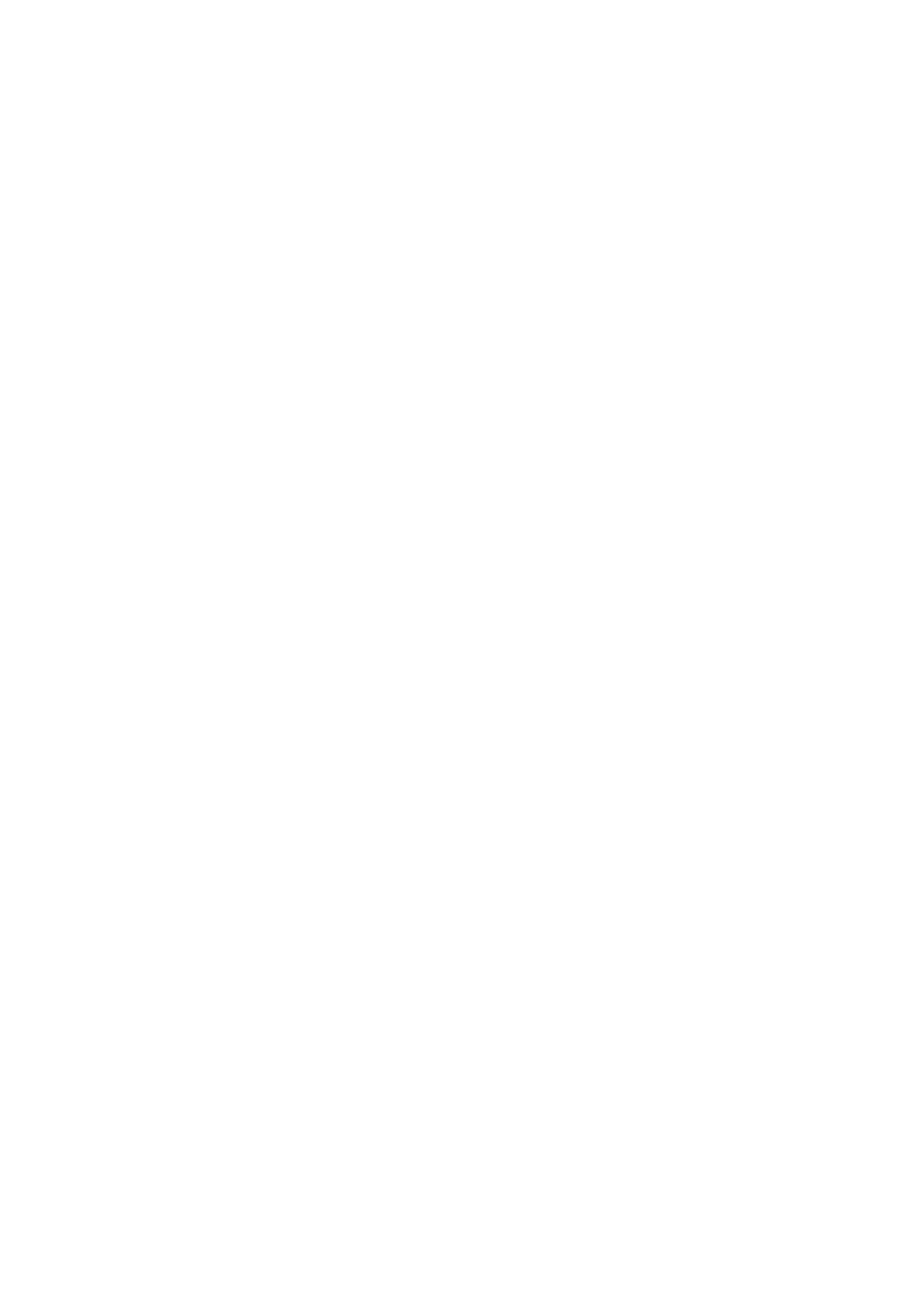# **Making Sense of Nureyev's Career Through Career Theories**

## **Elodie Tran Tat**

### **Introduction**

No male dancer ever had more influence on the history, style and public perception of ballet than Rudolf Nureyev. He changed people's expectations. Starting out from inauspicious beginnings in a remote town in the Urals<sup>2</sup>, he ended up changing the whole face of the art (Percival, 1976).

This is one of the explanations for my interest in Rudolf Nureyev (1938-1993), and one of the many reasons biographers have written about him. His character and his career in dance have stood out the twentieth century. Rudolf Nureyev's journey in ballet is still an example to the world of dance in general, and also for me who practices ballet. Journalists, writers and biographers have emphasised Rudolf Nureyev's phenomenal success by writing about his life story and his performances. Having done that, they have failed to make sense of his career and explain the factors in his success. This is what I will endeavour to do in this paper with the use of career theories and career literature since "theories are useful if they help us to interpret careers, seeing them in ways which, without the theory, would remain invisible to us." (Killeen, 1996). Intentionally, I will not introduce Rudolf Nureyev so then there is the pleasure of discovering him when reading this essay. Henceforth, I will call him "Nureyev" as suggested in the title of his biography by Diane Solway (1998): "Nureyev, his story".

### **The agent in career theory**

#### *Vocational Fit and Trait-factor theory: Nureyev born to dance?*

I have always wondered if musicians, painters or dancers were born to play music, paint or dance. This is opposed to the assumption that anyone who wants to be a great pianist, painter or ballet dancer can actually become one. However, the idea would be that each person has specific abilities, interests and preferences or personality traits and that the most appropriate job to his/her career development should match his/her personal characteristics. This is emphasised in the notion of the person-environment fit: "people are moulded to fit their career" (Killeen, 1996). Parsons (as cited in Inkson, 2004a) defines this notion as the vocational fit. He suggested that a choice of vocation

 $2$  The Urals are mountains located in Russia where Rudolf Nureyev was born and grew up.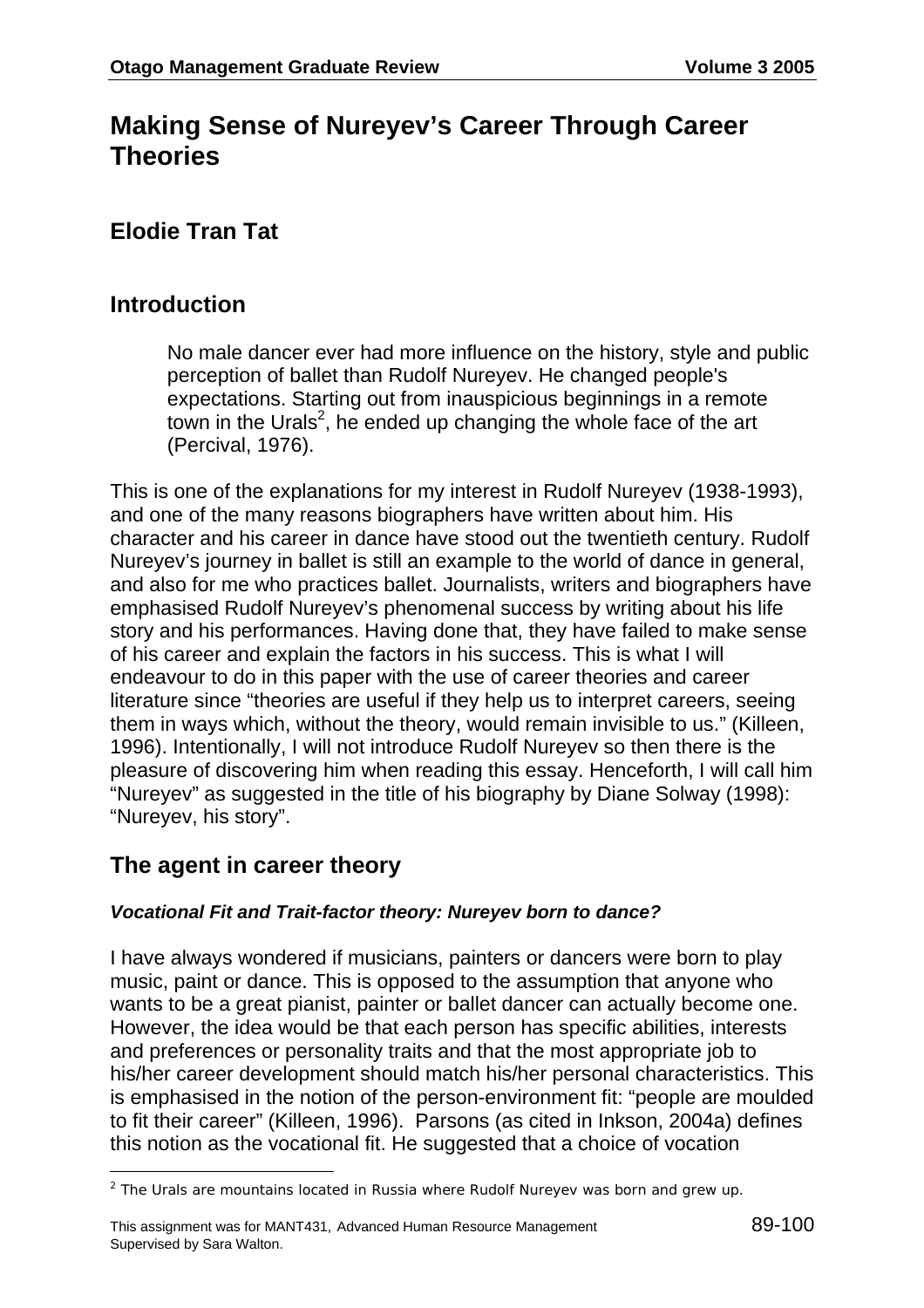depends upon (1) an accurate knowledge of one's person (2) a thorough knowledge of the job specifications and (3) the ability to match the two. Then, John Holland developed the trait-and-factor theory (1985). He suggested the existence of a match between individuals and job traits, and that a close fits result in job success and satisfaction. The assumption is that "people can function and develop best and find job satisfaction in work environments that are compatible with their personalities" (Holland as cited in Johnson, 2001).

The trait-and-factor theory is useful to explain Nureyev's success. Firstly, at an early age, Nureyev was interested in art and music and had a passion for dance. When he was nearly eight years old, Nureyev saw a famous Russian Ballerina performing a ballet variation. From that moment onwards, he decided to be a dancer. Secondly, he was made aware of his potential in dancing by his early dance teacher. "His natural turnout and pliant muscles, rare in a male dancer, were astounding in one who started training so late." (Solway, 1998). He also knew about the obstacles that he might have to face; his father's reluctance for example. Nureyev quickly learnt that being a successful dancer required hard work and perseverance. He was determined to do his best to match the standards of the world of dance. The great success and international recognition Nureyev gained as well as his personal satisfaction when dancing on stage can effectively be seen as the result of the match between his traits and the characteristics of the job as a dancer, the main occupation of his life.

Moreover, according to Holland, individuals are attracted to certain jobs. They choose a career that is reflective of their personality. Holland identifies six personality styles (referred to by the acronym RIASEC) and relates each of them to a specific work environment. These are represented in Figure 1. Each type is a part of an individual. Yet, one type is usually dominant. It would seem obvious that for a dancer, the dominant type would be "artistic". Nureyev had great creative abilities. When he performed as a dancer, he added his own creative touch to the choreography he was taught. As a choreographer he created successful compositions. Nureyev made use of his social and enterprising style to guide the other dancers in their work and bring out the best in them.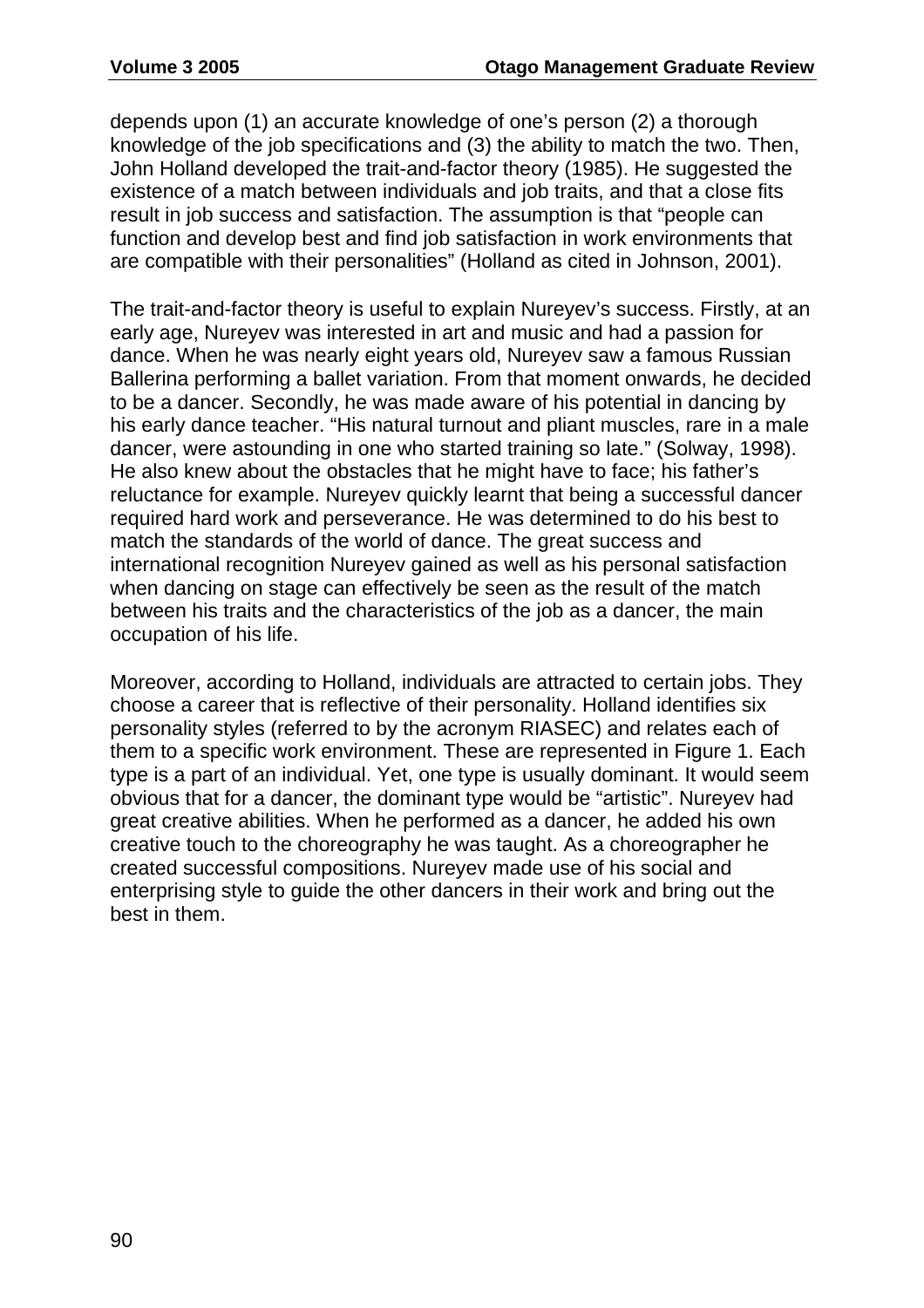| <b>TYPE</b>          | <b>ACTIVITIES</b>                             |  |
|----------------------|-----------------------------------------------|--|
| <b>REALISTIC</b>     | Working with things (i.e. tools and machines) |  |
| <b>INVESTIGATIVE</b> | Working with information (i.e. abstract ideas |  |
|                      | and theories)                                 |  |
| <b>ARTISTIC</b>      | Creating things                               |  |
| <b>SOCIAL</b>        | Helping people                                |  |
| <b>ENTERPRISING</b>  | Leading others                                |  |
| <b>CONVENTIONAL</b>  | Organising data                               |  |

#### **Figure 1: Holland's theory of occupational personalities (RIASEC) – 1985**

A tremendous inspiration … he made the work so exciting and fulfilling … He will always help any dancer who asks him, and I have a feeling that any problem I had, professionally, I could always go to him and get an honest answer. (Percival, 1976)

Thus, the trait-and-factor theory permits emphasis on Nureyev's personality (e.g. attracted to dance) and his natural ability for dance. This theory then, highlights the compatibility between Nureyev's characteristics and the world of dance. Another key way to explain Nureyev's successful career and his match with his environment is through the psychodynamic and structural theories.

## **The agent and the environment**

#### *Psychodynamic and structural theories: Nureyev's personality vs. environment*

First, within the idea of a person-environment match being previously introduced, the psychodynamic theory looks at a person's motives that determine his/her actions in his/her career. It emphasises the role of personality in career success and the role of the family in the career development of the individual (Killeen, 1996). Secondly, the structural theory deals with the influence of the individual's environment in careers. For instance, socio-economic theories focus on the explanations and descriptions of how the culture, family background, social and economic conditions, and other external factors can influence an individual's identity, his/her values and his/her career development (Killeen, 1996).

Both the psychological theory and the structural theory can be applied to Nureyev to understand how his strong personality contributed to his success. In the case of Nureyev's career, these two theories can be linked in two different ways.

On one hand, the structural theory emphasises the role of Nureyev's environment in strengthening his interests and motives in dance. Nureyev grew up in a musical and dancing environment in Russia. The Russian culture of ballet and the traditional Tartar dances contributed to the building of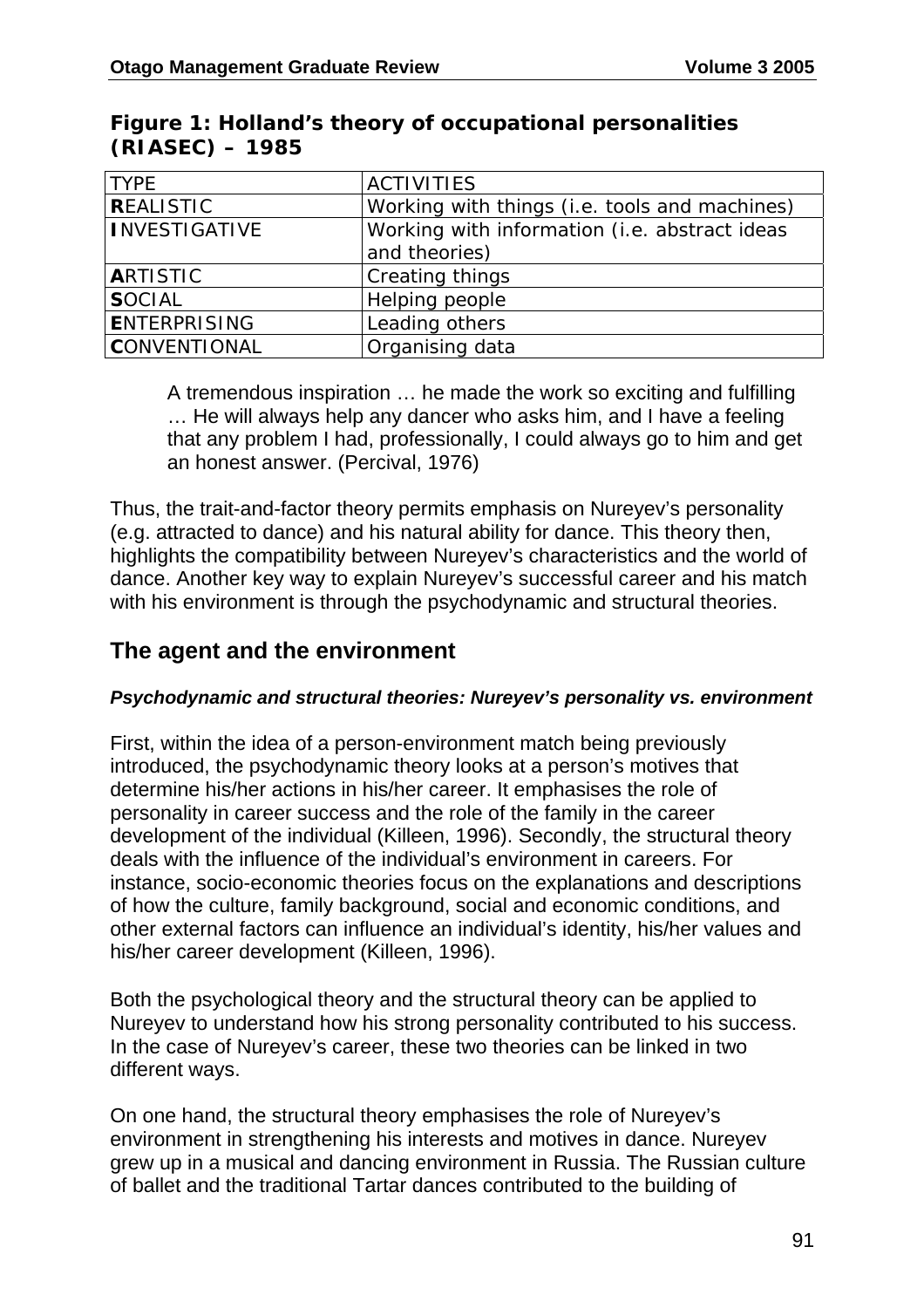Nureyev's passion for dance. The internationally recognised excellence of Russian Opera and Russian Ballet Schools influenced Nureyev in his ambitions to be a dancer. Moreover, Nureyev's dance teacher, Alexander Pushkin, was like a father to him. Pushkin played a key role in his career development.

Rudolph was only too aware of the catch-up ahead of him and saw that Pushkin's approval would not come easily. But he also knew that Pushkin's approval was career-making. For the first time in his life, Rudolph felt secure in the knowledge that this training was in the best possible hands (Solway, 1998).

On the other hand, Nureyev was eager to express himself and refused to be enclosed in a mould. He "didn't fit the Kirov mold ... He was the first man to dance on high demi-pointe and the first to extend his leg high in the air." (Solway, 1998). His paradoxical anti-conformist personality contributed to his recognition and his influence in the world of dance. Nureyev was determined to fight any 'unfavourable' aspects of his environment or hazards. He overcame the popular beliefs about the dancing profession and career. He struggled against his father, a political officer in the Red Army who thought that the dancing career was not for boys. Nureyev's father forbade him to continue the dancing classes because they affected his school results and therefore, his chance of a 'suitable' career such as an engineer or a doctor.

Like her husband, [Nureyev's mother] had high hopes for Rudolph and imagined an entirely different career for him …The fact that their dreams were entirely at odds with those of their son would create lasting turmoil for all of them.

… His mother … never encouraged his early interest in dance … In the lives of most prodigies, one needn't look far to find a parent behind the scenes stage-managing his or her offspring's career. Mozart had ambitious father; Nijinsky, Yehudi Menuhin and Vladimir Horowitz<sup>3</sup> all had powerful mothers. What makes Nureyev's case so unusual is that from a very early age, his progress was self-determined and selfpropelled. […] Rudolph had to rely primarily on his own wits and wiles to advance, his methods consciously hidden from his father. (Solway, 1998)

Moreover, Nureyev experienced many different injuries (broken toes and ankles) which are an inevitable part of a career in ballet. But he never gave up and overcame the 'accidents'. He kept dancing and came back on stage against medical opinion that he would never dance again. Pain and ankle problems followed him through his dancer career but his determination was stronger and led him to success.

  $^3$  Nijinski (1889-1950), Yehudi Menuhin (1916-1999) and Vladimir Horowitz (1904-1989) are respectively famous Russian dancer and choregraph, violinist and pianist.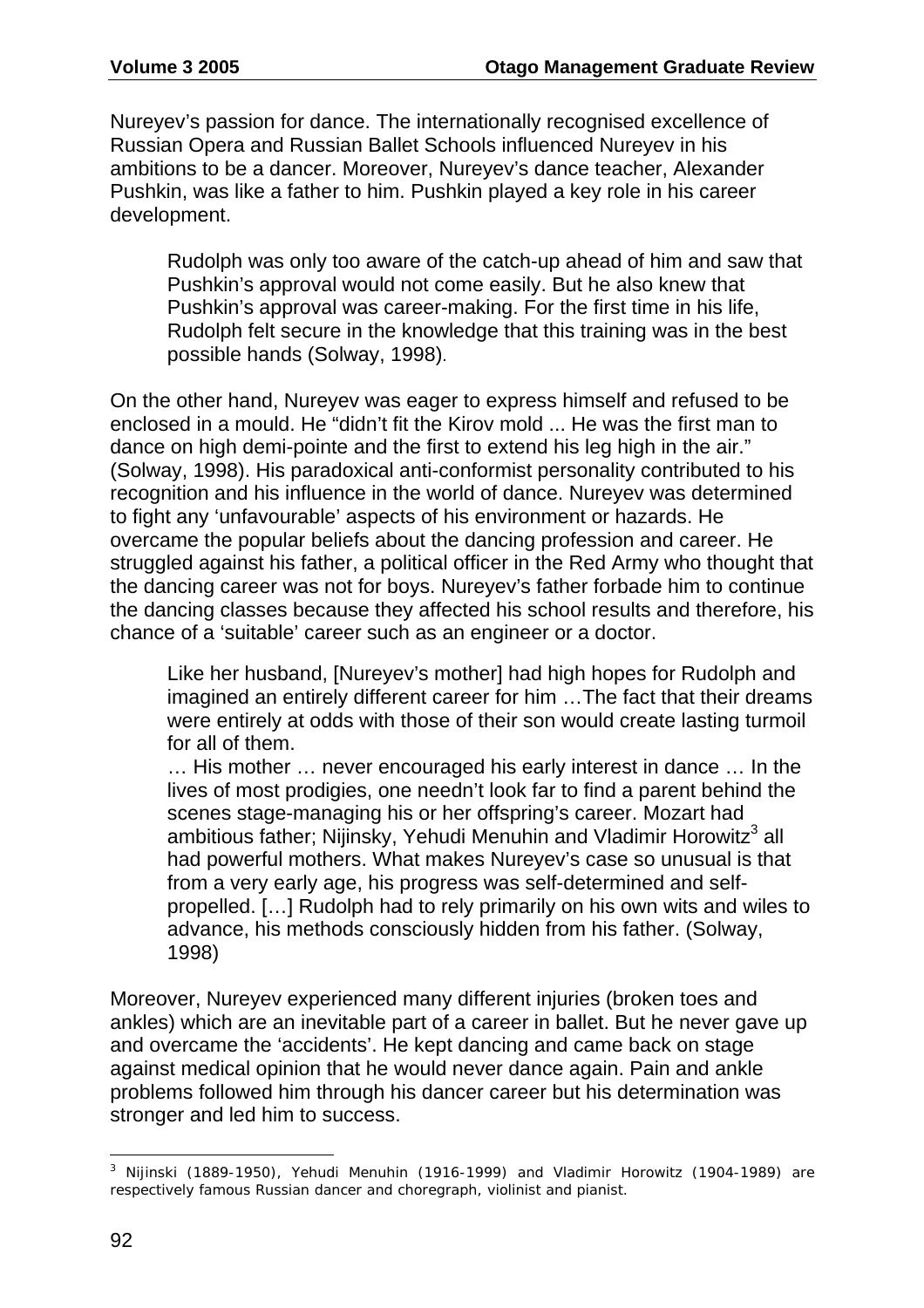Both the psychodynamic and structural theories emphasise Nureyev's powerful personality and its role in his career. However, there is a need for other career theories to better understand how Nureyev acted and how he made his decisions i.e. the understanding of his career development and his learning process. This is now addressed.

## **Action in career theory**

#### *Developmental theories: Nureyev - dancer, choreographer, director, actor, and conductor.*

Super's theory (1957) suggests that socio-economic factors, mental and physical abilities, personality and work opportunities determine career patterns. Super identifies five related age stages over one's life-span (Johnson, 2001). Figure 2 emphasises these steps. In Super's model, people are expected to adapt to changes and cycle and recycle through the life stages (Blustein, 1997). The aim of these age brackets and related stages of career development is to help the agent understand and select appropriate responses and activities. Super's theory is very useful in making sense of the different steps of Nureyev's career even though Nureyev's career required an adaptation of the different age brackets defined by Super (see Figure 2.). Super's stages are not completely appropriate to artistic careers such as a musician's career or a dancing career like Nureyev's. Note that Super's model does not consider the role of vocation in these specific artistic careers, which plays a key role in the early individual's motives and development.

Super also emphasises the different roles individuals play during their career. He highlights the importance given to these roles at different stages in life (see Figure 2 for Nureyev's different roles). He maintains that the individuals seek satisfaction through work roles in which they can express themselves and develop their self-concept (Johnson, 2001). Super's self-concept theory (1953, 1957) requires self-observation and comparison to others in order to develop oneself (Killeen, 1996). Self-esteem and self-efficacy are variables of the selfconcept. They have implications for vocational behaviour and thus play a role in career development (Savickas, 1997).

The self-concept theory is of high value because it highlights the strong concept Nureyev had of himself as well as the importance of the contribution of his self-esteem and self-efficacy to his success.

[Nureyev] didn't show much interest in other people except as dance partners. He was quite self-focus. His only desire was to study ballet… He was just a beginner but you could see he was confident, that he had stage presence.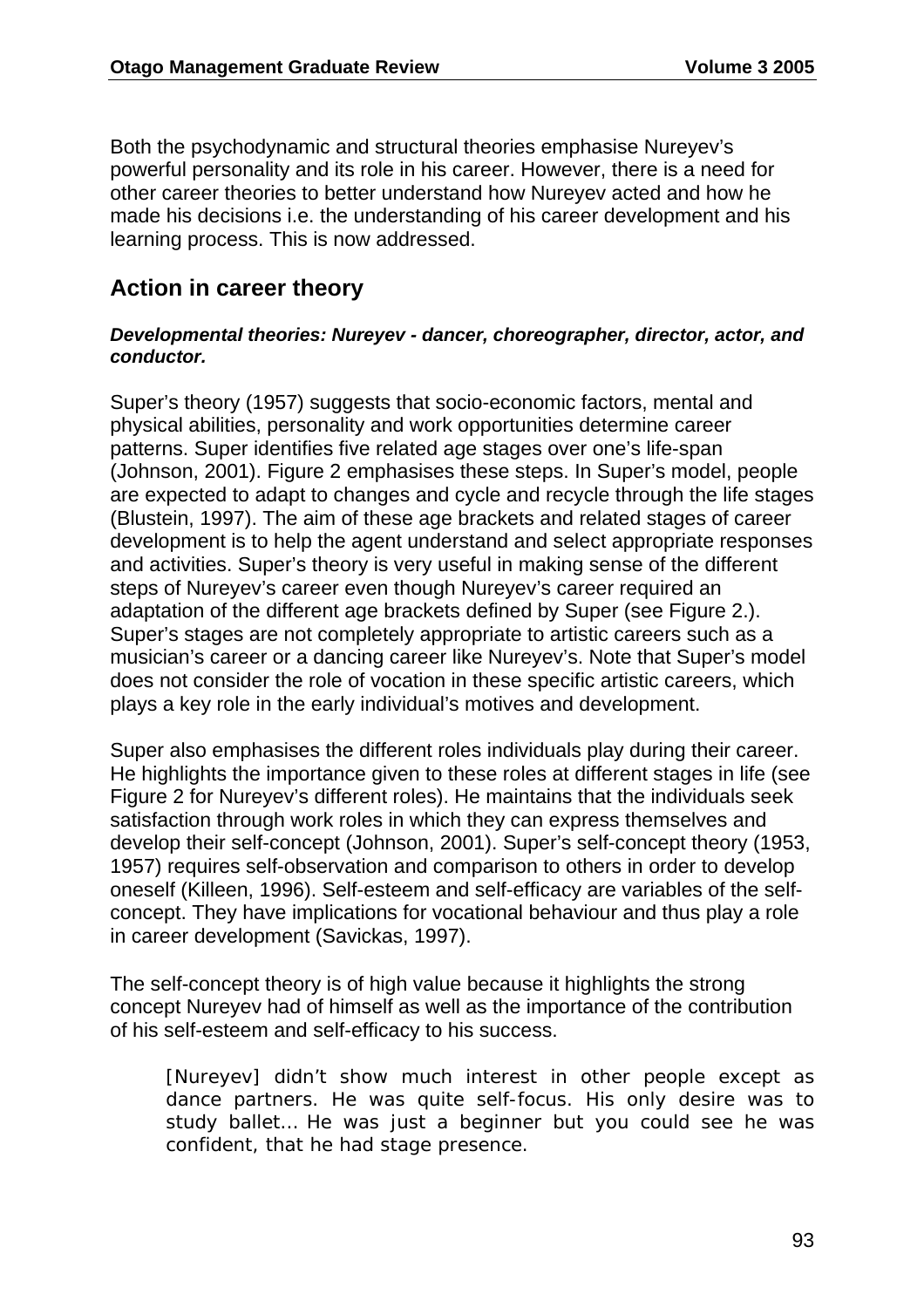…Rudolf's supreme self-confidence and independence aroused indignation in a company where hierarchy, respect and servility were paramount. (Solway, 1998)

Organisational behaviour and career theorists developed Super's notion of self-concept. They suggested that identification with role models is critical to individual growth and development (Erikson, 1985; Hall, 1976; Krumboltz, 1996; Schein as cited in Gibson, 2003). Career success is attributed to a person having ''good role models'' and career failure to a ''lack of role models''. Krumboltz's social learning theory or modelling theories can be applied to Nureyev to make sense of his learning process and career development. Nureyev looked up to role models because they were helpful in learning new tasks, skills, and norms (Miller & Dollard, 1941; Wood & Bandura as cited in Gibson, 2003). Thus, the behavioural model emphasises how Nureyev learnt by observing the other dancers performing on the stage but not necessarily imitating their behaviour. Nureyev also studied the work of the famous choreographers Balanchine and Béjart. They served as role models and a source of inspiration when Nureyev started to create his own choreographies.

Rudolph encountered his first Western ballet stars in the pages of Dance Magazine. He had role models closer at hand. Every afternoon the Kirov's artists arrived at school for class. Rudolph rarely passed the opportunity to observe them.

Krumboltz also suggests that social learning, environmental conditions and events, genetic influences and learning experiences contribute to career decision-making and development (Ettinger, 1996). The idea is that people make choices for their career according to what they have learnt. This contributes to the understanding of how and why Nureyev made decisions.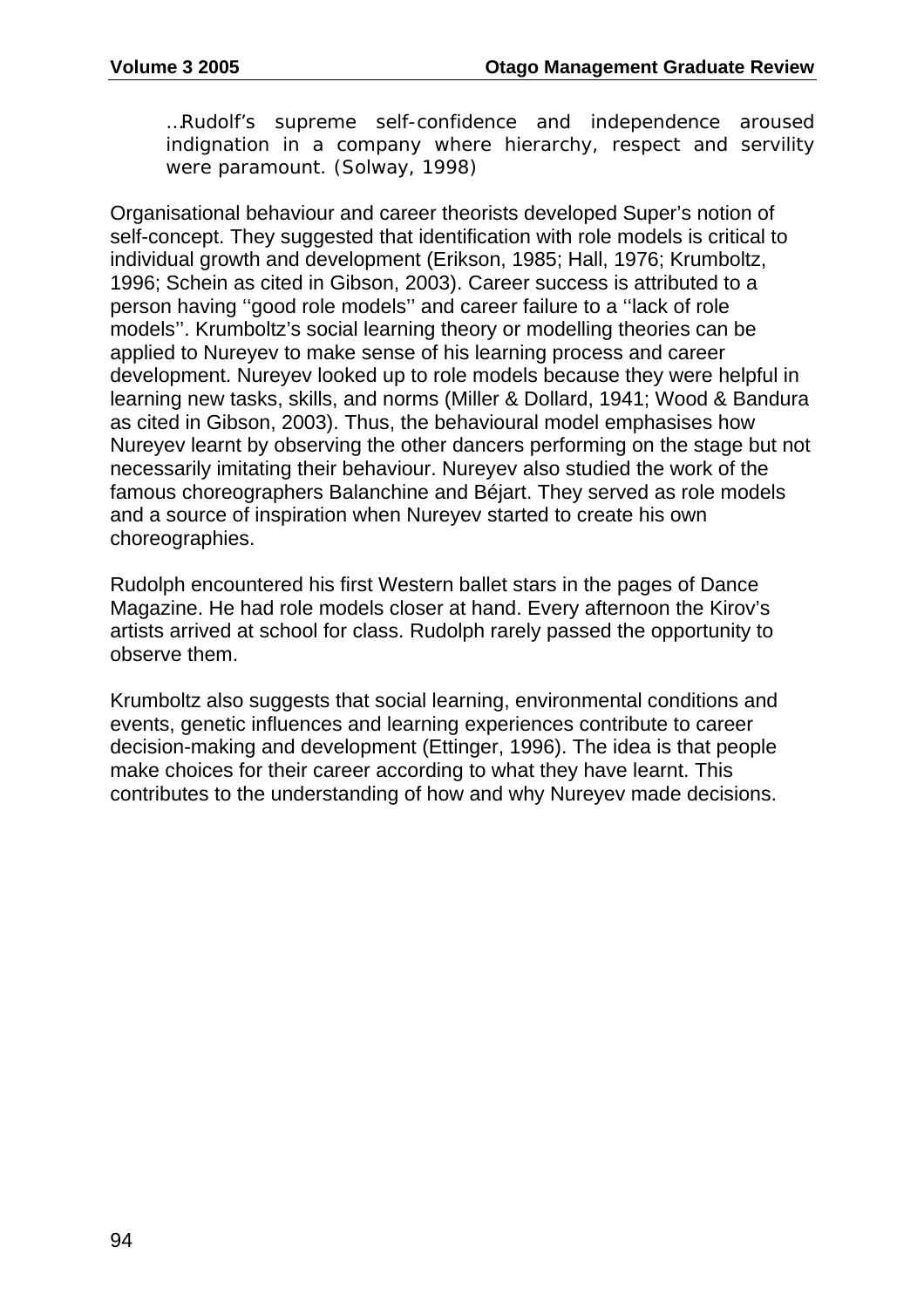| <b>STAGE</b>    | <b>AGES</b>  | <b>CHARACTERISTICS</b>                 | <b>AGES / NUREYEV'S CAREER</b>                 |
|-----------------|--------------|----------------------------------------|------------------------------------------------|
| Growth          | <b>Birth</b> | Form self-concept, develop             | 8 - Vocation. Decided to be a                  |
|                 |              | capacity, attitudes,                   | dancer.                                        |
|                 |              | interests and needs.                   | - Folk dances at school in Russia.             |
|                 | $14 - 15$    | Form a general                         | - Amateurs group 'The Pioneers".               |
|                 |              | understanding of the world<br>of work. |                                                |
| Exploratory     | $15 - 24$    | "Try out" through classes,             | 10- Academic dance lessons.                    |
|                 |              | work experience, hobbies.              | 15- Began as a professional                    |
|                 |              | Collect relevant                       | dancer. Served as an extra in a                |
|                 |              | information.                           | production at the opera house.                 |
|                 |              |                                        | Dance tours in Russia.                         |
|                 |              |                                        | 20- Soloist contract. 3 years                  |
|                 |              |                                        | performing for the Kirov dance                 |
|                 |              |                                        | company.                                       |
| Tentative       | 25-44        | Choice and related skill               | 23- Escaped to the West. Asked for             |
| Establishment   |              | development. Entry skill               | asylum in France                               |
|                 |              | building and stabilization             | - Career in the West. Royal Ballet             |
|                 |              | through work.                          | (UK).                                          |
|                 |              |                                        | 26 - Débuts as a choreographer.                |
|                 |              |                                        | - Acted in two movies.                         |
| Experience      | 45-64        | Continual adjustment                   | 45-51- Ballet director of the Paris            |
| maintenance     |              | process to improve                     | Opera.                                         |
|                 |              | position.                              | - Still danced and created                     |
|                 |              |                                        | choreographies.                                |
|                 |              |                                        | - Conductor experience.<br>- Declining health. |
| Decline prepare | $65+$        | Reduced output, for                    | 55- died of AIDS                               |
|                 |              | retirement.                            |                                                |

#### **Figure 2: Super's model of life-span applied to Nureyev's career**

#### *Decision styles theories: how Nureyev made choices*

First, the decision–making theory supports the idea that choices can greatly influence the individual's career development. These choices are critical decision–making points such as educational choices or job changes. Nureyev made a critical decision when he decided to stay in France when he was asked to return to his native country by the Russian authorities. This "leap to freedom" (Solway, 1998) was the beginning of a successful career in the West.

And then I made it – in the longest most breath-taking leap of my whole career I landed squarely in the arms of the two inspectors. 'I want to stay' I gasped. 'I want to stay'. (Solway, 1998)

Secondly, Nevill (1997) suggests that different goals can be involved in decision-making. These are "pleasing his/her parents, making a lot of money, helping people, being creative, and so forth." The decision styles theory explains how choices are made. Killeen (1996) emphasises four different decision styles: rational, intuitive, dependent and intuitive-dependent. Phillips (1997) considers the intuitive decider as a fast rational decider. The intuitive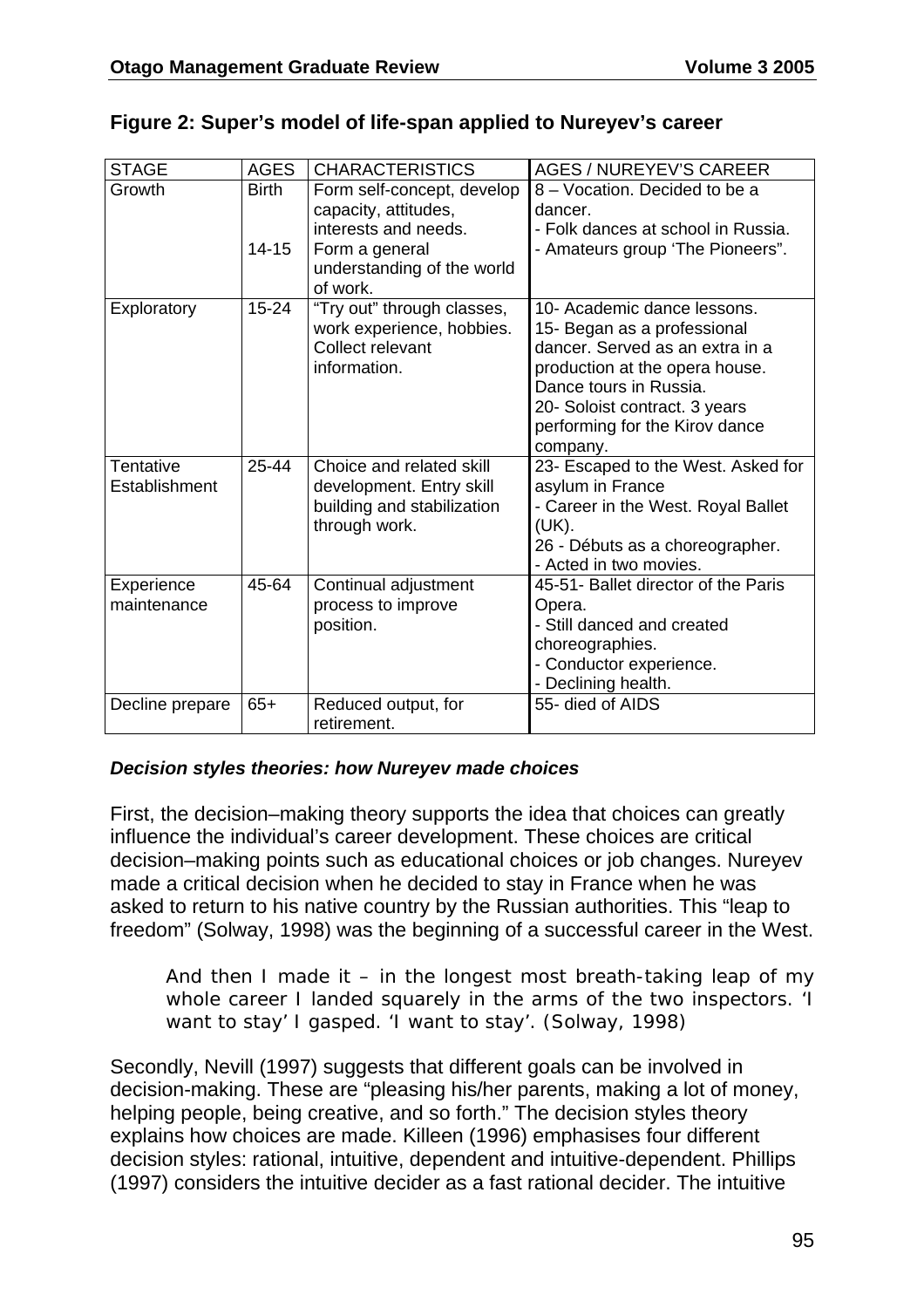decider has the capacity for quick retrieval of information or relevant information. He identifies a problem, generates a plausible solution, and integrates automatic sequences of learned behaviour and isolated parts of experience to evaluate the rightness of a rationally constructed response (Isenberg as cited in Phillips, 1997). Using intuition is useful when a decision point is approaching and it is relevant in some circumstances when a quick decisional response is necessary (Phillips, 1997). Nureyev was an intuitive decision maker characterised by a "personal sense of responsibility, reliance on feelings, fantasy, inner experience, impulsiveness" (Killeen, 1996). His decisions were not planned in advance but rather a response to a particular situation (in his dancer débuts at least). Nureyev's decisions were made to follow one goal: dancing on stage.

Rudolph's desire to dance far outweighed any other concerns, even his fear of his father. […]. Rudolph continued to dream of a career on stage, the only place where he felt free to express himself fully. [...] He was distinguished by his great desire to dance. (Solway, 1998)

The developmental theory emphasises the diversity of Nureyev's career through a successful academic scheme. Both the psychodynamic theory and the structural theory have shown how his strong personality impacted on his career development. Now it is worth trying to classify Nureyev's career.

### **Traditional vs. New career**

#### *What metaphor for Nureyev's career?*

For the last decade, career literature has focused on the new, boundary-less or protean careers as opposed to traditional careers.

On one hand, Nureyev's career could be seen as a traditional career in dance. Nureyev's career progression is typical of a dancer's evolution. He climbed up the ladder, starting as a dancer to finish up as a director of different operas as well as the job of a choreographer. This can be explained by the structure of a career in dance. Similar to careers in teaching or nursing, careers in dancing are standardised with nearly universal grades and schemes of career progression (Evetts, 1992). Principal dancers commonly play the role of choreographer or ballet director at the end of their career.

However on the other hand, Nureyev's career follows a new career scheme considering Inkson's criteria (2004a) defined as mobility, discontinuity, improvisation, networks and knowledge investment. Nureyev's career was *mobile*. He travelled all over the world participating in dance tours. Nureyev has become a "quick-change artist, hopping from company to company, from role to role" (Solway, 1998). His career was *discontinuous*; being interrupted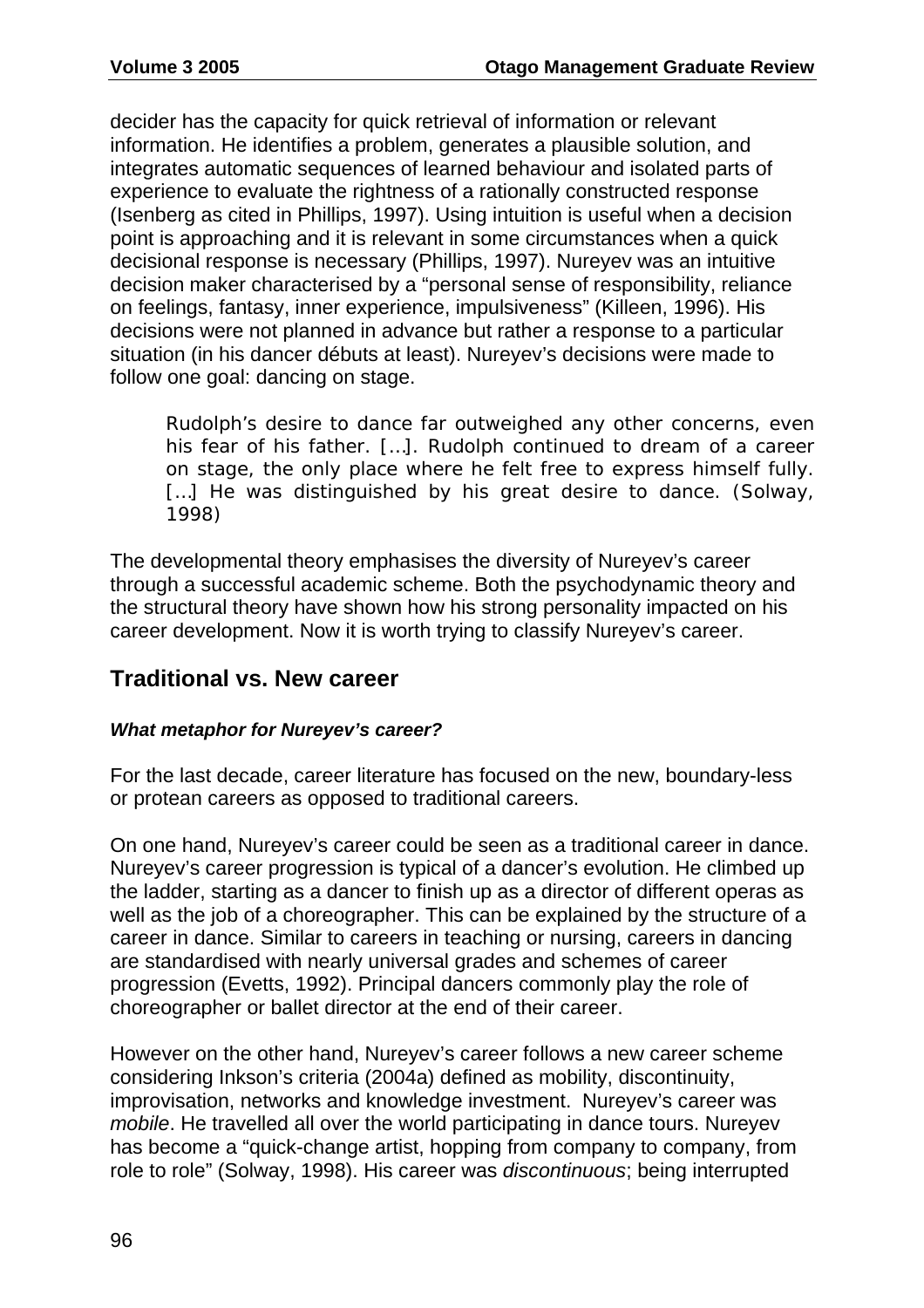when he was injured or when waiting for administrative regulations at his arrival in France where he asked for political asylum. His route was *improvisational*. He never expected to have to choose between two dance companies to work for. "I don't know how to decide. Both the Kirov and the Bolshoi have invited me to join" (Solway, 1998). Moreover, Nureyev was never shy in self-promotion and successfully built *networks* and his reputation widely "Networks provide contacts which assist their members to become aware of, and to get new jobs" (Inkson, 2004a).

Rudolph asked Menia to introduce him to Alberto in the hope of being invited to perform in Cuba…

…Claire Motte introduced him to her good friend Clara Saint […]. Clara Saint introduced Rudolph to her good friend Raymundo de Larrain, an aristocratic Chilean, who had just taken over the Grand Ballet du Marquis de Cuevas. (Solway, 1998)

Finally, Nureyev *learnt, learnt and learnt*. He accumulated abilities to always perform better as a dancer and enlarge his repertoire. "I am a romantic kind of dancer. But I would like to dance modern things and to try every different way which exists" (Solway, 1998).

In new careers, the agent is seen as a "reflective project, for which the individual is responsible". "We are not what we are, but what we make of ourselves." (Giddens as cited in Collin, 1998). This reflects Nureyev's personality and the way he built his career.

"Rudolph began taking every aspect of his performance into his own hands. Along the way, he managed to transform not just each new role he danced, but the public's perception of him"

"If Covent Garden can't provide you with work and incentive, you go and get it somewhere else. Get off your ass; go, telephone, organize, provoke, make performances somewhere else." [Rudolf] had decided early on never wait for opportunities. (Solway, 1998)

As Collins suggests (as cited in Evetts, 1992), Nureyev's career is to be analysed in terms of his "motivations, resources and contacts that lead from one job to another" and in terms of "a succession of personal encounters". Making sense of Nureyev's career implies an emphasis on the subjective aspects of his career, so strong was his determination and his personality. On the contrary, career literature has often highlighted the objective or external realm of careers to the detriment of the subjective or internal perspective (Collin, 1998). Traditional careers are often related to the notion of objective careers whereas new careers are expected to favour the subjective side. (Walton & Mallon, 2004). This reinforces the idea of a non-traditional career for Nureyev; the subjective being dominant.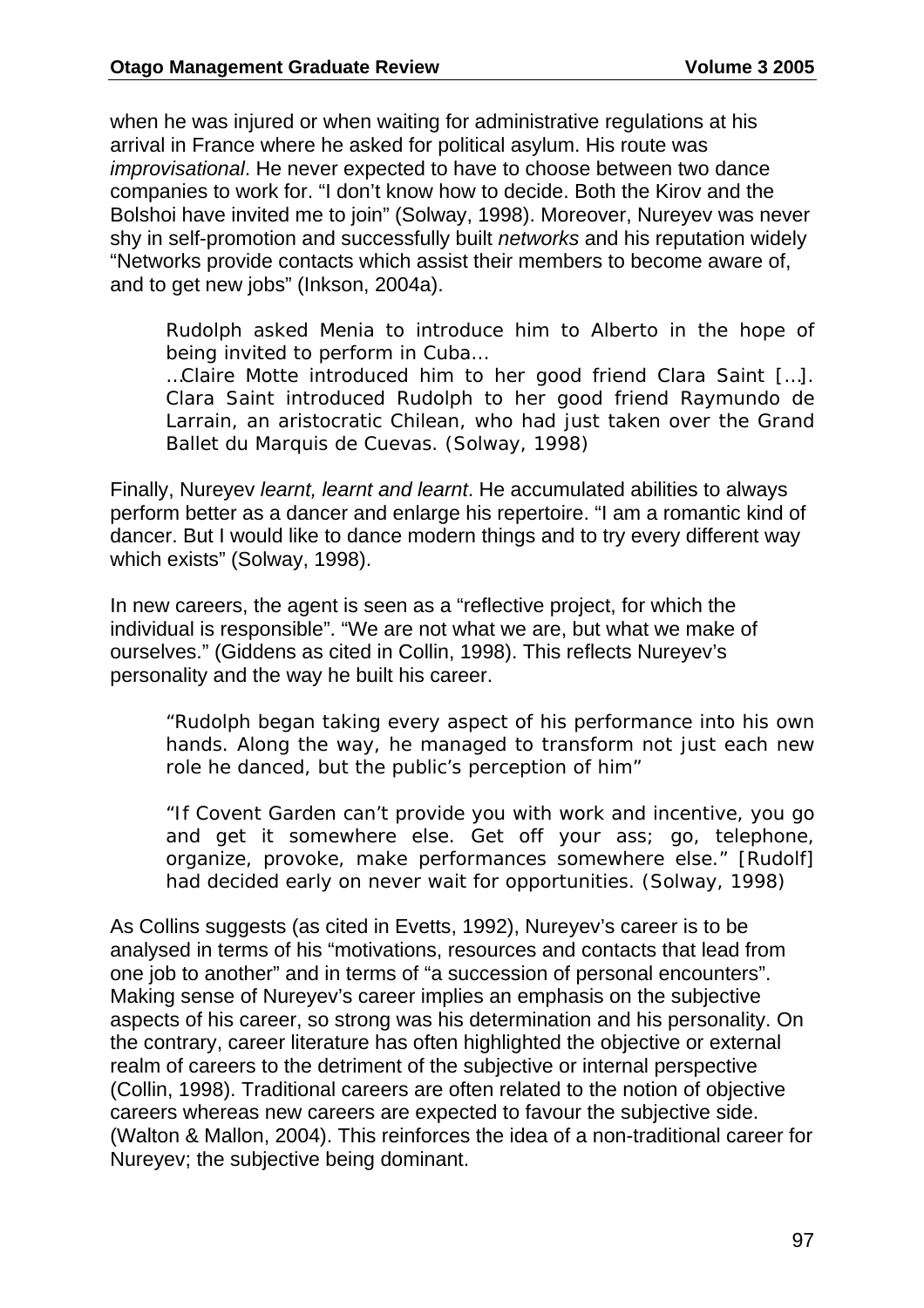Finally, Inkson (2004b) suggests using career metaphors to increase the understanding of a career. He identifies nine metaphors for a career. The metaphor of creative work is the most representative image of Nureyev's career. Nureyev has composed and constructed his own successful career. His career success can be demonstrated by his accomplishments and completed works (i.e. the number of ballets and choreographies he has created). "The jazz metaphor emphasises the improvisation, spontaneity and self-directed development" (Arthur et al. as cited in Inkson, 2002). This metaphor can be applied to Nureyev's career, which is the result of a successful and flexibly improvised construction.

# **Conclusion**

Career theory is useful to understand and interpret the experiences and roles of individuals (Killeen, 1996). I have aimed at making sense of Nureyev's career through career theories, explaining which of these theories were the most appropriate to Nureyev's case. I have seen Nureyev as a career agent with a strong personality, fighting against his environment and trying to make the right decisions to act and achieve satisfaction and fulfilment of his goals. Walton and Mallon's sense-making approach (2004) is of high value to conclude on Nureyev's career emphasising how he sculpted and shaped his career. This is done applying to Nureyev's career the six themes they have identified to understand the sense-making of career: learning, advancement, enjoyment, change, personal development, and occupational identification or vocational selection. Killeen (1996) maintains that "Career theory is a source of guidance strategies and techniques, and can offer a rationale for guidance to those who control its destiny." However, there is a need for future research to specifically look at the role of vocation and talent in careers.

### **References**

- Blustein, D. L. (1997, March). A context-rich perspective of career exploration across the life roles. *The Career Development Quarterly, 45*, 260-274.
- Collin, A. (1998). New challenges in the study of career. *Personnel Review*, *27*(5), 412-425.
- Ettinger, J. (Ed.) (1996). *Improved career decision-making in a changing world.* Garrett Park, MD, Garrett Press.
- Evetts, J. (1992). Dimensions of career: avoiding reification in the analysis of change. *Sociology*, *26*(1), 1-21.
- Gibson, D. E. (2004). Roles model in career development: new directions for theories and research. *Journal of Vocational Behavior*, *65*, 134-156.